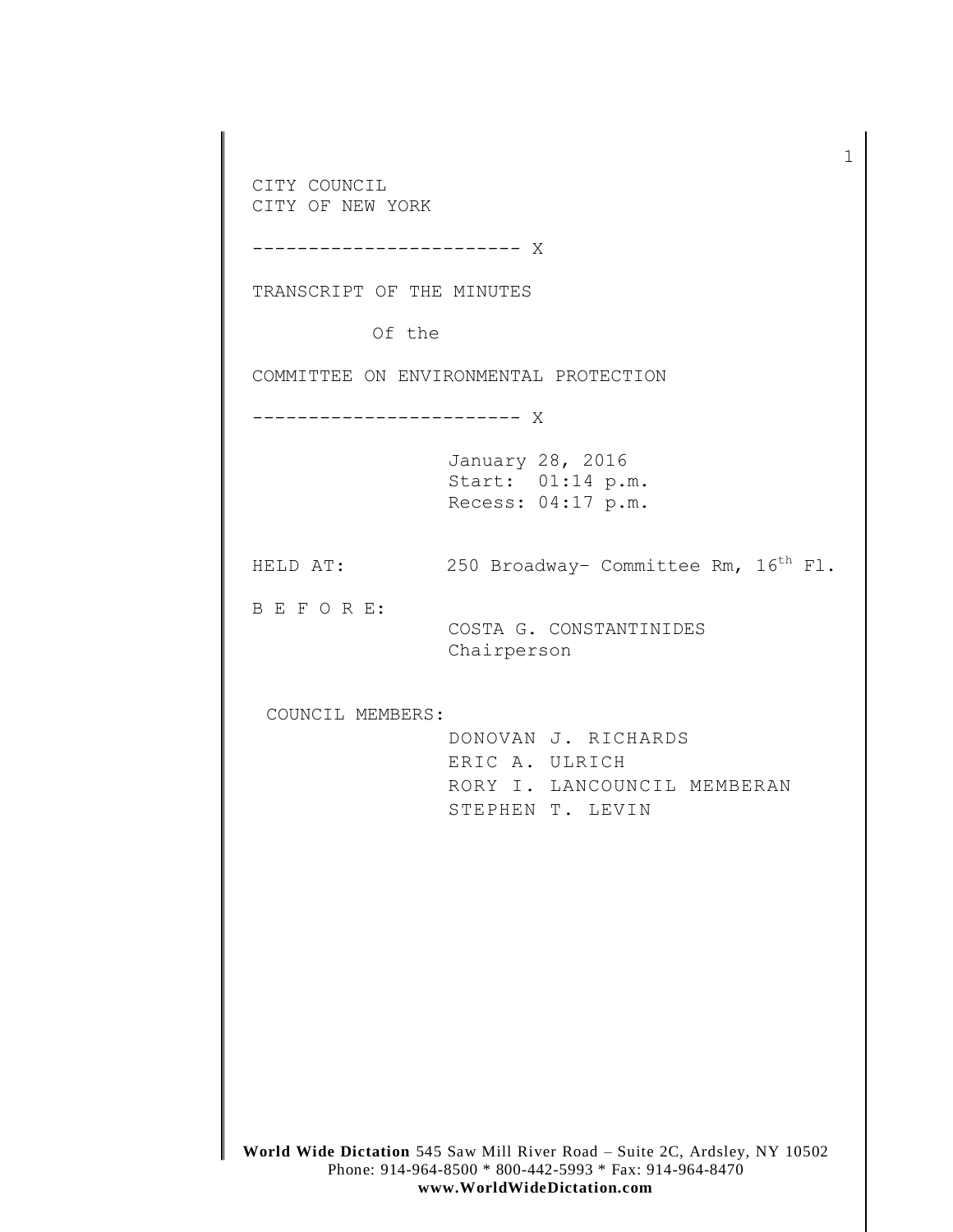## A P P E A R A N C E S (CONTINUED)

Nilda Mesa Director New York City Mayor's Office of Sustainability

Peggy Shepard Executive Director WE ACT for Environmental Justice

Beryl Thurman Executive Director/President North Shore Waterfront Conservancy

Mychal Johnson Co-founder South Bronx Unite

Norris McDonald President African American Environmental Association

Aaron Mair President Sierra Club

Ken Gale Producer/Host WBAI-FM

Ya-Ting Liu Director New York League of Conservation Voters

Bruce Rosen United for Action

Ronald J. Dillon President Concerned Homeowners Association

Katherine Scopic [sp?] Artist Activist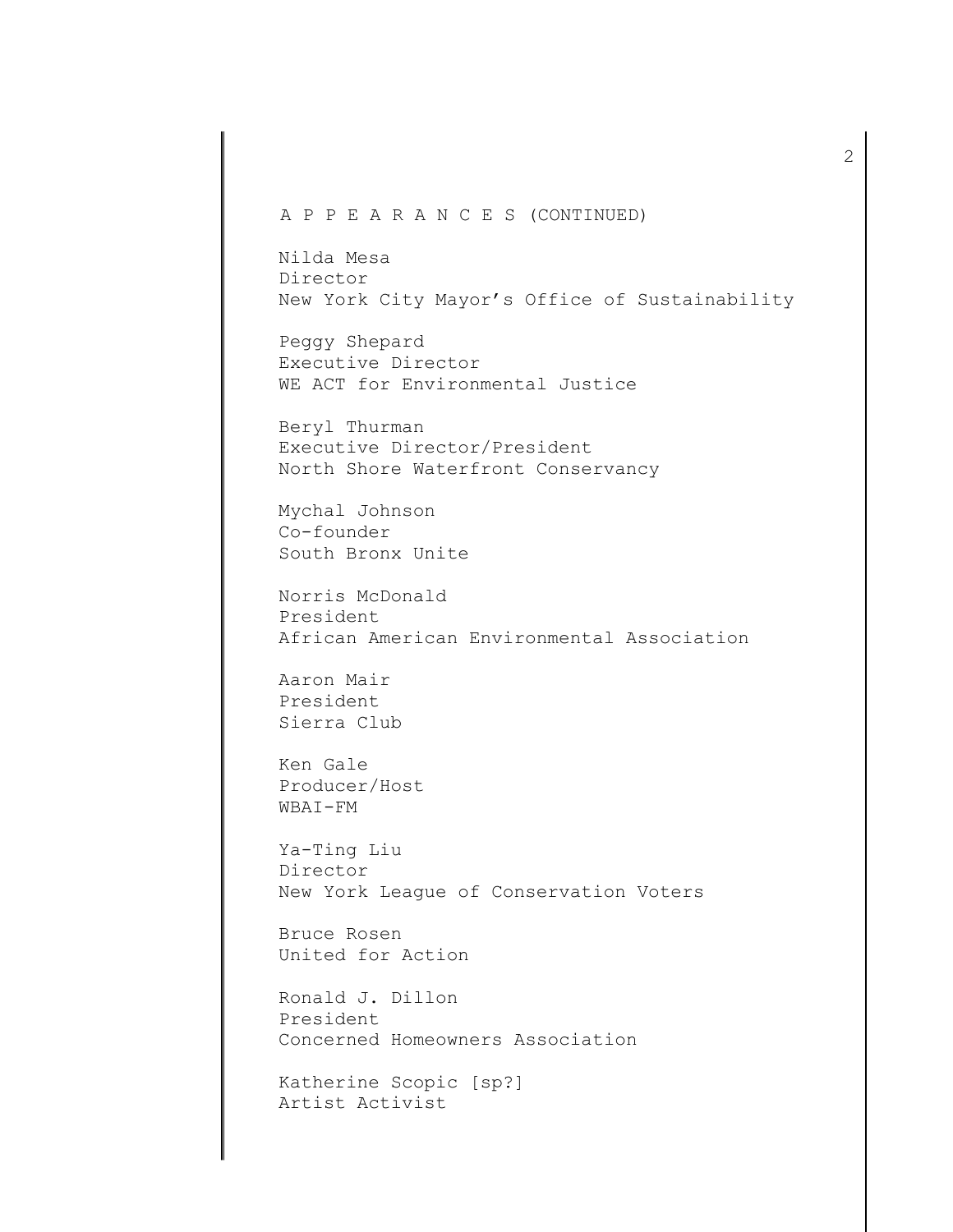## A P P E A R A N C E S (CONTINUED)

Paul Schubert Board Member Friends of Clear Water

Cecil Corbin-Mark Deputy Director WE ACT for Environmental Justice

Oliver Harwood Advocate New York Legal Assistance Group

Harry Bubbins [Testimony read by: Judith Konipa [sp?]] Director Friends of Brook Park

Annie Wilson New York Environmental Law and Justice Project And New York Safe Energy Campaign

Joel Kupferman Executive Director New York Environmental Law and Justice Project 3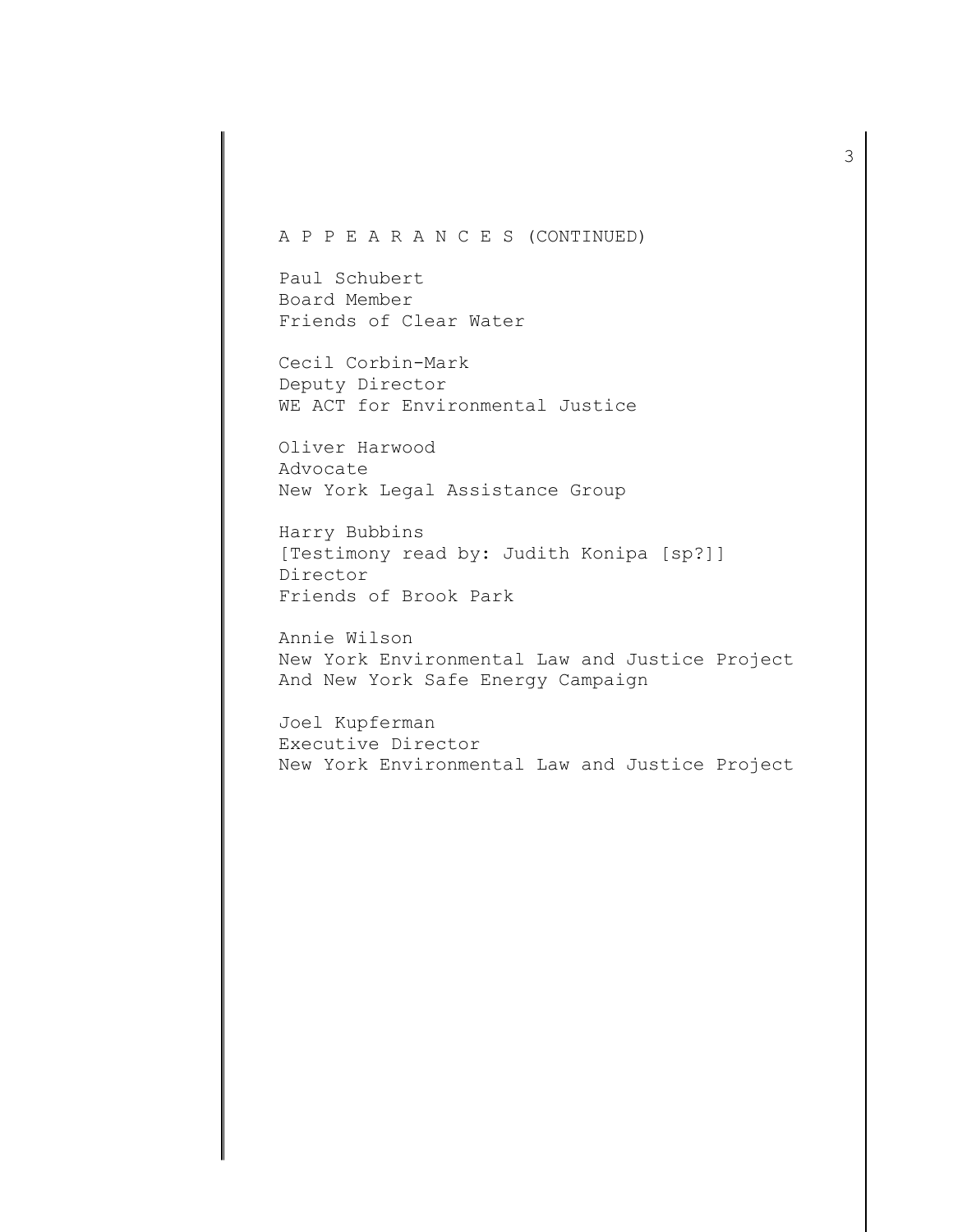COMMITTEE ON ENVIRONMENTAL PROTECTION 4

## [gavel]

1

2

3 4 5 6 7 8 9 10 11 12 13 14 15 16 17 18 19  $20$ 21 22 23 24 25 CHAIR CONSTANTINIDES: There we go. Good afternoon and welcome. I am Council Member Constantinides, Chair of the Committee on Environmental Protection. Today we are holding a hearing on Intro 359, this mic keeps… So… 886. Both local laws intended to address environmental justice. On the hills of the civil rights and environmental movement to the 1960s and 70s the concept of environmental justice began to emerge in the 1980s as communities, organizations, and civil right leaders observe that some populations in low income and minority communities experience adverse health effects from pollution to a greater extent than the general population. Before and after the enactment of President Clinton's executive order on environmental justice in 1994 the communities of color struggled with disproportionate exposures to environmental pollution and inequity and access to environmental benefits. The history of the struggle around race and the environment predates the modern environmental movement. As early as the 1940s African Americans in the south, even in the north, and places like New Jersey and Connecticut… were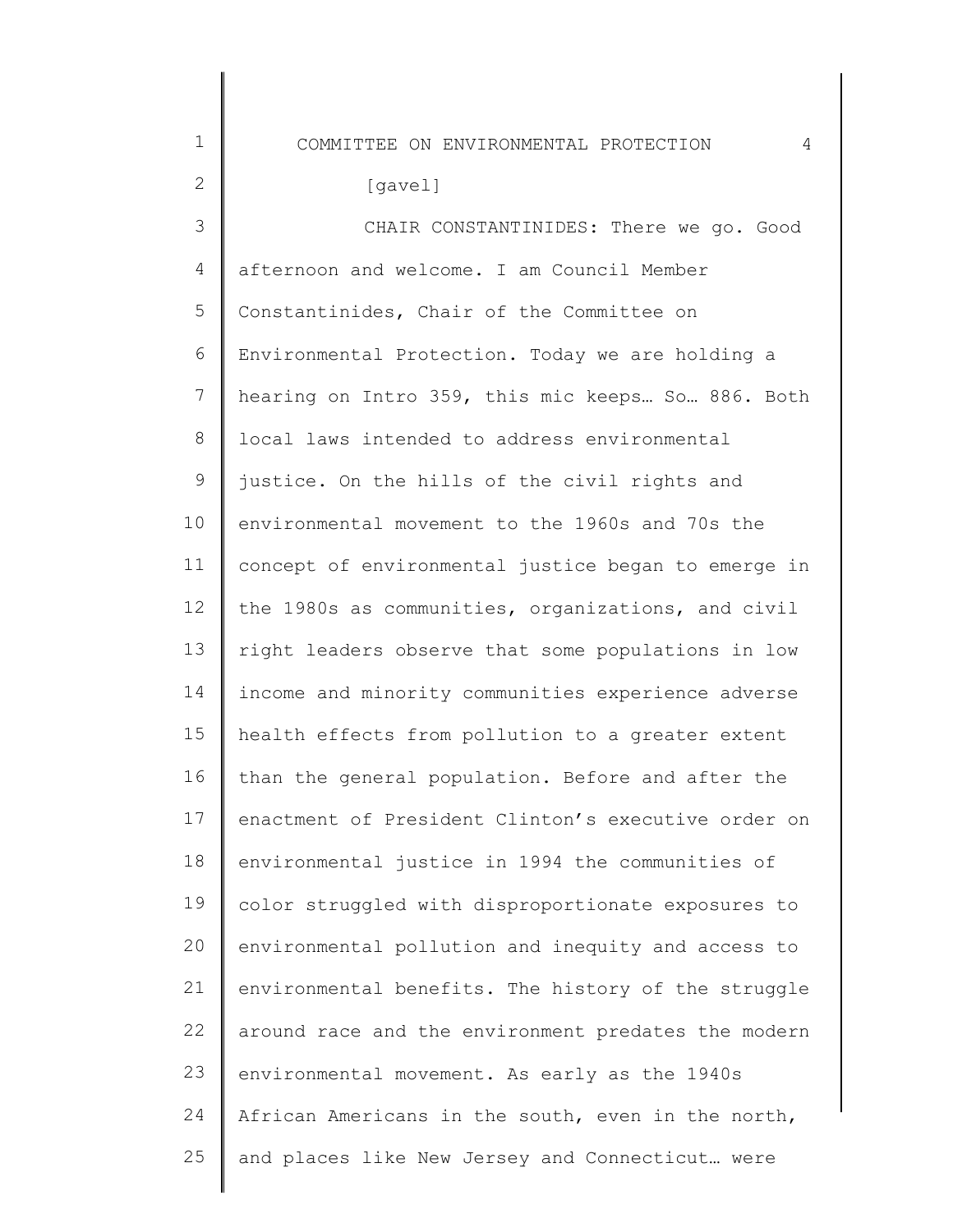| $\mathbf 1$    | 5<br>COMMITTEE ON ENVIRONMENTAL PROTECTION          |
|----------------|-----------------------------------------------------|
| $\overline{2}$ | denied access to parks, beaches, golf course, and   |
| 3              | pools and only gained access through litigation.    |
| 4              | Since the early 1990s the Environmental Protection  |
| 5              | Agency has documented disproportionate exposures to |
| 6              | environmental pollution and communities of color in |
| $7\phantom{.}$ | their report; environmental equity reducing risk    |
| $\,8\,$        | for all communities and subsequent, subsequent      |
| $\mathsf 9$    | documents. President Clinton also recognized this   |
| 10             | when he issued executive order number 12898 mandate |
| 11             | that executive agencies incorporate environmental   |
| 12             | justice into their agency duties. Ambient air and   |
| 13             | most densely populated cities is not safe to        |
| 14             | breathe but in some areas it is worse than others.  |
| 15             | The New York City Department of Health and Mental   |
| 16             | Hygiene found that 2,450 people die from poor air   |
| 17             | quality in New York City every year. Columbia       |
| 18             | University Center for Childs Environmental Health   |
| 19             | studied the effects on Polycyclic Aromatic          |
| 20             | Hydrocarbon, PAH, exposure on 725 pregnant African  |
| 21             | American and Latino women from Washington Heights,  |
| 22             | Harlem, and the South Bronx and followed the women  |
| 23             | and their children from age, birth to 11. PAH       |
| 24             | exposure which began in the room was associated     |
| 25             | with traffic related air pollution, pesticides,     |
|                |                                                     |

∥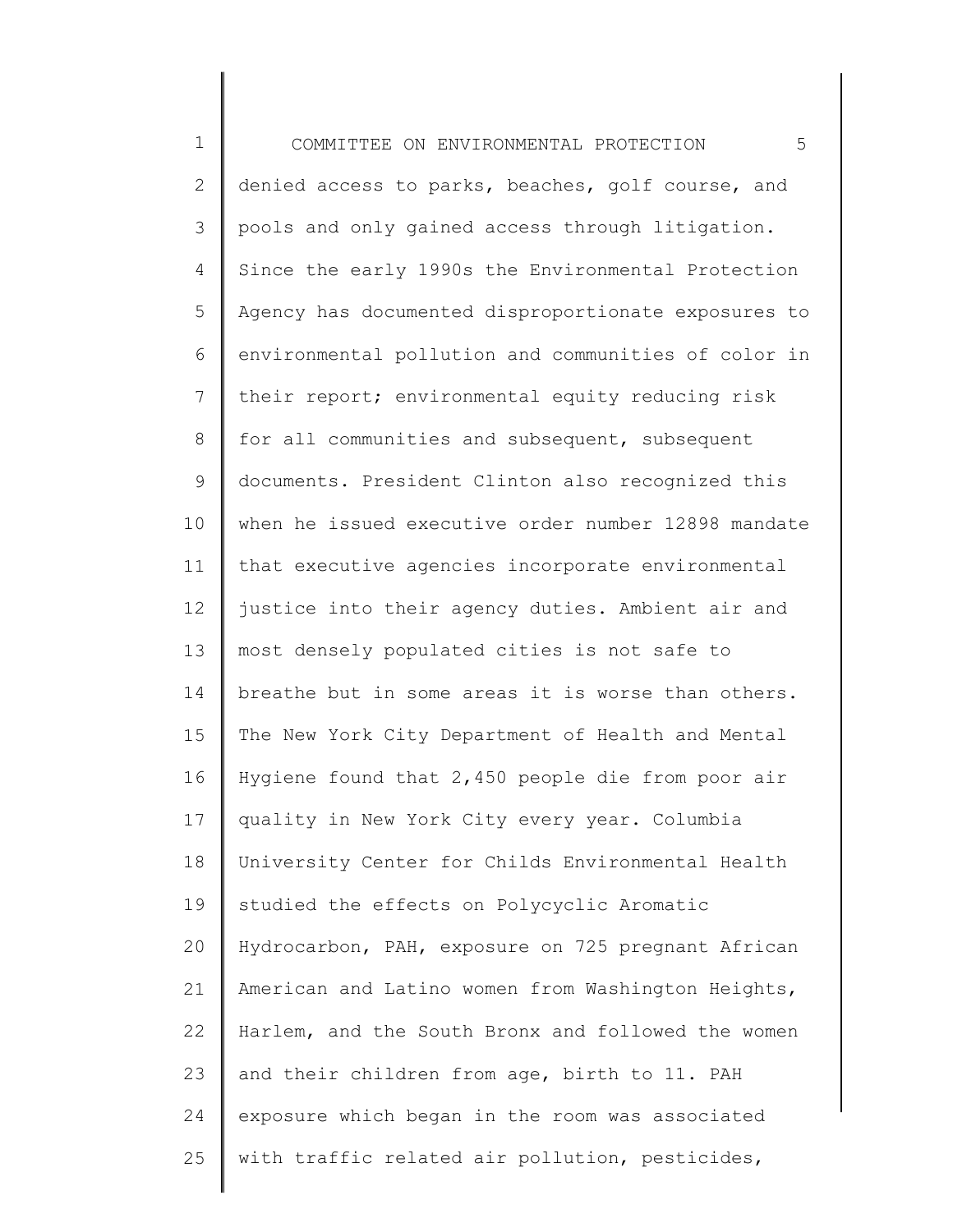1 2 3 4 5 6 7 8 9 10 11 12 13 14 15 16 17 18 19 20 21 22 23 24 25 COMMITTEE ON ENVIRONMENTAL PROTECTION 6 endo… endocrine disrupting chemicals such as phellates [sp?], second hand smoke, and indoor pest allergens. The study found that the prenatal exposures to PAH, pesticides, and secondhand smoke were linked to the… to reduced fetal growth and developmental delays, and problems in children. One of the safest places most mothers believe their children can be found is on the school base. Actually in many cases their children were better off walking to school. One air pollution exposure source unique to children is the air pollution exposure that occurs during school bus commutes. Several studies of pollutant exposure show high levels of exposure inside school busses from a… diesel exhaust to travel through the cracks and finds its way into the school bus cabin. One study found that school bus commutes are more important than bus stops in terms of exposures because children spend more time in commuting than stopped with the highest concentrations occurring when windows are closed. By using tracer gas experiments that measure air quality in empty school busses and in routes researchers were able to establish that children riding a school bus inhale seven to 70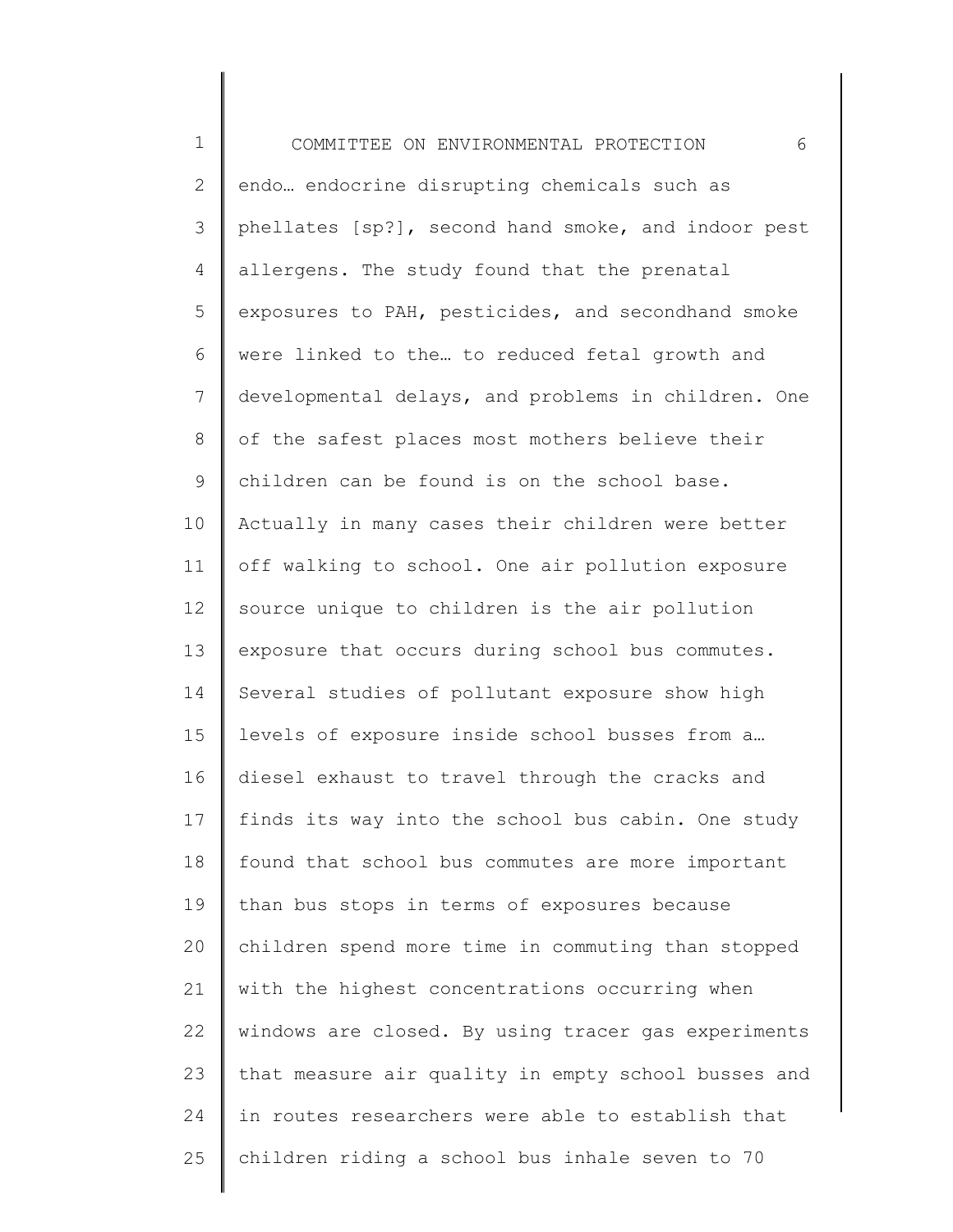1 2 3 4 5 6 7 8 9 10 11 12 13 14 15 16 17 18 19 20 21 22 23 24 25 COMMITTEE ON ENVIRONMENTAL PROTECTION 7 times more exhaust than non-riding residents and hail from all school bus emissions in the area. …report based on a study prepared by the NRDC, National Resources Defense Council, found that cancer risks faced by children are 23 to 46 times that level considered significant by the EPA. The council addressed this problem in 2009 but the school busses are still in the process of being retrofitted. Asthma is one of the most striking racial disparities in the United States and its prevalence in… in black and… and Puerto Rican children is double that of white children. And asthma increases as social economic status decreases. Furthermore, many black and Puerto Rican children do not respond to the most commonly prescribed asthma medication. According to the New… U.S. Census Bureau within 30 years the one… the white… nonwhite population in America will constitute more than 50 percent of the population. The nonwhite population of New York City already constitutes 66 percent of the population. Furthermore, even though the national institute for health revitalization act of 1993… the inclusion of racial and ethnic minorities in federally funded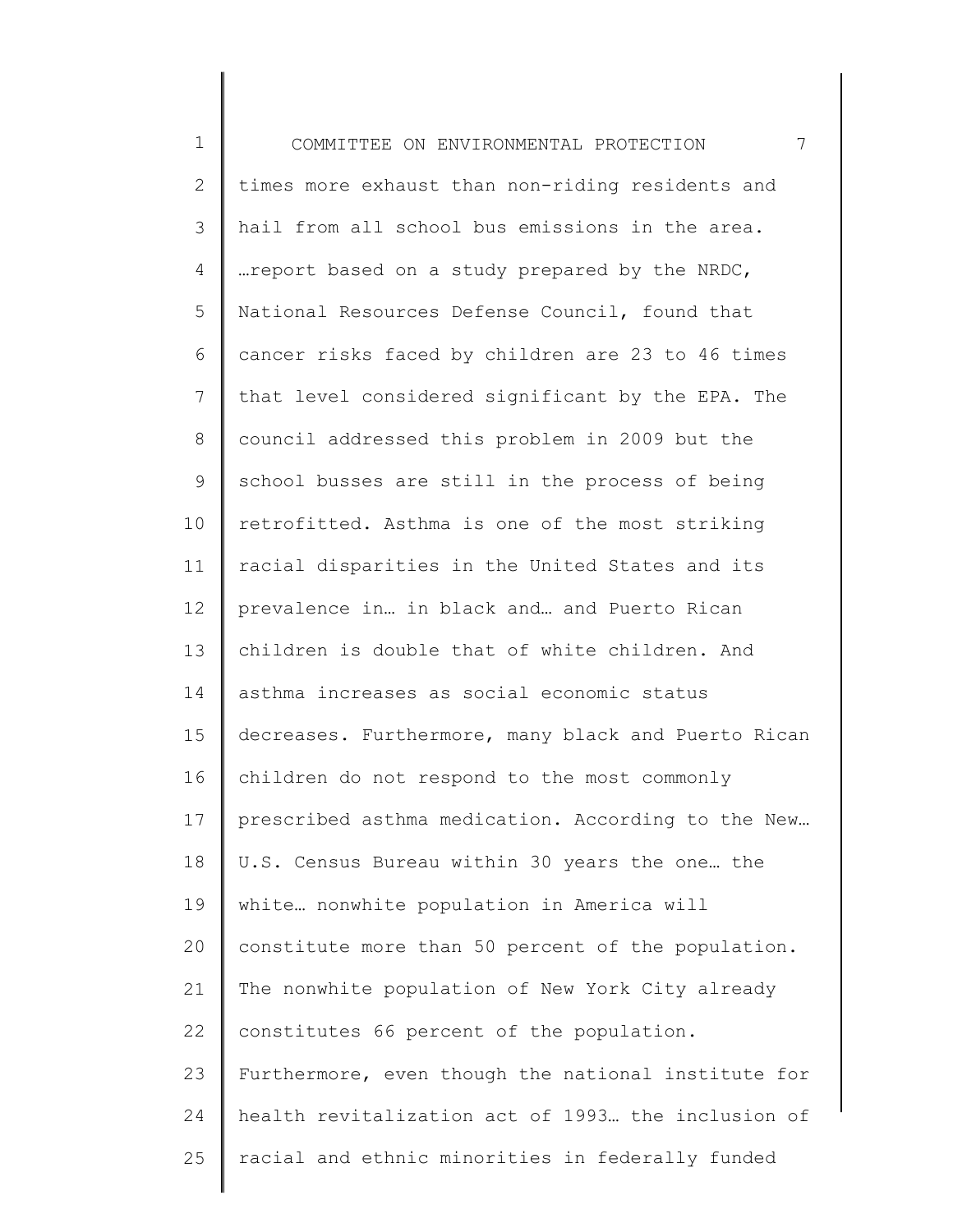| $\mathbf 1$  | 8<br>COMMITTEE ON ENVIRONMENTAL PROTECTION          |
|--------------|-----------------------------------------------------|
| $\mathbf{2}$ | research this is not taking place. By black and     |
| 3            | and Latino residents constitute 30 percent of the   |
| 4            | United States population they make up just six      |
| 5            | percent of all participants in federally funded     |
| 6            | clinical trials. According to the National          |
| 7            | Institute of Health minority communities shoulder a |
| $8\,$        | disproportionate share of the country's             |
| 9            | environmental problems. Yet there are major gaps    |
| 10           | understanding how environmental exposures and       |
| 11           | health interacts in these smaller subgroups. The    |
| 12           | legislation being considered today will help to     |
| 13           | address some of these environmental inequities. My  |
| 14           | legislation calls among other things a study of     |
| 15           | environmental justice communities substantial       |
| 16           | sources of pollution in those communities a         |
| 17           | description of the adverse environmental impacts    |
| 18           | including negative health consequences that have    |
| 19           | been scientifically linked to environmental         |
| 20           | impacts. The current utilization and capacity for   |
| 21           | few future utilization of renewable energy sources  |
| 22           | and potential environmental justice communities. A  |
| 23           | description of barriers to meaningful participation |
| 24           | and environmental decision making based by each     |
| 25           | potential environmental justice community           |
|              |                                                     |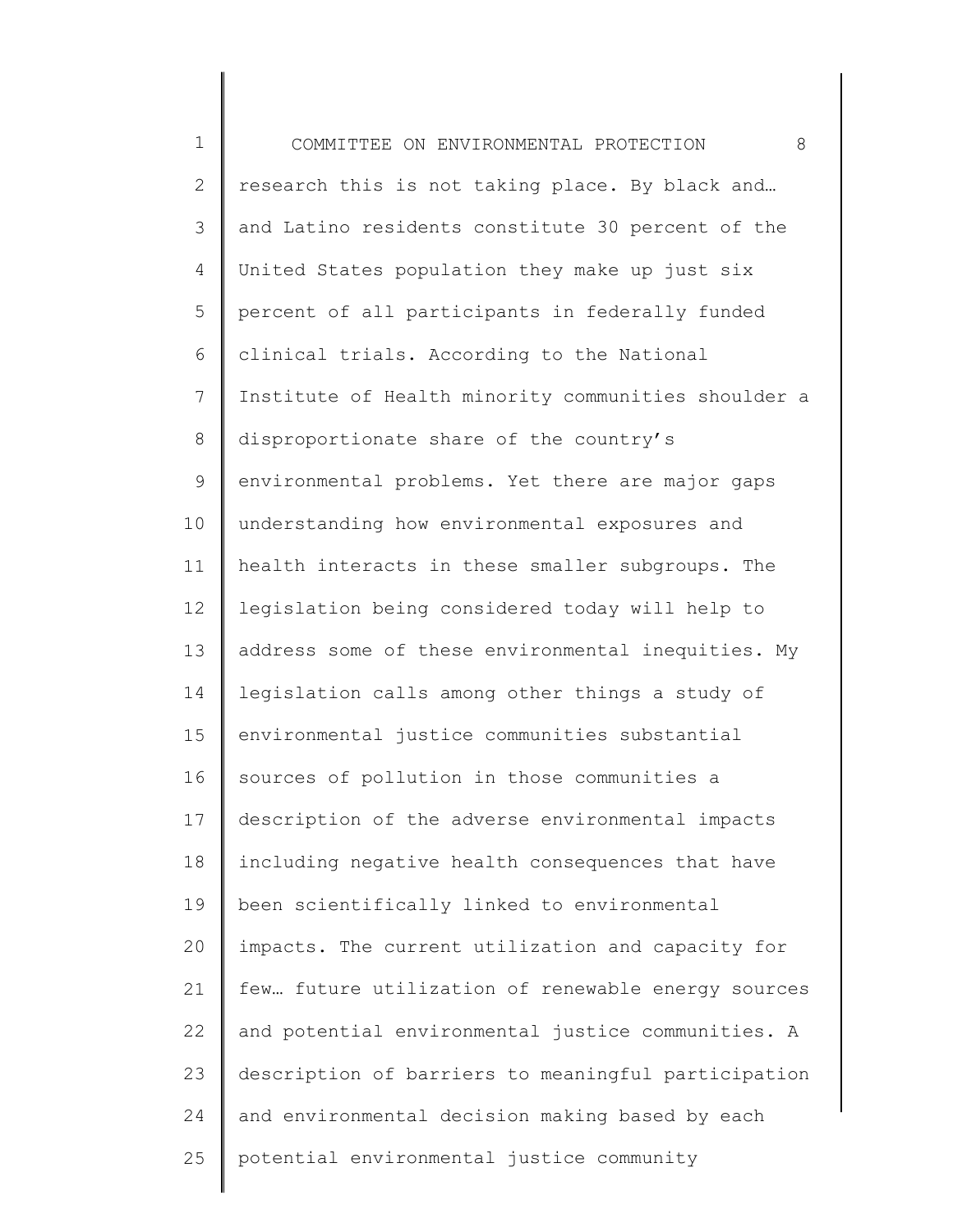| $\mathbf 1$  | 9<br>COMMITTEE ON ENVIRONMENTAL PROTECTION          |
|--------------|-----------------------------------------------------|
| $\mathbf{2}$ | recommendations for legislation policy budget       |
| 3            | initiatives and other measures the city can take to |
| 4            | mitigate or eliminate the adverse environmental     |
| 5            | impacts identified. My bill would also mandate that |
| 6            | DEP submit its findings to the mayor and the        |
| 7            | council no later than one year after the law's      |
| $8\,$        | effective date and would require DEP to present its |
| 9            | findings on an interactive map on the city website. |
| 10           | Now I believe that council member Richard who'll be |
| 11           | standing in for Council Member Barron with a        |
| 12           | statement on her bill, Intro 886, as she had a      |
| 13           | death in her family and our condolences are are     |
| 14           | with her and her family tonight.                    |
| 15           | COUNCIL MEMBER RICHARD: Thank you so                |
| 16           | much Council Member Costa Constantinides. And I     |
| 17           | want to thank the staff here Samara Swanston who's  |
| 18           | been working for a very long time probably close    |
| 19           | to a decade or a little bit over and Billy Murray   |
| 20           | for their hard work. And good afternoon and welcome |
| 21           | all. I am Council Member Donovan Richards, a member |
| 22           | of the Committee on Environmental Protection. And   |
| 23           | I've been asked to stand in for a council member    |
| 24           | Inez Barron. She's much more beautiful than I am.   |
| 25           | The author of this legislation who unfortunately    |
|              |                                                     |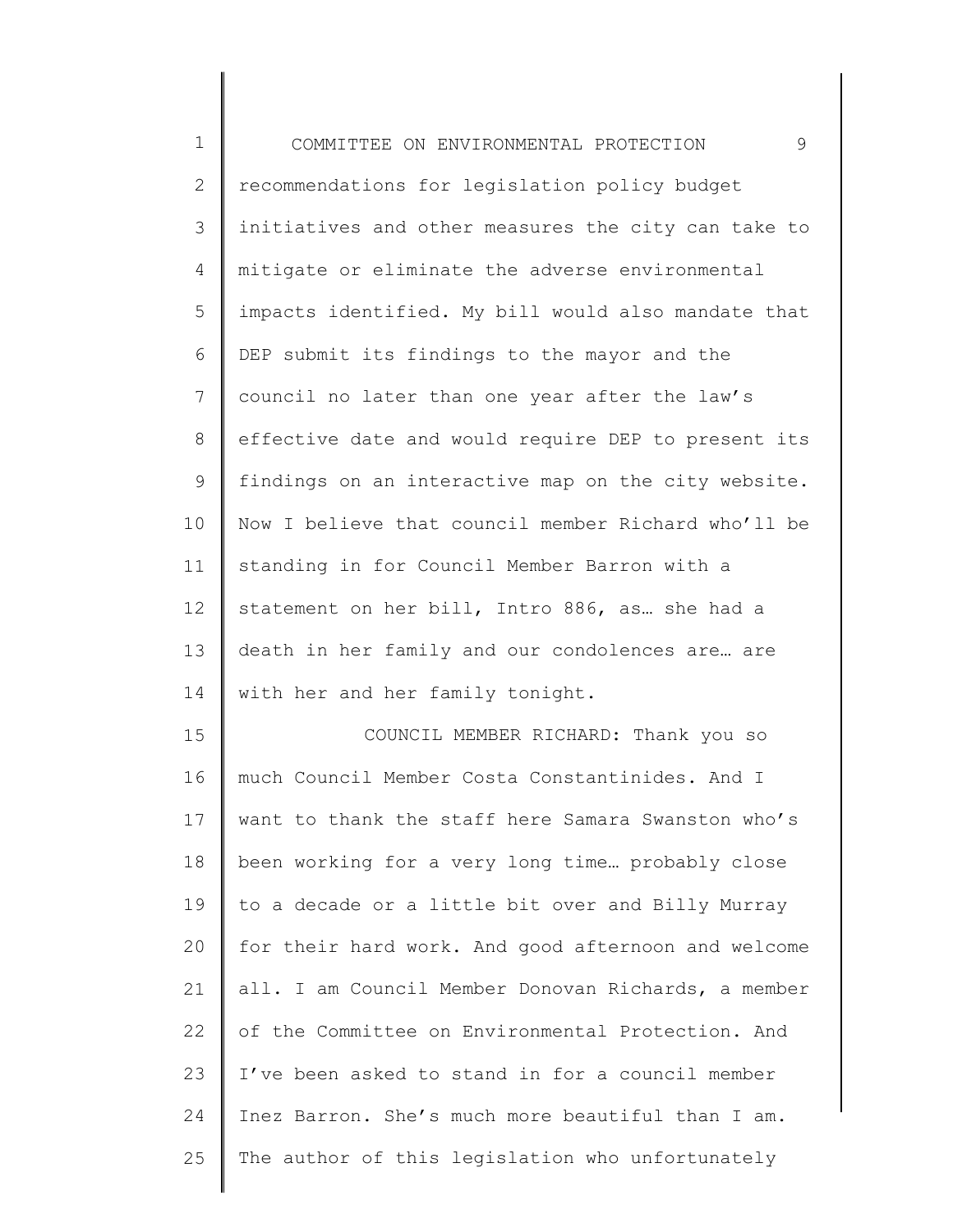1 2 3 4 5 6 7 8 9 10 COMMITTEE ON ENVIRONMENTAL PROTECTION 10 experienced a death in her family. This bill has 37 sponsors. So I begin this hearing with the very good news that we had a veto… bill. It shows that… [applause] COUNCIL MEMBER RICHARD: Got to do this… it shows that New York City… the New York City Council is strongly committed to environmental justice. The most recent incarnations of the social movement for environmental justice focuses

11 12 13 14 15 16 17 18 19 20 21 22 23 24 25 primarily on pollution burdens in communities of color. This focus has of course been appropriate. However, environmental justice is at its most basic level about land. It is about public and private land ownership, land use, access to land, and land management and policy including the substantive and enforcement decisions affecting land and environmental media. Environmental justice advocates often say that the movement is about the distribution of environmental burdens and benefits. But to date almost all of the advocacy has focused solely on environmental burdens. Inequitable distribution of environmental benefits is also a stark example of failed democracy and environmental justice… in justice. Environmental justice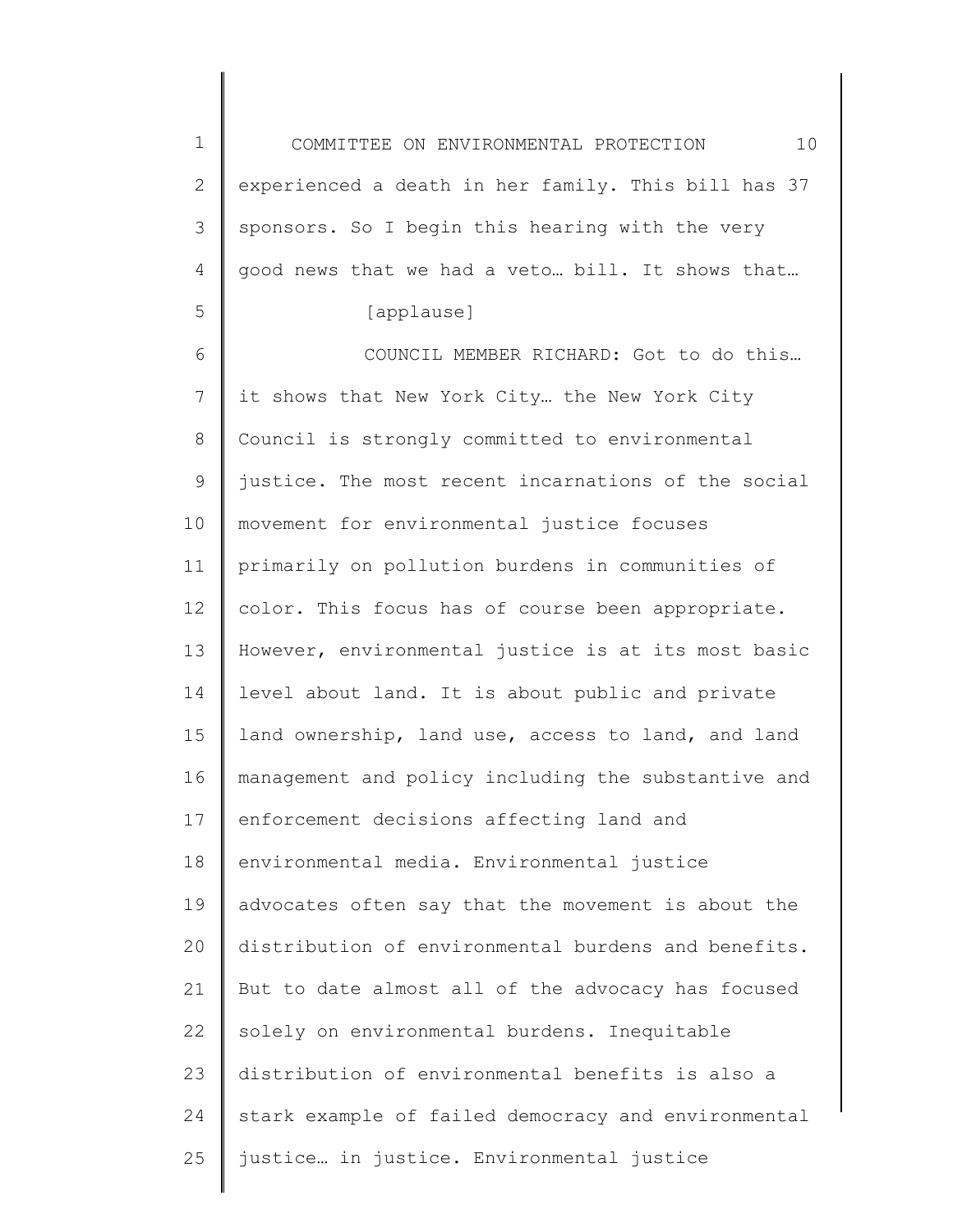1 2 3 4 5 6 7 8 9 10 11 12 13 14 15 16 17 18 19 20 21 22 23 24 25 COMMITTEE ON ENVIRONMENTAL PROTECTION 11 demonstrates a belief in democracy in its purest form which promises that there will be full participation in the kind of decision making which permits a full enjoyment of life. This enjoyment cannot take place in the absence of healthy nature and a healthy environment. Environmental quality improvement measures such as pollution controls are also environmental quality benefits. But these benefits are difficult to implement and hard to measure. Additionally, improvement measures may not qualify as real benefits because they may already be required to come into regulatory compliance. If a violator… a violator polluting the land, air, or water undertakes measures to comply with the law whether voluntarily or due to an enforcement measures it does not necessarily guarantee that an ambient air or surface water will be clean enough. The emissions or discharges may be as clean or as dirty as they should be to be released but the ambient air or surface water possibly because standards may not be protective enough or because of the cumulative effect of all the violators and permit-ees generally remains unhealthy in urban areas. In order to be meaningful then true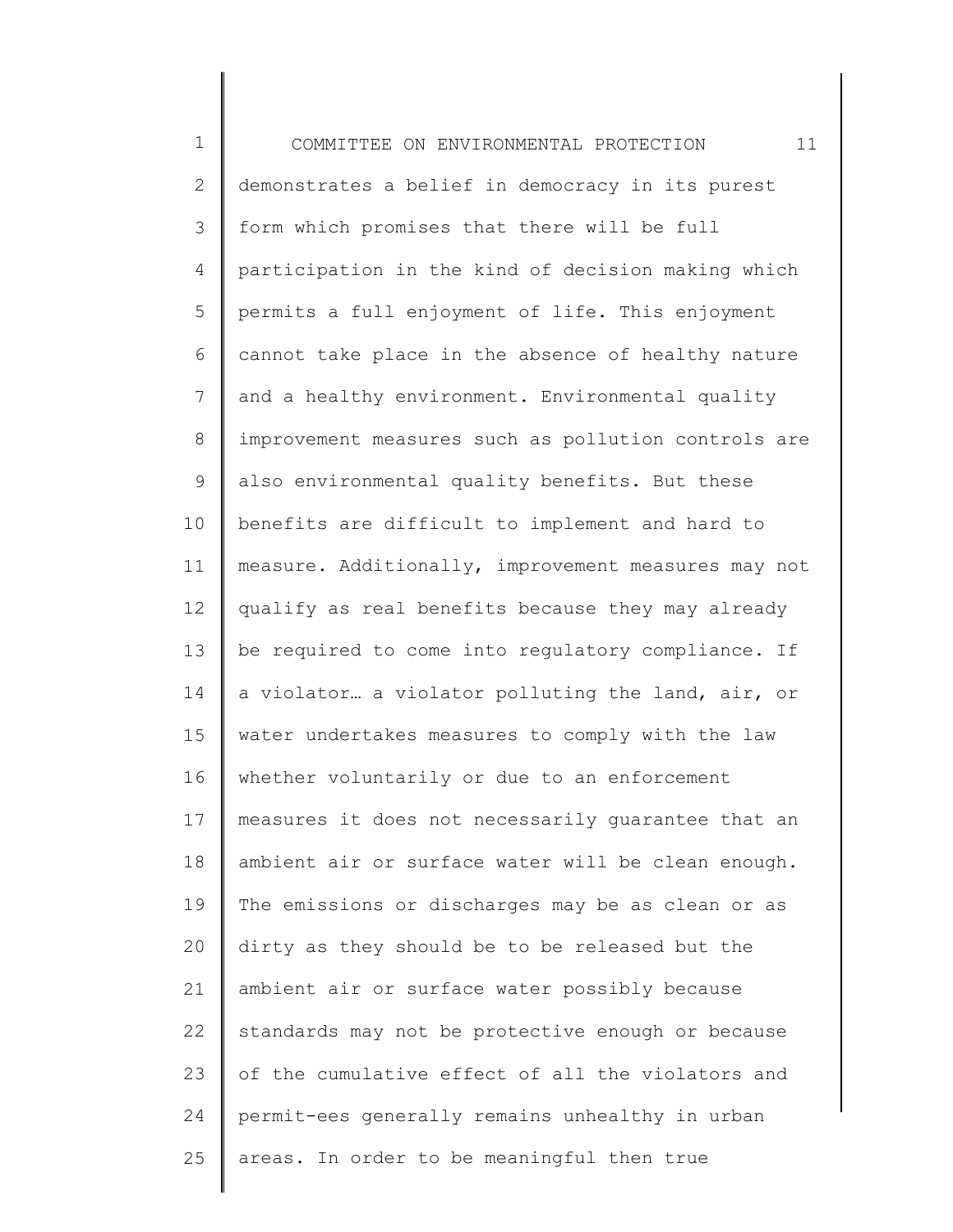| $\mathbf 1$    | 12<br>COMMITTEE ON ENVIRONMENTAL PROTECTION         |
|----------------|-----------------------------------------------------|
| $\mathbf{2}$   | environmental benefits must at least meet and in    |
| 3              | most cases exceed that which is required by law.    |
| 4              | Access to public lands and parks was an important   |
| 5              | civil right sought early in the social justice      |
| 6              | unit. The early municipal benefits cases made no    |
| $\overline{7}$ | distinction between denial of housing               |
| $8\,$          | opportunities, drainage, sewage, and denial of      |
| $\mathsf 9$    | parks for urban children. Access to beaches, pools, |
| 10             | and golf courses were part of the environmentally   |
| 11             | quality benefits which earlier generations argue    |
| 12             | should not be denied to communities of color. Park  |
| 13             | maintenance has also been the source of charges of  |
| 14             | environmental injustice. In New York City more than |
| 15             | 35 years ago a community organization charge in a   |
| 16             | federal lawsuit at the Crotona Park in the Bronx    |
| 17             | was poorly maintained by the city because the       |
| 18             | surrounding communities' complexion had changed     |
| 19             | from white a community of color. However, in the    |
| 20             | 350 or more years since that lawsuit most           |
| 21             | environmental lawsuits brought by communities of    |
| 22             | color have focused on pollution. These are          |
| 23             | certainly critical environmental quality concerns   |
| 24             | but it remains pertinent to consider not just who   |
| 25             | was getting the environmental burdens in the        |
|                |                                                     |

∥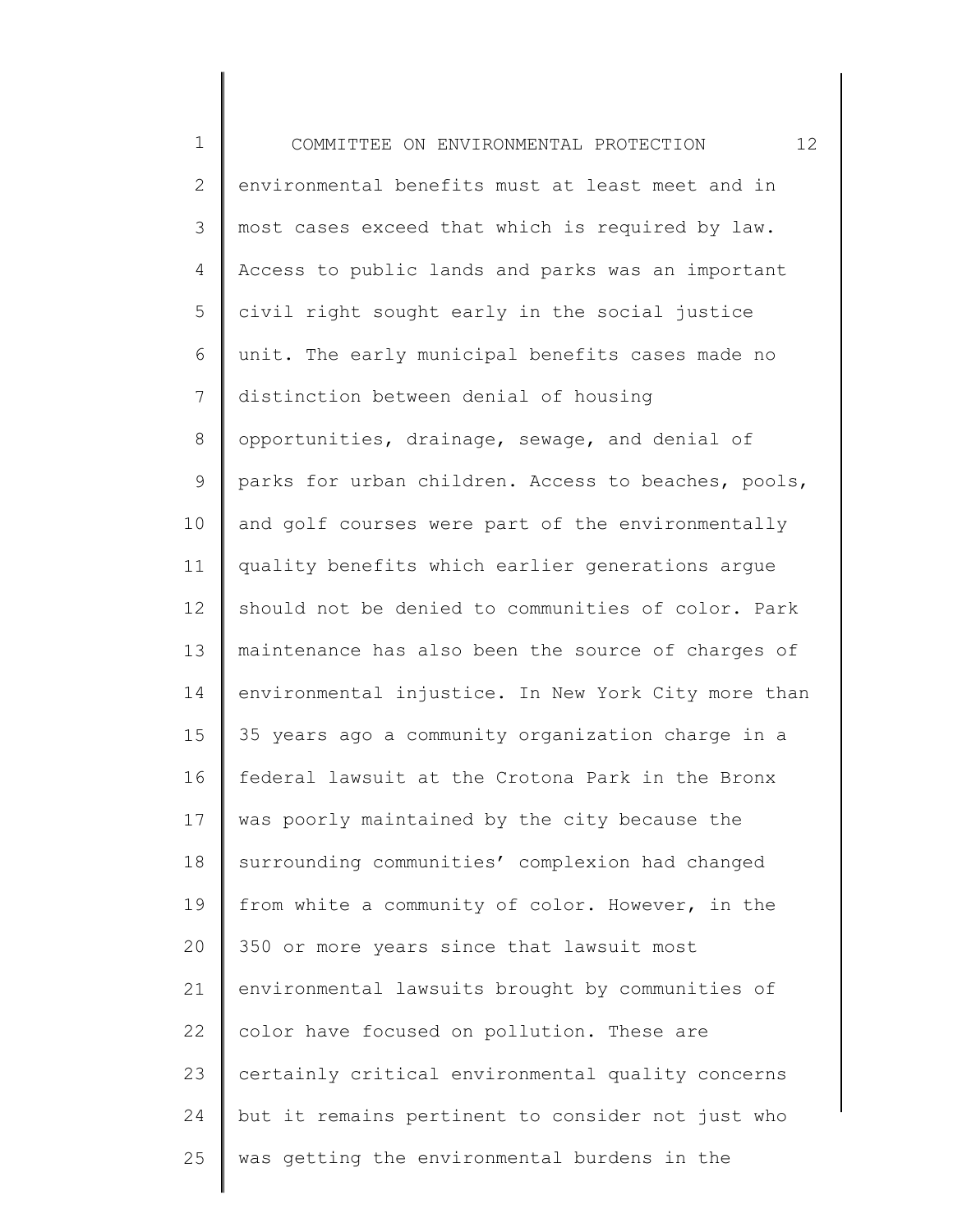| $\mathbf 1$  | 13<br>COMMITTEE ON ENVIRONMENTAL PROTECTION         |
|--------------|-----------------------------------------------------|
| $\mathbf{2}$ | associated environmental health problems but also   |
| 3            | who is getting the environmental benefits.          |
| 4            | Environmental benefits and environmental quality    |
| 5            | improvements can reduce environmental health risks  |
| 6            | and disease. Racism and housing opportunities also  |
| 7            | result in environmental quality problems and        |
| $8\,$        | environmental disease. According to some            |
| 9            | commentators, discrimination and housing resulting  |
| 10           | from environmental racism is also allowing the      |
| 11           | person of color to rent housing but allowing those  |
| 12           | accommodations to be made unsafe or be left unsaid  |
| 13           | unsafe. Lead paint poisoning is a chief example of  |
| 14           | the overlap of racism in housing and in             |
| 15           | environmental quality benefits. The distribution of |
| 16           | environmental quality benefits has long escaped the |
| 17           | hard the hard environmental racism analysis to      |
| 18           | which other areas of environmental management have  |
| 19           | been subjected. The conservation movement was       |
| 20           | initially concerned with protecting pristine areas  |
| 21           | which by definition were not in urban areas. This   |
| 22           | admitted anti urban bias presently which still      |
| 23           | exists. Others have correctly observed that the     |
| 24           | lack of open spaces an important environmental      |
| 25           | justice issue for communities of color. New York    |
|              |                                                     |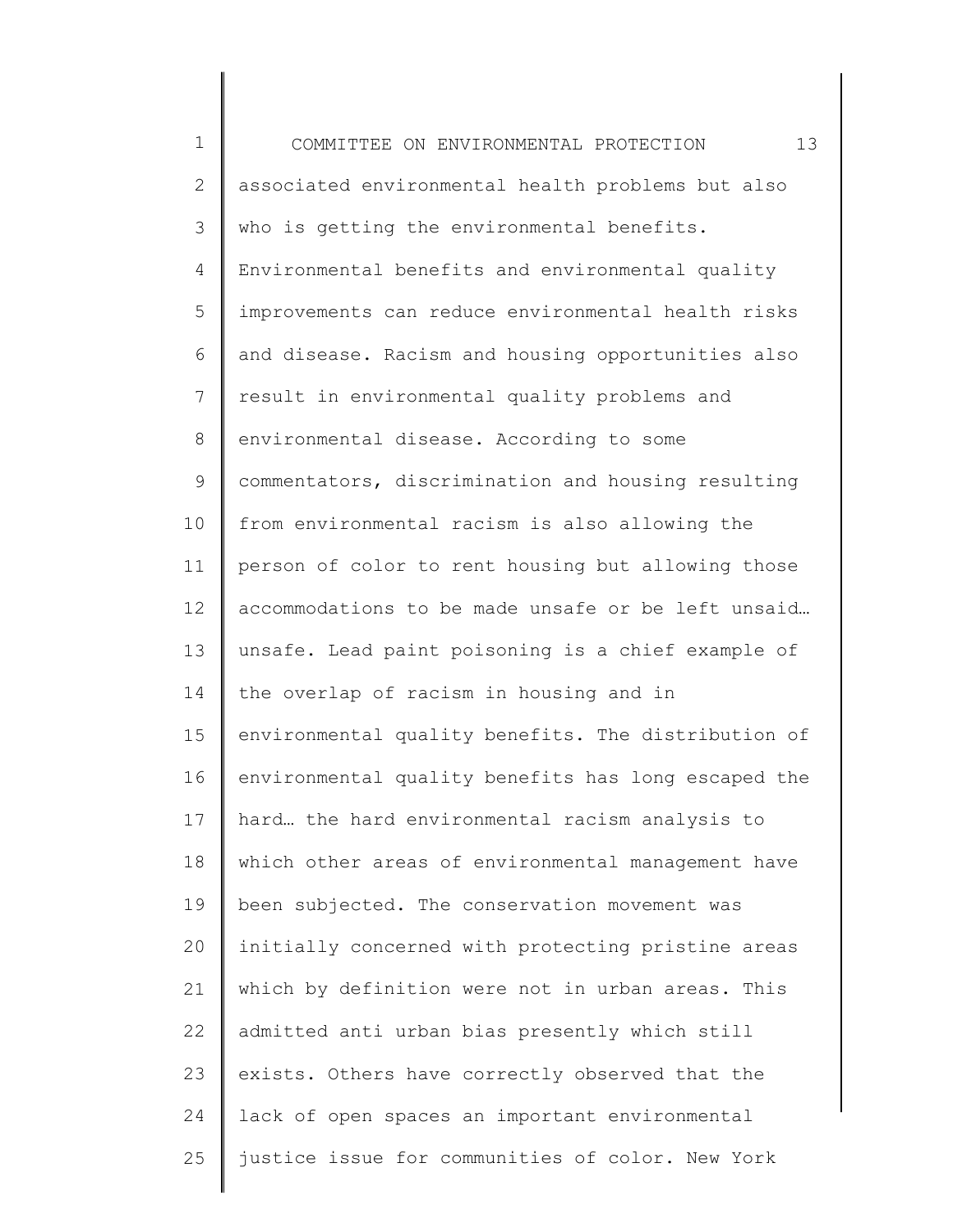| $\mathbf 1$    | 14<br>COMMITTEE ON ENVIRONMENTAL PROTECTION         |
|----------------|-----------------------------------------------------|
| $\overline{2}$ | City has the lowest open space standards for its    |
| 3              | citizens of any metropolitan area in the country,   |
| 4              | only 2.5 acres of open space per thousand           |
| 5              | residents. Despite that low standard two thirds of  |
| 6              | communities planning districts primarily            |
| $7\phantom{.}$ | communities of color do not meet that standard.     |
| $8\,$          | However, in New York Environmental Justice activist |
| $\mathsf 9$    | however in New York environmental justice           |
| 10             | activists are taking notice of the disparities and  |
| 11             | a distribution of environmental burdens and         |
| 12             | benefits and are organizing to respond to those     |
| 13             | disparities. This bill requires the Director of     |
| 14             | Environmental Coordination to convene an            |
| 15             | interagency working group comprised of              |
| 16             | representatives from the Departments of             |
| 17             | Environmental I think you went through this right?  |
| 18             | Did you go through this? Department of              |
| 19             | Environmental Protection, Parks, and Recreation,    |
| 20             | Transportation,  City Planning, Buildings, Housing  |
| 21             | Preservation, and Development, and the Offices of   |
| 22             | Sustainability Environmental Coordination,          |
| 23             | Environmental Remediation, Management and Budget,   |
| 24             | Data Analytics, and the city com Commission on      |
| 25             | Human Rights. The group must provide guidance to    |
|                |                                                     |

∥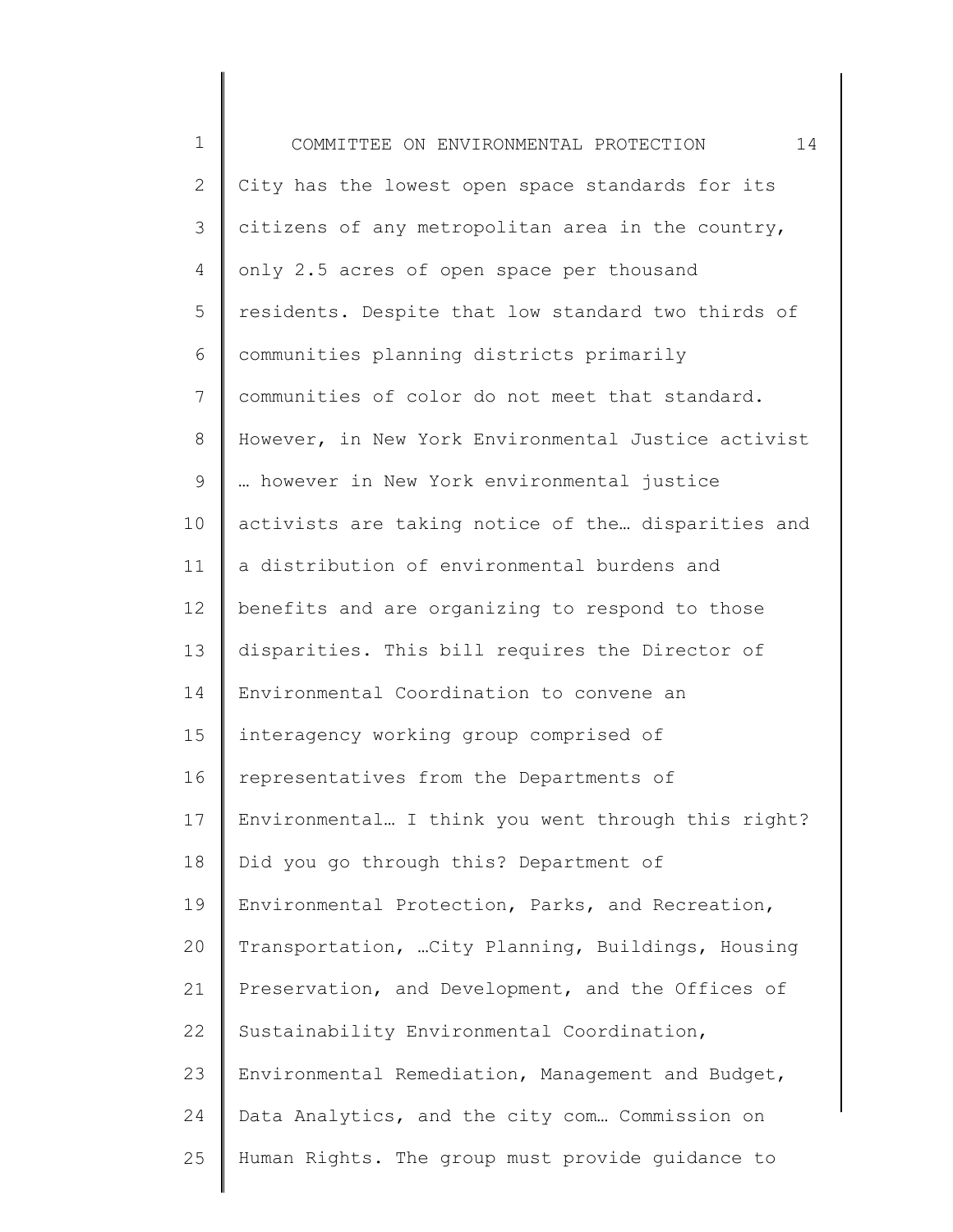1 2 3 4 5 6 7 8 9 10 11 12 13 14 15 16 17 18 19 20 21 22 23 24 25 COMMITTEE ON ENVIRONMENTAL PROTECTION 15 agencies on criteria for identifying environmental issues impacting minority populations and low income populations, coordinate with agencies as they develop and implement their environmental justice plans, assistant coordinating research amongst agencies, assistant coordinating data collection, examine existing data and studies on environmental justice hold public meetings, develop interagency projects on environmental justice, and respond to inquiries from the advisory board. The bill would further require each agency to develop an agency-wide environmental justice plan to promote enforcement of all health and environmental law and rules and enforcement is critical. Also ensure a greater public participation in programs, policies, and activities, improve research and data collection relating to health and environmental of… environment of minority populations or low income populations, ensure equitable distribution and access through environmental benefits, and promote environmental justice. So with that being said I would like to thank everyone for their hard work in particular once again the chair who has allowed this to come forward after such a long time, this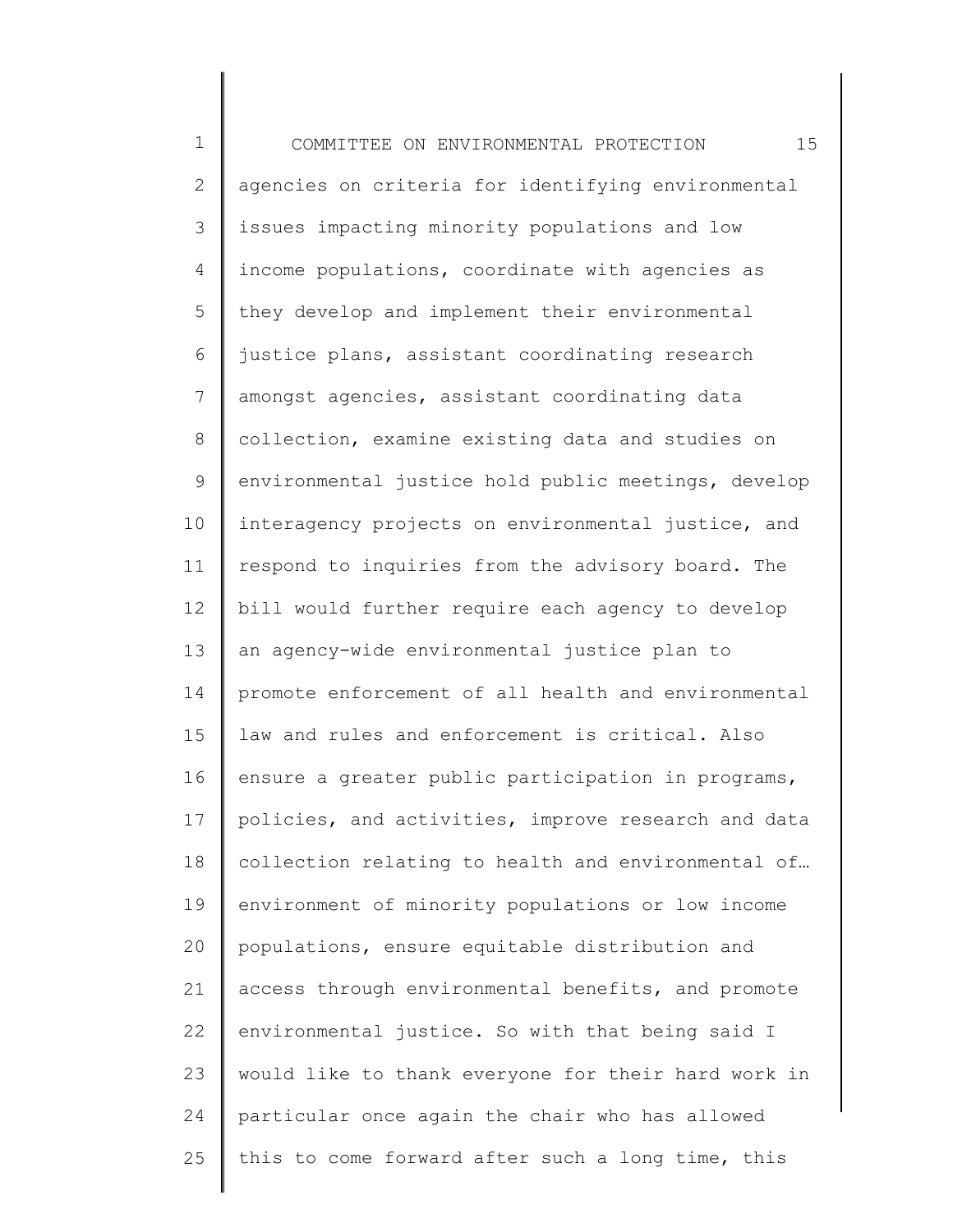| $\mathbf 1$    | 16<br>COMMITTEE ON ENVIRONMENTAL PROTECTION        |
|----------------|----------------------------------------------------|
| $\overline{2}$ | bill being in the wing and also the counsel Samara |
| 3              | Swanston who's done a lot of work on this and also |
| 4              | the environmental justice group such as WE ACT     |
| 5              | who's been at the forefront of these battles for   |
| 6              | decades. So with that being said I'm going to turn |
| $7\phantom{.}$ | this mic back over and want to thank everybody on  |
| $8\,$          | behalf of Council Member Inez and thank her for    |
| $\mathsf 9$    | her leadership on this issue.                      |
| 10             | CHAIR CONSTANTINIDES: Thank you Council            |
| 11             | Member Richards. Thank you for reading her Alright |
| 12             | we will have up first Nilda Mesa of                |
| 13             | Sustainability some issues with this               |
| 14             | COMMITTEE COUNSEL SWANSTON: Please                 |
| 15             | raise your right hand. Swear affirm to tell the    |
| 16             | truth, the whole truth, and nothing but the truth  |
| 17             | today?                                             |
| 18             | NILDA MESA: Is this working? Okay good.            |
| 19             | Chairman Constantinides and members of the         |
| 20             | working? No oh here we go. Okay my name is Good    |
| 21             | afternoon Chairman Constantinides and mem Okay.    |
| 22             | Can you hear me? Good afternoon Chairman           |
| 23             | Constantinides my name is Nilda Mesa and I'm the   |
| 24             | Director of the                                    |
| 25             | [background comments]                              |
|                |                                                    |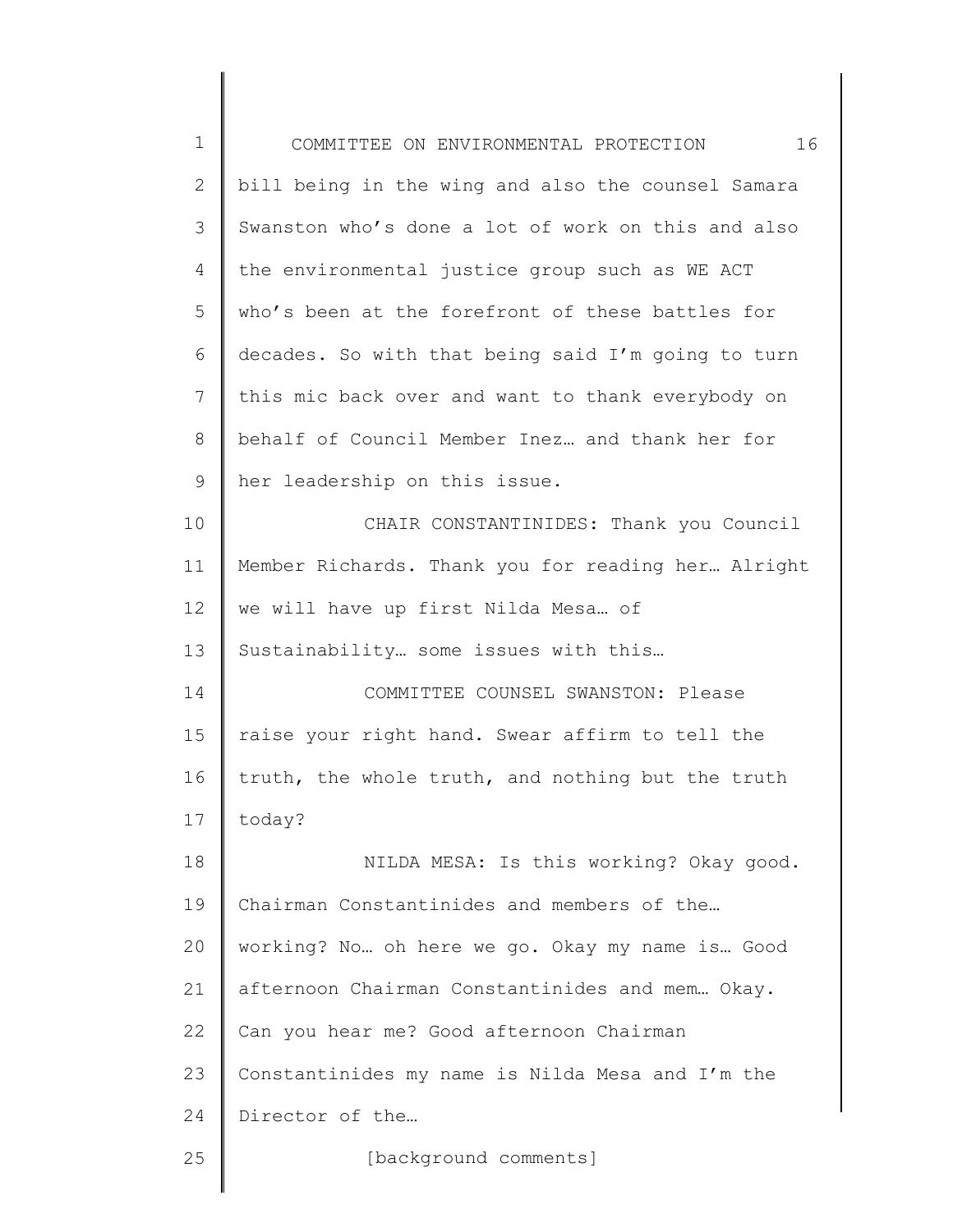| $\mathbf 1$ | 17<br>COMMITTEE ON ENVIRONMENTAL PROTECTION        |
|-------------|----------------------------------------------------|
| 2           | CHAIR CONSTANTINIDES: Alright so let               |
| 3           | let's let's resume. Alright. Wait yeah there you   |
| 4           | go. Okay.                                          |
| 5           | [background comments]                              |
| 6           | NILDA MESA: Alright here I'm going to              |
| 7           | put it right exactly see now it sounds like it's   |
| 8           | like loose or some like an old See when I tap it   |
| 9           | it works. So maybe I should just tap through the   |
| 10          | okay that's fine Okay good afternoon the           |
| 11          | Committee on Environmental                         |
| 12          | [background comments]                              |
| 13          | CHAIR CONSTANTINIDES: Yeah ours ours               |
| 14          | are doing the it it starts it stops it             |
| 15          | [laughter]                                         |
| 16          | [audio test]                                       |
| 17          | NILDA MESA: Testing one, two almost,               |
| 18          | yep okay so far so good. We'll see. Good afternoon |
| 19          | once again Chairman Constantinides and members of  |
| 20          | the committee on Environmental Protection every    |
| 21          | time, okay. And I'm the Director of the New York   |
| 22          | City Mayor's Office of sustainability. send        |
| 23          | condolences to Council Member Barron and her       |
| 24          | family thank you for the opportunity to testify on |
| 25          | Introduction 886 and Introduction 359. Intro 886   |
|             |                                                    |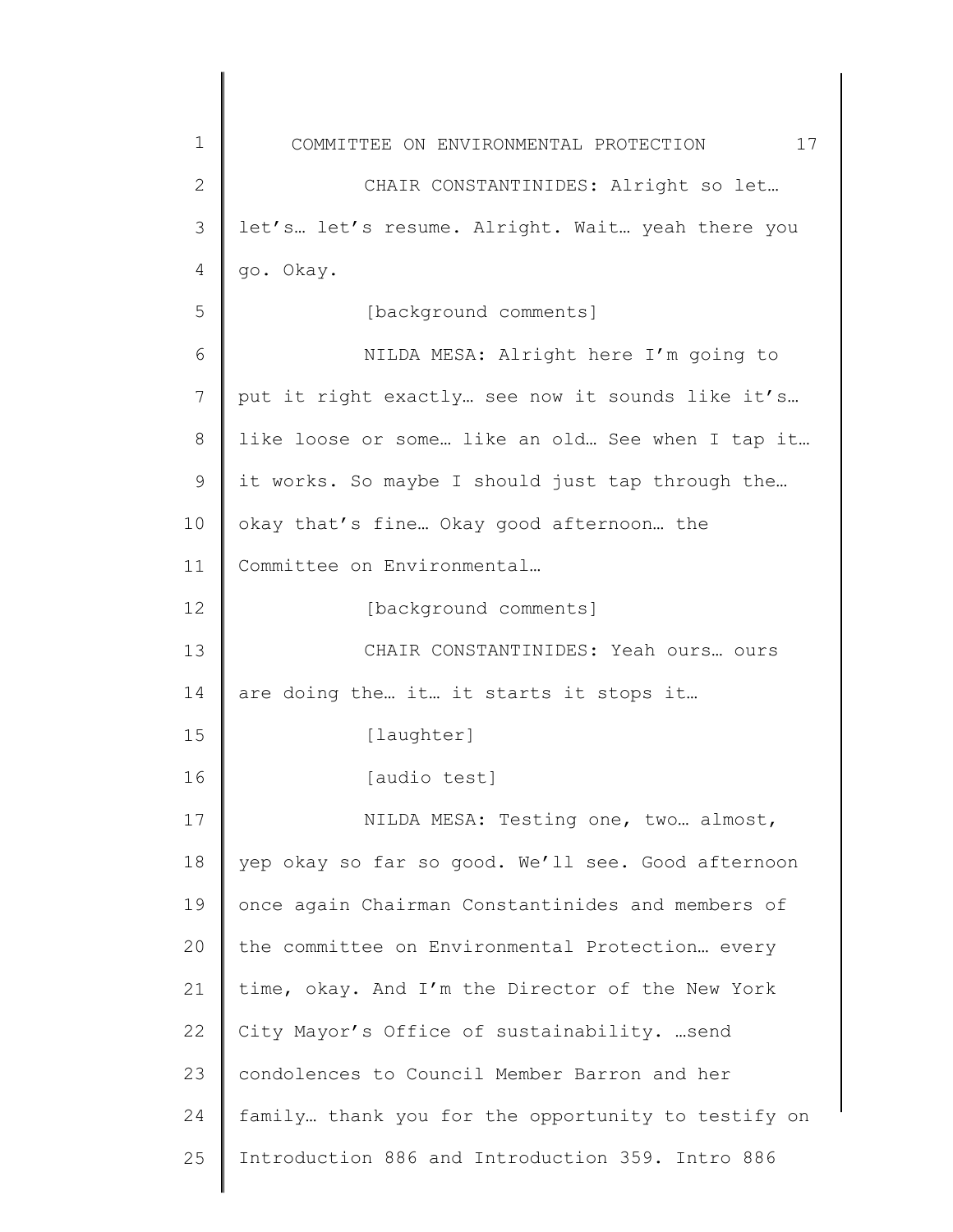1 2 3 4 5 6 7 8 9 10 11 12 13 14 15 16 17 18 19 20 21 22 23 24 25 COMMITTEE ON ENVIRONMENTAL PROTECTION 18 and Intro 359 both amend the administrative code of New York City in relation to environmental justice… would mandate a 29-member advisory… a separate agency working group public hearings. A study of potential environmental justice communities, 70 separate agency inter… welcome the opportunity to work with council… actionable initiatives… that can help us achieve full environmental justice in our… Over the last few weeks we all watched in horror as the news out of Flint, Michigan showed what can happen to children and families when the health concerns of lower income residents are systematically ignored. Children with elevated levels of lead may be at risk of lower IQs and other long term impacts. Living in a poor neighborhood means that they are already vulnerable to other stressors from their environment. We have seen environmental impacts affect low income communities time… again throughout the US over the course of many years whether in Louisiana… alright. Don't mess with success here. Alright. Over the course of many years whether in Louisiana, Baltimore, or Las Angeles. As a 15 year long resident of Central Harlem I have seen what some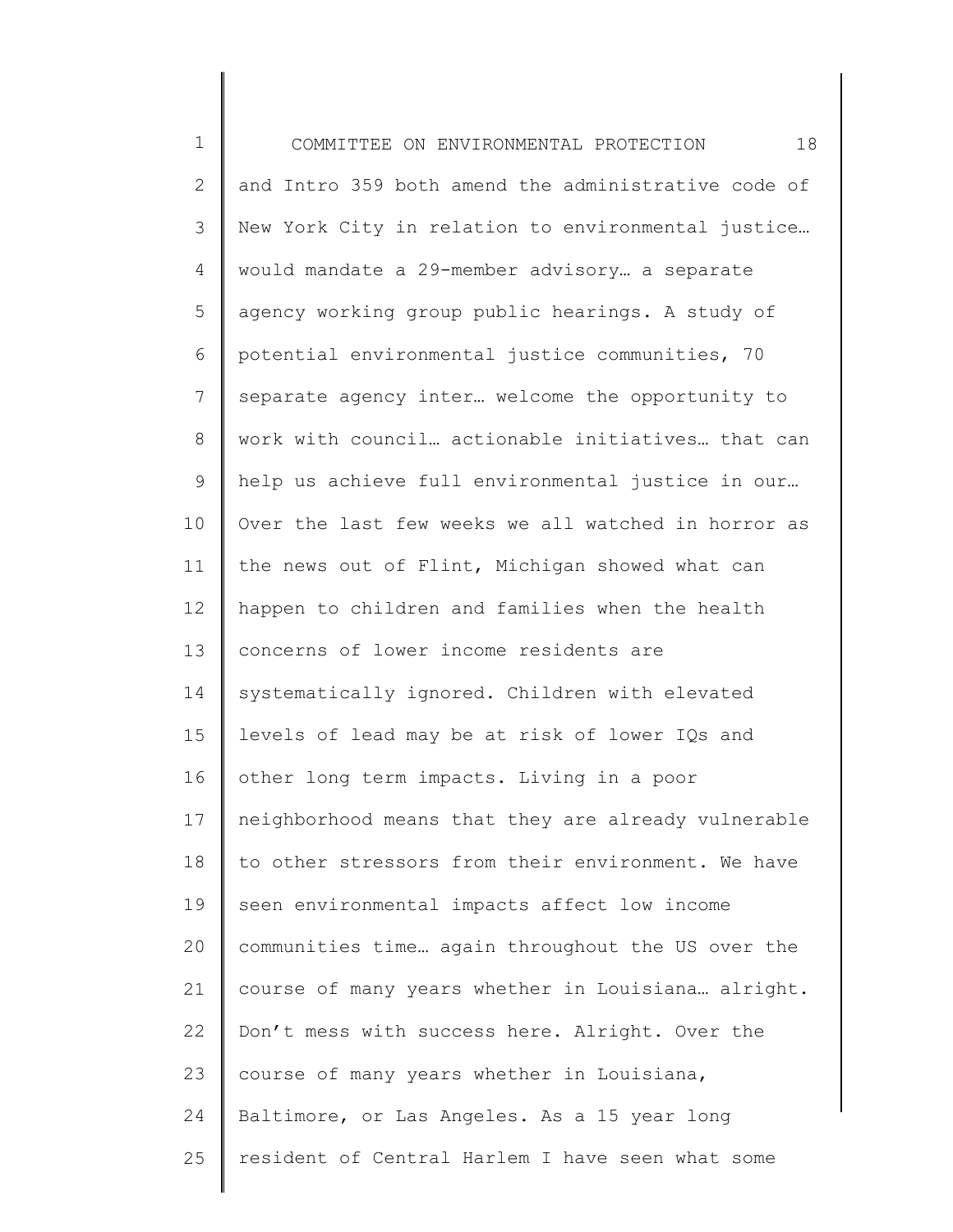1 2 3 4 5 6 7 8 9 10 11 12 13 14 15 16 17 18 19 20 21 22 23 24 25 COMMITTEE ON ENVIRONMENTAL PROTECTION 19 days seems like all my neighbors suffering from asthma. Early in my legal career I wrote the Amicus Brief to the US Supreme Court on behalf of the state of California in support of mothers of east LA who successfully challenged the sighting of a waste incinerator in close proximity to schools and hospitals in their low income neighborhood. I coauthored President Bill Clinton's executive order on environmental justice. While I headed the Sustainability Office at Columbia University I successfully advocated on behalf of my neighbors for lower emitting new buildings, sustainable construction practices to minimize particulate matter and that Columbia lead the city in having our neighborhood be the first to build out the infrastructure to make clean heat a reality. I worked on environmental justice for 25 years now and I see what it means every day. New York City attracts dreamers and those who would make their lives and their children's lives better than the ones they left behind. We betrayed them and the promise of New York if we do not pay attention to disparate environmental impacts and vulnerabilities which can send our neighbors, their children, and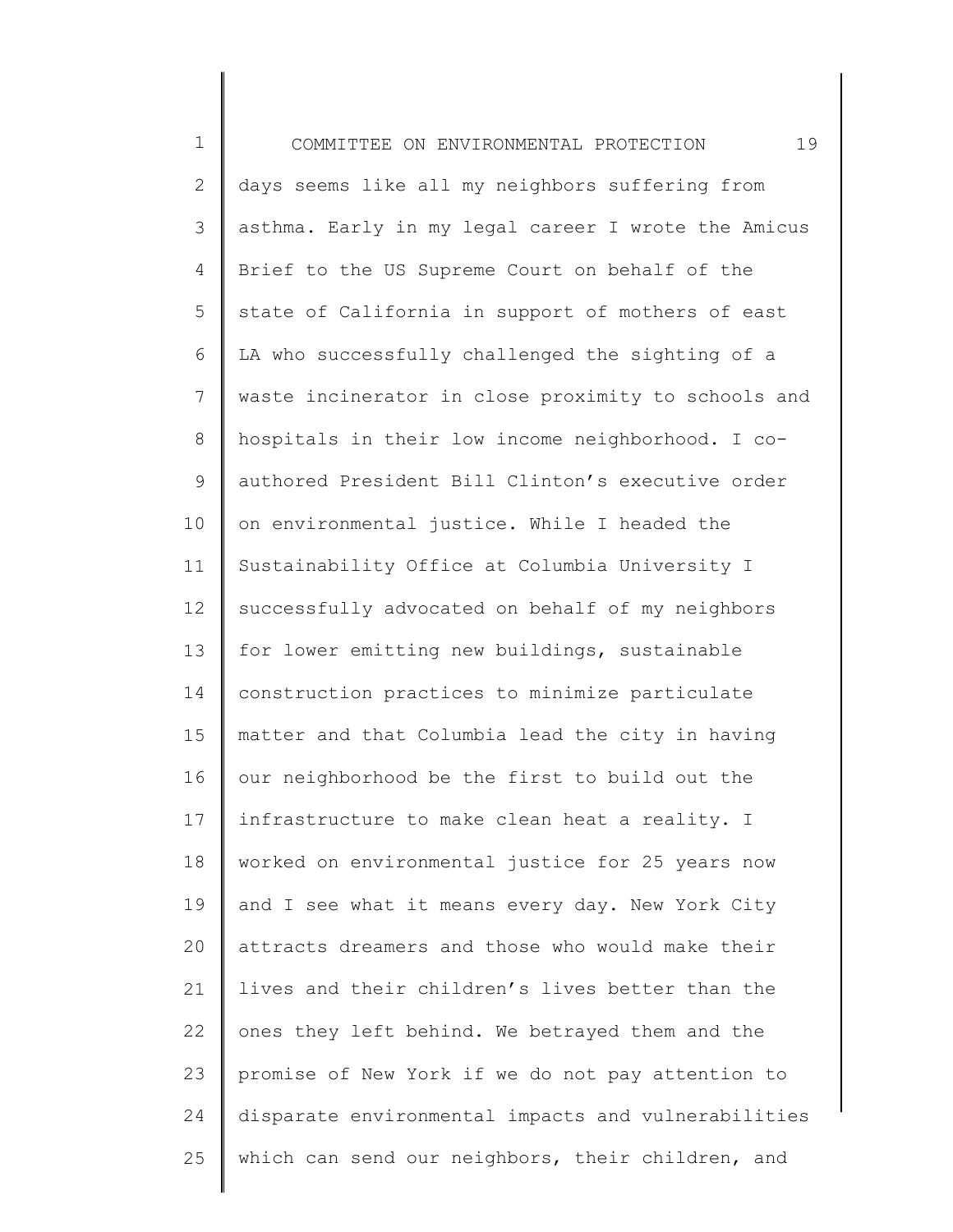1 2 3 4 5 6 7 8 9 10 11 12 13 14 15 16 17 18 19 20 21 22 23 24 25 COMMITTEE ON ENVIRONMENTAL PROTECTION 20 their elderly relatives to the hospital and keep them from their dreams. Environmental injustice is often found in cities with a their relatively large populations of low income neighborhoods and ethnic minorities who often do not have strong political voices or access to power or information. Environmental injustice can take many forms often including public health impacts or poor air or water quality, toxic contamination of soil, climate impacts, poor energy building performance which also then takes a higher proportion of residents' income as well as emitting more carbon into the… lack of access to information or medical attention, lack of access to good quality food and nutrition, and lack of a voice and decision making that affects community. Communities that are considered environmental justice areas meet a poverty test which could be the federal poverty level or a percentage of area median income or some other tests. A failure of environmental justice is a failure to meet environmental social inclusion and economic standards all at once. A case study for New York City is air quality. The sources of air pollutants here are mobile sources such as cars and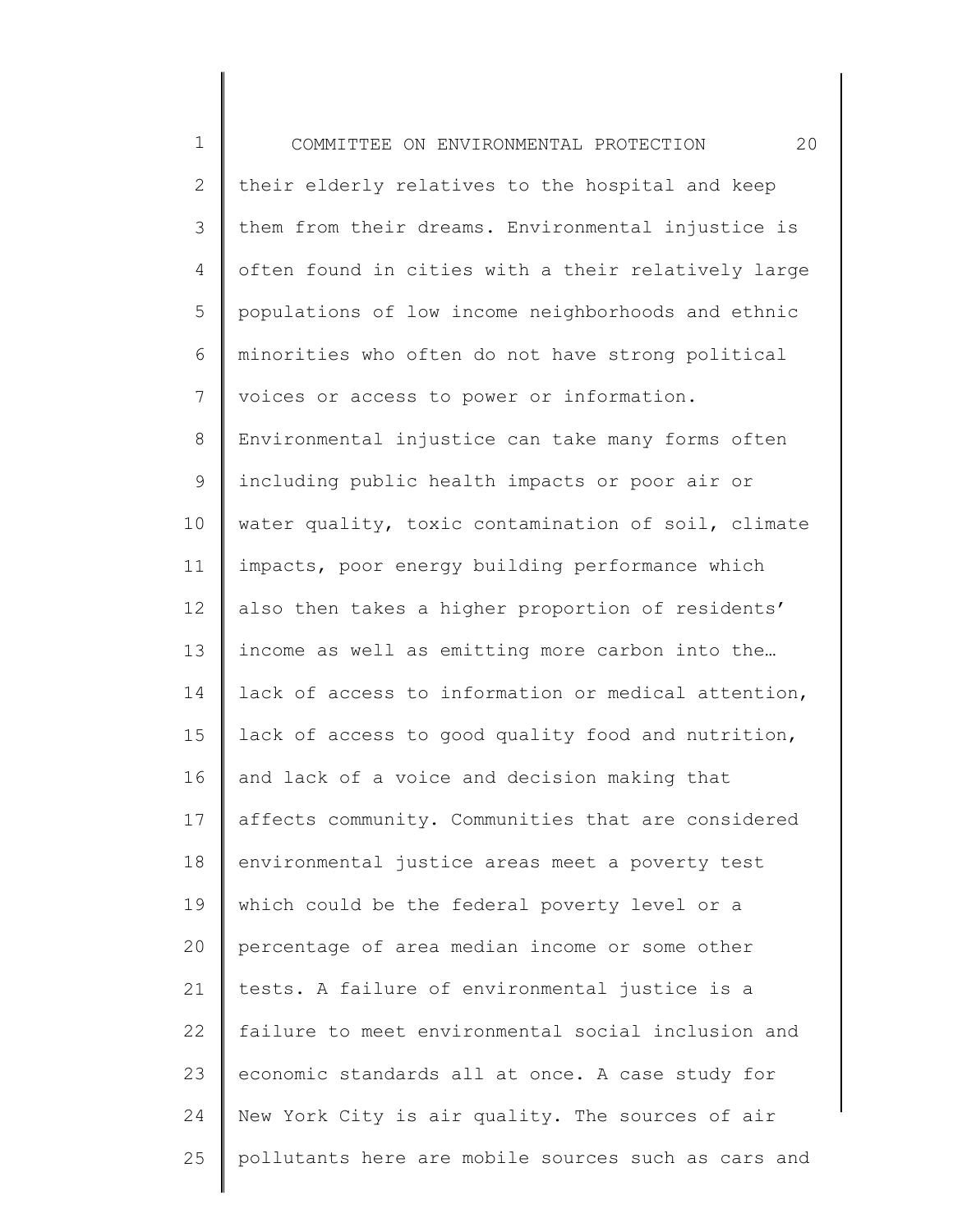1 2 3 4 5 6 7 8 9 10 11 12 13 14 15 16 17 18 19 20 21 22 23 24 25 COMMITTEE ON ENVIRONMENTAL PROTECTION 21 trucks, stationary sources such as buildings, and sources outside the city boundaries such as power plants. While we have the most potential to improve stationary source emissions and traffic… it is important to recognize that a significant contributor of pollutants come from outside of New York… upwind power plants industrial sources and regional traffic… The smog that triggers the alerts limit physical activity comes from a brew of ozone nitrogen oxides and usually the summer heat. Ozone levels have not improved substantially in recent years following… and other major US… Ozone is formed downwind from major sources of nitrogen oxides or NOx and reduce NOx emissions in metro area counties upwind of New York City will be required to bring down Ozone levels in the city. Further improvements that NOx and other traffic related pollutants in our most congested neighborhoods will require continued and expanded local, regional, and federal efforts to address on road sources. Traffic related pollution also contributes carcinogenic pollutants such as benzene and formaldehyde which are found to occur at high levels in areas of high traffic density. Increased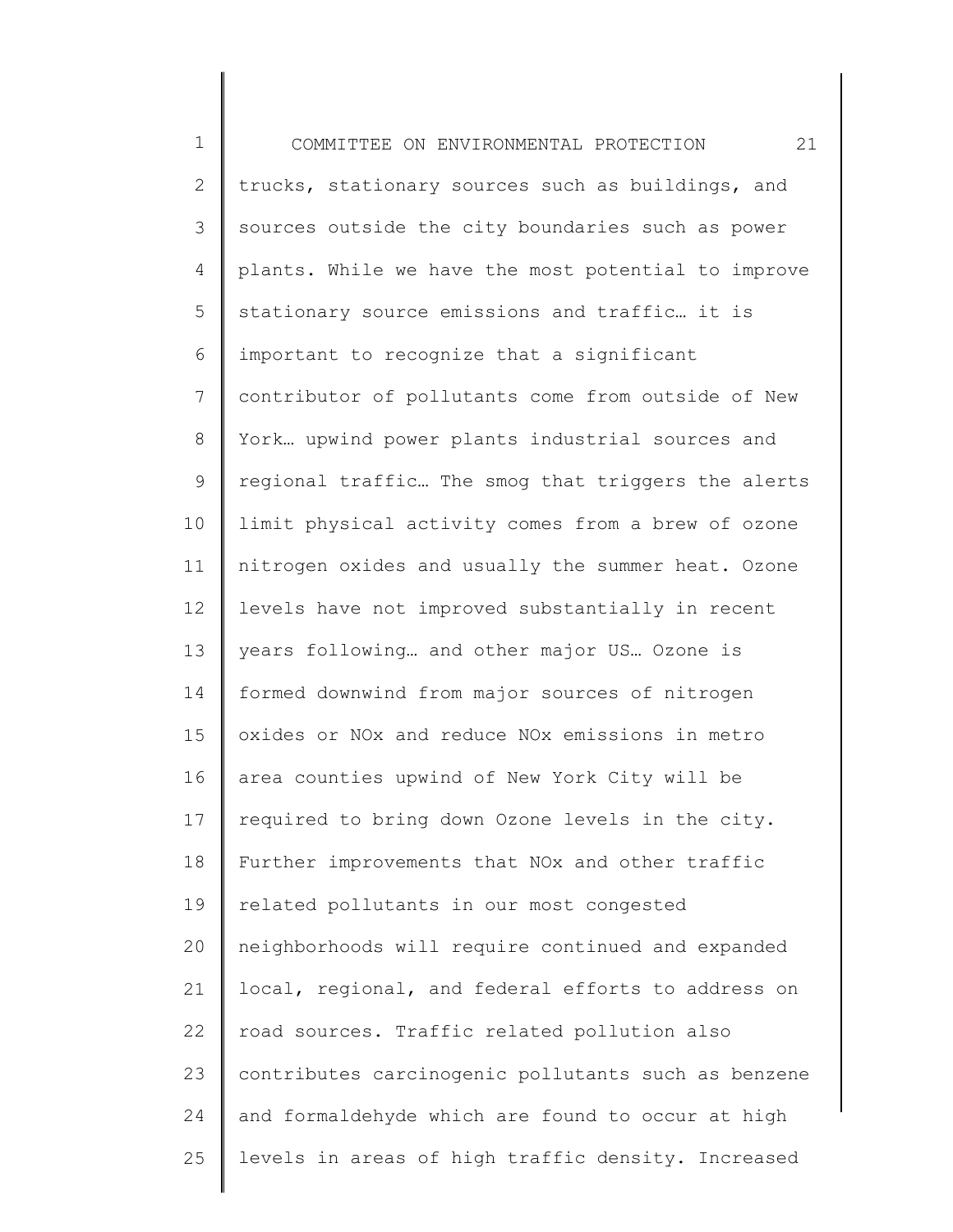1 2 3 4 5 6 7 8 9 10 11 12 13 14 15 16 17 18 19 20 21 22 23 24 25 COMMITTEE ON ENVIRONMENTAL PROTECTION 22 efforts to reduce congestion and adopt low emission vehicles are needed. Since roughly half of particulate matter 2.5 in New York City's air originates upwind and Ozone pollution is a regional problem significant benefits… all NYC residents particularly low income neighborhoods with higher densities of vulnerable populations would be realized through efforts to reduce emissions regionally. Improvements in national vehicle efficiency standards over the next few years will also cut pollutant emissions. And the city strongly supports EPA's power plan to rejoining on legal briefs backing EPA and court challenges. We will continue advocating for regional and national policy changes that will improve our local air. Particulate matter or soot is the other pollutant that most affects New Yorkers. The Department of Health and Mental Hygiene estimates that fine particle pollution are most harmful pollutant overall causes an average of more than 2,000 deaths, approximately 15 hundred hospital admissions for lung and heart conditions, and over 5,000 emergency department admissions. Based on levels in 2009 and 2011… In 2009 to 11 the rate of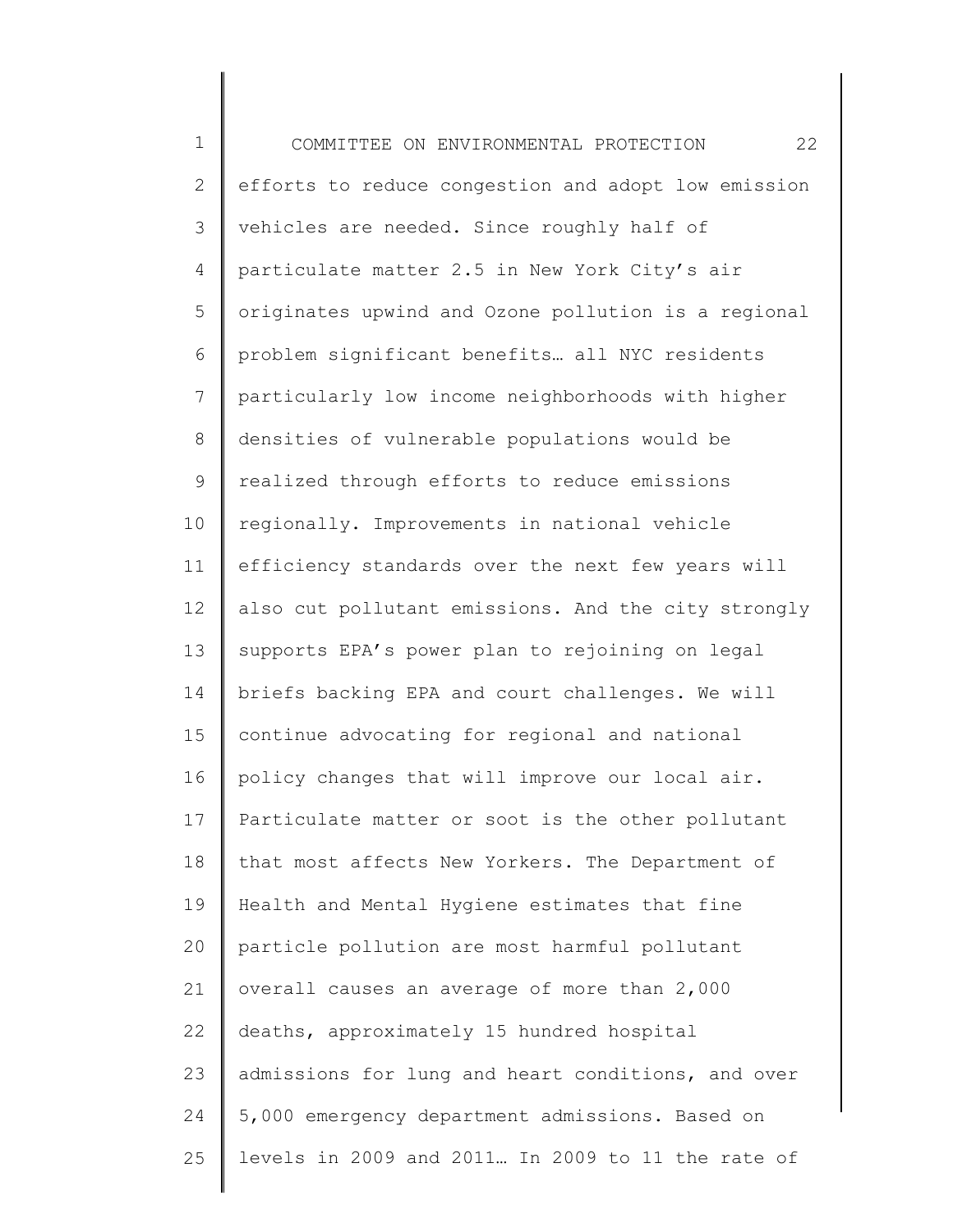1 2 3 4 5 6 7 8 9 10 11 12 13 14 15 16 17 18 19 20 21 22 23 24 25 COMMITTEE ON ENVIRONMENTAL PROTECTION 23 PM 2.5 attributable death was 19 percent higher in high pop… to low poverty neighborhoods. PM 2.5 attributable respiratory and cardiovascular hospitalizations were 74 percent and 46 percent higher in high poverty compared to low poverty neighborhoods respectively. The rates of emergency department visits for asthma exacerbated by fine particle exposures are four times higher in high poverty neighbor… to low poverty neighborhoods. While all New Yorkers have a stake in cleaner air those in our most vulnerable neighborhoods have the most to gain from efforts to reduce emissions in their own communities and… as air does not stay within neighborhood boundaries. For example, our clean heat programs will reduce emissions most in high income neighborhood… yet the largest share of health benefits will occur in low income neighborhoods. In NYC unlike other cities or nationwide even we do not observe consistent differences in levels of soot by neighborhood poverty but there are strong differences in soot attributable PM 2.5 attributable health events due to underlying neighborhood susceptibility. This is why it's so important to consider poverty levels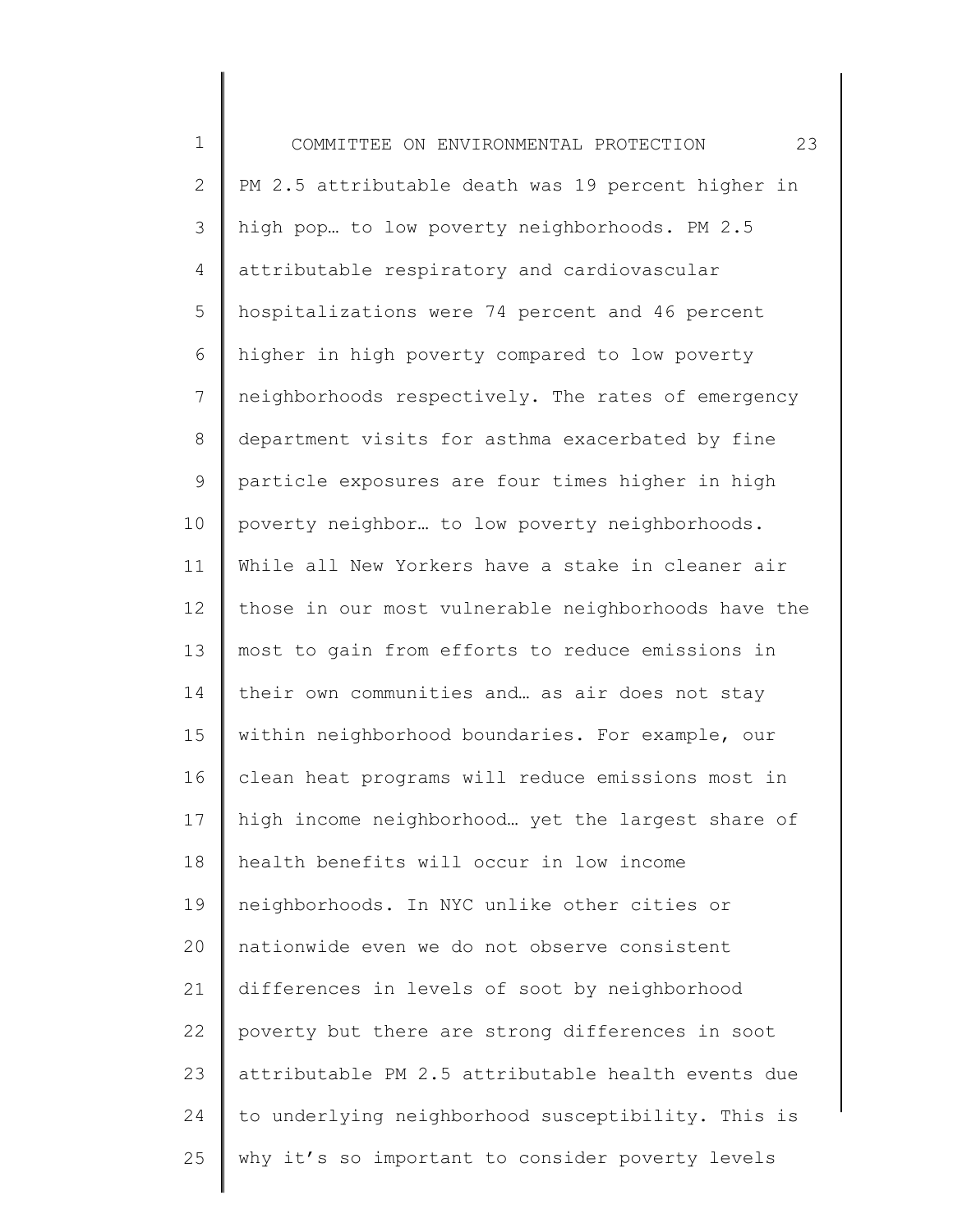| $\mathbf 1$  | 24<br>COMMITTEE ON ENVIRONMENTAL PROTECTION         |
|--------------|-----------------------------------------------------|
| $\mathbf{2}$ | along with environmental pollute pursuing           |
| 3            | environmental justice. The mayor's office of        |
| 4            | sustainability and the rest of Mayor de Blasio's    |
| 5            | admin is committed to including environmental       |
| 6            | justice in policy and planning processes. The goals |
| 7            | and initiatives identified in 1 New York, the plan  |
| $\,8\,$      | for a strong and just city, or 1 NYC, recognize     |
| $\mathsf 9$  | that equity and environmental conditions are inter  |
| 10           | as the project director of 1NYC I am proud that     |
| 11           | environmental justice was featured in the           |
| 12           | sustainability section of the plan and I am proud   |
| 13           | that environmental justice was featured in the      |
| 14           | sustainability section of the plan. And I'm proud   |
| 15           | that Mayor de Blasio will have equity in NYC. At    |
| 16           | this time also I'd like to take the opportunity to  |
| 17           | thank the members of the environmental justice      |
| 18           | community who serve on Board; Elizabeth Yeampierre  |
| 19           | executive director of executive director of WE ACT  |
| 20           | for Environmental Just as well as all of you who    |
| 21           | have provided advice and guidance through other     |
| 22           | Mayor de Blasio selected the name 1 New York, the   |
| 23           | plan for a strong and just city, because he wanted  |
| 24           | to make explicit that the city's sustainability,    |
| 25           | resiliency, equity, and growth goals depend upon    |
|              |                                                     |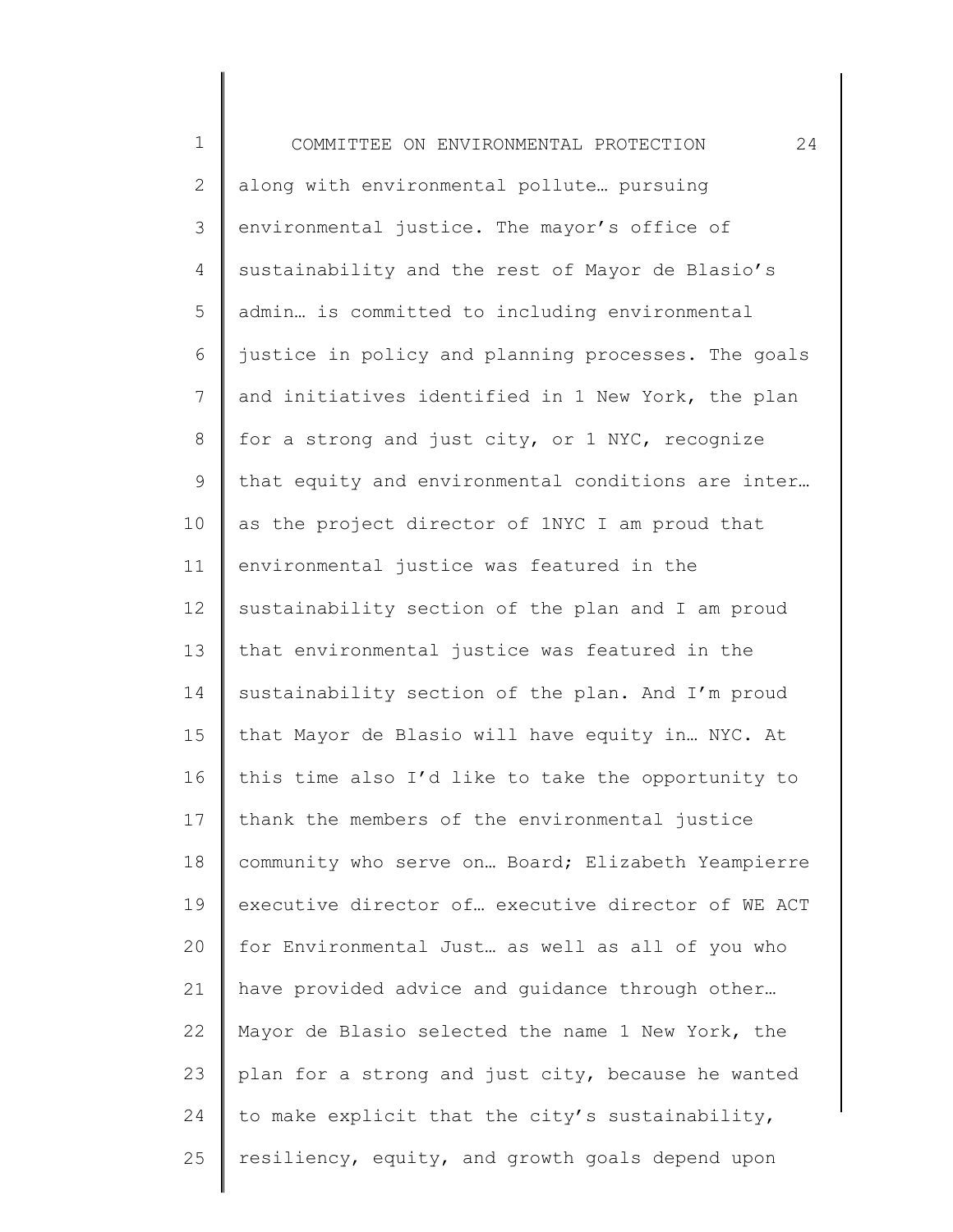1 2 3 4 5 6 7 8 9 10 11 12 13 14 15 16 17 18 19 20 21 22 23 24 25 COMMITTEE ON ENVIRONMENTAL PROTECTION 25 each other. The plan elaborates on the Mayor's commitment by specifying ways the city can achieve a more equitable and targeted approach when providing city services. Over the last several years the city has made good progress towards environmental justice though we can do better. Having seen the fits and starts that other governmental entities have gone through in implementing environmental justice we would like to learn from them. We have seen too many examples of well-intentioned efforts that end on a shelf, a box checked without the results, and resources wasted. We want to build upon what we have put in place thus far in terms of transparency, value of information, and accountability, and focus on the areas that can show real results. Here are some examples of city initiatives to address environmental just… The New York City Community Air Survey, NYCCAS or… is the largest urban air monitoring program in the US. The air quality monitoring network which began collecting data in December of 2008, the collaboration between the health department and Queens College. Its objectives are to measure air pollutants that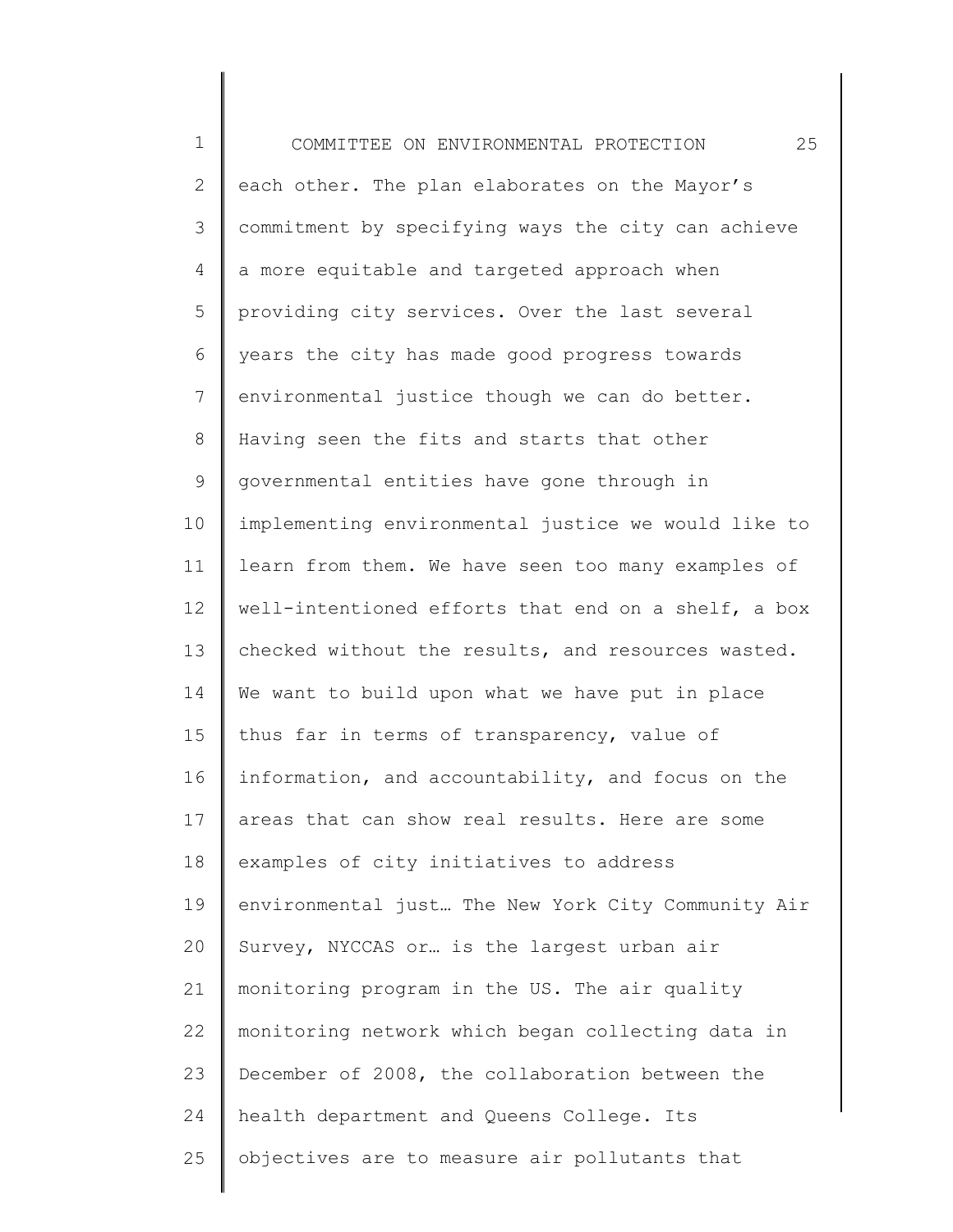| $\mathbf 1$    | 26<br>COMMITTEE ON ENVIRONMENTAL PROTECTION         |
|----------------|-----------------------------------------------------|
| $\mathbf{2}$   | affect public health across the city, identify      |
| 3              | local emission sources that impact neighborhood     |
| $\overline{4}$ | quality, inform the public and city officials on    |
| 5              | clean air priority provide air pollution estimates  |
| 6              | for health studies. The mayor signed intro 712 into |
| $7\phantom{.}$ | law which codifies the community air quality        |
| $\,8\,$        | survey. The NYC Environment and Health Portal       |
| $\mathsf 9$    | includes the NYCCAS as well as neighborhood level   |
| 10             | data on many health outcomes and which can be       |
| 11             | viewed by area poverty indicators. Additionally,    |
| 12             | DOHMH analyzes air and health data to evaluate the  |
| 13             | number and distribution of health events due to air |
| 14             | pollution throughout the city and publishes         |
| 15             | information on disparity attributable health        |
| 16             | events by neighborhood poverty. The environment and |
| 17             | health portal also includes a variety of additional |
| 18             | information viewable by neighborhood for housing    |
| 19             | quality indicators such as cockroach prevalence and |
| 20             | use of supplemental heat, climate related           |
| 21             | indicators such as air conditioner prevalence, and  |
| 22             | plant cover plant and tree cover as well as         |
| 23             | prevalence of pest and pesticide use. The           |
| 24             | Department of Sanitation is also making strides     |
| 25             | through implementing the zero waste initiative as   |
|                |                                                     |

∥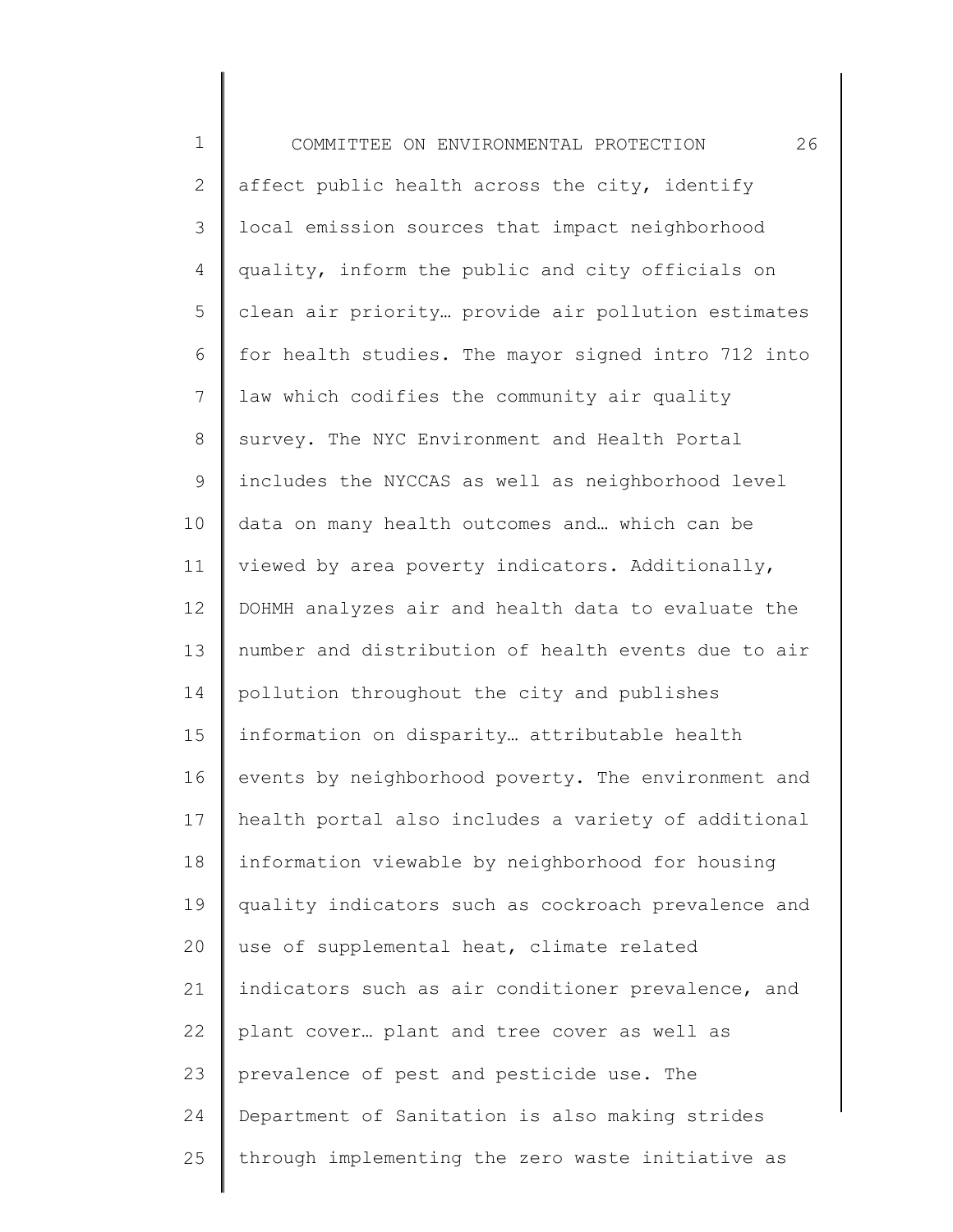| $\mathbf 1$    | 27<br>COMMITTEE ON ENVIRONMENTAL PROTECTION         |
|----------------|-----------------------------------------------------|
| $\mathbf{2}$   | well as its solid waste management plan or its SM   |
| 3              | SWMP or Approximately 55 million vehicle miles of   |
| 4              | waste hauling truck traffic annually city and       |
| 5              | regional roadways will end with the SWMP. As DSNY,  |
| 6              | Department of Sanitation, waste management          |
| $7\phantom{.}$ | operations will be ship barges and rail transport.  |
| $\,8\,$        | In addition, DSNY trucks have reduced particulate   |
| 9              | matter emissions by 90 percent through filters      |
| 10             | ultra-low-sulfured biodiesel fuel and other         |
| 11             | technology. Private carter trucks are also          |
| 12             | improving as fleets are required to be upgraded or  |
| 13             | replaced to meet new standards. DSNY is continuing  |
| 14             | to roll out recycling at NYCHA facilities. The      |
| 15             | total so far is 719 buildings roll out to be        |
| 16             | complete later The Department of Environmental      |
| 17             | Protection has hired more inspectors to enforce the |
| 18             | updated DEP air pollution control code and is       |
| 19             | implementing registration fee waivers for mobile    |
| 20             | food trucks that upgrade their auxiliary engines.   |
| 21             | DEP is also working to develop legislation that     |
| 22             | will require refrigeration trucks to use clean      |
| 23             | such as auxiliary power units or turn off their     |
| 24             | engines after 10 minutes. In addition, the          |
| 25             | revisions to the air code include requirements to   |
|                |                                                     |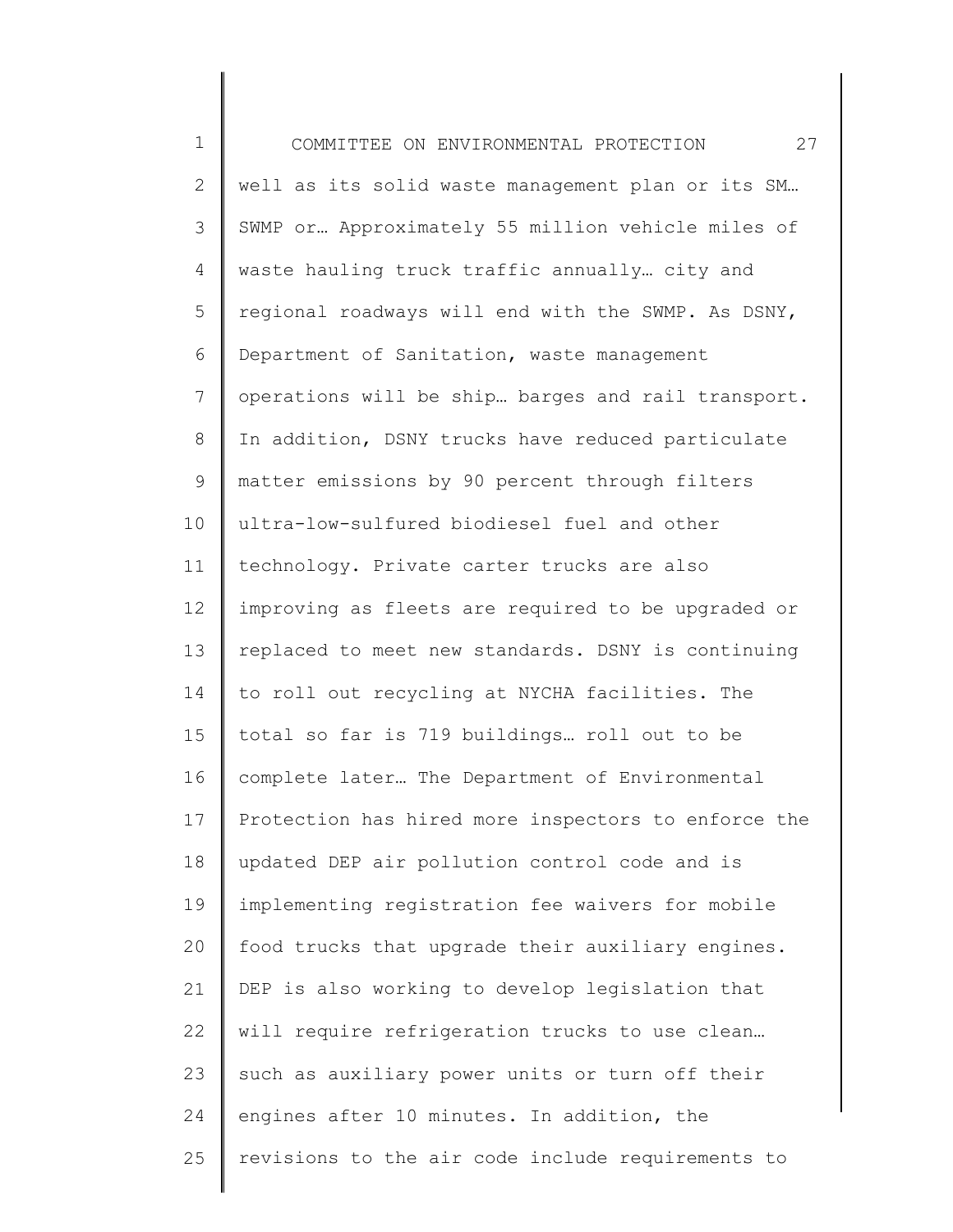| $\mathbf 1$  | 28<br>COMMITTEE ON ENVIRONMENTAL PROTECTION         |
|--------------|-----------------------------------------------------|
| $\mathbf{2}$ | control emissions in commercial char broilers.      |
| 3            | Office of Environmental Remediation's secured       |
| 4            | funding for Brownfield Jumpstart which provides     |
| 5            | higher level or environmental investigations and    |
| 6            | co affordable and supportive housing in mostly low  |
| 7            | income As part of its Play Space Community          |
| $\,8\,$      | Brownfield Planning Program OER is working with     |
| $\mathsf 9$  | over and recently established new grants to help    |
| 10           | community developers, non-profits, and faith based  |
| 11           | developers identify Brownfield sites in their       |
| 12           | communities develop development that are            |
| 13           | consistent with community goals and implement these |
| 14           | plans. Department of Parks and Recreation through   |
| 15           | its community park focused on improving parks that  |
| 16           | have received little capital investment and are     |
| 17           | located in areas based on higher than average       |
| 18           | poverty, dense population growth. HPD Department    |
| 19           | of Housing Preservation now requires a green        |
| 20           | physical needs assessment for buildings seeking     |
| 21           | financing as well as provides low interest loans    |
| 22           | for energy for affordable housing. DEP is           |
| 23           | completing negotiations with the state that will    |
| 24           | lead to significant investments to mitigate         |
| 25           | combined events in city water bodies. New York      |
|              |                                                     |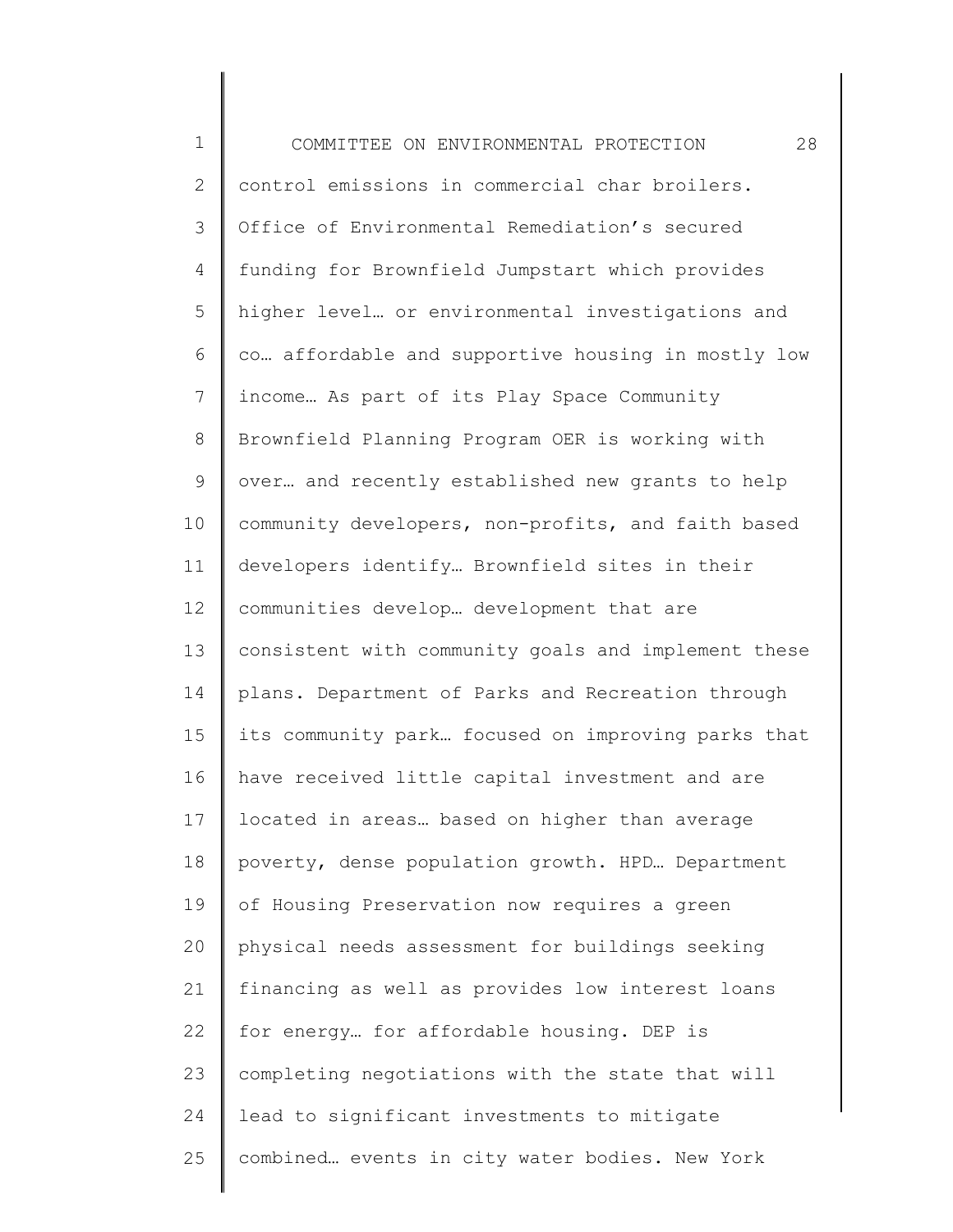| $\mathbf 1$    | 29<br>COMMITTEE ON ENVIRONMENTAL PROTECTION         |
|----------------|-----------------------------------------------------|
| $\mathbf{2}$   | City Emergency Management establish NYC citizen     |
| 3              | core to bring to community based organizations,     |
| 4              | the private sector government to promote            |
| 5              | preparedness at the local level. It's also          |
| 6              | organized a taskforce to evaluate how better        |
| $\overline{7}$ | involved community based organizations and houses   |
| $8\,$          | of worship resiliency planning as their             |
| $\mathsf 9$    | involvement is the key factor in ensuring           |
| 10             | community in the face of storm events. With         |
| 11             | respect to energy and climate the Mayor's Office of |
| 12             | Sustainability retrofit accelerator which I         |
| 13             | previously mentioned in testimony to this           |
| 14             | committee and we're developing the program          |
| 15             | designed for the community based retrofit           |
| 16             | accelerator which will provide similar advising     |
| 17             | services for buildings under 50,000 square feet.    |
| 18             | One of the aims of this program is to speed the     |
| 19             | conversion of the city the city's dirtiest boilers  |
| 20             | from number four to gas or number two fuel oil.     |
| 21             | Significant sulfur particulate matter emissions.    |
| 22             | The air quality improvements result in the greater  |
| 23             | benefit to communities with the greatest health     |
| 24             | burdens. Residents can look at buildings to see     |
| 25             | their energy performance on the New York City       |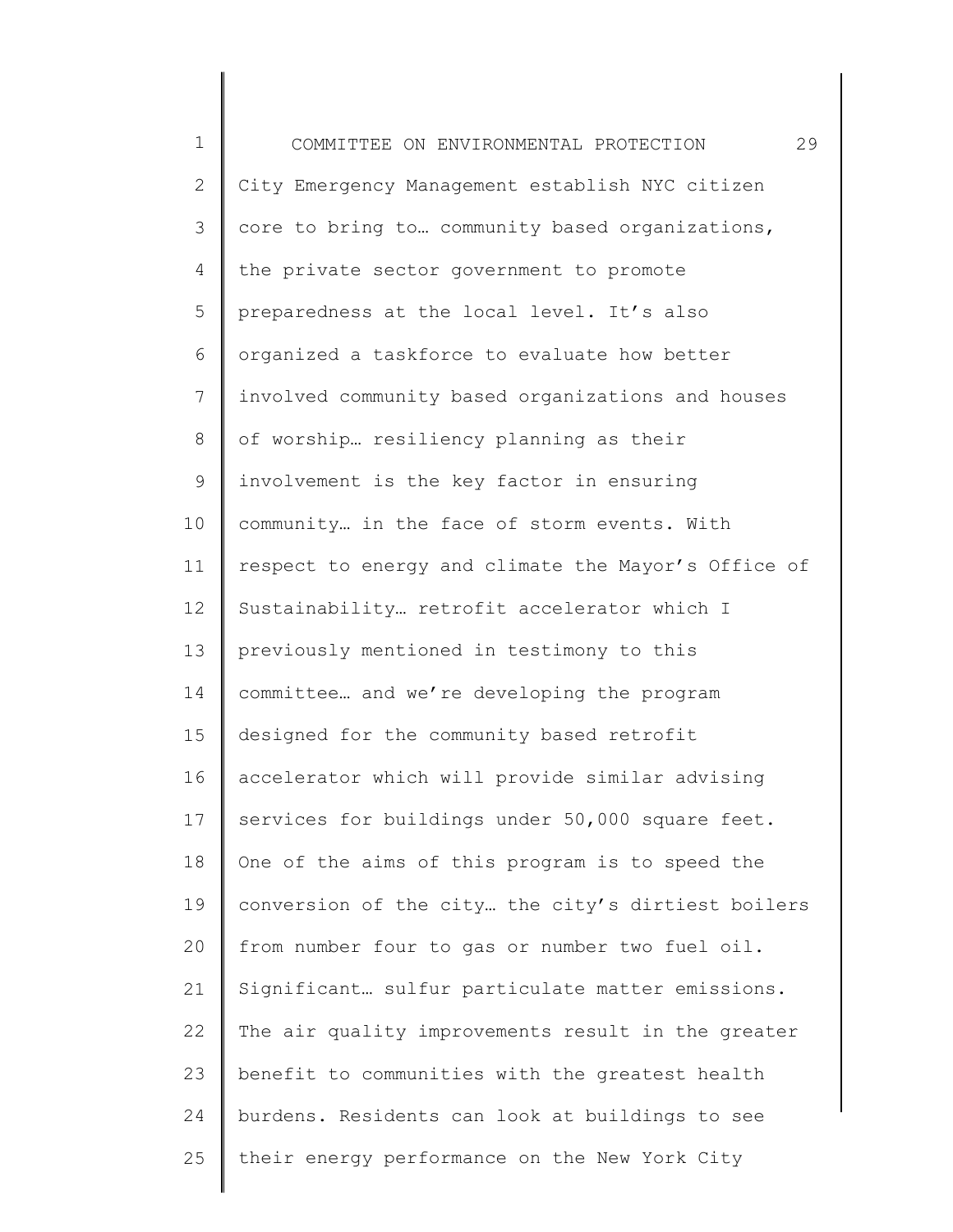| $\mathbf 1$  | 30<br>COMMITTEE ON ENVIRONMENTAL PROTECTION         |
|--------------|-----------------------------------------------------|
| $\mathbf{2}$ | Energy and Water performance map which you can find |
| 3            | off of our website, a visualization tool that       |
| 4            | allows residents to understand the energy and of    |
| 5            | the 26,000 largest buildings across the boroughs.   |
| 6            | We're providing tools to empower residents and      |
| 7            | building owners to learn how to improve their       |
| $8\,$        | building's performance, cutting costs as well as    |
| 9            | greenhouse gas emissions. We also participate in    |
| 10           | the full range of New York state energy proceedings |
| 11           | and reqularly file comments on behalf of NYC        |
| 12           | residents calling on energy to be renewable,        |
| 13           | reliable, and affordable. Despite all of this we    |
| 14           | can do more and we should do more to take data that |
| 15           | we gather in our regular agency operations and use  |
| 16           | it to achieve environmental justice. We would like  |
| 17           | to work with council on initiatives to best         |
| 18           | accomplish our shared goals including integrating   |
| 19           | environmental justice considerations into city      |
| 20           | processes. Overall we support a collaborative       |
| 21           | approach amongst city agencies to improve the       |
| 22           | administration's response to environmental just We  |
| 23           | are concerned that the bills as currently drafted   |
| 24           | would lead to delays in implementing initiatives to |
| 25           | address environmental justice as well as require    |
|              |                                                     |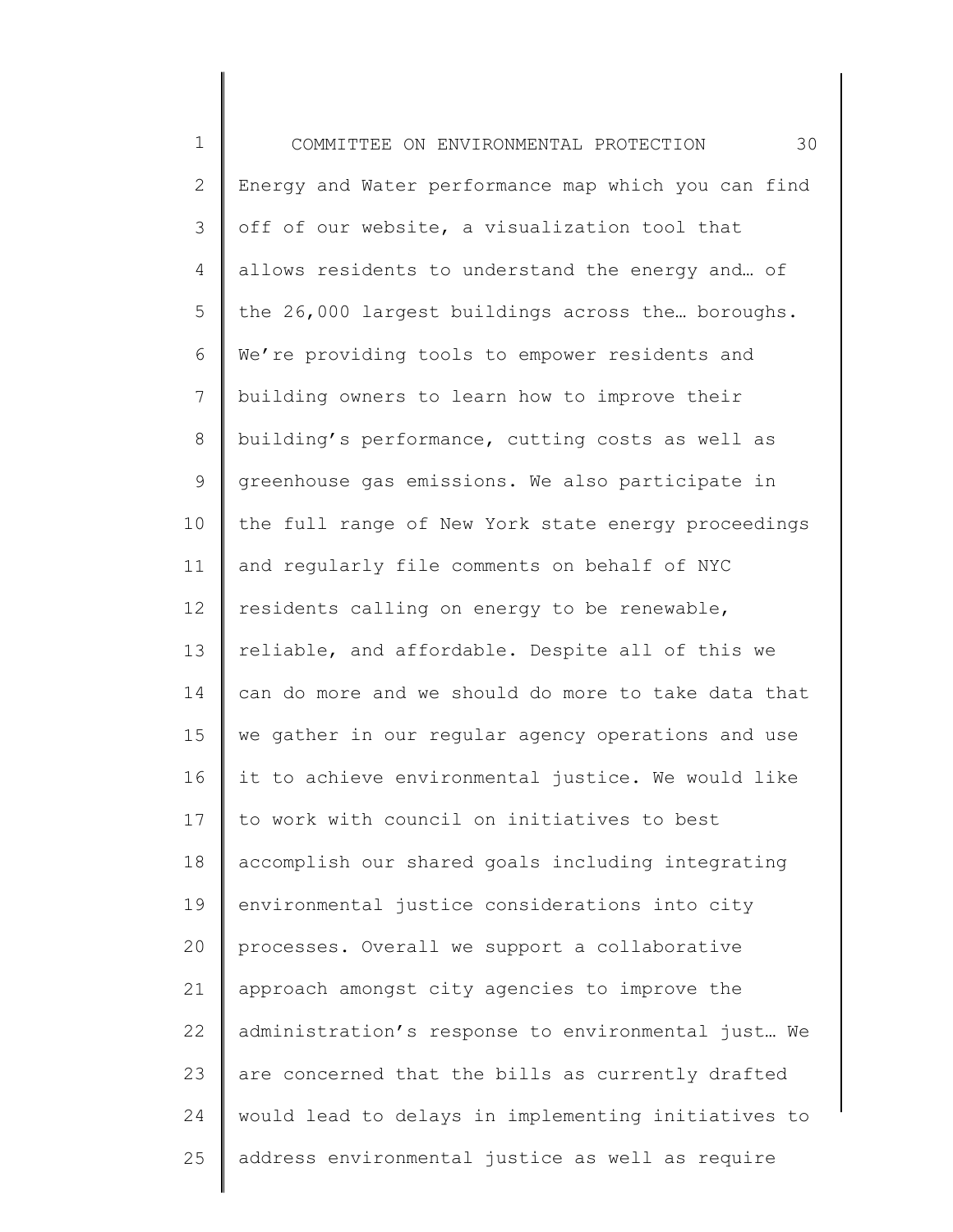1 2 3 4 5 6 7 8 9 10 11 12 13 14 15 16 17 18 19 20 21 22 23 24 25 COMMITTEE ON ENVIRONMENTAL PROTECTION 31 additional time and funding from council for technical experts in addition to the ones already in the agencies. Instead we'd like to discuss the prospect of incorporating environmental considerations environmental just… into existing city agency processes such as the city environmental quality review or speaker process. This review of existing decision making process we believe would lead to improved integration of environmental justice into planning, prevent duplicative work, and maximize resources and city agencies. We'd also like to discuss with this committee the potential of adding environmental justice indicators to existing sustainability reporting. MOS would work with council to develop these indicators which could then be reported on as part of the annual 1NYC update. In conclusion the mayor's office of sustainability as well as the other city agencies are committed to ensuring that environmental justice is integrated into our ongoing operations and planning and reflects the feedback of all of you here today. We look forward to working with you on achieving this important goal. Thank you.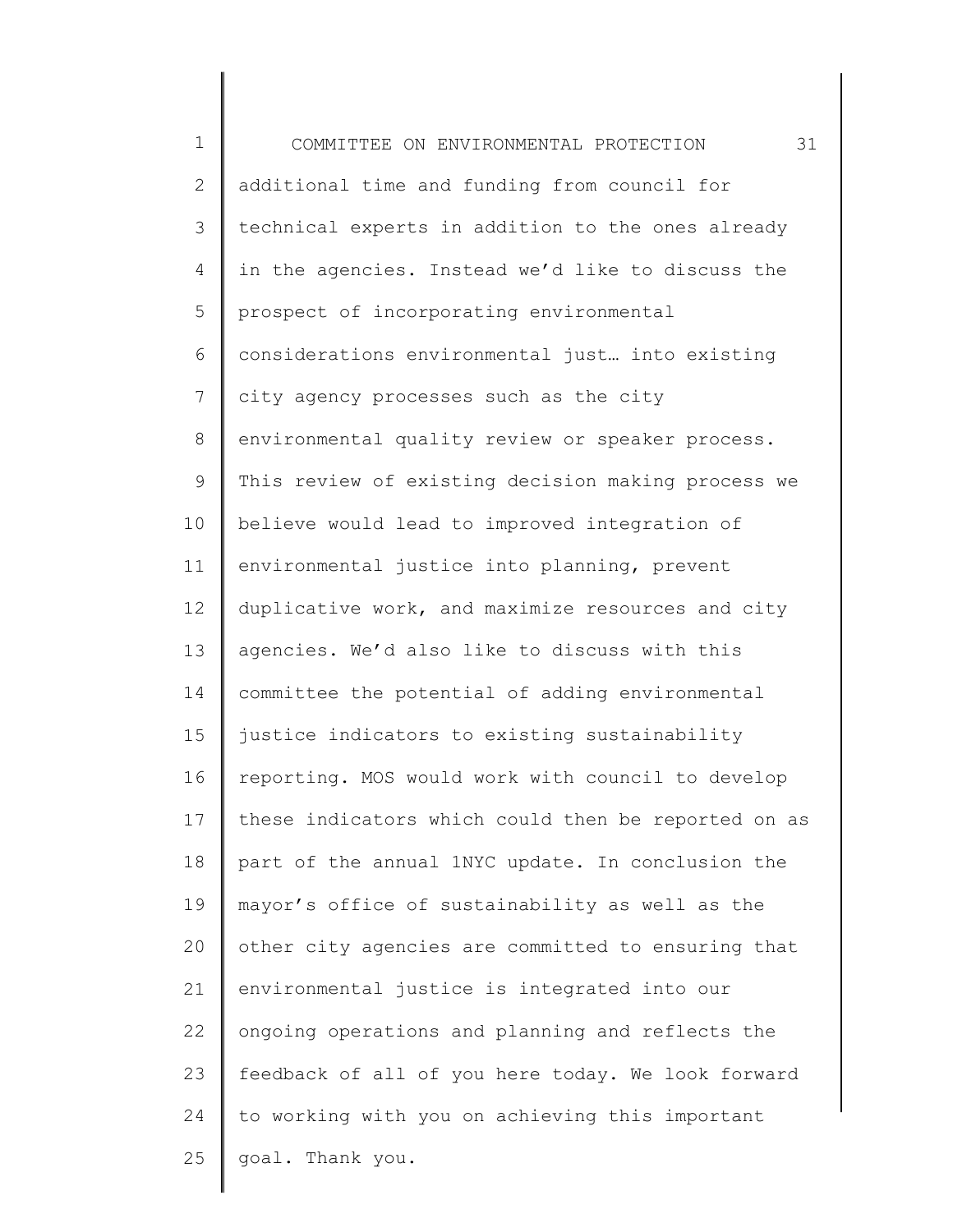|  | COMMITTEE ON ENVIRONMENTAL PROTECTION |  |
|--|---------------------------------------|--|
|  |                                       |  |

1

2 3 4 5 6 7 8 CHAIR CONSTANTINIDES: Thank you. And thank you for your… appreciate all the work the mayor's done thus far and… want to recognize first my colleague from Queens Rory Lancman is here, has joined… First question I have is is there a mechanism through which the city regularly engages in environmental justice…

9 10 11 12 13 14 15 16 17 18 19 20 21 22 23 24 25 NILDA MESA: I would say that right now it's done through the course of some of the planning and you know… and sort of disclosure processes. With 1NYC we specifically called out environmental justice. I mean I thought it was something that… in past years and it was important to at least put that marker in 1NYC so that we could move forward with it. But I wouldn't… I don't know that I can say that there is a specific you know like an environmental… separate environmental activity right now. CHAIRPERSON CONSTANTINIDES: It's… it's definitely something that we can… NILDA MESA: Absolutely. CHAIRPERSON CONSTANTINIDES: …that there's… find a mechanism that we can have in… consistent basis from community.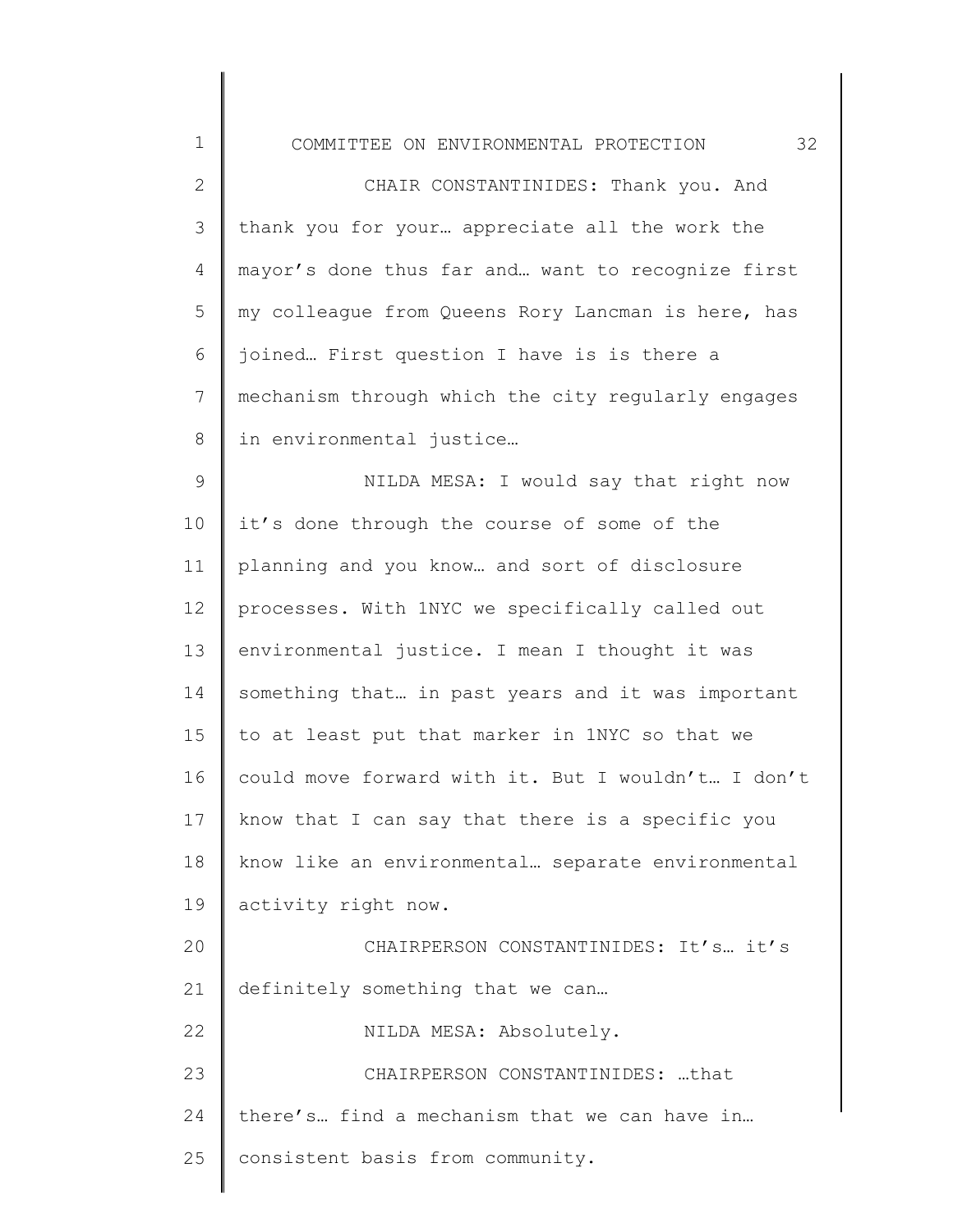| $\mathbf 1$  | 33<br>COMMITTEE ON ENVIRONMENTAL PROTECTION         |
|--------------|-----------------------------------------------------|
| $\mathbf{2}$ | NILDA MESA: Absolutely, yes,                        |
| 3            | absolutely. And I and I think that it would it      |
| 4            | like I said I think there's we can do more than     |
| 5            | what we've been doing. And I think that what I      |
| 6            | would like to see is something that's that's made   |
| 7            | part of the fabric of you know what it is that      |
| $8\,$        | agencies are doing. And so you know let's look at   |
| $\mathsf 9$  | how we really embed it.                             |
| 10           | CHAIRPERSON CONSTANTINIDES:  question               |
| 11           | is that you know is there a city office or agency   |
| 12           | that that centralize responsibility is for          |
| 13           | tracking or researching or addressing You're        |
| 14           | saying it's more agency based and the individual    |
| 15           | NILDA MESA: I would say you know so I               |
| 16           | would say it's something that that our office the   |
| 17           | you know MOS, Mayor's Office of Sustainability, on  |
| 18           | our list of things to pull together. And it's       |
| 19           | something we've talked to other agencies about. And |
| 20           | that's why it was in 1NYC. Department of Health has |
| 21           | a wonderful website, the environmental the          |
| 22           | environmental the environmental that provide a      |
| 23           | lot of information and it's sorted and sortable by  |
| 24           | all kinds of different criteria whether it be       |
| 25           | poverty or you know as geographic as well. And I    |
|              |                                                     |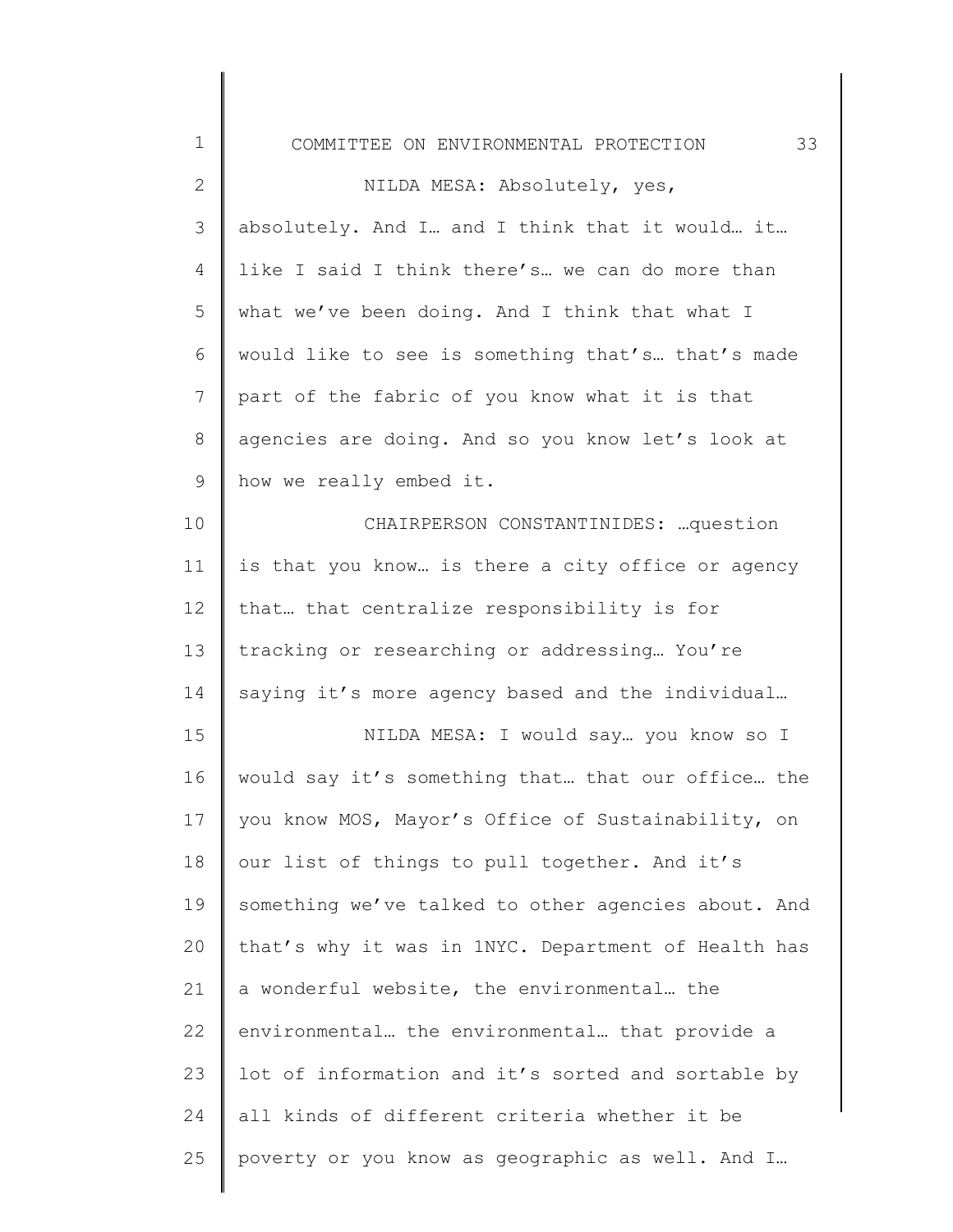| $\mathbf 1$     | 34<br>COMMITTEE ON ENVIRONMENTAL PROTECTION        |
|-----------------|----------------------------------------------------|
| $\overline{2}$  | so I think that on the data side we're actually in |
| 3               | pretty good shape. So like that you know. But but  |
| 4               | I think that there's more I think a lot of the     |
| 5               | the really good elements are there already.        |
| 6               | CHAIRPERSON CONSTANTINIDES:  getting               |
| $7\phantom{.}$  | those highlighted and pulling them out of some of  |
| 8               | the agencies where the Department of Health may be |
| 9               | wonderful but there might be some others that we   |
| 10              | can do                                             |
| 11              | NILDA MESA: Yeah it's possible but                 |
| 12 <sup>°</sup> | [cross-talk]                                       |
| 13              | CHAIRPERSON CONSTANTINIDES: There's                |
| 14              | opportunities.                                     |
| 15              | NILDA MESA: Yeah but I mean equity is              |
| 16              | is such a big part of this mayor's you know agenda |
| 17              | that and you know and again because it was so well |
| 18              | integrated into 1NYC and be it's something that at |
| 19              | this point agencies, at least at the very you know |
| 20              | top levels are aware of and you know include in    |
| 21              | their plan. But I think we can do more.            |
| 22              | CHAIRPERSON CONSTANTINIDES: What about             |
| 23              | efforts made to inform environmental justice       |
| 24              | communities about renewable options as we you know |
| 25              | look to solar, wind, geothermal What what's being  |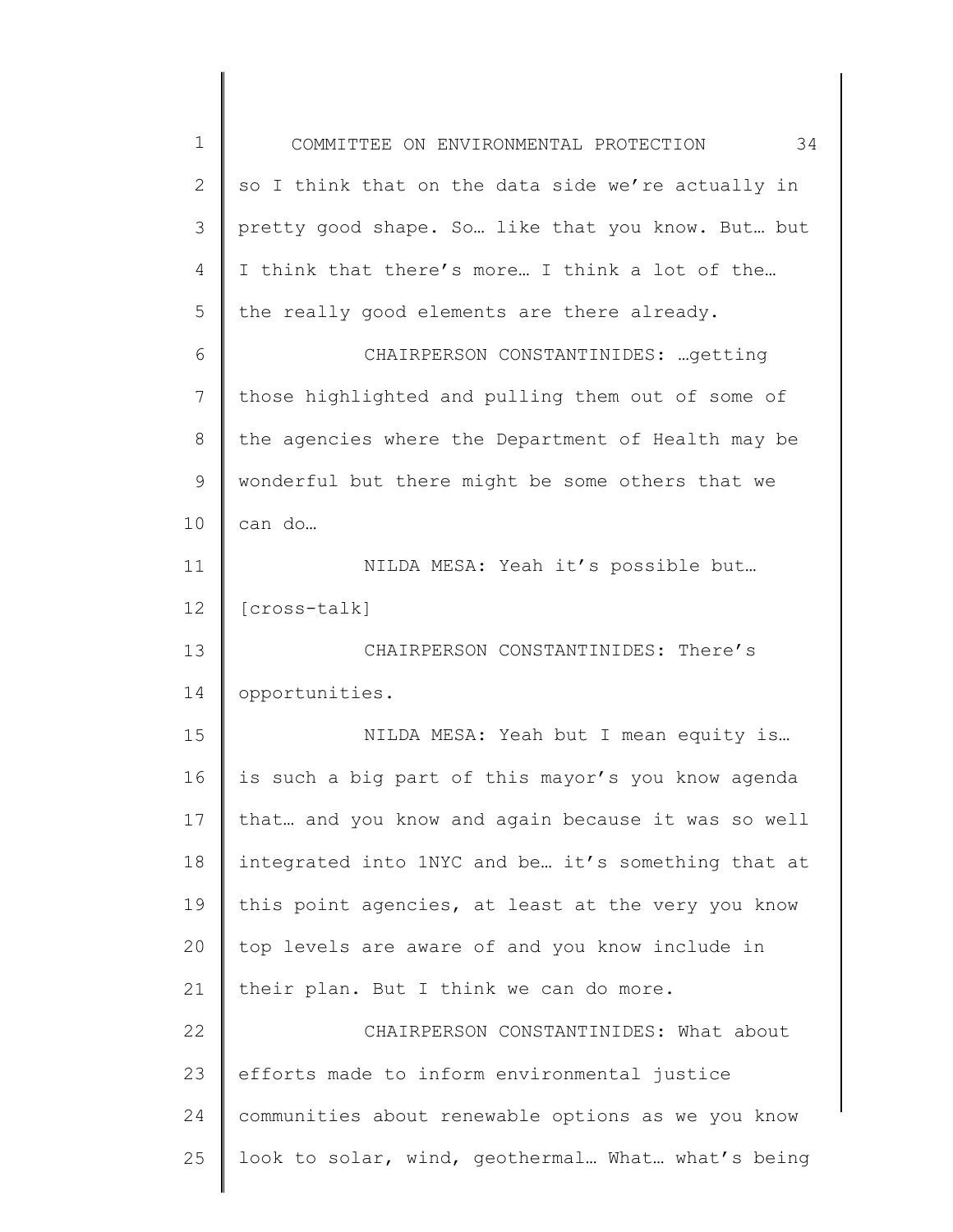1 2 3 4 5 6 7 8 9 10 11 12 13 14 15 16 17 18 19 20 21 22 23 24 25 COMMITTEE ON ENVIRONMENTAL PROTECTION 35 done has sort of let them know about these renewable energy options that are available? NILDA MESA: That's a really tough problem not just in New York City but other places as well. We had a meeting yesterday with folks who are interested in promoting solar in low to moderate income neighborhoods sort of nationwide. And they told us that only… there are only seven low income communities that currently have solar anyplace like nationwide… astoundingly low number. And I think it's something that we ought to be turning to. We've been looking at renewable energy throughout. We've been you know sort of first tackling what are the technical issues and… to ease those… like DOB came out with its you know wonderful thing to you know streamline permitting for… so you know we're… we're doing it that way so far but I think we can do more. CHAIRPERSON CONSTANTINIDES: …those… I mean that's a huge piece of this and… and now… so moving to my next question that sort of dovetails is not only do we want these communities to have access to renewable options and understand that they… that they exist and… and bring them to those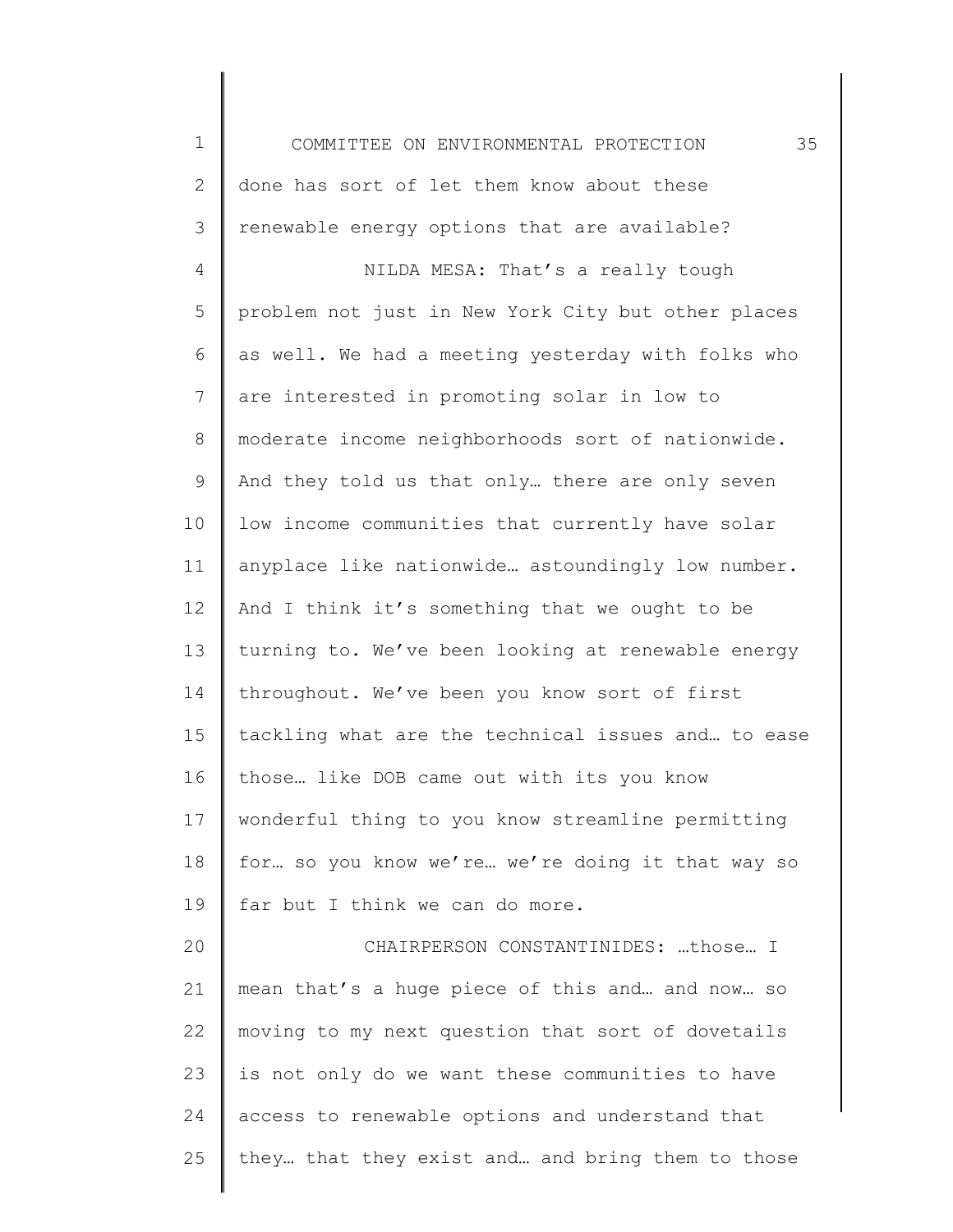1 2 3 4 5 6 7 8 9 10 11 12 13 14 15 16 17 18 19 20 21 22 23 24 25 COMMITTEE ON ENVIRONMENTAL PROTECTION 36 neighborhoods on an affordable basis but also the training of the young people who live in those communities so that the… you're creating the next sector of green jobs. NILDA MESA: Yeah absolutely. CHAIRPERSON CONSTANTINIDES: What are… what are we doing right now to sort of work with young people in environmental justice communities to prepare them you know for the jobs of the  $21^{st}$ century. NILDA MESA: There's… there has been some focus through the city's ongoing… workforce development. I think we could be doing more, honest. I think there's tremendous potential. CHAIRPERSON CONSTANTINIDES: Yeah I… I… I agree. Maybe Council this year through Green NYC… Green City Forest… they do a lot of great… But I think there are… we need to be able to foster more of that and… and work collaboratively to provide the funding to… to bring communities to provide those  $21^{st}$  century opportunities. Once we give them those skills they're able to take them throughout their lives and… and… and make a good living. NILDA MESA: Yeah.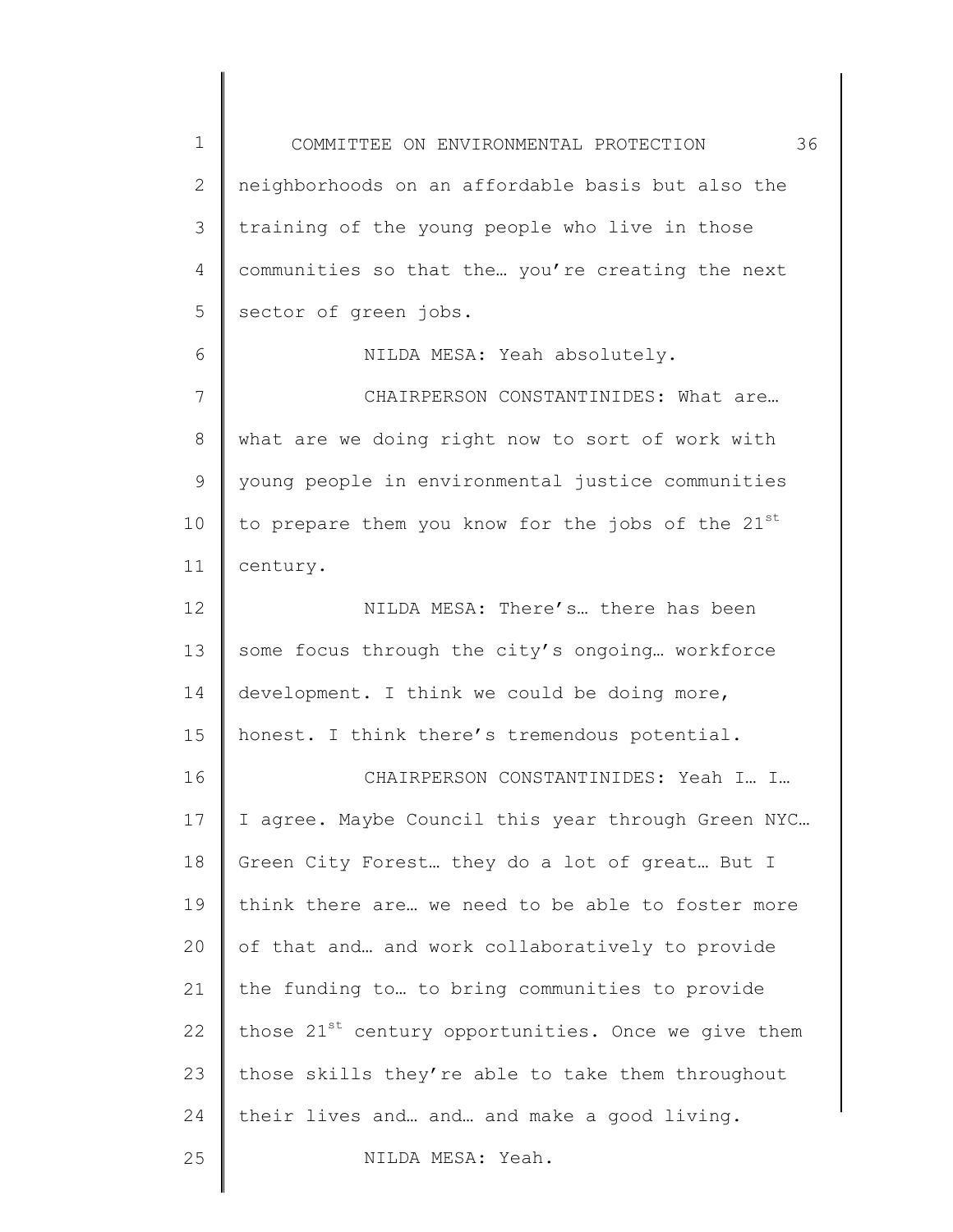COMMITTEE ON ENVIRONMENTAL PROTECTION 37

| $\mathbf{2}$   | CHAIRPERSON CONSTANTINIDES: And lifting            |
|----------------|----------------------------------------------------|
| $\mathfrak{Z}$ | people up. And we should be working So I'm going   |
| 4              | to turn this the last question I do have before I  |
| 5              | turn it over to what do we do conducting what      |
| 6              | kind of public outreach do we do in environmental  |
| 7              | justice communities environmental hazards that     |
| $\,8\,$        | they may face which is power plant emissions and   |
| $\mathsf 9$    | provide information to residents on how they       |
| 10             | NILDA MESA: So right now you know again            |
| 11             | a lot of that information is on Department of      |
| 12             | Health's website on you know the portal. And so    |
| 13             | it's not we haven't necessarily pushed out that    |
| 14             | information to my knowledge. Push out things like  |
| 15             | the you know the health alerts on days. And so     |
| 16             | you know it's done that way and but right now it's |
| 17             | really you know via the city website that they're  |
| 18             | you know lot of that information.                  |
| 19             | CHAIRPERSON CONSTANTINIDES: I mean my              |
| 20             | my concern is that you know when you have and sort |
| 21             | of developments in my community they only have 60  |
| 22             | percent of the residents there have access to a    |
| 23             | computer. So if if our computer access is not      |
| 24             | there how else can we get this to [cross-talk]     |
|                |                                                    |

25

1

NILDA MESA: Right.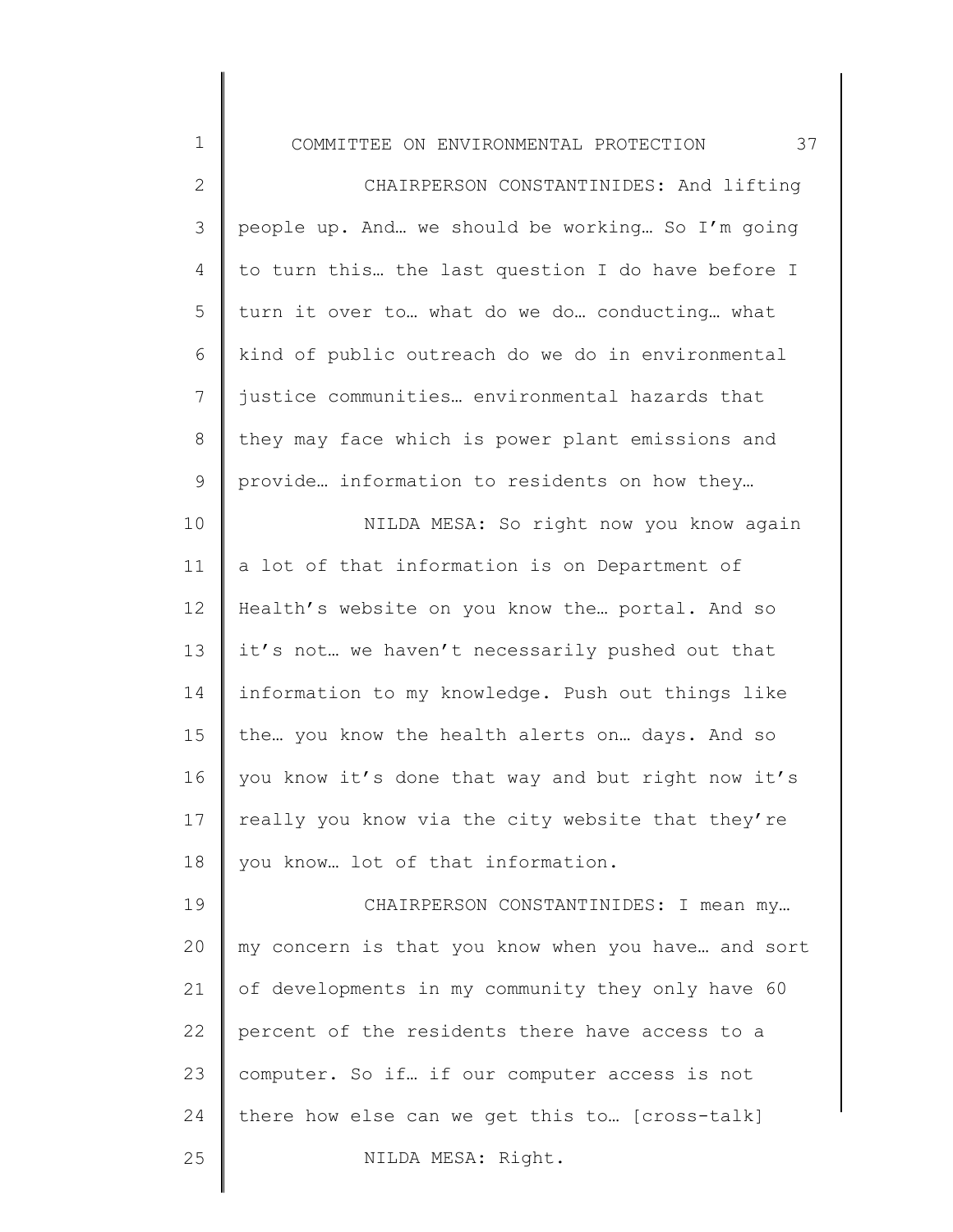1 2 3 4 5 6 7 8 9 10 11 12 13 14 15 16 17 18 19 20 21 22 23 24 25 COMMITTEE ON ENVIRONMENTAL PROTECTION 38 CHAIRPERSON CONSTANTINIDES: …them… [cross-talk] NILDA MESA: Right. CHAIRPERSON CONSTANTINIDES: …and make sure that there are… [cross-talk] NILDA MESA: That's a very good point. CHAIRPERSON CONSTANTINIDES: …that they're aware of… and I think the Mayor shared this… shared goal of getting internet access for all. But in that time in between we get to our goal and where we are now we're missing so many… to talk about what's happening in their new communities and how they can be part of this conversation. So we have to have more than… website though it's great but we need to do more. NILDA MESA: Yeah… yeah agree we need to do more. COUNCIL MEMBER LANCOUNCIL MEMBERAN: Turn it over at this point… I might come down for round two but I'll turn it over to Donovan Richards. COUNCIL MEMBER RICHARDS: Thank you so much Chair and thank you Nilda for certainly your leadership on 1NYC and… and the administration for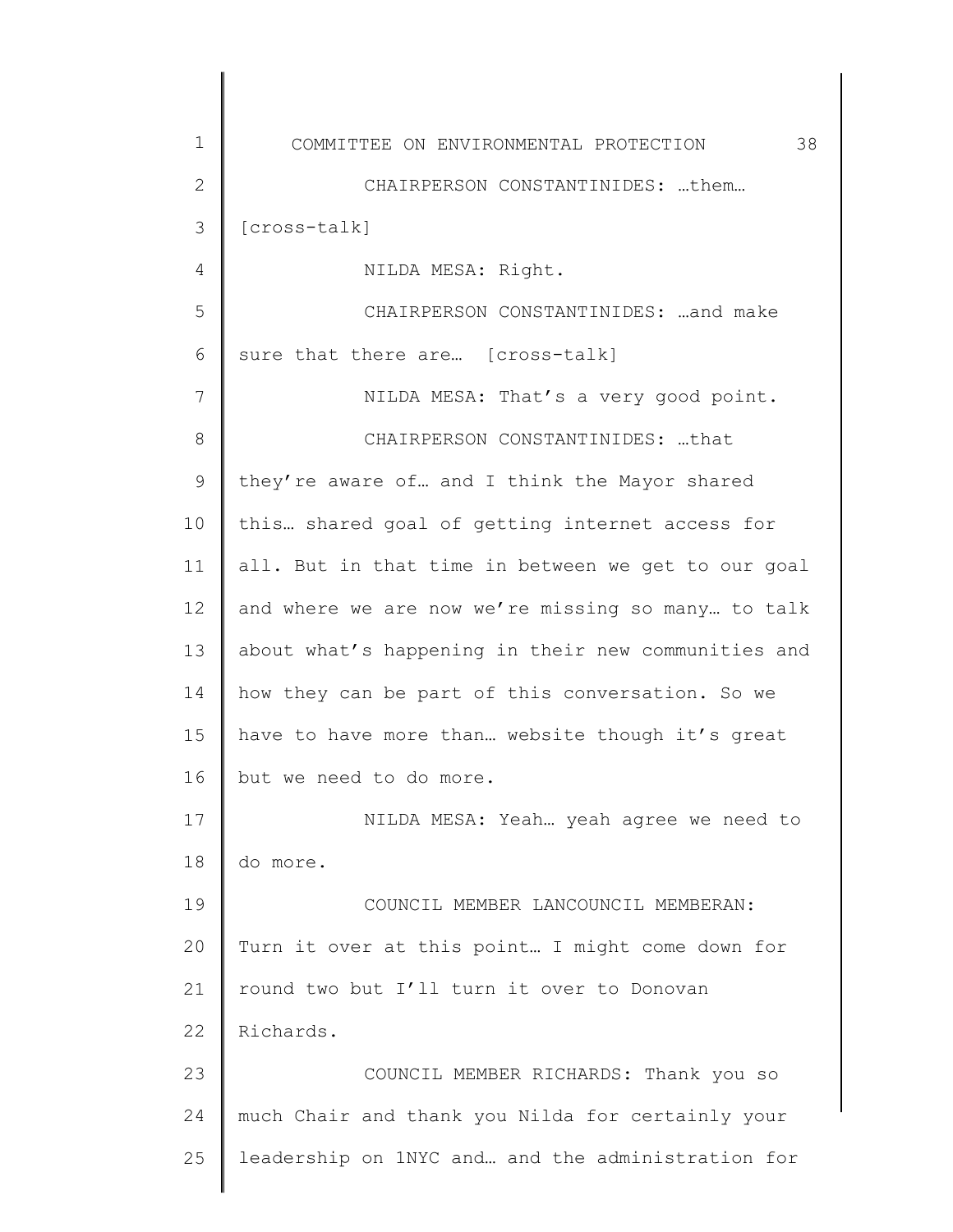1 2 3 4 5 6 7 8 9 10 11 12 13 14 15 16 17 18 19 20 21 22 23 24 COMMITTEE ON ENVIRONMENTAL PROTECTION 39 being open obviously to these bills. So I wanted to go back into workforce again. And I… this is a conversation that I've had with SBS in particular… small business services in particular because for instance I have a Workforce 1 Center… just recently opened in the Rockaways. And I find it absurd in this day and age that we are not training people in the future. We know that we're moving towards a more renewable future where we'll… we are seeing more homeowners in particular in the Rockaways. We're seeing more homeowners in Southeast Queens moving towards solar panels now, and we're not training the unemployed and underemployed in an industry that we know the world and the country is moving to. So I'm interested in hearing what this strategy is going to be moving forward with SBS in particular on his training which they do not… they don't even take this particular industry into account right now in their trainings and it's something I've raised with them. So that's something you're going to go back to them and perhaps speak to them on or can I hear a little bit more…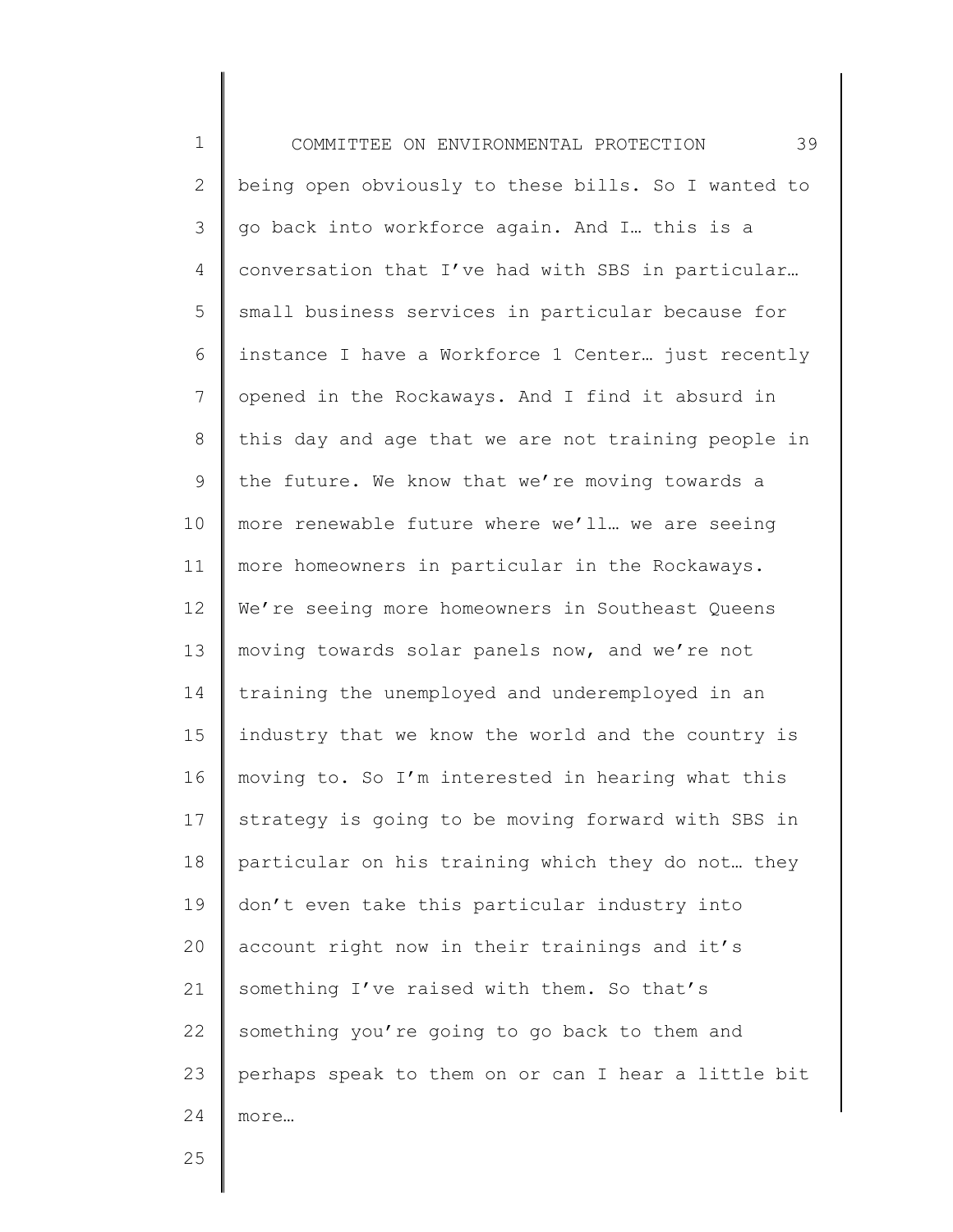| ∩MMTTTFER . |  | ON ENVIRONMENTAL | PRU. |  |
|-------------|--|------------------|------|--|
|-------------|--|------------------|------|--|

1

2 3 4 5 6 7 8 9 10 11 12 13 14 15 16 17 18 19 20 21 22 23 24 25 NILDA MESA: Yeah and… and we are in discussions with SBS on a… on a slightly different thing which is the… which is training for operators and… closer buildings like on the energy efficiency side. And so we are working with them… craft… you know the… the right kind of program that meets their criteria but also gets folks trained on energy efficiency particularly for buildings. But you know we're close but we're not there yet. But I'm certainly adding the rest of… COUNCIL MEMBER RICHARDS: And these trainings will take place in the communities… EJ communities? NILDA MESA: I believe that they'll be open to all. And I will go back and check and see. COUNCIL MEMBER RICHARDS: So I would just suggest as we move forward and we're going to obviously be having discussions of rezonings in a little while. And I know SBS centers… satellite centers are going to be coming up for instance in communities like east New York that we really take into account you know these particular industries… emerging industries that we know the world and the country's moving towards. I'm going to get into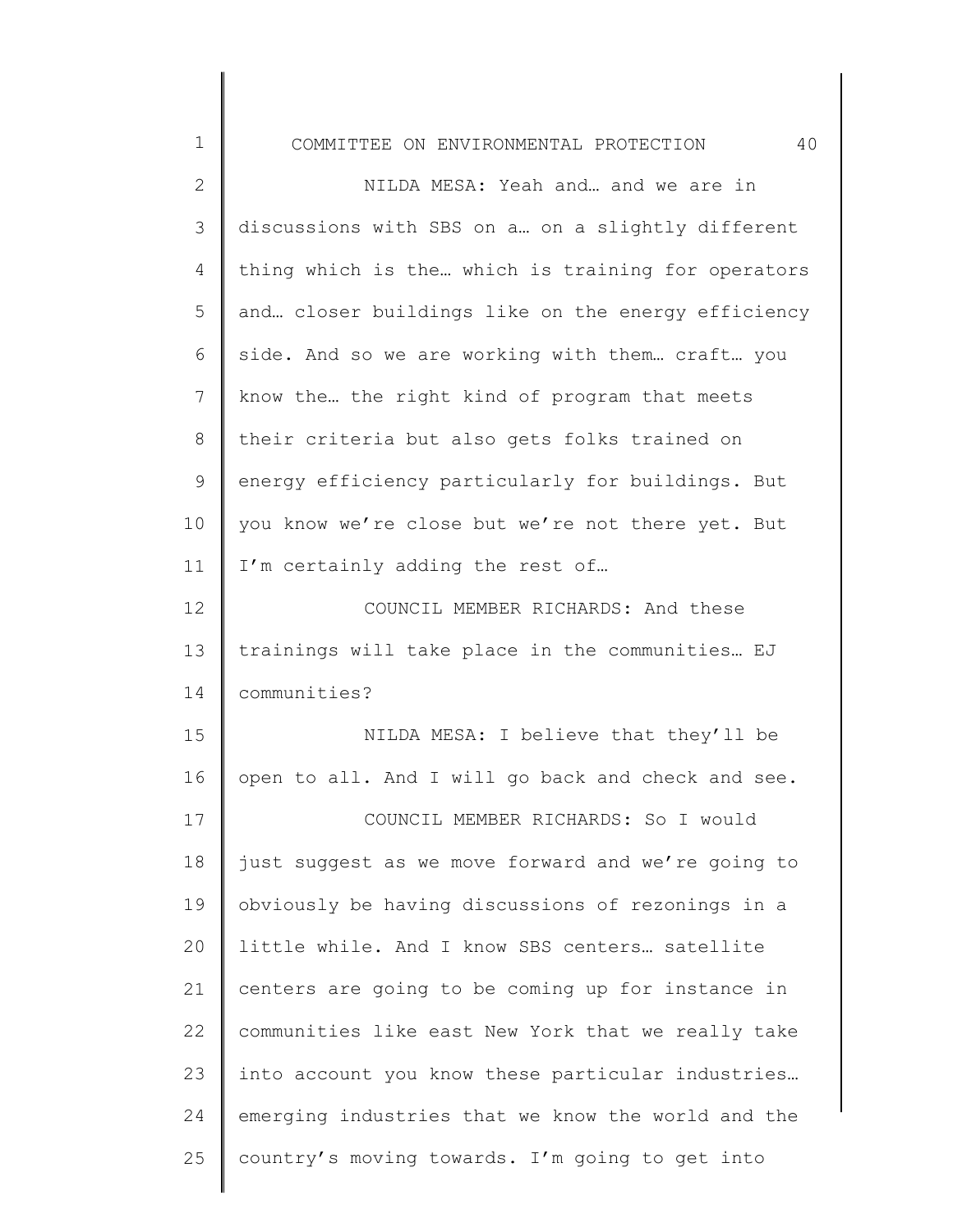| $\mathbf 1$  | 41<br>COMMITTEE ON ENVIRONMENTAL PROTECTION         |
|--------------|-----------------------------------------------------|
| $\mathbf{2}$ | something controversial which is waste equity. So   |
| 3            | there's been a lot of discussion around waste       |
| 4            | equity in the boroughs and obviously southeast      |
| 5            | Queens is a community that takes everybody's trash. |
| 6            | And so I'm interested in hearing the strategy       |
| 7            | around waste equity in this conversation because    |
| 8            | this is one way to certainly reduce the burden on   |
| 9            | communities who have a lot of truck traffic right.  |
| 10           | And I know we have is there a waist goal but I'm    |
| 11           | interested in hearing what are we where are we at   |
| 12           | in that discussion. And I know it's something the   |
| 13           | sanitation commissioner I believe didn't doesn't    |
| 14           | support that bill. But has there been movement on   |
| 15           | this issue and more waste equity                    |
| 16           | NILDA MESA: I'm going to have to get                |
| 17           | back to you with the with the details on this       |
| 18           | stuff but the there is the as you know there's a    |
| 19           | study that's going on that's between DSNY on the    |
| 20           | private sector on the commercial And that we're     |
| 21           | expecting that study to be out in a few months like |
| 22           | by this summer and you know that shows us but you   |
| 23           | know that that certainly relates to it and then I   |
| 24           | know Sanitation Department solid waste management   |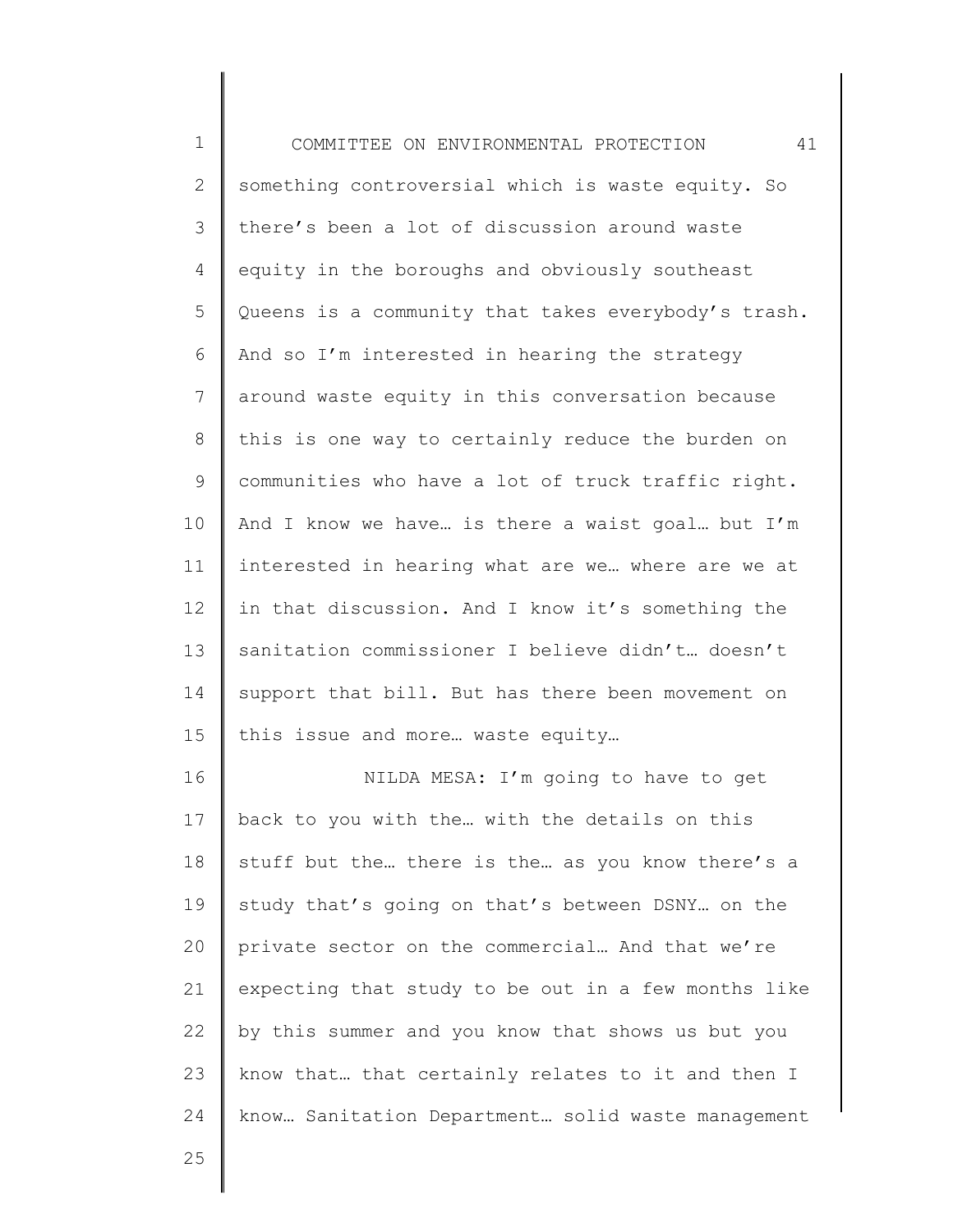1 2 3 COMMITTEE ON ENVIRONMENTAL PROTECTION 42 plan and their efforts… have some sort of redistribute…

[background comments]

4

5 6 7 8 9 NILDA MESA: Here we go. Okay back. Anyway so I know that Sanitation Department has been… you know they've been looking at implementing the… been… been… back to you on the specifics. And particular…

10 11 12 13 14 15 16 17 18 19 20 21 22 COUNCIL MEMBER RICHARDS: Well I'm definitely looking forward to that conversation on waste equity. And then I know in the air quote I'm very grateful to have work with you on… we pass so we spoke about… well obviously number six is phased out but they was number four which I believe the phase out period was 2030. Has there been any discussion on moving that phase out period up? And I mean and I've spoken to people you know from the building sector and they're like it's going to come… we could probably do that now. So my question is why are we waiting 'till 2030 if we're truly you know trying to… to address EJ issues.

23 24 25 NILDA MESA: Yeah so a great question. So we… as… as you may… you know some people here may… we have as part of the 80 by 50 plan that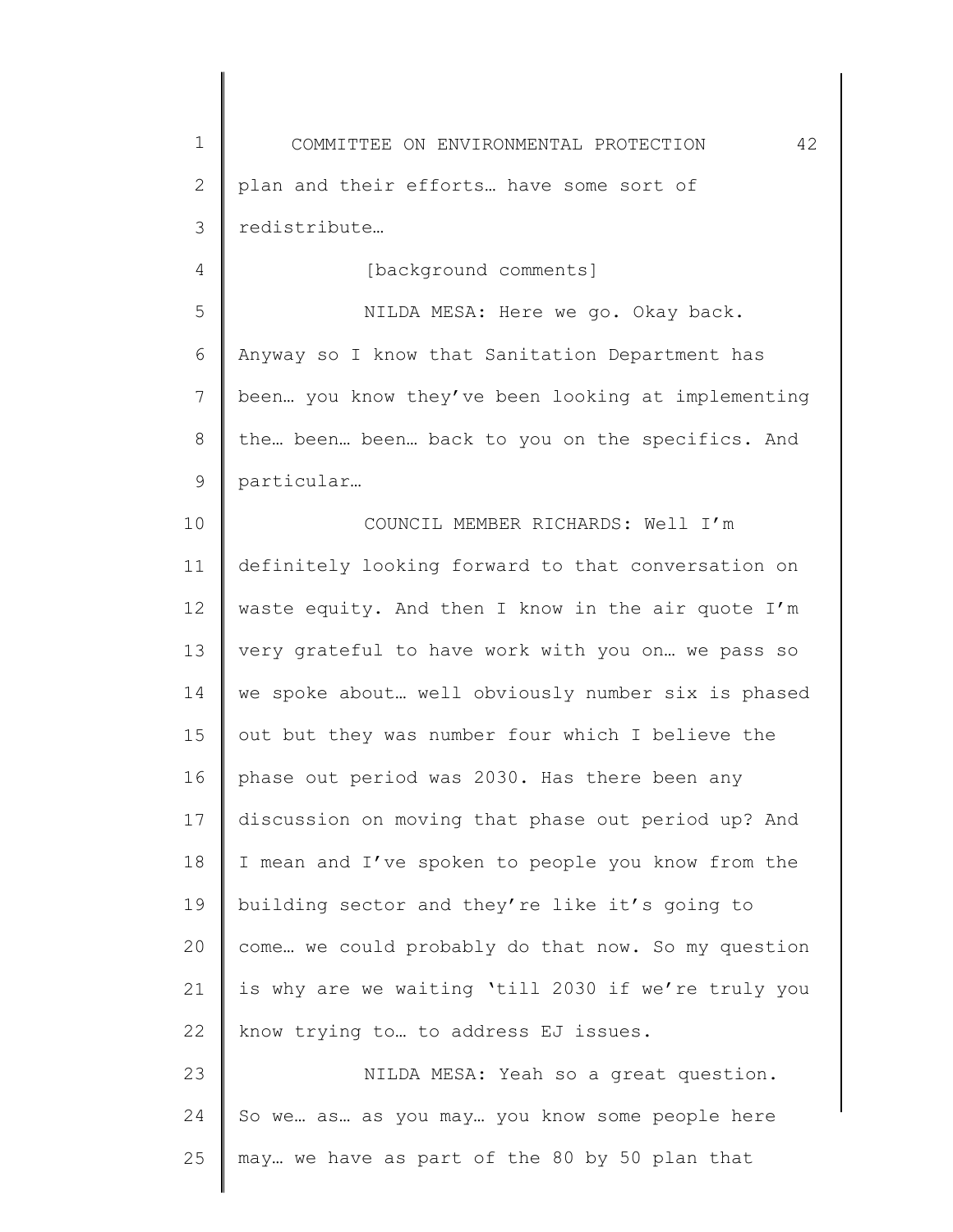| $\mathbf 1$    | 43<br>COMMITTEE ON ENVIRONMENTAL PROTECTION        |
|----------------|----------------------------------------------------|
| $\mathbf{2}$   | we've been developing we have a a buildings        |
| $\mathcal{S}$  | technical working group that's been meeting for    |
| 4              | almost a year this is one of the items that's in   |
| 5              | there. We identified we identified the early phase |
| 6              | out of number four fuel oil in 1NYC as something   |
| $\overline{7}$ | that we address. There are not as it turns out     |
| 8              | there are not that many buildings that are still   |
| 9              | burning number four because most buildings as they |
| 10             | were converting from number six to either number   |
| 11             | did it to either number two or or natural gas. And |
| 12             | so when we so when we started the retrofit         |
| 13             | accelerator earlier you know in the fall of last   |
| 14             | year what we did was we merged the clean heat      |
| 15             | program in so that we can as part of our outreach  |
| 16             | were also you know to provide building owners with |
| 17             | the you know resources and information that they   |
| 18             | need in order to retrofit their buildings was part |
| 19             | of that were including number four fuel oil. And   |
| 20             | those buildings are amongst the ones that we are   |
| 21             | targeting first to phase that out. But we are      |
| 22             | looking at doing it sooner than 20                 |
| 23             | COUNCIL MEMBER RICHARDS: Okay great.               |
| 24             | And I would hope you know we get into the          |
| 25             | discussion of natural gas all the time that we     |
|                |                                                    |

 $\begin{array}{c} \hline \end{array}$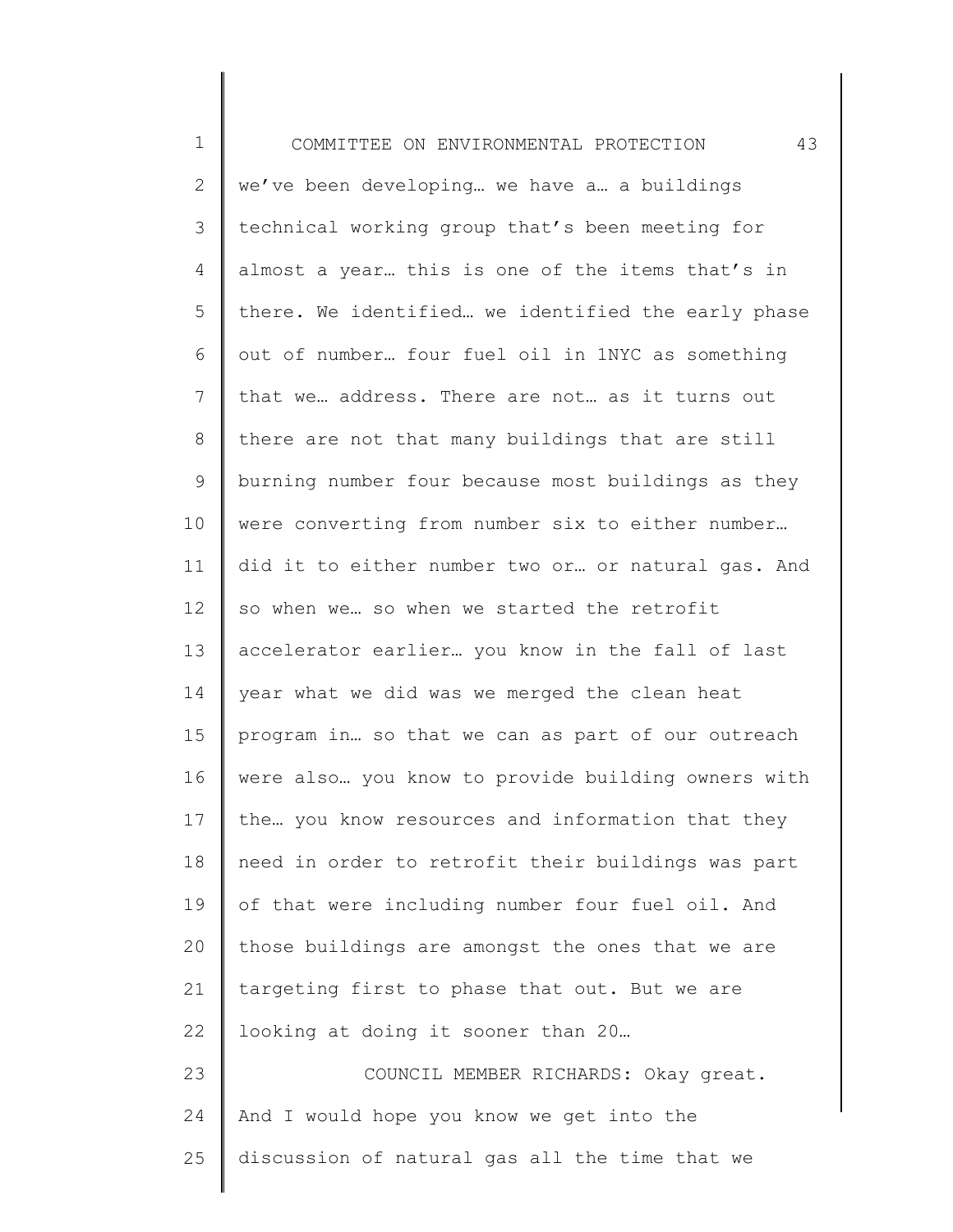| $\mathbf 1$ | 44<br>COMMITTEE ON ENVIRONMENTAL PROTECTION        |
|-------------|----------------------------------------------------|
| 2           | don't necessarily push them to natural gas because |
| 3           | we know that that is moving us in a backwards you  |
| 4           | know movement as well. But you know we should be   |
| 5           | looking at and I think there are a lot of          |
| 6           | different technologies out there solar thermal,    |
| 7           | geothermal [cross-talk]                            |
| 8           | FEMALE: Yeah we like to look at all of             |
| 9           | them.                                              |
| 10          | COUNCIL MEMBER RICHARDS: You know but              |
| 11          | I I would hope that we would really truly start to |
| 12          | move in that direction because then we would have  |
| 13          | less frack gas you know less dependency            |
| 14          | NILDA MESA: Yeah right the problem we              |
| 15          | have right now is that the [cross-talk]            |
| 16          | COUNCIL MEMBER RICHARDS: The                       |
| 17          | technology.                                        |
| 18          | NILDA MESA: technology hasn't caught               |
| 19          | up.                                                |
| 20          | COUNCIL MEMBER RICHARDS: Yeah.                     |
| 21          | NILDA MESA: You know?                              |
| 22          | COUNCIL MEMBER RICHARDS: Mm-hmm.                   |
| 23          | NILDA MESA: So it's like we we have                |
| 24          | all of these things on our radars [cross-talk]. I  |
| 25          | mean we're constantly                              |
|             |                                                    |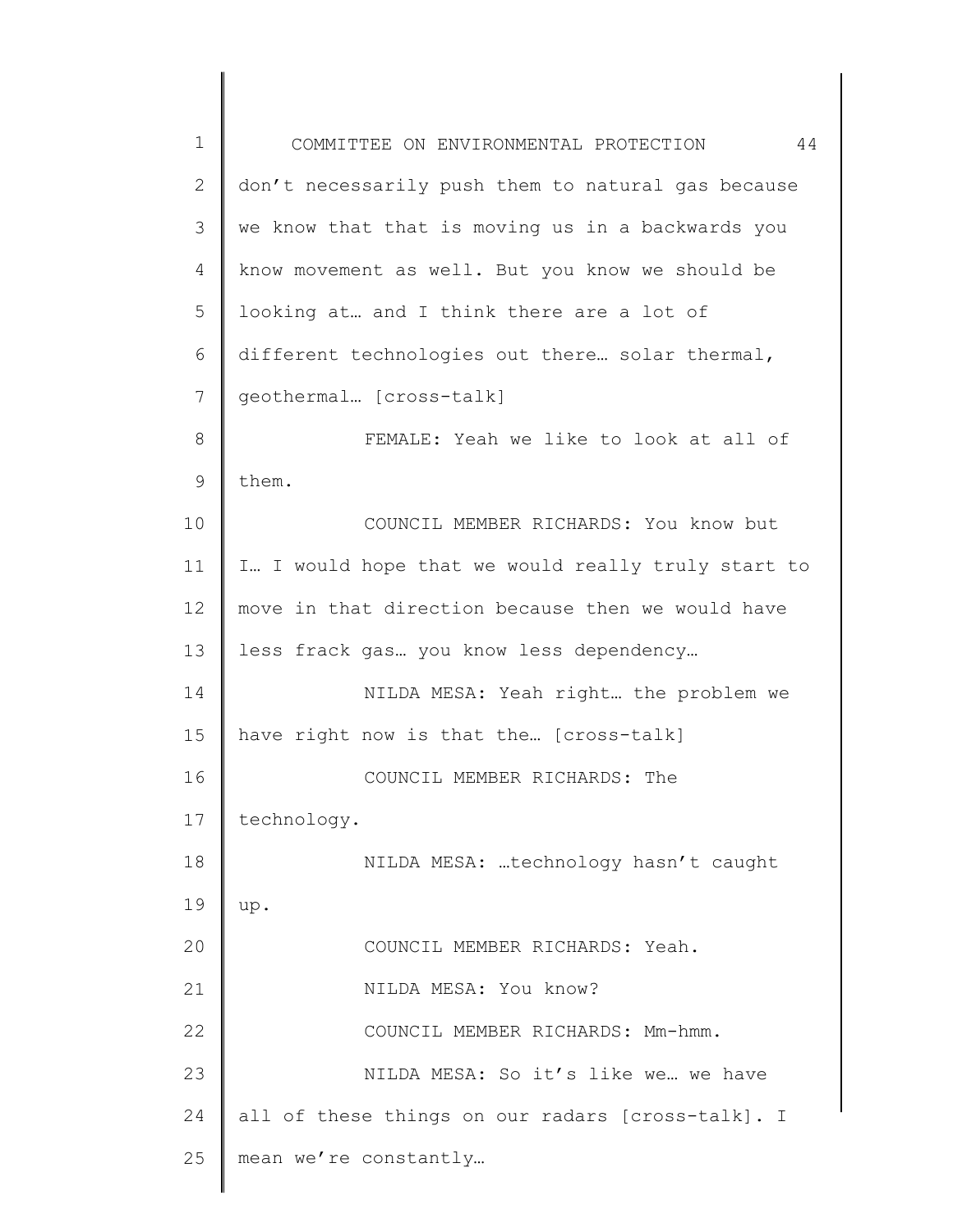| $\mathbf 1$    | 45<br>COMMITTEE ON ENVIRONMENTAL PROTECTION         |
|----------------|-----------------------------------------------------|
| $\mathbf{2}$   | COUNCIL MEMBER RICHARDS: Mm-hmm.                    |
| 3              | NILDA MESA: You know what other options             |
| $\overline{4}$ | do we have and what else can we do but              |
| 5              | COUNCIL MEMBER RICHARDS: Great. And let             |
| 6              | me see. And then I just had one last question and   |
| 7              | that was on DEP's issue they issue air permits for  |
| 8              | small sources of emissions so such as dry           |
| $\mathsf 9$    | cleaners, nail salons which primarily in            |
| 10             | communities of color we are overburdened with these |
| 11             | particular sort of uses in our community. So I'm    |
| 12             | interested in knowing are they going to we need to  |
| 13             | come up with more stringent I don't know if         |
| 14             | they're zoning policies or something to ensure that |
| 15             | you know communities and I know it's free trade,    |
| 16             | free world business you want to open a small        |
| 17             | business you should have the right. But there are   |
| 18             | particular communities that are overburdened. I     |
| 19             | mean I can just look on my boulevards in my         |
| 20             | district and every other store is a nail salon. You |
| 21             | know and we know what that means for communities    |
| 22             | of color. So DEP needs to seriously we need to      |
| 23             | really look at reevaluating how many maybe we       |
| 24             | slowed them down. I don't know about the legal      |
| 25             | aspects of this but ensuring and it's just          |
|                |                                                     |

║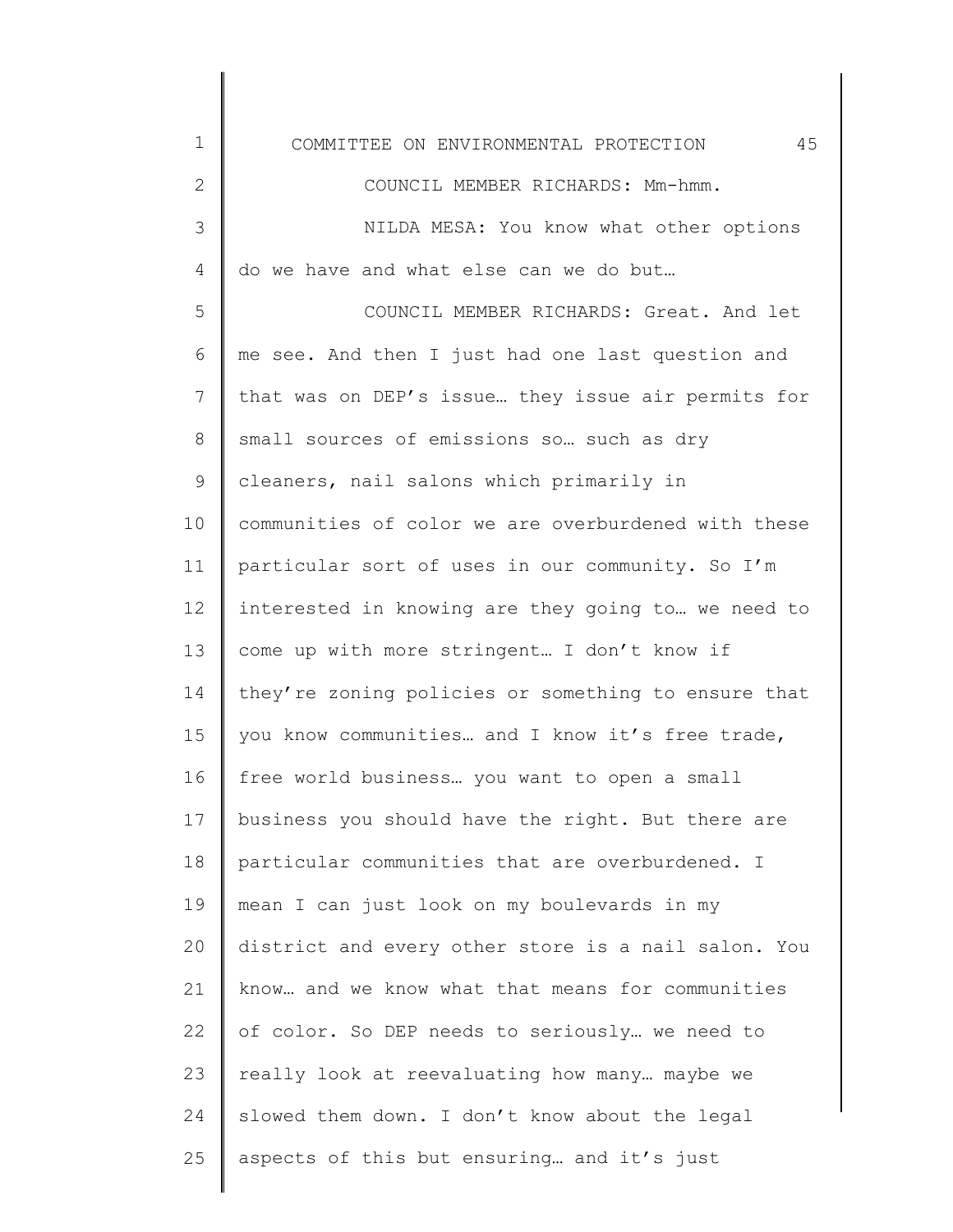1 2 3 4 5 COMMITTEE ON ENVIRONMENTAL PROTECTION 46 something we should look into because there are communities that are certainly overburdened with these facilities. And we know that that leads to poor air quality.

6 7 8 9 10 11 12 13 14 15 16 17 18 19 20 21 22 23 24 25 NILDA MESA: Yeah there's some… I know that there's been some recent… internally, not out of my office, but some… about that. And there are some issues with federal jurisdiction when it comes to things like nail polish or whatever. And so… COUNCIL MEMBER RICHARDS: Mm-hmm. NILDA MESA: …that's something that we haven't figured out how to address yet but these are really good points and I'll take them back and you know see what we can… COUNCIL MEMBER RICHARDS: Definitely on the permit issue I think the city there should be aware… I know we can't control you know… look like we're trying to address toxic toys and that's a federal issue quote unquote too but we… we… we… we do have control of the permit process and we should look at that… [cross-talk] little more carefully. Thank you so much for your leadership. We look forward to passing this bill. I know Council Member Barron is… would be happy today but I also know she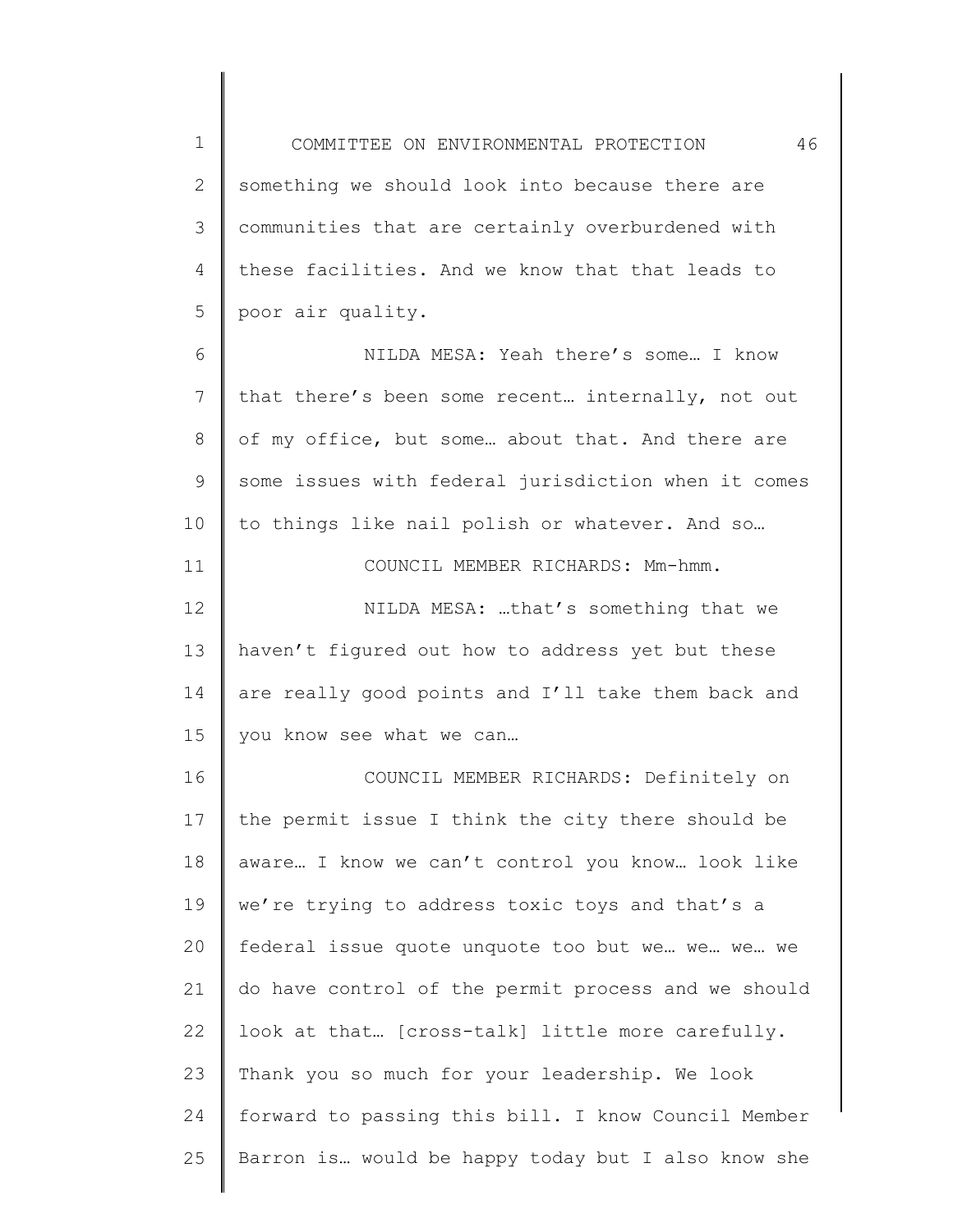1 2 3 COMMITTEE ON ENVIRONMENTAL PROTECTION 47 will be pushing for more so let's do more. Thank you so much.

4 5 6 7 8 CHAIR CONSTANTINIDES: Thank you Council Member Richards. We're joined by Council Member Steve Levin from Brooklyn and Council Member Eric Ulrich from Queens. Thank you both for being here. Council Member Levin has some questions.

9 10 11 12 13 14 15 16 17 18 19 20 21 22 23 24 25 COUNCIL MEMBER LEVIN: Thank you very much. Thank you Director. So I just wanted to ask a few questions about… first the… legislation that the council is considering… I'm the lead sponsor around waste equity and updating the swamp plan to better reflect waste equity in New York City and totally candid with you it's… it's… conversations with the administration has stalled with Department of Sanitation on… and this is… I represent a… a environmental justice community. I represent community… one in Brooklyn. We handle close to 40 percent of… capacity in the city of New York. And even when we have advancements like… as I'm sure… effort with national grid of recapturing some of the… through the slurry of organics. That's great and everything but what… what's going to happen is that's going to go from one end of community board…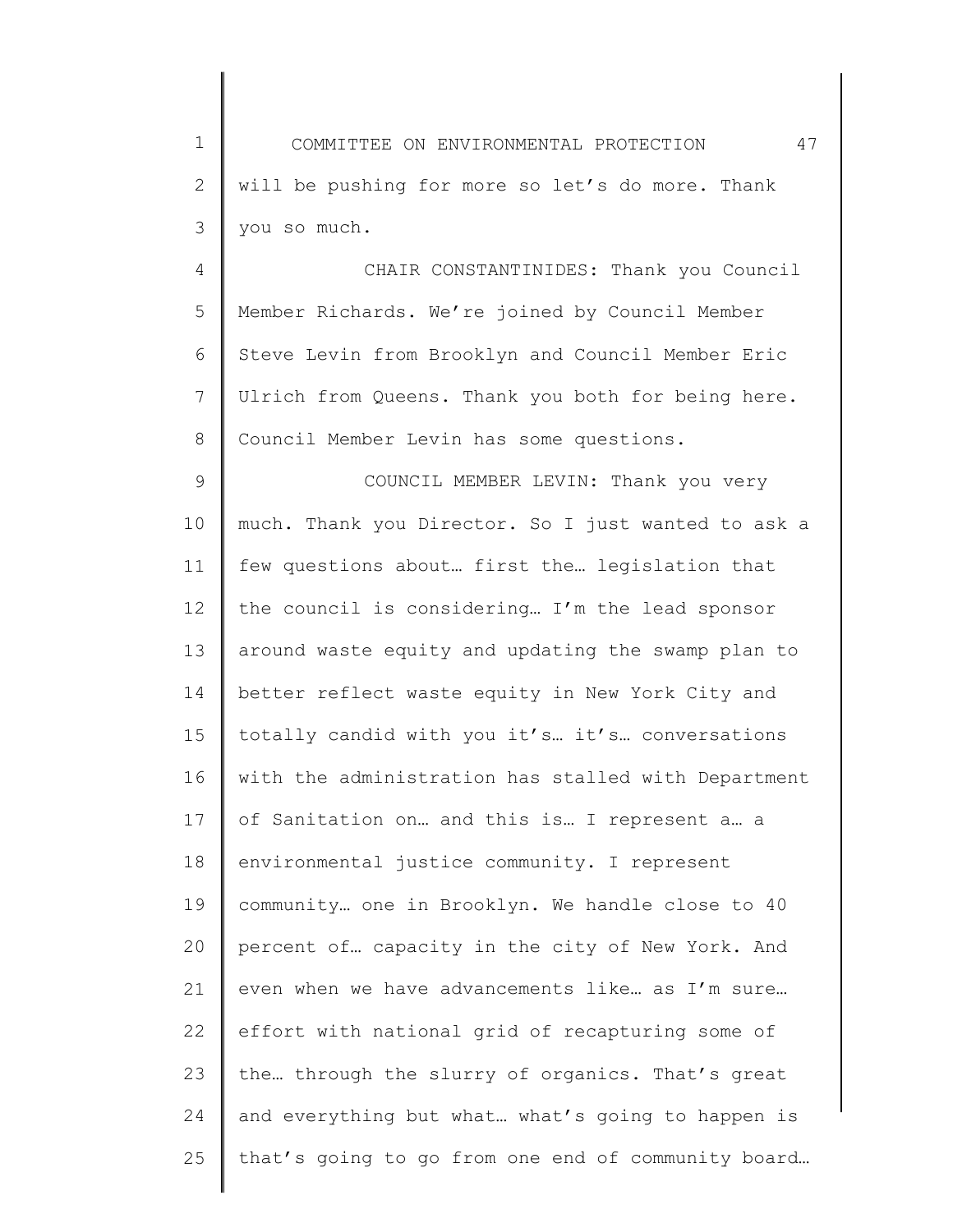| $\mathbf 1$ | 48<br>COMMITTEE ON ENVIRONMENTAL PROTECTION         |
|-------------|-----------------------------------------------------|
| 2           | those trucks are going to go from one end of        |
| 3           | community board 1 to the other end of community     |
| 4           | board 1 adding potentially hundreds of more truck   |
| 5           | trips a day which obviously environmental justice   |
| 6           | level. So what what would be great is if we can     |
| 7           | get a commitment from your office that your office  |
| 8           | is also part of that conversation. Because we're    |
| 9           | looking forward we're looking ahead at at moving    |
| 10          | forward on this legislation. We'd very much like to |
| 11          | do that. We would love to get office to be part of  |
| 12          | that conversation your fellow agencies in the       |
| 13          | right direction.                                    |
| 14          | NILDA MESA:  be included in that                    |
| 15          | conversation.                                       |
| 16          | COUNCIL MEMBER LEVIN: You have does                 |
| 17          | your office have an opinion on at this point or     |
| 18          | have you taken a look at it? Do you                 |
| 19          | NILDA MESA: It's real I mean it's                   |
| 20          | really been sanitation as as you know that's been   |
| 21          | in the lead on it but we're happy to be             |
| 22          | COUNCIL MEMBER LEVIN: Another bill that             |
| 23          | I have introduced is around banning fracking        |
| 24          | waste. by the city of New York and by it's          |
| 25          | actually very apropos right now well you know in    |
|             |                                                     |

 $\begin{array}{c} \hline \end{array}$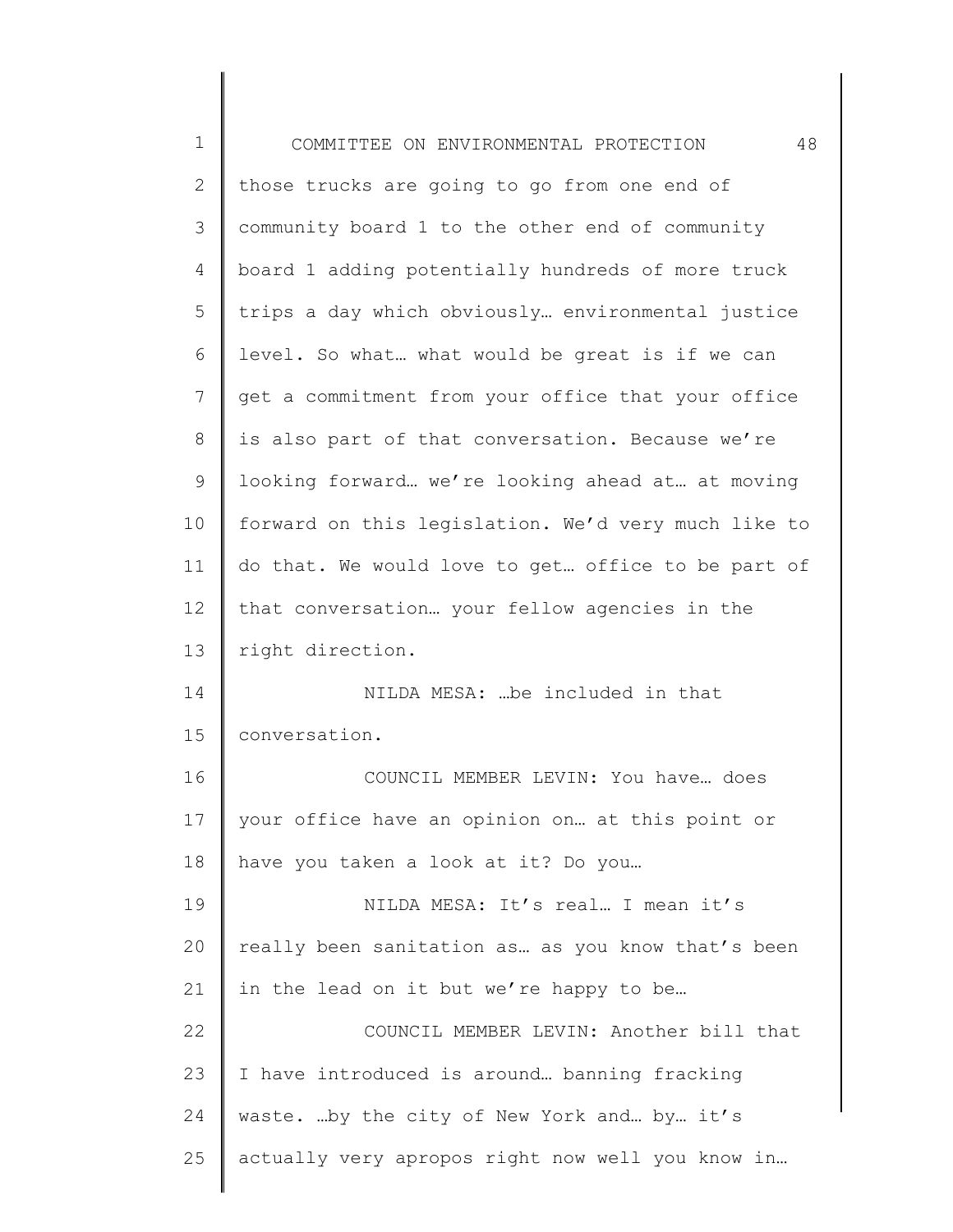| $\mathbf 1$  | 49<br>COMMITTEE ON ENVIRONMENTAL PROTECTION        |
|--------------|----------------------------------------------------|
| $\mathbf{2}$ | in terms of using fracking waste as a as a a the   |
| 3            | icing or I I you know helping with a major snow    |
| 4            | event. Do you have do you does your office have    |
| 5            | an opinion on on appropriate to ban fracking       |
| 6            | waste for use by the city of New York?             |
| 7            | NILDA MESA: I haven't looked at the                |
| $8\,$        | legislation yet but I will.                        |
| $\mathsf 9$  | COUNCIL MEMBER LEVIN: We'll be happy to            |
| 10           | share that with you and                            |
| 11           | NILDA MESA: Great.                                 |
| 12           | COUNCIL MEMBER LEVIN: And it certainly             |
| 13           | looking I wanted to ask about green roofs in       |
| 14           | whether whether your office has taken a look at    |
| 15           | how we can update our building code or other local |
| 16           | laws to not just incentivize green roof            |
| 17           | development but also put into place some mandates. |
| 18           | One thing that become apparent to me over the last |
| 19           | few months is that and obviously green roofs have  |
| 20           | a a significant health impact not just in terms of |
| 21           | reducing carbon emissions but also plant life is   |
| 22           | able to filter out you know air pollution We had   |
| 23           | I was at a conference this summer where and you    |
| 24           | were where it was clear that other cities like     |
| 25           | Philadelphia, Washington D.C., Toronto have much   |
|              |                                                    |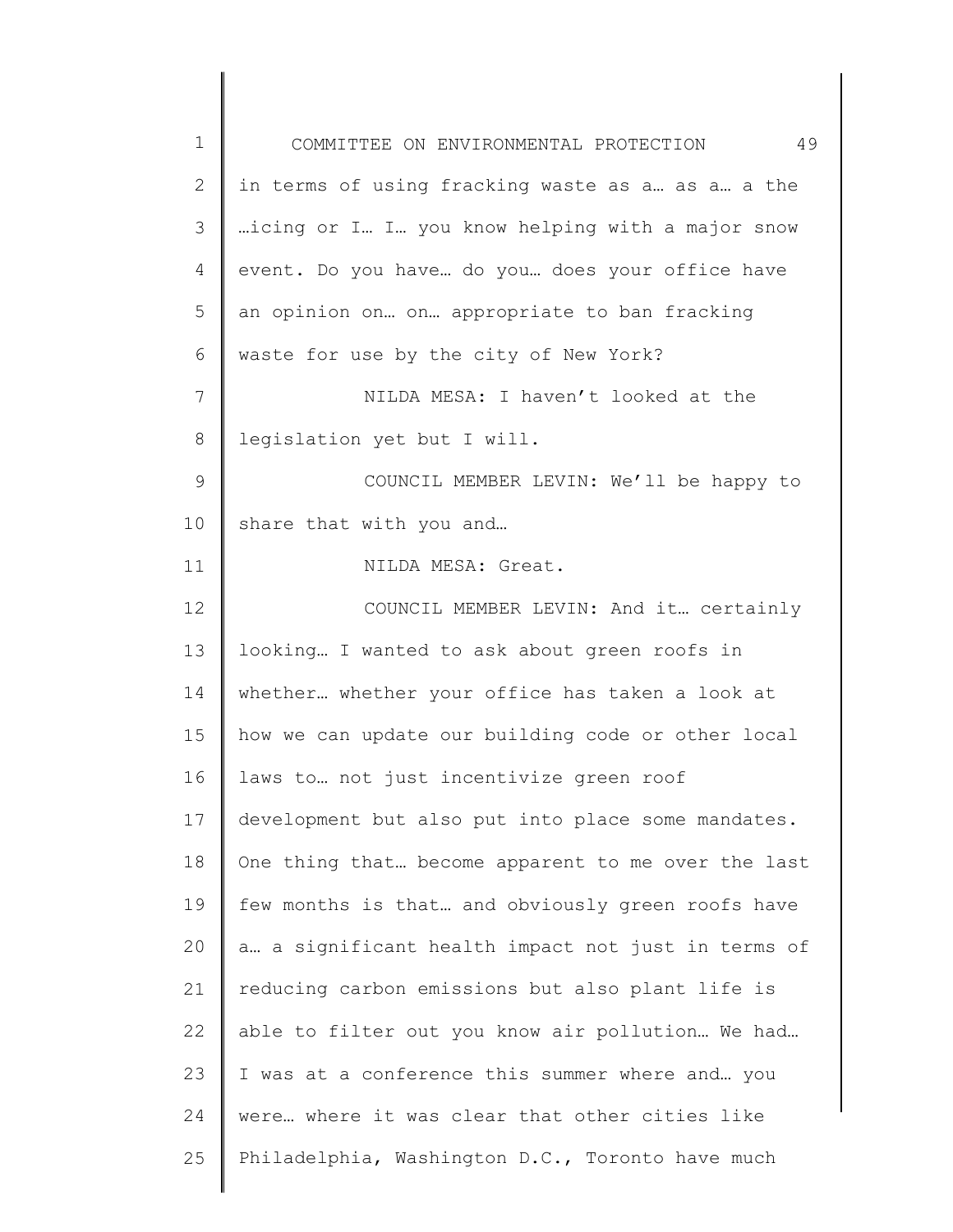1 2 3 4 5 6 7 8 9 10 11 12 13 14 15 16 17 18 19 20 21 22 23 24 COMMITTEE ON ENVIRONMENTAL PROTECTION 50 more stringent or aggressive mandates for developers to include green roofs as part of their development. And it's a lot more effective than what we're seeing here in New York City. And I couldn't help but feel that we had… you know we're missing an opportunity today to get more green roofs built in New York City. Because as all of us see we're right now in a… in a… a point in the building cycle whether it relates to the New York City economy there's a lot of development happening right now. There's a lot more development happening right now than there was five years ago. Right… right now we're kind of in a place along… and you know it's a cyclical thing but we're at a place in that cycle that's around 2000 like what it was in 2004, 2005, 2006 in terms of how much development is happening. And all of those buildings… a lot of these are big buildings with… with large footprints, we're missing a real opportunity because our regulations aren't stringent enough. And so I don't know do you have an… kind of an opinion on it or have you… have you been looking at what they do in Toronto, Philly, D.C...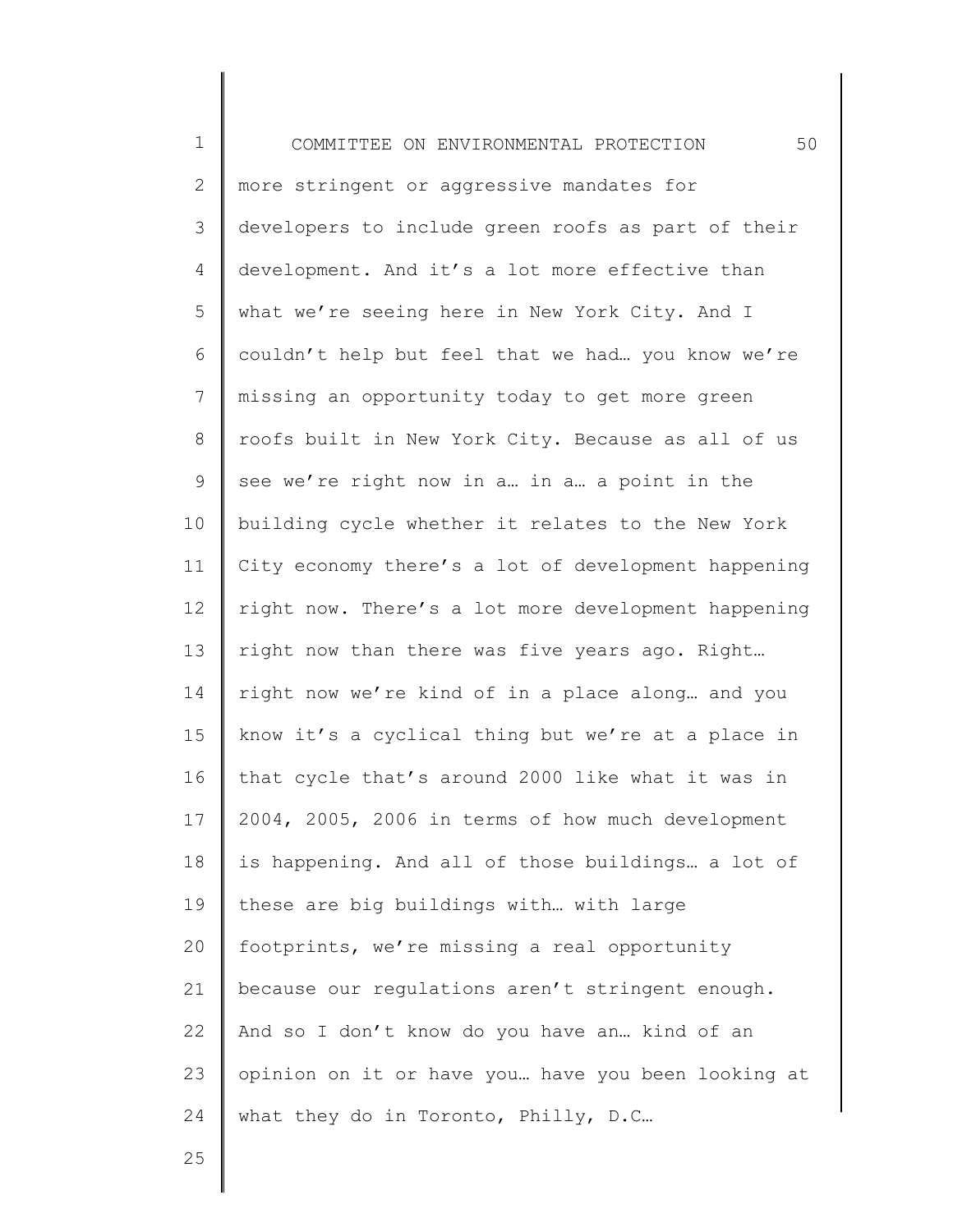| 1            | COMMITTEE ON ENVIRONMENTAL PROTECTION 51            |
|--------------|-----------------------------------------------------|
| $\mathbf{2}$ | NILDA MESA: Well I can I can tell you               |
| 3            | directly I know what they do because I was the one  |
| 4            | who had them first put in at Columbia almost ten    |
| 5            | years ago now. And green roof so roof real estate   |
| 6            | is interesting because you can do so when it comes  |
| 7            | to sustainability there's like several options that |
| 8            | you can do with roofs right.                        |
| 9            | COUNCIL MEMBER LEVIN: Solar                         |
| 10           | NILDA MESA: You can put solar, you can              |
| 11           | put                                                 |
| 12           | COUNCIL MEMBER LEVIN: Right.                        |
| 13           | NILDA MESA:  you can                                |
| 14           | COUNCIL MEMBER LEVIN: Wind.                         |
| 15           | NILDA MESA:  paint them white. You can              |
| 16           | yeah wind not so much within the city because we    |
| 17           | don't have you know quite so much wind to make it   |
| 18           | worthwhile here but but those are kind of the       |
| 19           | three big things right. So green roofs exceed when  |
| 20           | the roof is pretty new. And they also add some      |
| 21           | people say like 10 or 20 years to the life of a So  |
| 22           | it's you know so that's that's one factor. I mean   |
| 23           | I would like to see us be a little more conscious   |
| 24           | about what we can do with roofs. And there's        |
| 25           |                                                     |
|              |                                                     |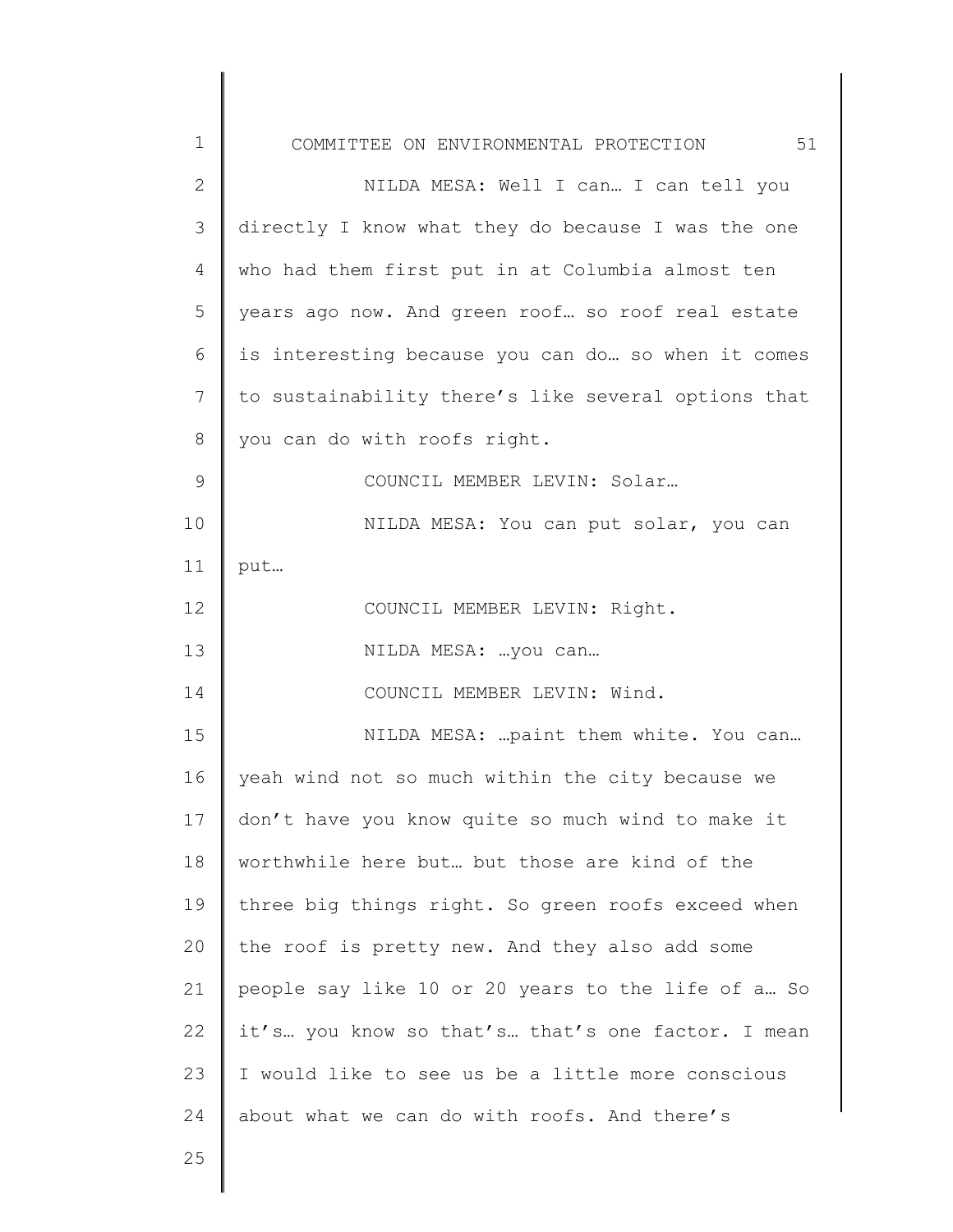1 2 3 4 5 6 7 8 9 10 11 12 13 14 15 16 17 18 19 20 21 22 23 24 25 COMMITTEE ON ENVIRONMENTAL PROTECTION 52 legislation… been working with Council Member Costa Constantinides regarding solar panels. COUNCIL MEMBER LEVIN: Right. NILDA MESA: And you know… and we know green roofs have… also have a beneficial impact on things like retaining storm water. COUNCIL MEMBER LEVIN: Yep. NILDA MESA: They help with biodiversity. I mean one of the things that I saw when I was… so I had… the very first green roof that was put on at Columbia was directly above my office and I used to go running up the stairs to see what was going on with it all the time. And even though it was sedum which is pretty much idiot proof which is what I wanted to make sure that we could show… really woodwork. COUNCIL MEMBER LEVIN: Mm-hmm. FEMALE: Even though it was sedum which is not something that you would think would attract a whole lot of you know critters it's… it attracted butterflies and soon it attract… you know there would be like more birds around. And part of it was because of the proximity between like Riverside Park, Morningside Park, and Central Park and so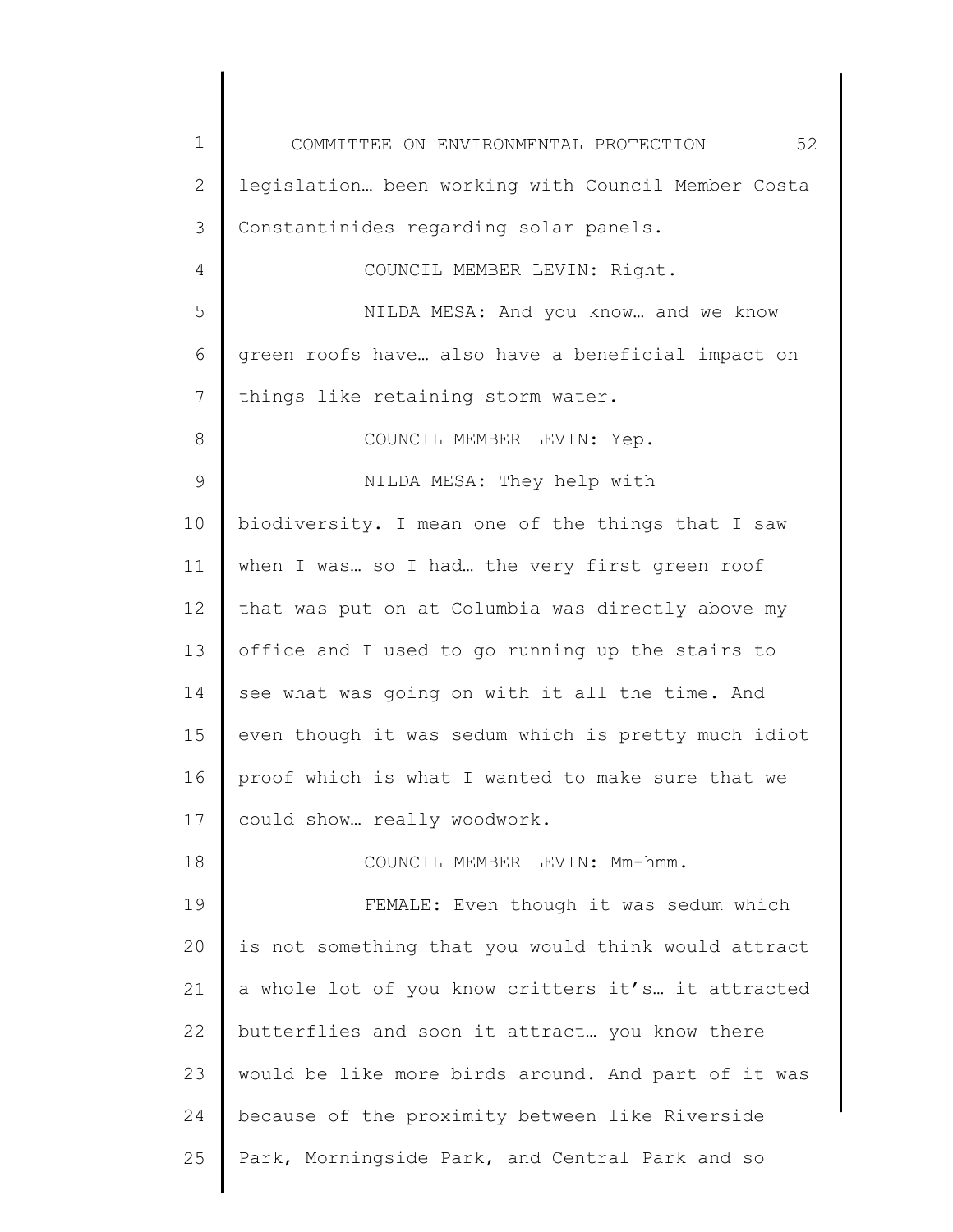| $\mathbf 1$    | 53<br>COMMITTEE ON ENVIRONMENTAL PROTECTION         |
|----------------|-----------------------------------------------------|
| $\mathbf{2}$   | forth but it was it but Columbia itself has you     |
| 3              | know done research, established a essentially a     |
| $\overline{4}$ | on green roofs and you know building on these. And  |
| 5              | so one of the beneficial things that they found was |
| 6              | this increase in you know sort of biodiversity and  |
| 7              | also places like for birds to land when they're     |
| 8              | migrating. I mean there's there are any kind of     |
| 9              | you know number of benefits to it but I would you   |
| 10             | know it's to figure out something on roof real      |
| 11             | estate is something that we'd be interested in.     |
| 12             | COUNCIL MEMBER LEVIN: So like in                    |
| 13             | Toronto they have they have a mandate. If you       |
| 14             | build a building over a certain square footage you  |
| 15             | have to do it. If you don't do it then then you     |
| 16             | have to pay into a fund that helps to to pay for    |
| 17             | other sustainability efforts. And what they I       |
| 18             | think what they said at this at this conference     |
| 19             | was of the 300 buildings that have been built since |
| 20             | they've instituted that mandate only 30 have opted  |
| 21             | out and paid into the fund. The rest of the 270     |
| 22             | have gone ahead and done it. So that's that's a     |
| 23             | pretty good utilization rate. But it comes with a   |
| 24             | mandate. It comes with with the city saying you're  |
| 25             | going to have to do this. And we in in New York     |
|                |                                                     |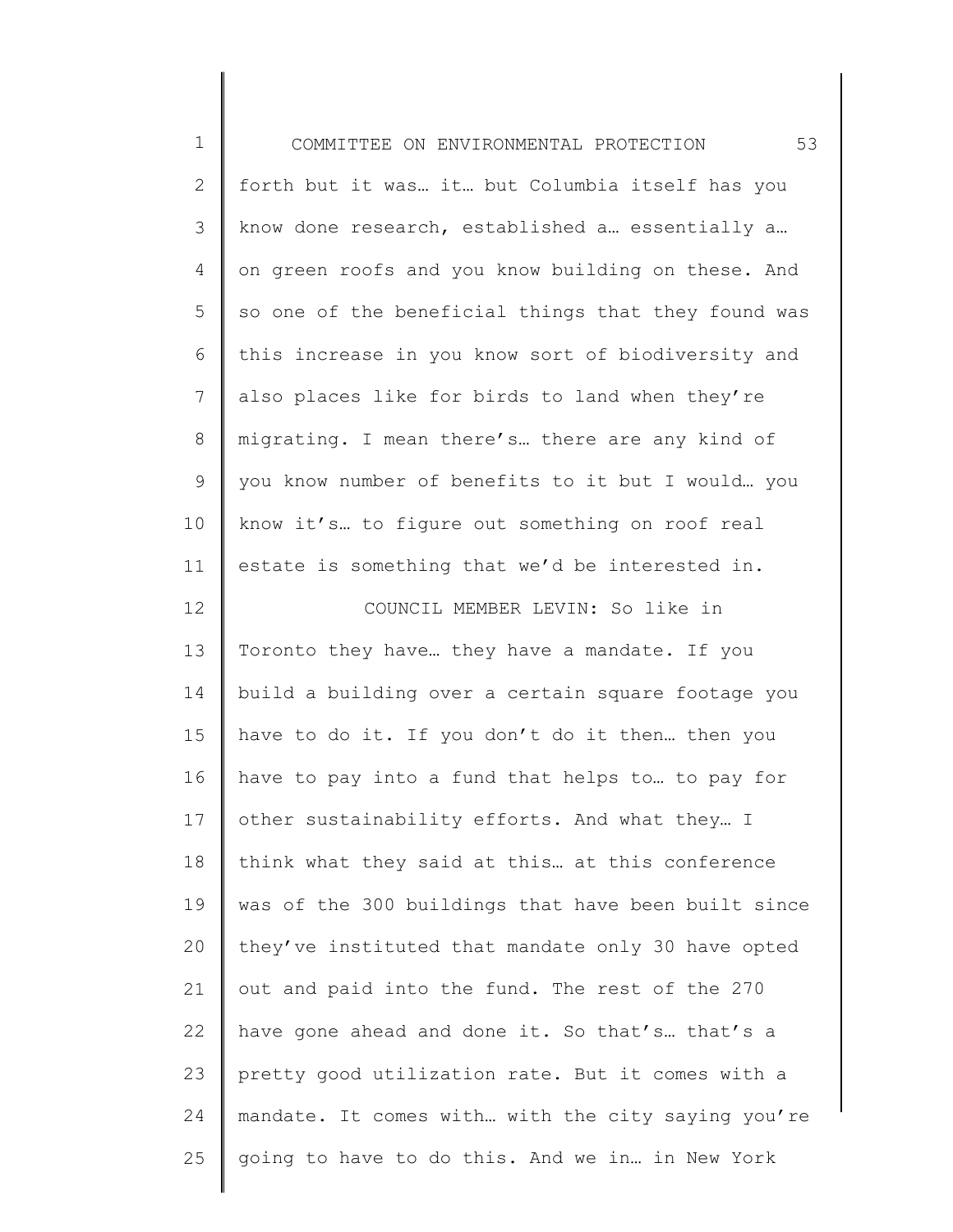| $\mathbf 1$    | 54<br>COMMITTEE ON ENVIRONMENTAL PROTECTION         |
|----------------|-----------------------------------------------------|
| $\mathbf{2}$   | all we have is an incentive and our incentive is at |
| 3              | five dollars a square foot. In D.C. their           |
| 4              | incentive their their you know their incentive      |
| 5              | is 15 dollars a square foot. So nobody uses it in   |
| 6              | New York because it's not worth it. And so that's   |
| $\overline{7}$ | one thing that we should be looking at because you  |
| $8\,$          | know and it just I mean it's it was what was        |
| $\mathsf 9$    | striking was hearing the best practices and knowing |
| 10             | that you know in other places where they're a lot   |
| 11             | more aggressive about it it does actually work. And |
| 12             | so we can't just like throw up our hands and say oh |
| 13             | we tried. We didn't really try you know. If we're   |
| 14             | saying five dollars a square foot, that's all       |
| 15             | that's out there to incentivize this and that's not |
| 16             | working we should                                   |
| 17             | NILDA MESA: But I mean like every roof              |
| 18             | is going to be different right. You know there's    |
| 19             | going to be some roofs where solar is [cross-talk]  |
| 20             | COUNCIL MEMBER LEVIN: Oh absolutely.                |
| 21             | NILDA MESA: great use. You know there               |
| 22             | are going to be some roofs where it's you know      |
| 23             | really green roofs. Some roofs where it's just you  |
| 24             | know a cool roof, you paint it white and [cross-    |
| 25             | $talk$ ]                                            |
|                |                                                     |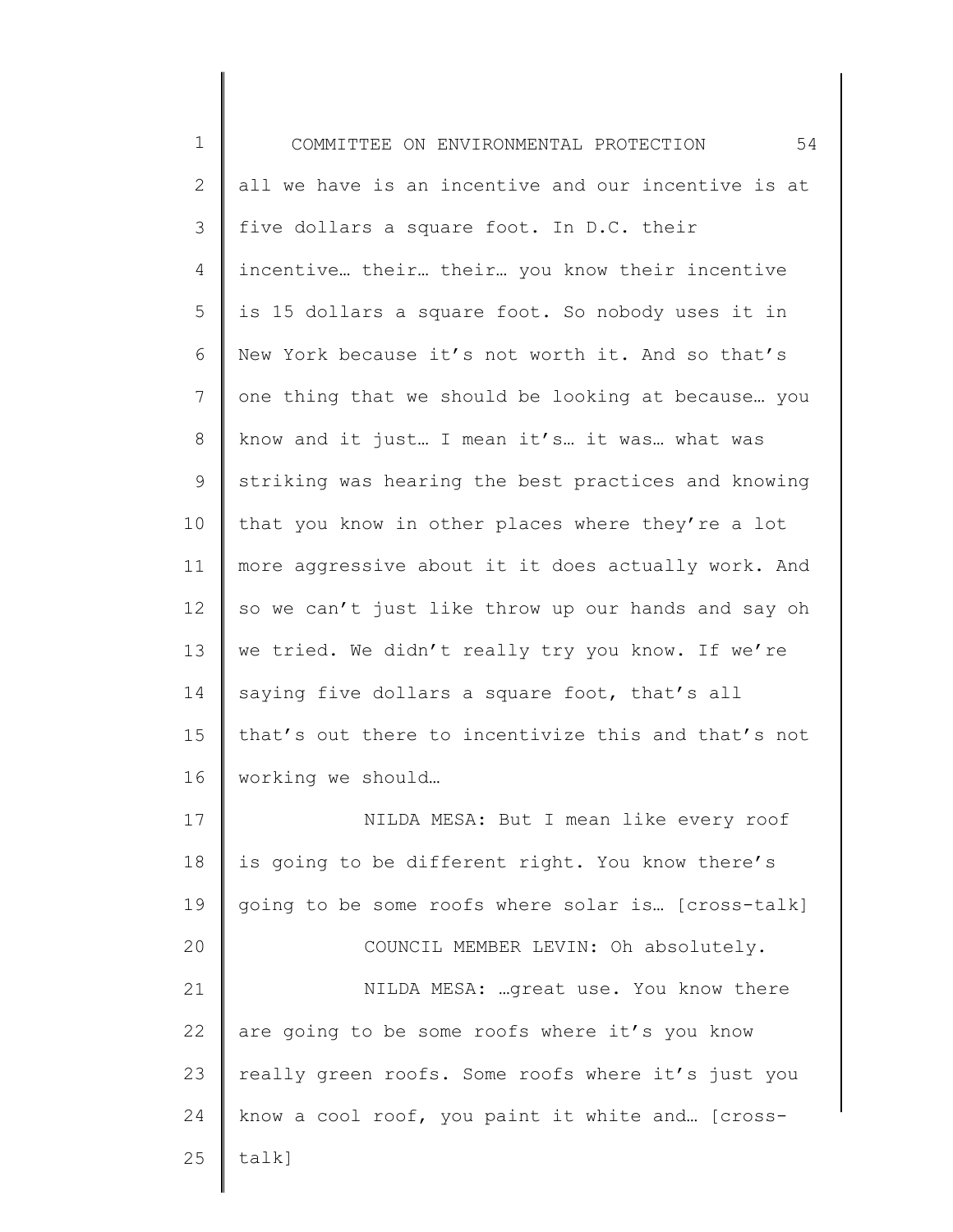1 2 3 4 5 6 7 8 9 10 11 12 13 14 15 16 17 18 19 20 21 22 23 24 COMMITTEE ON ENVIRONMENTAL PROTECTION 55 COUNCIL MEMBER LEVIN: Sure. NILDA MESA: …help with the urban heat island affect that way. That may be the best. And… and it's going to depend on you know the budget of the building owner you know… [cross-talk] so… COUNCIL MEMBER LEVIN: Absolutely but there… it should be part of the conversation but we… it… what I… my… my concern is that we have missed the… a top of… a high end of the cycle. And you know these… cycles… and so if we just… you know if… if development can start slowing down a little bit now you know then that would be unfortunate that we just kind of missed the boat on this one. Because I… I drive around my district there's like you know cranes upon… you know tons of cranes going on in terms of… building happening in… in my district downtown Brooklyn, Greenpoint, Williamsburg, there's a real opportunity there. So the… the more quickly we could work on this together I would very much welcome that. Thank you. [background comments] NILDA MESA: Thank you. CHAIR CONSTANTINIDES: Alright the drum…

fixed it so there you go. …up we have Peggy Shepard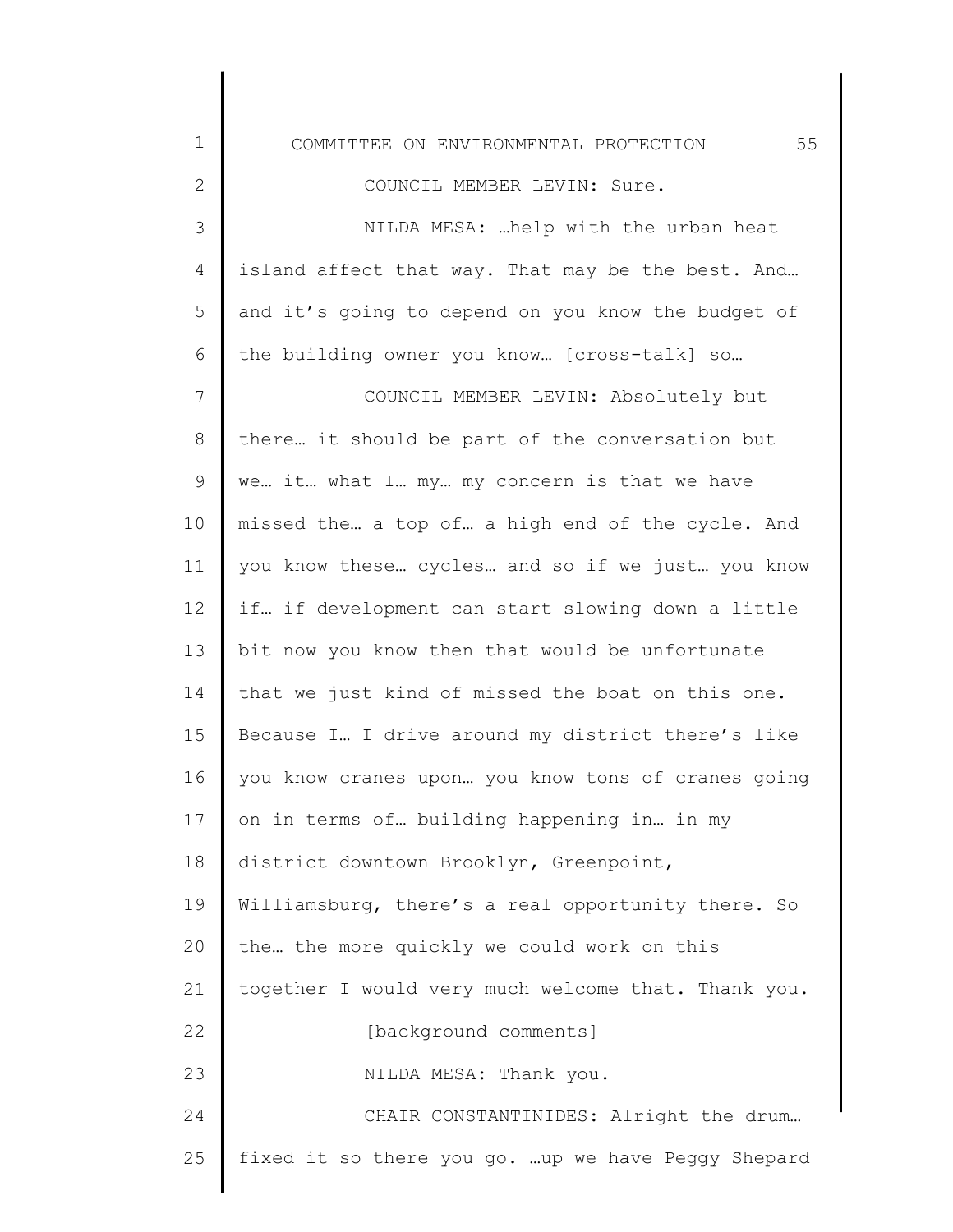| $\mathbf 1$    | 56<br>COMMITTEE ON ENVIRONMENTAL PROTECTION         |
|----------------|-----------------------------------------------------|
| $\mathbf{2}$   | from WE ACT for Environmental Mychal Johnson and    |
| 3              | Thurman. forward and Samara will swear you in.      |
| 4              | COMMITTEE COUNSEL SWANSTON: Can you                 |
| 5              | please raise your right hand? Do you swear affirm   |
| 6              | to tell the truth, the whole truth, and nothing but |
| $\overline{7}$ | the truth today?                                    |
| $8\,$          | PEGGY SHEPARD: Good morning. I'm Peggy              |
| $\mathsf 9$    | Shepard with WE ACT for Environmental Justice. I'd  |
| 10             | like to begin by commending Council Member Barron   |
| 11             | and the other bill sponsors for taking the first    |
| 12             | step in addressing the city government's            |
| 13             | accountability on the issue of equity and justice   |
| 14             | in communities of color and low income here in New  |
| 15             | York. I'd first ask the questions how do we address |
| 16             | the issue of disproportionate impact of pollution   |
| 17             | that's fueling the asthma epidemic in our           |
| 18             | vulnerable neighborhoods? How do we address the     |
| 19             | transportation related health impacts of diesel     |
| 20             | combustion in the air that exacerbates asthma and   |
| 21             | heart disease? What do we do when studies at the    |
| 22             | Columbia Children's Environmental Health Center     |
| 23             | shows that when pregnant women are exposed to       |
| 24             | traffic related toxins like DAH their babies are    |
| 25             | born with low birth rate, at higher risk for        |
|                |                                                     |

 $\begin{array}{c} \hline \end{array}$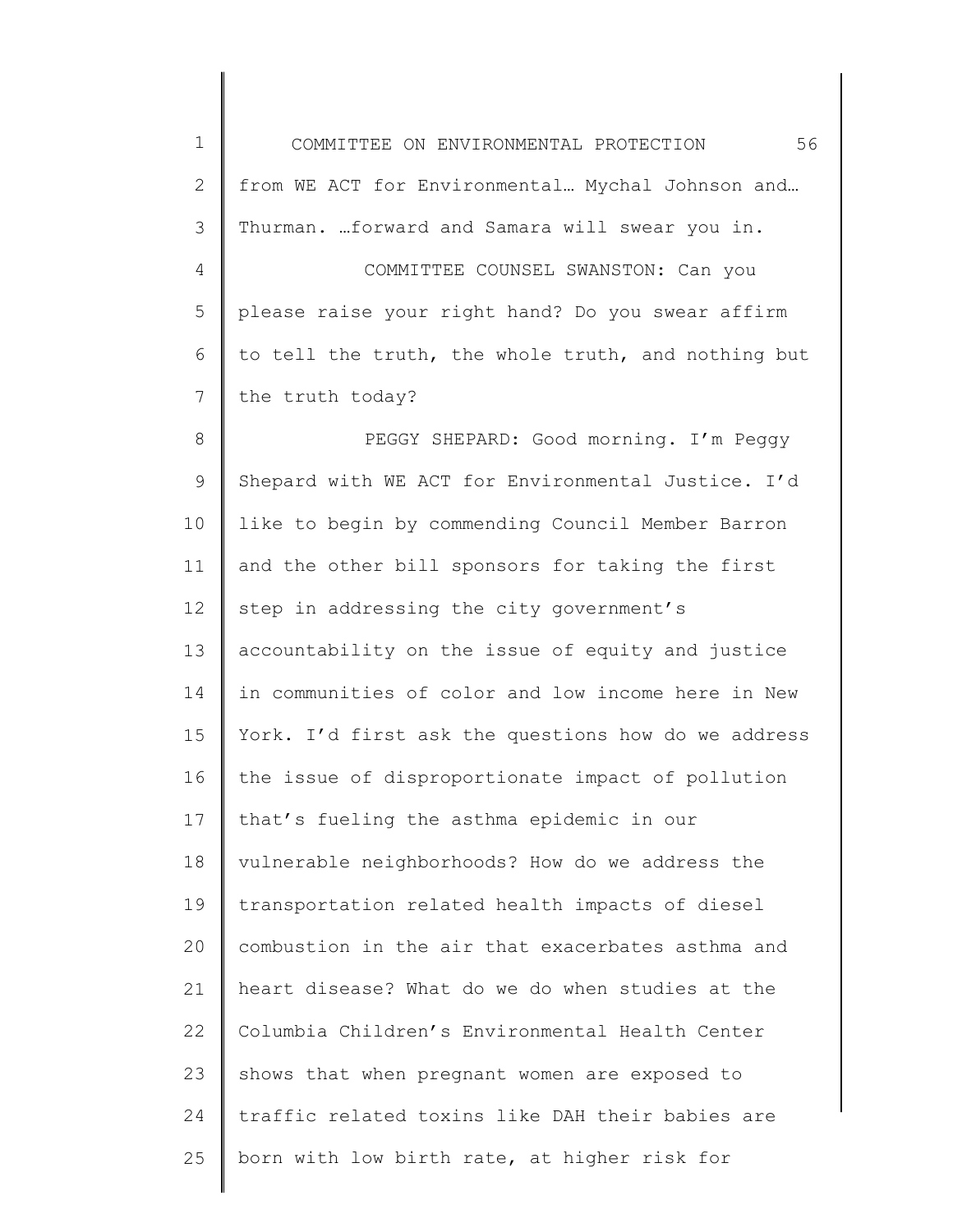1 2 3 4 5 6 7 8 9 10 11 12 13 14 15 16 17 18 19 20 21 22 23 24 25 COMMITTEE ON ENVIRONMENTAL PROTECTION 57 obesity and asthma, and now we find that the unborn child's breast tissue is impacted and the child begins life at higher risk for breast cancer? So what do we do as a city to address these issues? We live in a city that takes seriously the idea that there are two cities and two realities within 1NYC. Our mayor was elected with a mandate to pursue equity and inclusion in all policies. So the first step in reducing exposure to our vulnerable population is to better understand what the impacts are, where they are, who is most impacted, and what impacts should be prioritized to build healthier sustainable communities. To do that Intro 359 proposes a study that would describe and map those communities with a goal of eliminating those adverse impacts and reducing exposure and disparity. My recommendation is that the study should include the health profile of those communities and it should be carried out not only by DEP and DOH but with the expertise of an academic institution as well. Because we know over the past 30 years of the national environmental justice movement an academic field of study has matured that involves scientists in the fields of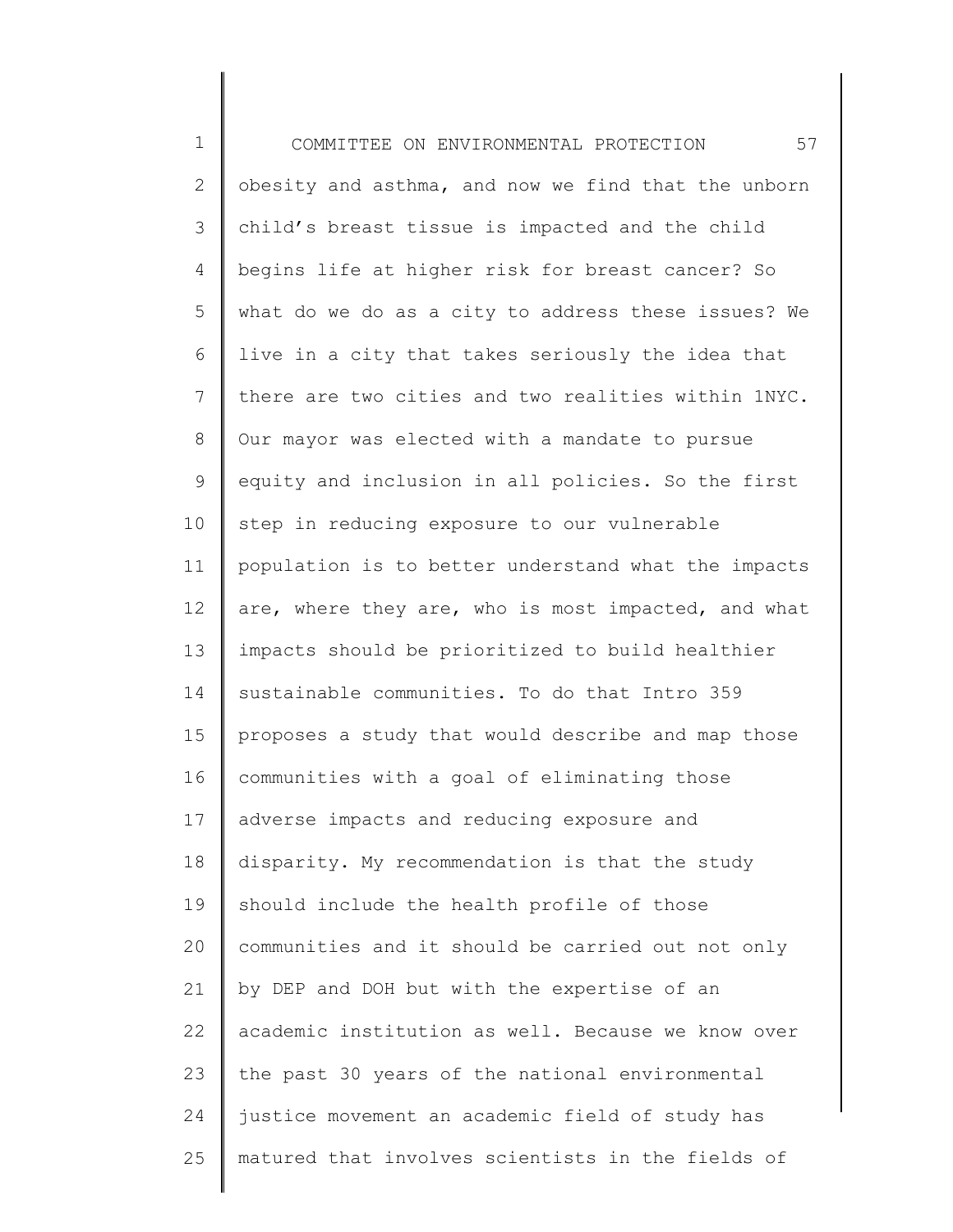1 2 3 4 5 6 7 8 9 10 11 12 13 14 15 16 17 18 19 20 21 22 23 24 25 COMMITTEE ON ENVIRONMENTAL PROTECTION 58 sociology, environmental science and health, and GIS and that have produced numerous studies, peer reviewed papers and academic disciplines. Students now read about New York State's waste problems… the North River Sewage Treatment Plant, and the impact of diesel busses in Harlem. They read about New York City issues like these in text books at Harvard, Yale, and throughout our university systems. These scientists are advising the city on climate change and can do so on environmental justice as well. You know studies are great but we also need to hear from the affected communities. That is the purpose of Intro 886. The EJ mantra is we speak for ourselves and in order to do that and to democratize decision making the city needs to adopt the provisions of Intro 886, develop an EJ advisory board, develop an interagency taskforce that develops plans for reducing exposure and promoting inclusion and decision making. I have heard that the city thinks this would involve too many meetings. How else can you understand the challenges and impacts and set goals and priorities without having meetings of those most affected? I hear that it's too hard to get agencies to meet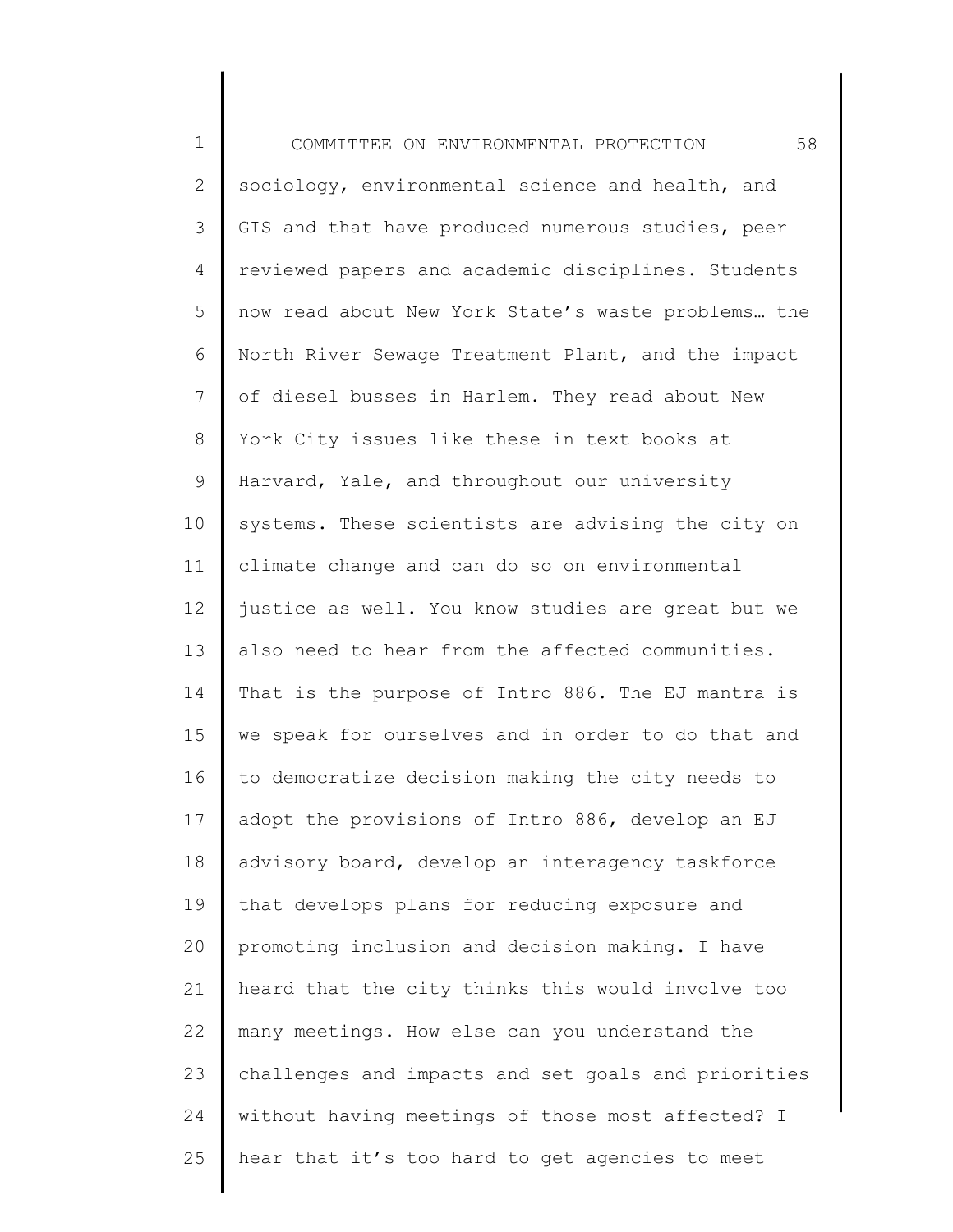1 2 3 4 5 6 7 8 9 10 11 12 13 14 15 16 17 18 19 20 21 22 23 24 25 COMMITTEE ON ENVIRONMENTAL PROTECTION 59 with each other. And this is what I know. There can be no comprehensive plan or strategy that is not well coordinated between and among city agencies. Why did the mayor have an array of agencies to communicate the city's plan for the recent snowstorm that affected mortality and morbidity, sanitation, transportation, and human services? Why is it taking a variety of agencies at the city, state, and federal levels to take on the crisis of environmental racism in Flint, Michigan. Why did President Clinton in 1994 issue an executive order on EJ that requires 17 federal agencies to issue plans to reduce the disproportionate exposure of pollution in EJ communities. So let's look at the health status of our most vulnerable communities to understand the impacts of diesel busses and trucks on neighborhood streets. The leakage of formaldehyde along Riverside Drive from the North River plant. The trash trucks rolling into transfer stations in Brooklyn, the Bronx, and Queens. The illegal sale to ban pesticides of toxic toys, of products with mercury all sold in 99 cent stores that proliferate and have been mapped in low income communities but are located predominately in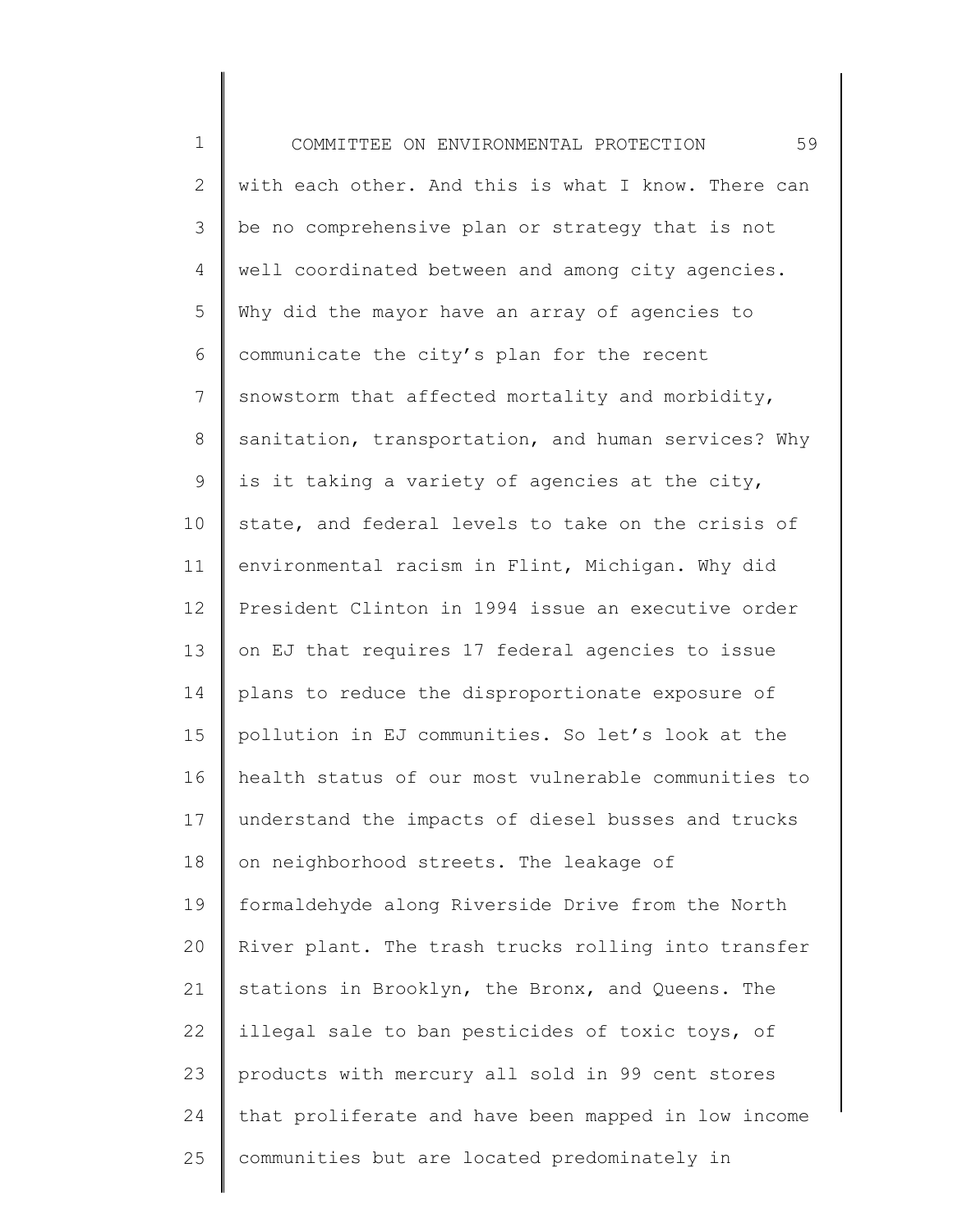| $\mathbf 1$  | 60<br>COMMITTEE ON ENVIRONMENTAL PROTECTION                   |
|--------------|---------------------------------------------------------------|
| $\mathbf{2}$ | African American neighborhoods. Though we have                |
| 3            | local lead law 2004 the city is not complying with            |
| 4            | or enforcing the law that should be protecting the            |
| 5            | 91 percent children of color who are lead poisoned            |
| 6            | each year in New York City. So if we want to                  |
| 7            | understand the scope of this challenge then we must           |
| 8            | understand the necessity for comprehensive                    |
| 9            | interagency approach to creating real change and              |
| 10           | achieving equity if that is a real goal and not               |
| 11           | just a slogan.                                                |
| 12           | BERYL THURMAN: Hello, my name is Beryl                        |
| 13           | Thurman. I'm the Executive Director of the North              |
| 14           | North Shore Waterfront Conservancy of Staten                  |
| 15           | Island.  of the Northshore Waterfront Conservancy             |
| 16           | of Staten Island WC or NSWCSI in Staten Island's              |
| 17           | Northshore and waterfront communities. We advocate            |
| 18           | on on behalf of this day Thursday, January 28 <sup>th</sup> , |
| 19           | 2016 we are in favor of the passing of the bill 359           |
| 20           | and bill 886. And it is our belief based on our               |
| 21           | experience that these bills are long overdue in               |
| 22           | becoming law in New York City. Early on Councilman            |
| 23           | Richards asked about the zoning issue. And the                |
| 24           | zoning issue is a huge issue for EJ communities               |
| 25           | because what is allowed to happen is is that our              |
|              |                                                               |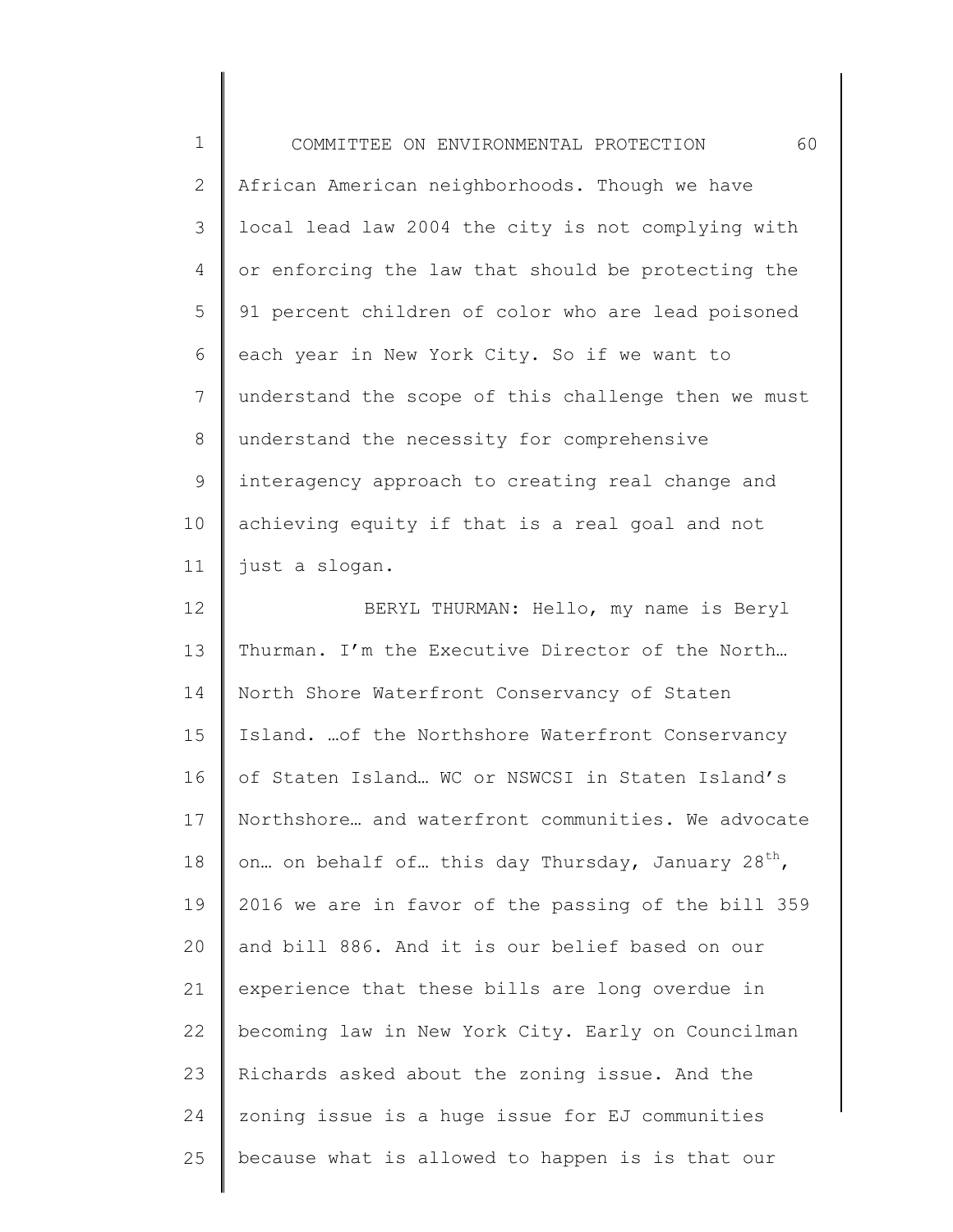| $1\,$          | 61<br>COMMITTEE ON ENVIRONMENTAL PROTECTION         |
|----------------|-----------------------------------------------------|
| $\mathbf{2}$   | communities are red lined for all of the noxious    |
| $\mathcal{S}$  | toxic businesses, all of the social services that   |
| 4              | no one else wants in their communities. And red     |
| 5              | lining was actually abolished in the late 60s. But  |
| 6              | for our communities it is alive and well. Each year |
| $\overline{7}$ | we're told that these various businesses and social |
| $8\,$          | services are allowed in our community because of as |
| $\mathsf 9$    | of right and that we can't do anything about it     |
| 10             | even though it's devaluing our properties and it is |
| 11             | making our quality of life diminished each and      |
| 12             | every day. People of Staten Island are skeptics     |
| 13             | about studies because most of the ones that have    |
| 14             | been done on Staten Island have yielded no tangible |
| 15             | results that improved our the quality of life for   |
| 16             | our people in our communities. So we hope that with |
| 17             | this particular study that we will see tangibles    |
| 18             | that will improve our overall quality of life and   |
| 19             | help our people in the situations that we have been |
| 20             | continually bringing before our officials and the   |
| 21             | various agencies for decades. Therefore, if this    |
| 22             | environmental justice study comes back stating that |
| 23             | it found no evidence of environmental injustice in  |
| 24             | New York City and on the Northshore of Staten       |
| 25             | Island we will know that something is truly amiss   |

∥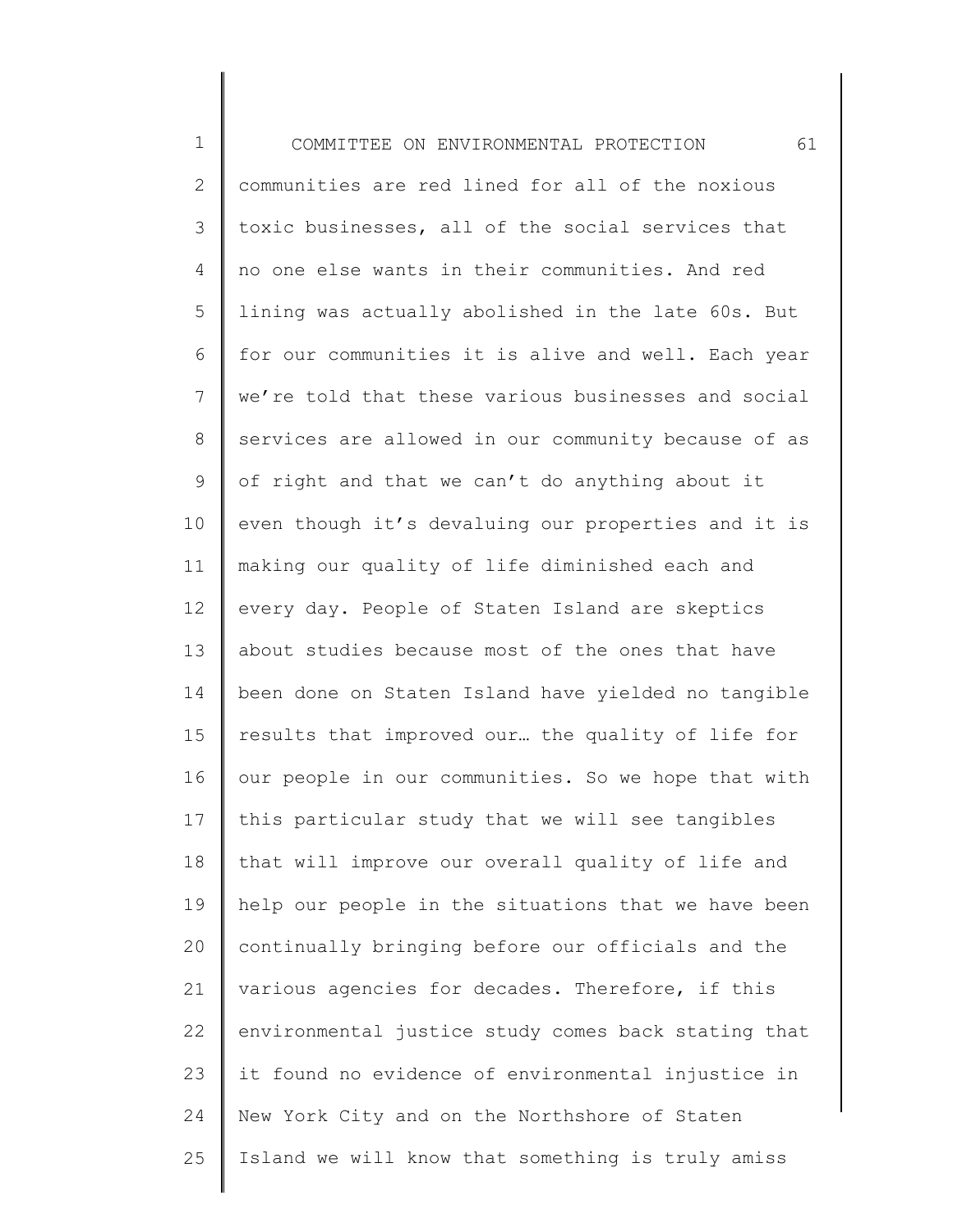1 2 3 4 5 6 7 8 9 10 11 12 13 14 15 16 17 18 19 20 21 22 23 24 COMMITTEE ON ENVIRONMENTAL PROTECTION 62 when clearly there is so much evidence to be had. This is an exciting chapter in the life of New York City. And we look forward to experiencing all of the good things that it will bring to our environmental justice… people. Thank you. MYCHAL JOHNSON: Okay I think it's working. Hello my name is Mychal Johnson. I'm a resident of the Mont Haven neighborhood in the South Bronx and a co-founding member of the South Bronx Unite, a coalition of residents, organizations, and allies fighting for environmental economic and social justice in the south Bronx. I am here to testify on behalf of South Bronx Unite in support of Intro 886 and Intro 359. We believe we'll… we'll believe… which we believe will begin to lay an important foundation in response to several decades of cycles of harm and environmental justice communities. For far too long proposed economic development and planning have taken place in economic… in environmental justice communities without either meaningful community input or heightened environmental review. Over the course over the last several decades the

South Bronx has been plagued with devastating… have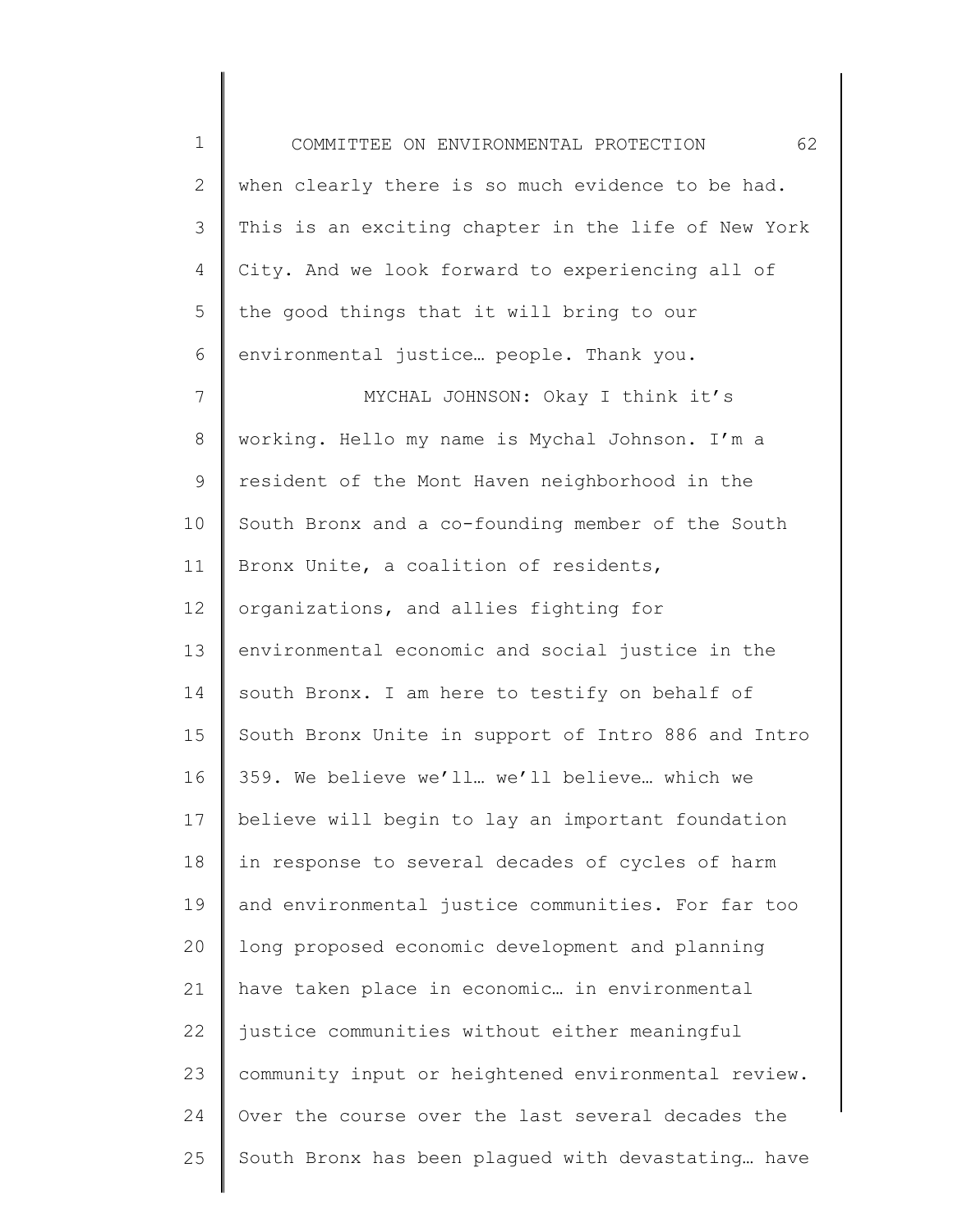1 2 3 4 5 6 7 8 9 10 11 12 13 14 15 16 17 18 19 20 21 22 23 24 25 COMMITTEE ON ENVIRONMENTAL PROTECTION 63 been plagued with devastating health impacts from an extensive concentration of highway systems and circling our community. In an oversaturation of industrial facilities and diesel truck intensive businesses which spread out across an 850 acre significant maritime industrial area, one of the largest, if not the largest in the city. It is well known that the south Bronx suffers from asthma rates eight times the national average. And asthma hospitalization rates 21 times that of other New York City neighborhoods while one in four of our children have asthma. The cause is no mystery. 12 years ago the USEPA administered a study. The South Bronx environmental health and policy study which linked the extreme levels of asthma to the area's oversaturation of highways and industrial facilities. It recommended reduction of traffic and more green space yet the assault on our community continued without incorporating these recommendations. Within the last year alone we have been faced with three major environmental struggles. First, 15 years ago, when then Governor Pataki placed four Peaker power stations in our community when he brought ten online throughout the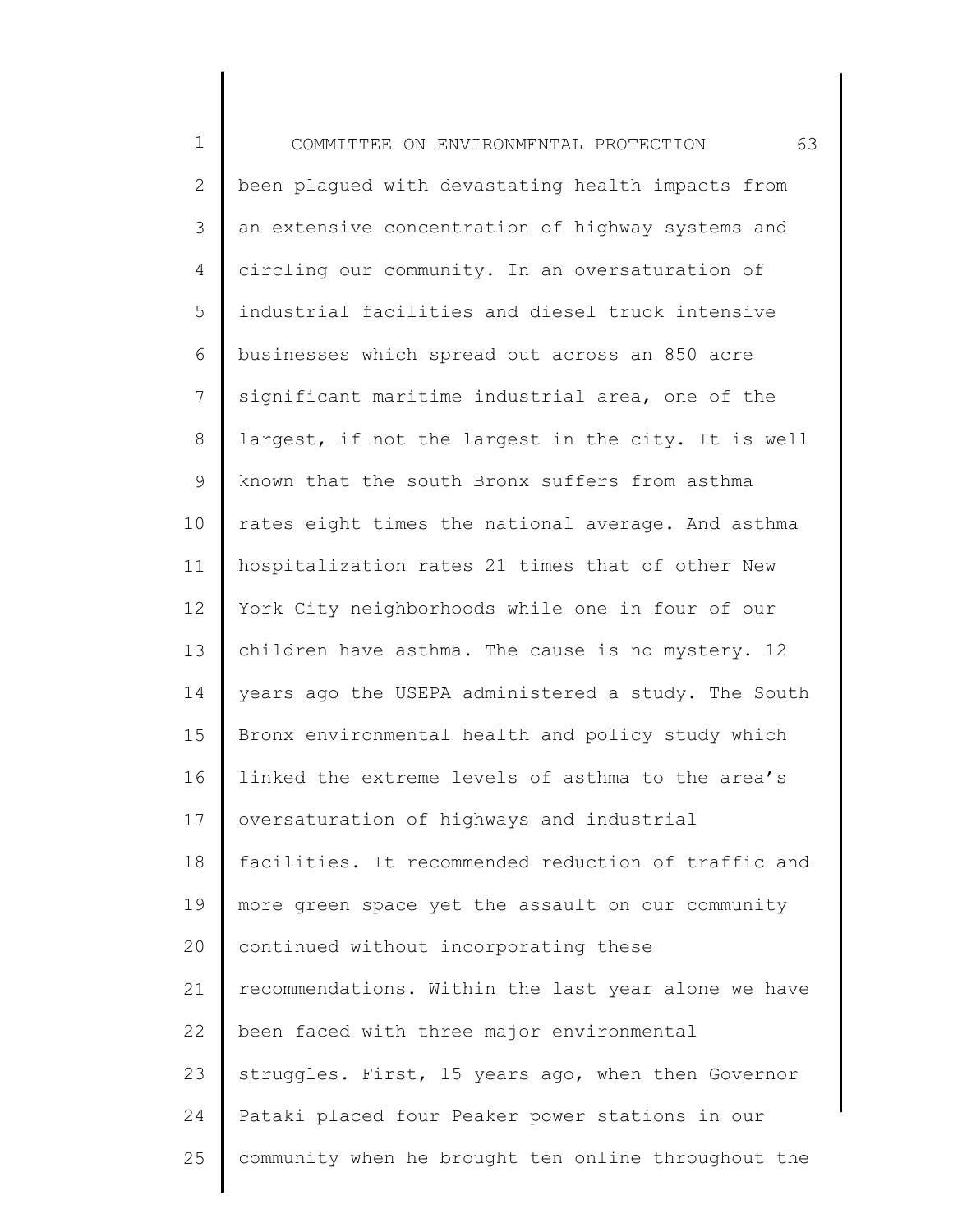1 2 3 4 5 6 7 8 9 10 11 12 13 14 15 16 17 18 19 20 21 22 23 24 25 COMMITTEE ON ENVIRONMENTAL PROTECTION 64 state of New York. Now the New York Power Authority seeks to re-permit for the third time these supposedly temporary installations that line our waterfront. When first built these facilities bypassed heightened environmental review on the basis they would generate 79.9 Megawatts, just shy of the trigger for… comprehensive… of environmental impact. And no pollution mitigation plan was put in place because ambient air quality was determined on citywide basis rather than the south Bronx basis. Over the last several months more than 200 residents of other… of residents and other environmental leaders wrote letters urging rejection of the re-permitting. Second, action environmental system is seeking a permit of expansion to operate its 3,000 ton per day waste transfer station which also sits on our waterfront or on our overburdened waterfront. Hundreds of comments from the community were logged against the permit expansion siting several permit violations including extremely noxious odors, leaving garage door… leaving garbage loaded tractor trailers on public streets and littering the area outside the gates. The community still awaits a decision.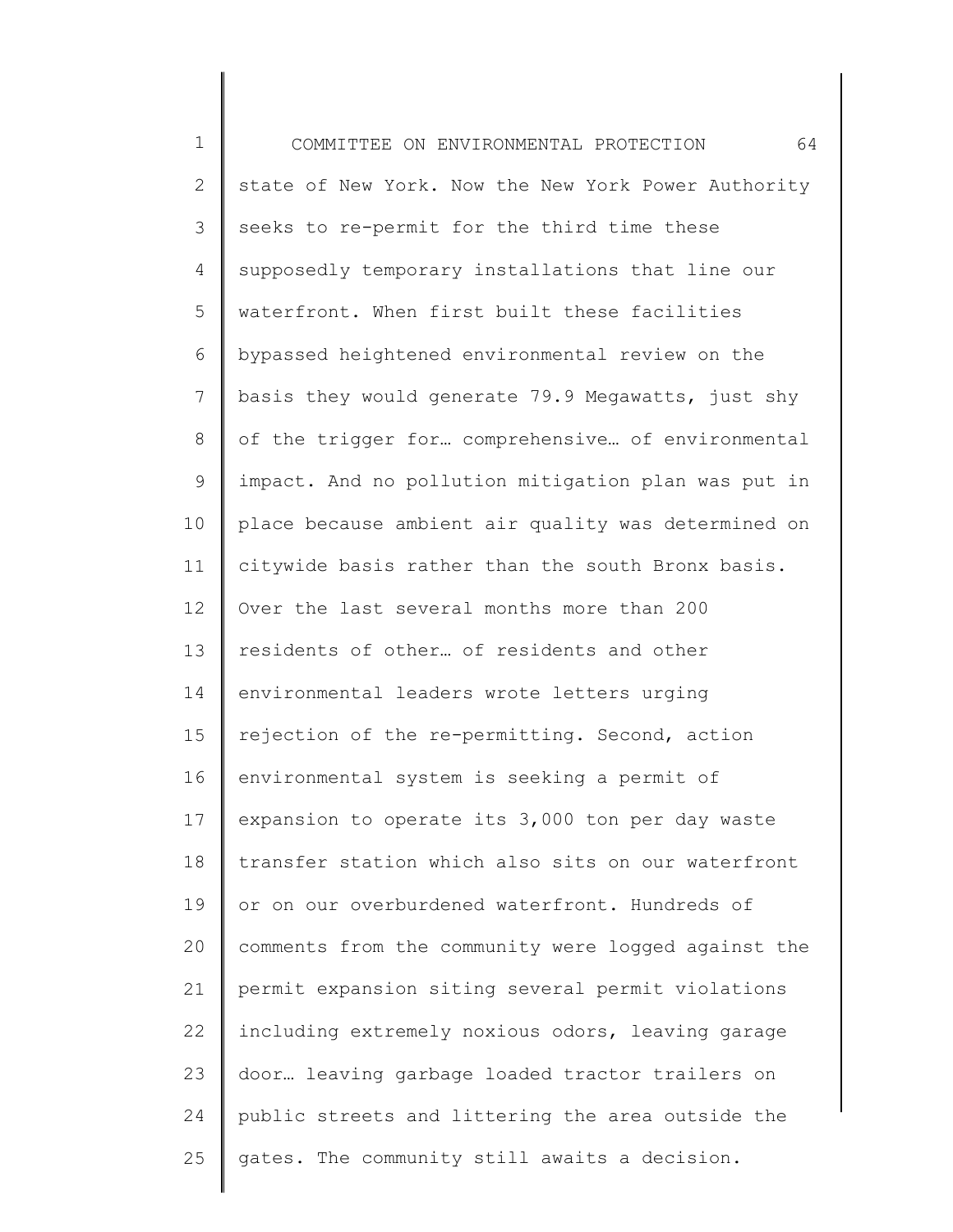| $\mathbf 1$  | 65<br>COMMITTEE ON ENVIRONMENTAL PROTECTION         |
|--------------|-----------------------------------------------------|
| $\mathbf{2}$ | Third, and perhaps the most egregious is the        |
| 3            | proposed relocation of fresh direct which would     |
| 4            | bring a thousand additional truck trips, diesel     |
| 5            | truck trips through the South Bronx every day all   |
| 6            | with 130 million dollar subsidies most part of is   |
| 7            | paid by city of New York. It shows our own city     |
| $\,8\,$      | agencies New York City industry environmental       |
| $\mathsf 9$  | economic development corporation and industrial     |
| 10           | development agency, IDA, oversaw and approved Fresh |
| 11           | Direct's environmental assessment that was based    |
| 12           | off of a 21 year a 20-year environmental impact     |
| 13           | statement. It somehow concluded that with the help  |
| 14           | of a few lobbyists and government hires that this   |
| 15           | volume of additional trucks would not exacerbate    |
| 16           | our community's chronic respiratory illness. These  |
| 17           | are just three examples of topics of struggles      |
| 18           | types of struggles from which this environmental    |
| 19           | justice community is forced to defend itself. We    |
| 20           | thank the members of this committee for the         |
| 21           | opportunity to testify in regard in this regard.    |
| 22           | Our community like others across the city deserves  |
| 23           | to have the same opportunity to live full and       |
| 24           | healthy lives without having to constantly fight    |
| 25           | for the right to breathe. This legislation is an    |
|              |                                                     |

∥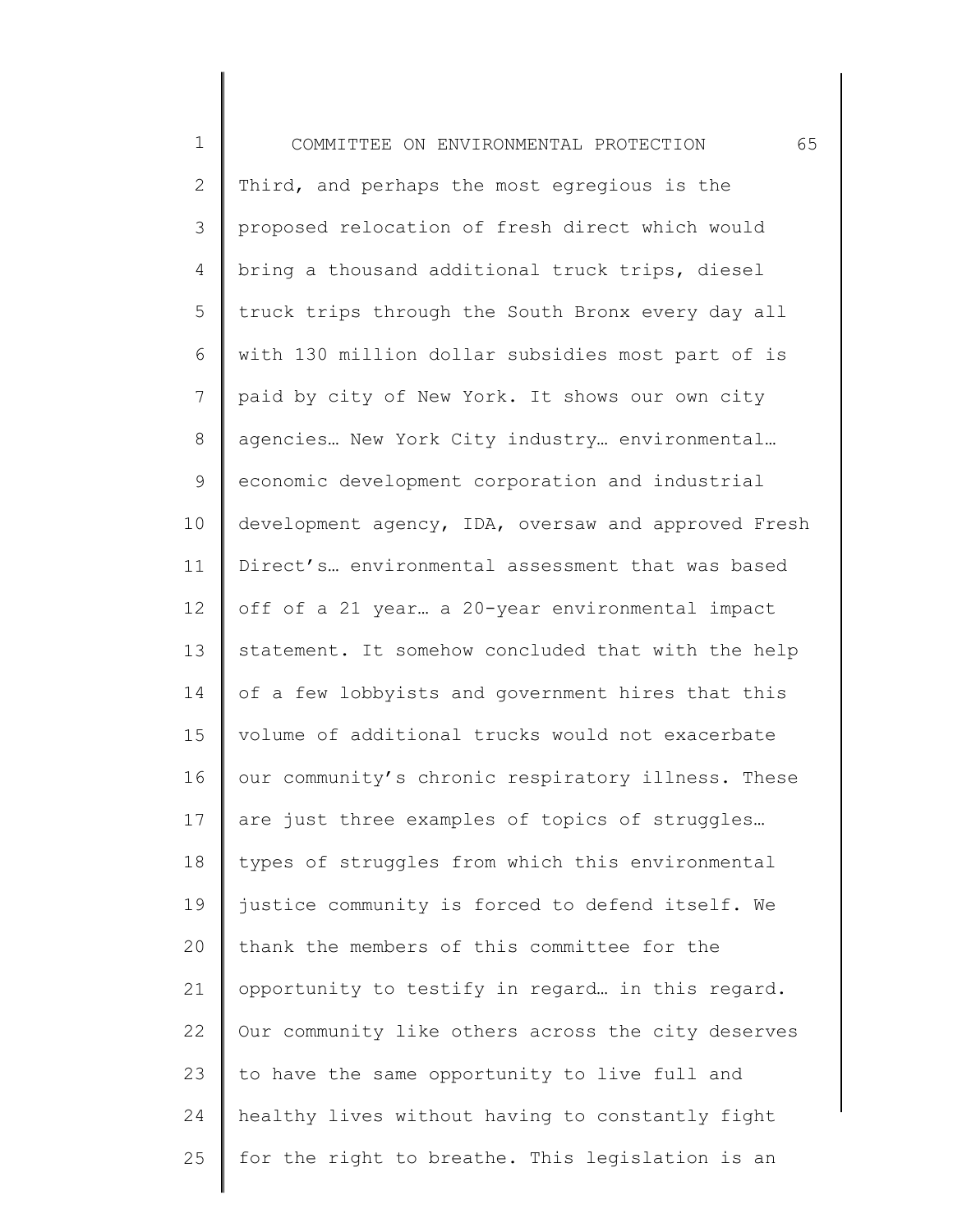| $\mathbf 1$    | 66<br>COMMITTEE ON ENVIRONMENTAL PROTECTION         |
|----------------|-----------------------------------------------------|
| $\mathbf{2}$   | important step in the right direction. Particularly |
| 3              | if particularly as it seeks to develop solutions    |
| 4              | in in partnership with the impacted communities.    |
| 5              | We are happy to assist in further discussing the    |
| 6              | sources of the problem as well as the breath of     |
| $7\phantom{.}$ | solutions. One recommendations would we would       |
| $\,8\,$        | offer today is that you consider incorporation as   |
| $\mathsf 9$    | an interagency working group member the Department  |
| 10             | of Sanitation as well as the Department of Small    |
| 11             | Business Service. As the agent as this agency       |
| 12             | funds EDC and IDA. Because these agencies have a    |
| 13             | significant presence and impact in the South Bronx. |
| 14             | Thank you very much.                                |
| 15             | CHAIR CONSTANTINIDES: I want to thank               |
| 16             | each and every one of you for your environmental    |
| 17             | leadership.  often have a disconnect between our    |
| 18             | city and our state. We're phasing out four and six  |
| 19             | oil. We're not hold they're not help they're        |
| 20             | allowed to continue to burn four and six oil in our |
| 21             | communities and tell them that this well New York   |
| 22             | City is They're very clear to me that New York's    |
| 23             | we're  we're not regulated by New York City, we're  |

regulated by New York state so we have a resolution

in to… to stop… asking the state to stop them from

24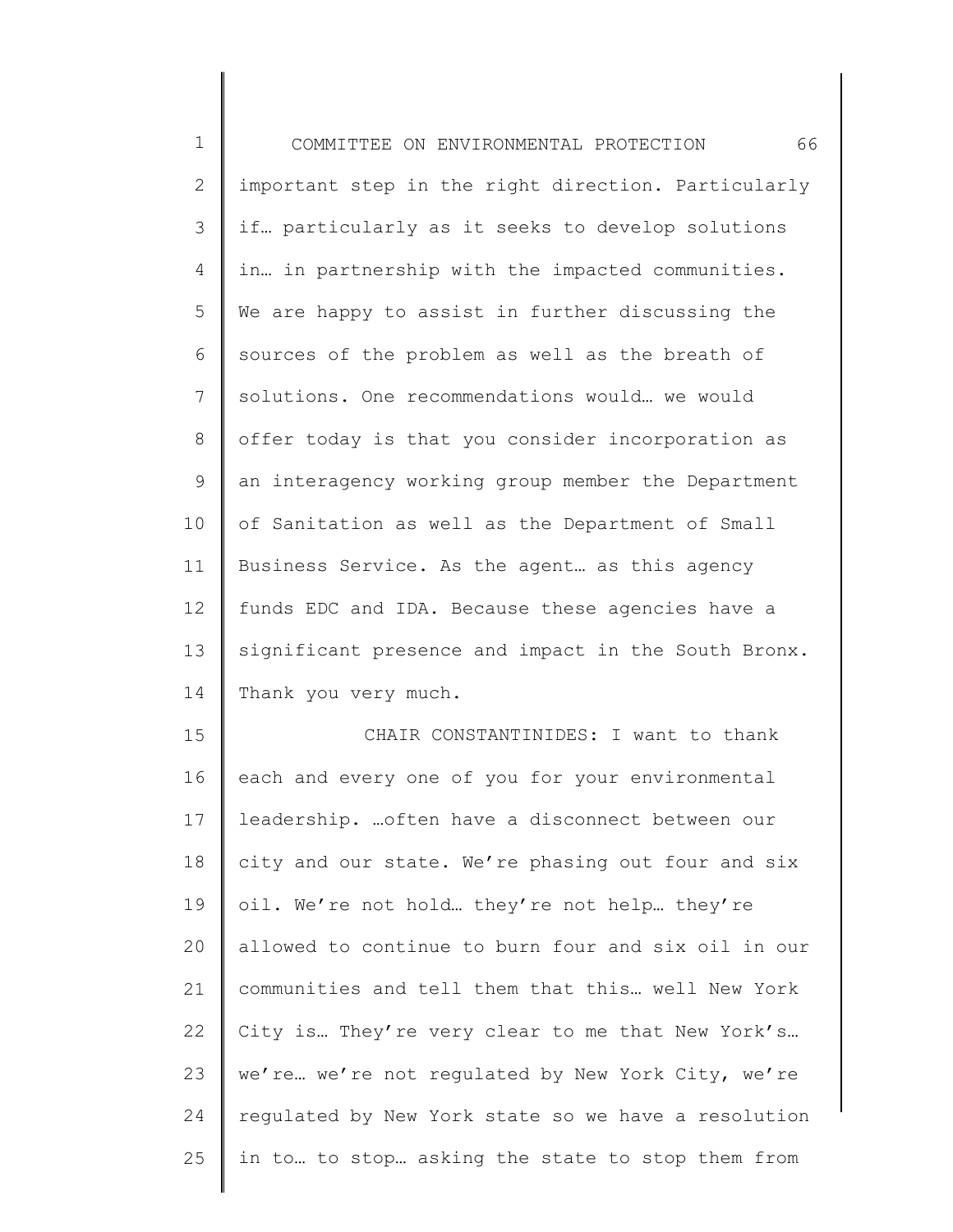1 2 3 4 5 6 COMMITTEE ON ENVIRONMENTAL PROTECTION 67 burning four and six oils in our community. For the clean heat project to really work we need them to… we need power plants in our communities to stop burning this dirty fuel oil in our back yard. So I appreciate all the work that you're doing.

7 8 9 10 11 12 13 14 15 16 17 18 19 20 21 22 23 MYCHAL JOHNSON: Thank you for what you all are doing. For bringing us forward, thank you. CHAIR CONSTANTINIDES: I absolutely… I'm not let… So you've heard earlier from the testimony from the administration regarding what we can… hearing input whether that's making sure that we are you know getting information out to communities… you know making sure… without… without computer access getting that… you know getting information into communities and making sure that renewable options are out there, opportunities for job trainings and... and access to  $21^{st}$  century job opportunities are out there. Like what are… what are your thoughts on some of the… the… the sort of questions we raised earlier and what would your recommendations be on some of these topics I brought up?

25 communities in terms of energy security issues,

PEGGY SHEPARD: …environmental justice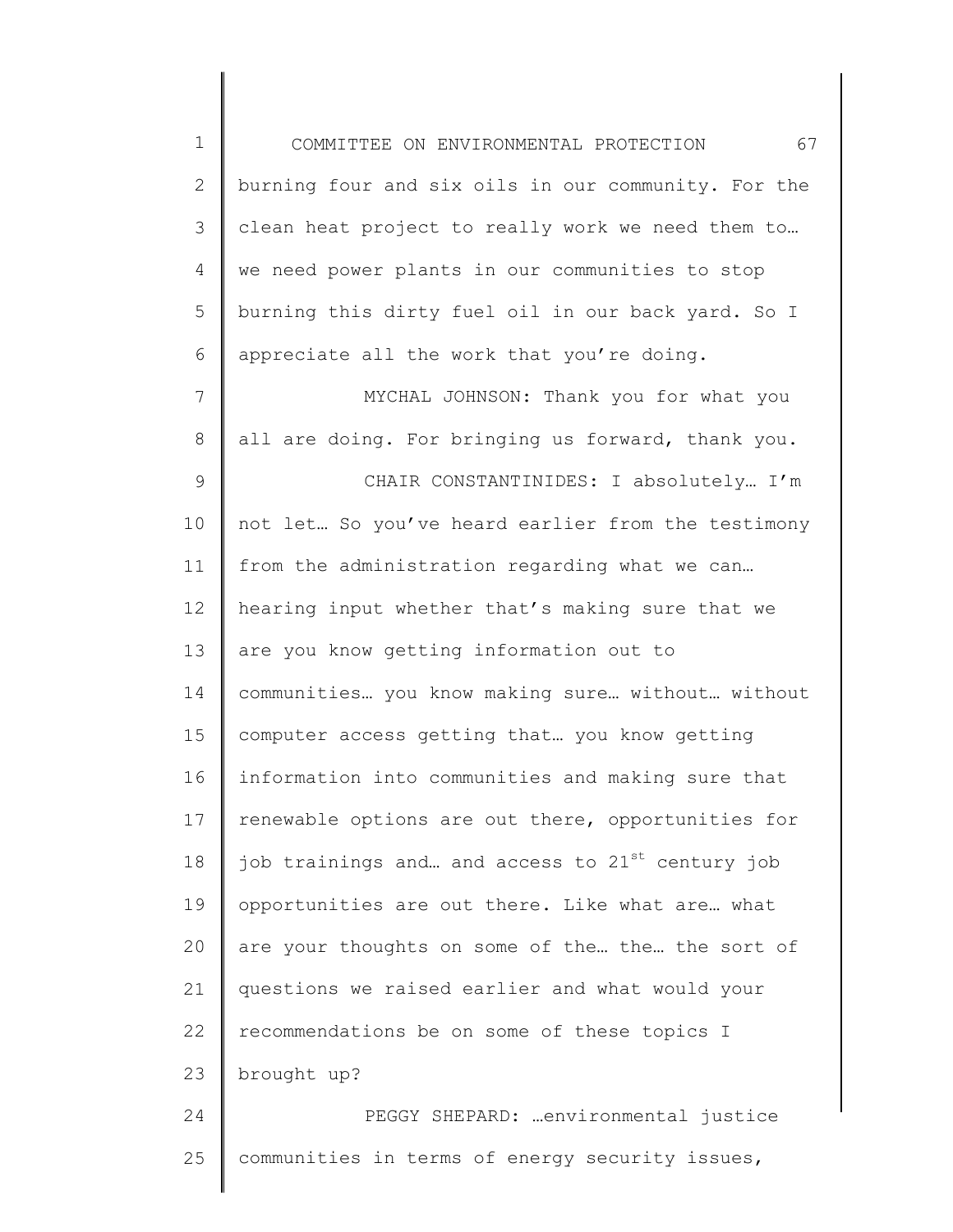| $\mathbf 1$    | 68<br>COMMITTEE ON ENVIRONMENTAL PROTECTION         |
|----------------|-----------------------------------------------------|
| $\mathbf{2}$   | alter fuels, environmental health is all being      |
| 3              | done primarily by small environmental justice       |
| $\overline{4}$ | organizations like those here and in the room. We   |
| 5              | are all organizations with small capacity but big   |
| 6              | hearts and big reach. And a a lot of our members    |
| 7              | of all of groups are here today but the city is not |
| 8              | doing that kind of outreach. The Department of      |
| 9              | Health does some very focused effective outreach.   |
| 10             | But again they may not have the capacity to do as   |
| 11             | much as they would like and it would be helpful if  |
| 12             | the city council was to certainly support the       |
| 13             | Department of Health, getting additional funds to   |
| 14             | do that kind of outreach.                           |
| 15             | CHAIRPERSON CONSTANTINIDES: Definitely              |
| 16             | on board. I Department of Health, we should get     |
| 17             | them more resources to do that sort of outreach I   |
| 18             | BERYL THURMAN: What we are not seeing               |
| 19             | is a coordinated effort on part various city        |
| 20             | agencies and helping our environmental justice      |
| 21             | communities. And when we speak to the various       |
| 22             | individual agencies what we usually get are blank   |
| 23             | stares no answers. They what we're finding is is    |
| 24             | that a lot of times when they come to our           |
| 25             | communities and even when proposals are made to our |
|                |                                                     |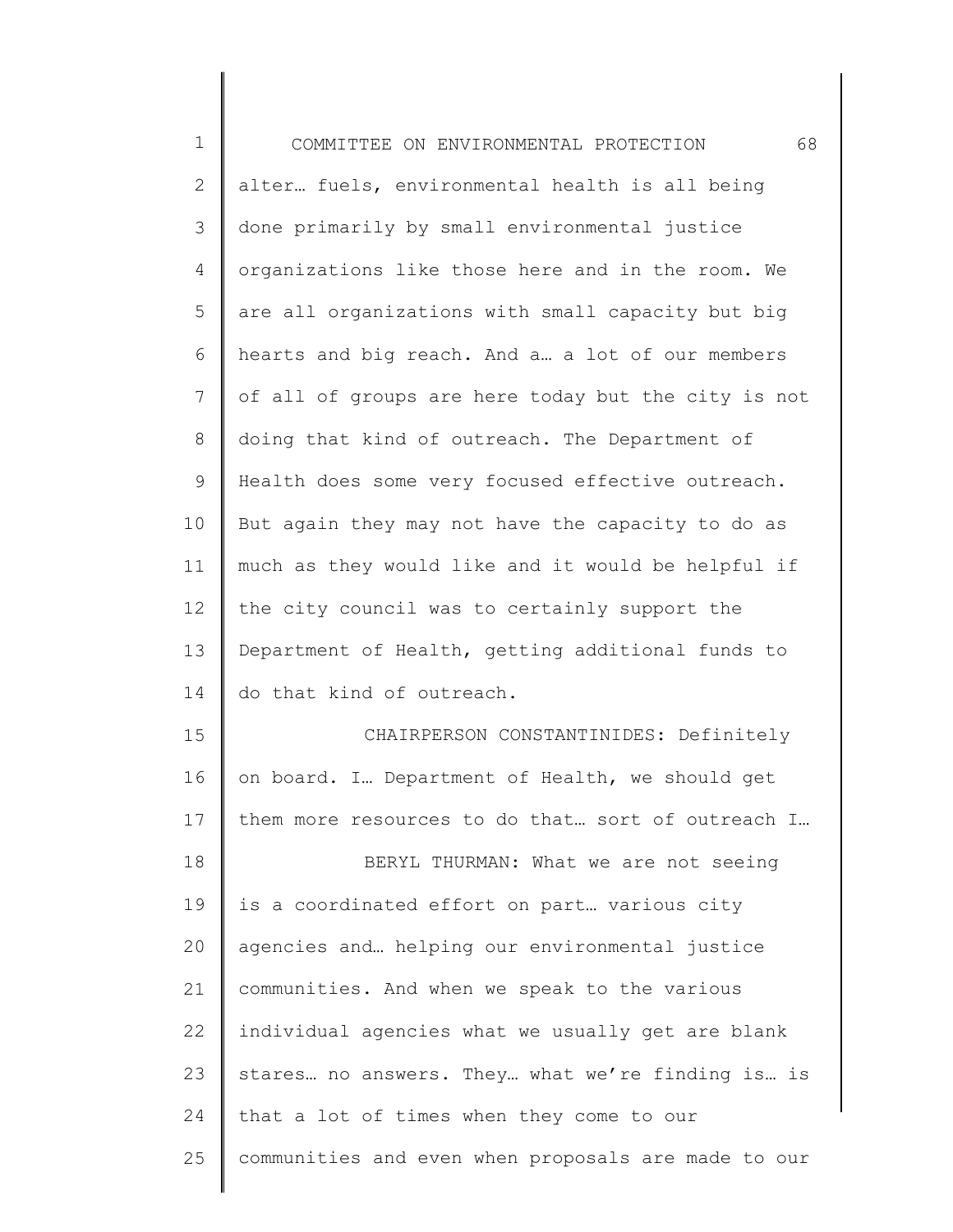1 2 3 4 5 6 7 8 9 10 11 12 13 14 15 16 17 18 19 20 21 22 23 24 COMMITTEE ON ENVIRONMENTAL PROTECTION 69 communities they either add to the problems that we have or they create new ones. But we don't see any types of proposals that actually solve any of the problems. And this has been going on for a very long time. I have spent years having the same conversations with various people because in those agencies the people we start out with are not the people that we end up having in five years. And so it's always a retraining of someone new to talk about old issues and it gets real old after a while when you feel that you are the source of training these people in how to do a job rather than them actually doing the job. MYCHAL JOHNSON: And I think you got the answer which is there's no heightened review for environmental justice communities from the various agencies. There's nothing in place. And we're seeing it every day in terms of the supposed job creation is always about we have to create jobs. What about people... to breathe. And that's second, it's not first. If you can't breathe you can't work so… it… you know we need… it needs to be in place what this legislation is talking about doing which

making sure that environmental justice and health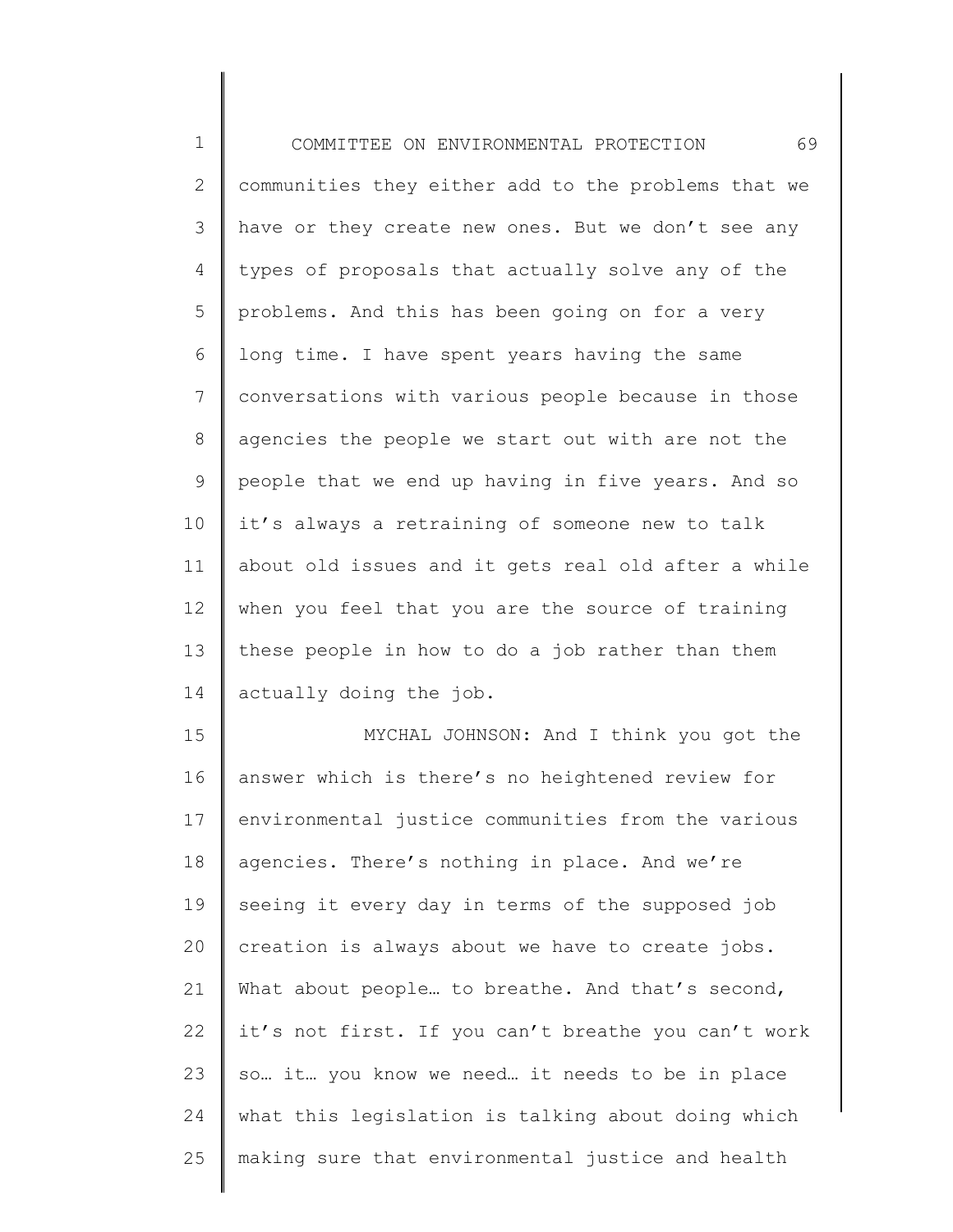1 2 3 4 5 6 7 8 9 10 11 12 13 14 15 16 17 18 19 20 21 22 23 24 25 COMMITTEE ON ENVIRONMENTAL PROTECTION 70 is looked at first before anything else. Because nothing else happens. You can't do anything other after that. CHAIRPERSON CONSTANTINIDES: I… as a father who you know I… that number of you know one in four children with asthma is a… one. MYCHAL JOHNSON: When I go to schools and talk and I ask a room like this how many people know someone who has asthma in our community, 95 percent of people raise their hand and I'm telling them that's not normal but we're living like it is in the South Bronx and other communities. That should not be the norm in the  $21^{st}$  century, in New York City, the richest city in the richest country in the world. And we're only like six miles away from Wall Street and our people live in a totally different existence. That's not how we should be as a… as a set society. CHAIR CONSTANTINIDES: I mean I… I… I… I believe in what the Mayor's attempting to do with 1NYC. And I think that… you know… taking that program and… and… and building upon it you know like we are today with these two bills as the purpose of this hearing and making sure that the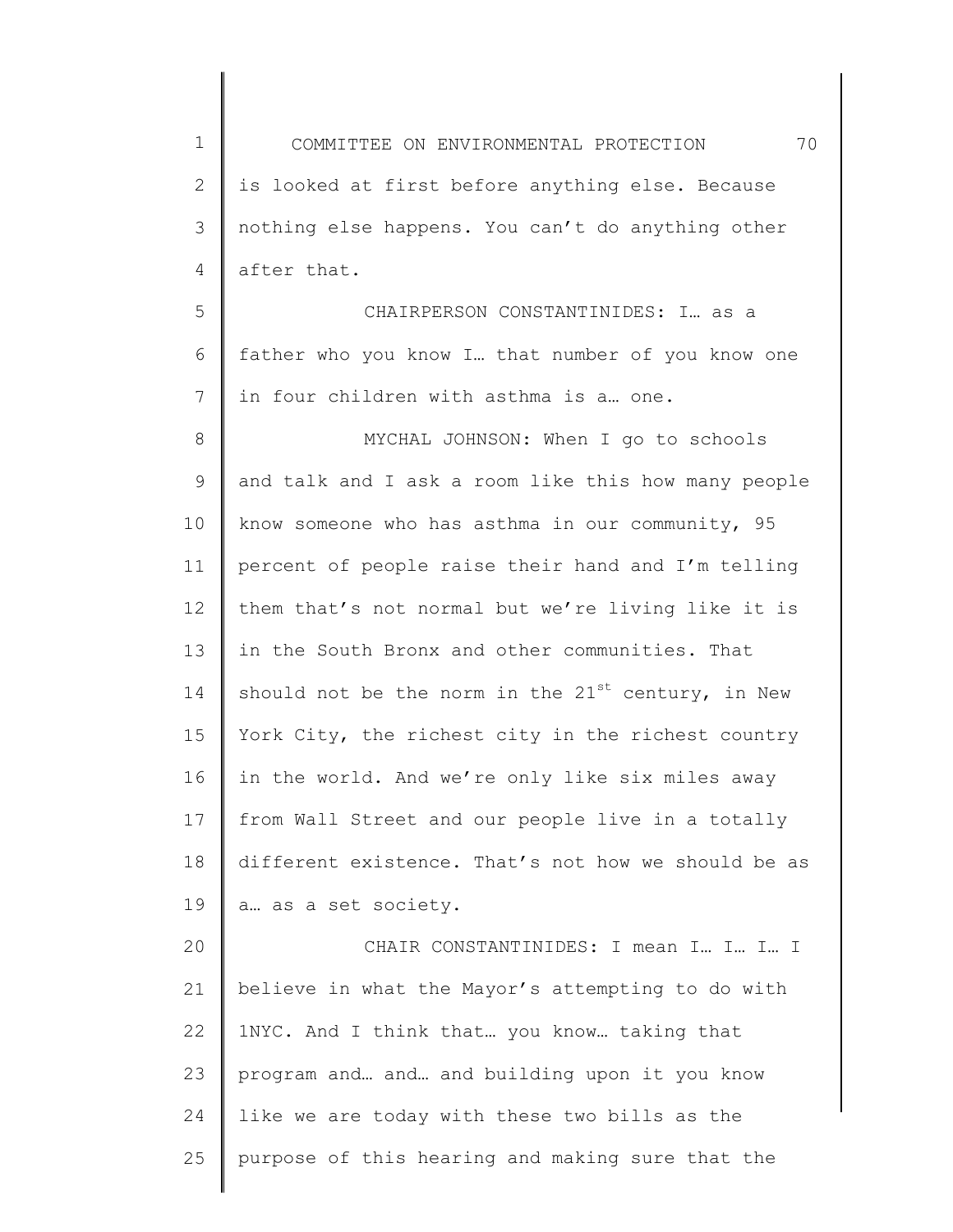| $\mathbf 1$ | 71<br>COMMITTEE ON ENVIRONMENTAL PROTECTION         |
|-------------|-----------------------------------------------------|
| 2           | issues relating to environmental justice            |
| 3           | communities are heard and implemented and and not   |
| 4           | just talked about. This is not a hearing today we   |
| 5           | are just looking to have oversight. We're we're     |
| 6           | proposing two pieces of legislation to make things  |
| 7           | happen and to propose policy to move forward. So I  |
| 8           | I I'm totally with you.                             |
| 9           | PEGGY SHEPARD: Also like to say that                |
| 10          | one thing that Nilda Mesa said that was important   |
| 11          | was that we do need to focus on a regulations here  |
| 12          | at the city.                                        |
| 13          | CHAIR CONSTANTINIDES: Mm-hmm.                       |
| 14          | PEGGY SHEPHARD: Because often times                 |
| 15          | they are revealing significant projects but we also |
| 16          | have to understand whether CEQA is really           |
| 17          | considering and reviewing all of the kinds of       |
| 18          | problems that we do have in EJ communities as as    |
| 19          | well.                                               |
| 20          | CHAIR CONSTANTINIDES: With that I'm                 |
| 21          | I'm going to turn it over to my colleague, to Steve |
| 22          | Levin for a few questions.                          |
| 23          | COUNCIL MEMBER LEVIN: Thank you Mr.                 |
| 24          | Chairman. I just wanted to thank this panel for     |
| 25          | your ongoing advocacy as somebody that represents   |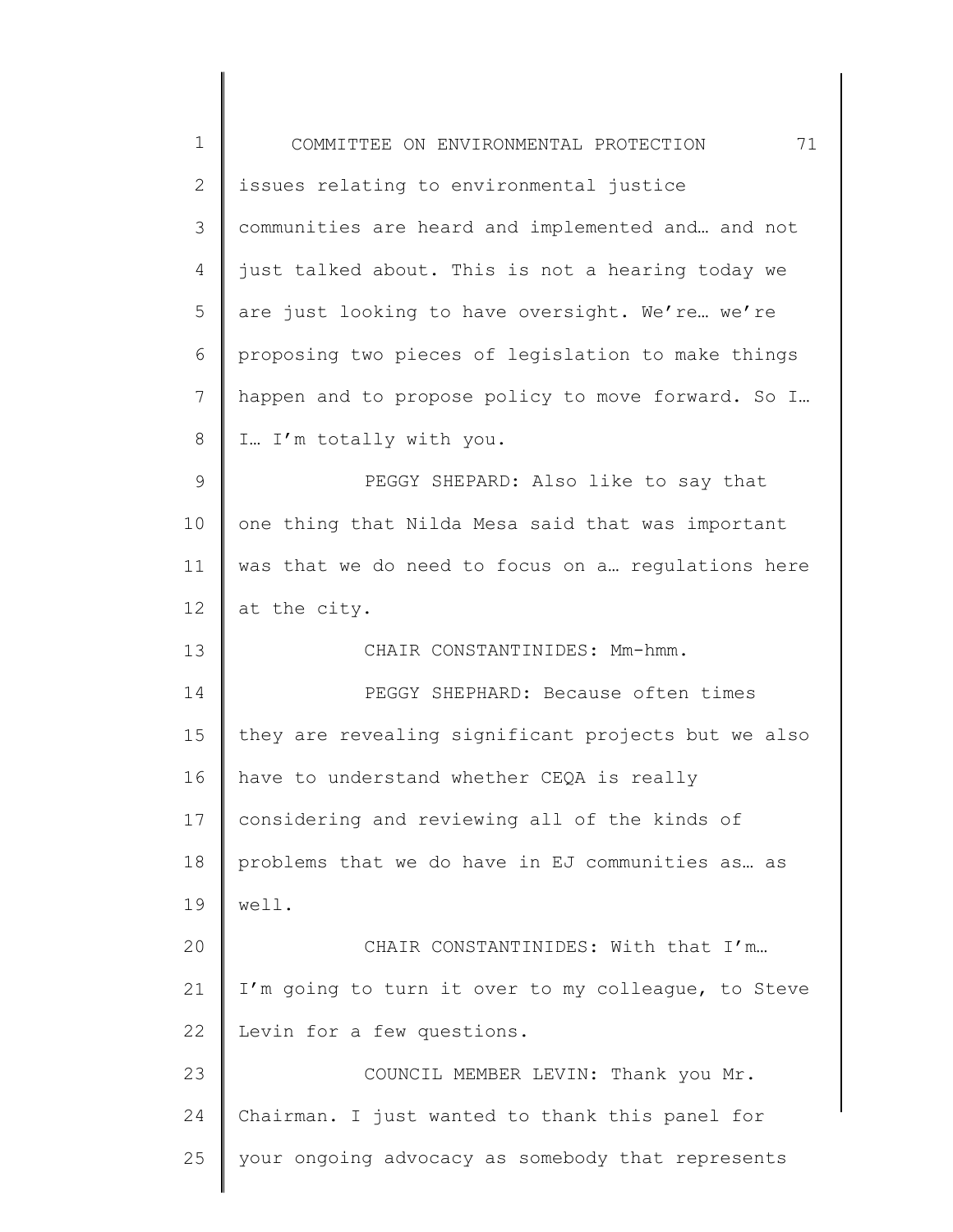| $\mathbf 1$    | 72<br>COMMITTEE ON ENVIRONMENTAL PROTECTION         |
|----------------|-----------------------------------------------------|
| $\mathbf{2}$   | part of environmental justice community in North    |
| $\mathcal{S}$  | Brooklyn. It is always the community advocacy that  |
| 4              | highlights the issues, continues to hold the        |
| 5              | politicians accountable, those of us like ourselves |
| 6              | here, to to do the right thing. And you know one    |
| $\overline{7}$ | thing Mr. Johnson that you mentioned that just      |
| $\,8\,$        | jumps out at me is this issue of Fresh Direct in    |
| $\mathsf 9$    | the South Bronx, being able to finesse or           |
| 10             | manipulate that environmental impact statement and  |
| 11             | and and looking at our CEQA analysis and seeing     |
| 12             | You know that should not be allowed. We should we   |
| 13             | should be all looking at what we could do to make   |
| 14             | sure that the that it's that we're not supporting   |
| 15             | fictitious reports or manipulated reports. And any  |
| 16             | of us that are here facilitating it bear some       |
| 17             | responsibility. If we vote for it based on these    |
| 18             | misleading conclusions, you know then we're also    |
| 19             | responsible. And I think that we all need to        |
| 20             | collectively take a deep look in the mirror and     |
| 21             | and make a commitment to ourselves and to each      |
| 22             | other in this city that we're not going to stand by |
| 23             | and just do this over and over again. And it's not  |
| 24             | just a formality and it's not something to be       |
| 25             | that's just a hurdle to get past in order to  you   |
|                |                                                     |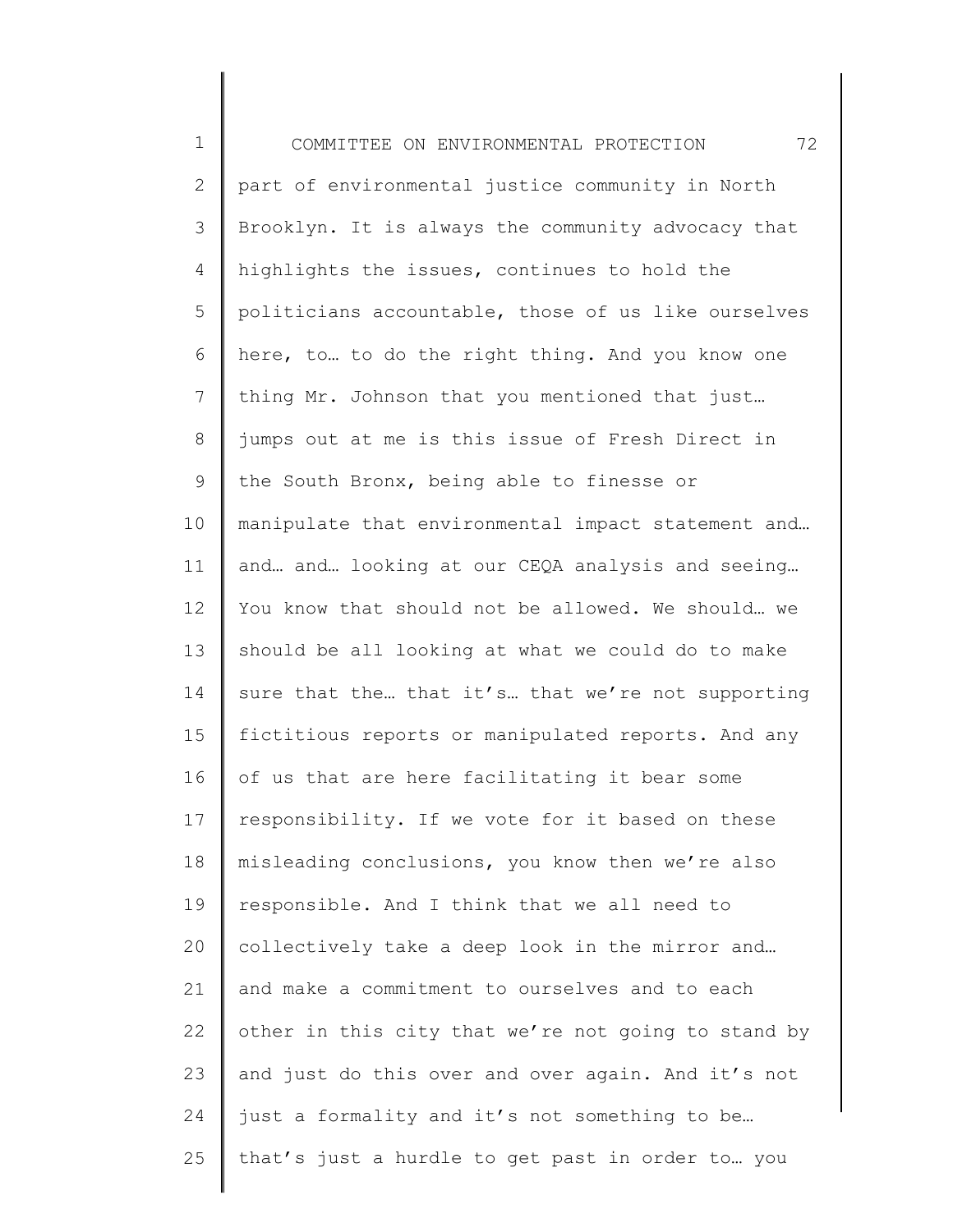| $\mathbf{1}$ | 73<br>COMMITTEE ON ENVIRONMENTAL PROTECTION         |
|--------------|-----------------------------------------------------|
| $\mathbf{2}$ | know on our way to the almighty dollar but that     |
| 3            | it's it's there for a reason. And I think this      |
| 4            | collectively this is something for us to look at    |
| 5            | too at the city council. We need to take this very  |
| 6            | seriously and we need to understand. On something   |
| 7            | like this where you're talking about a thousand     |
| 8            | truck trips a day that has an impact, you know that |
| 9            | has an impact, I know that has impact, everybody    |
| 10           | here knows that that has an impact. And we need to  |
| 11           | we need to own up to that. And if it's going to     |
| 12           | have an impact and we still want to see it move     |
| 13           | forward then we need to come up with mitigations    |
| 14           | that commensurate and we don't do that. So I want   |
| 15           | to thank you very much for bringing that to our     |
| 16           | attention and please continue to hold us            |
| 17           | accountable. Thank you.                             |
| 18           | BERYL THURMAN: Here's something that I              |
| 19           | would like to add. We recently, well it's been      |
| 20           | three years now, and this has to do with the        |
| 21           | Bayonne Bridge construction project where the Port  |
| 22           | Authority and the US Coast Guard were allowed to do |
| 23           | an environmental assessment and not an              |
| 24           | environmental impact statement. And it was a 7,000- |
| 25           | page environmental assessment that they expected    |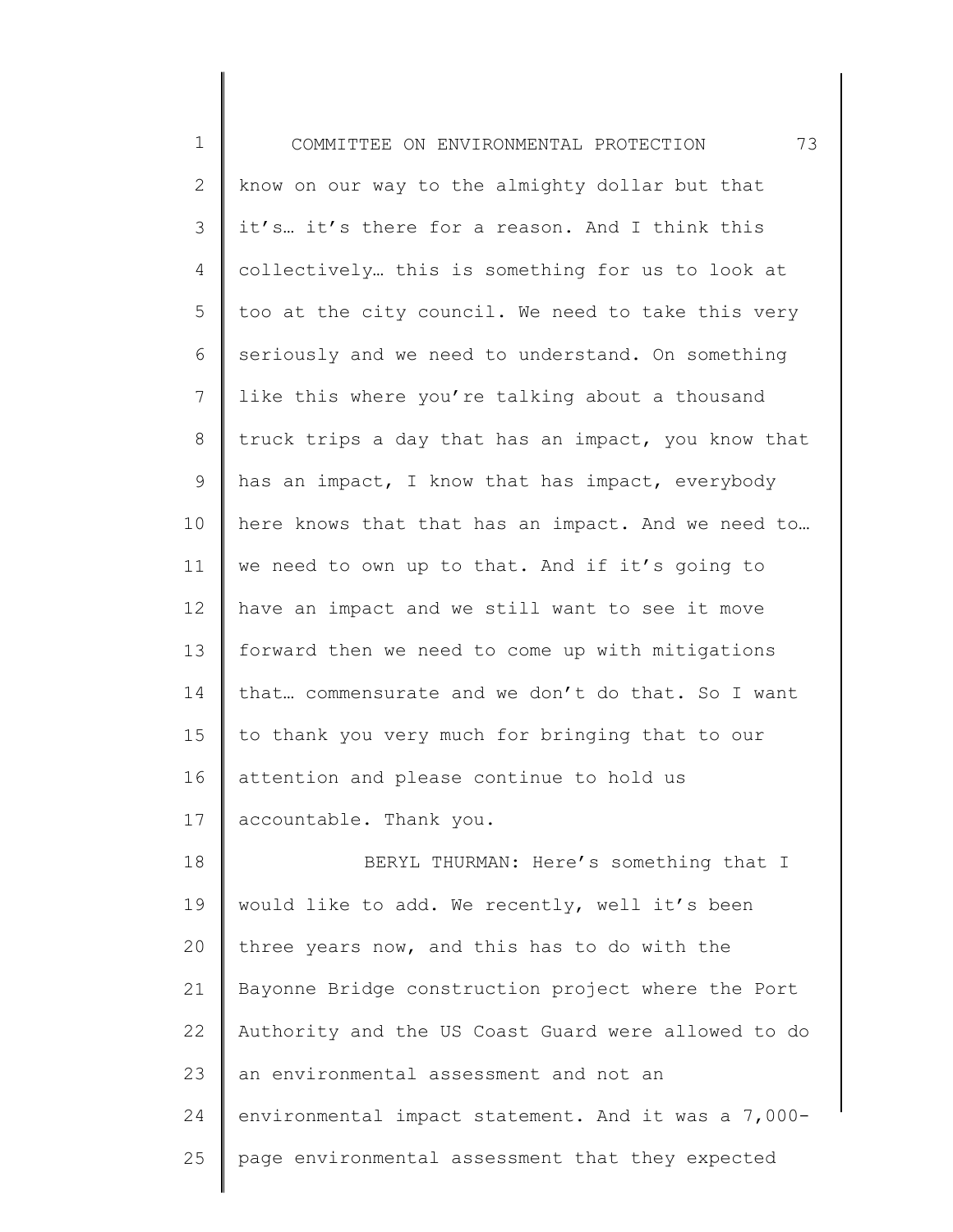| $\mathbf 1$    | 74<br>COMMITTEE ON ENVIRONMENTAL PROTECTION         |
|----------------|-----------------------------------------------------|
| $\mathbf{2}$   | the community to read. And and to do this within,   |
| 3              | I believe it was a 60-day period. The problem with  |
| 4              | that assessment is that their own consultant in     |
| 5              | that dealt with the hazardous aspect of this said   |
| 6              | that that property had asbestos, arsenic, PCBs,     |
| $\overline{7}$ | lead, and other heavy materials. And we never saw a |
| $\,8\,$        | methodology to how they planned on remediating any  |
| $\mathsf 9$    | of those contaminates so that the community that    |
| 10             | lives directly underneath that bridge would not be  |
| 11             | impacted. And the city of New York has basically    |
| 12             | been helpless throughout this whole process in      |
| 13             | helping the people of these communities. And we see |
| 14             | that a lot. And what we don't understand and what   |
| 15             | we can't seem to explain to our community members   |
| 16             | because we don't understand it is how is it         |
| 17             | possible that the city of New York is helpless in   |
| 18             | helping its own people.                             |
| 19             | COUNCIL MEMBER LEVIN: One thing just I              |
| 20             | would like to that reminded me is that you know we  |
| 21             | have we have representatives from state DEC in the  |
| 22             | room. They have in their process for state          |
| 23             | superfund an opportunity for community groups to    |
| 24             | apply for funding to hire a consultant to be able   |
| 25             | to go through these documents. And actually in in   |
|                |                                                     |

∥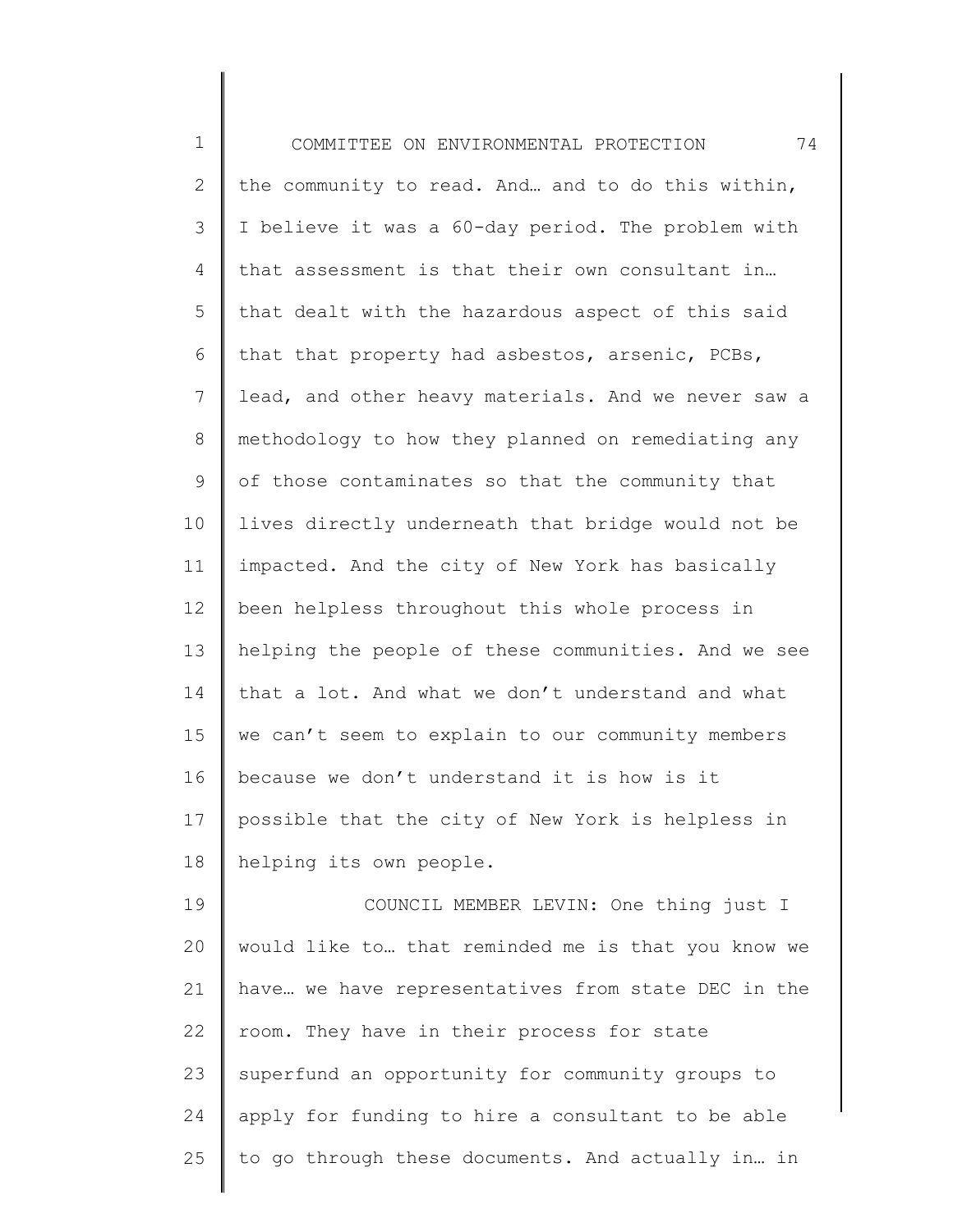| $\mathbf 1$    | 75<br>COMMITTEE ON ENVIRONMENTAL PROTECTION         |
|----------------|-----------------------------------------------------|
| $\mathbf{2}$   | Williamsburg we had a community group apply for     |
| $\mathcal{S}$  | that on a state superfund site. That's a good model |
| 4              | because it's it's it allows for the community to    |
| 5              | have an objective and professional evaluation of    |
| 6              | all these materials because we don't have the       |
| $\overline{7}$ | expertise to do it always. And so that's one thing  |
| $\,8\,$        | that we should all be looking at on the city on     |
| $\mathsf 9$    | the city level as well is making sure that that     |
| 10             | we're doing at the very least what DEC does in      |
| 11             | terms of allowing for funding to be in place for    |
| 12             | community consultants. Thanks.                      |
| 13             | MYCHAL JOHNSON: One thing. So I want to             |
| 14             | mention the swamp solid waste plan and it needs     |
| 15             | to be revised. I believe you mentioned it           |
| 16             | Chairman. In the South Bronx in my neighborhood     |
| 17             | our neighborhood has a 5,000 ton per day waste      |
| 18             | transfer station other than the waste transfer      |
| 19             | station that's there as well. And it handles all    |
| 20             | the Bronx waste in one community. That means all    |
| 21             | the garbage trucks from all over the Bronx comes to |
| 22             | one particular spot in the south Bronx. On our      |
| 23             | waterfront which there's no flood mitigation plan   |
| 24             | and no direct access for 90,000 people that live    |
| 25             | within two miles of that waterfront. So we're       |
|                |                                                     |

∥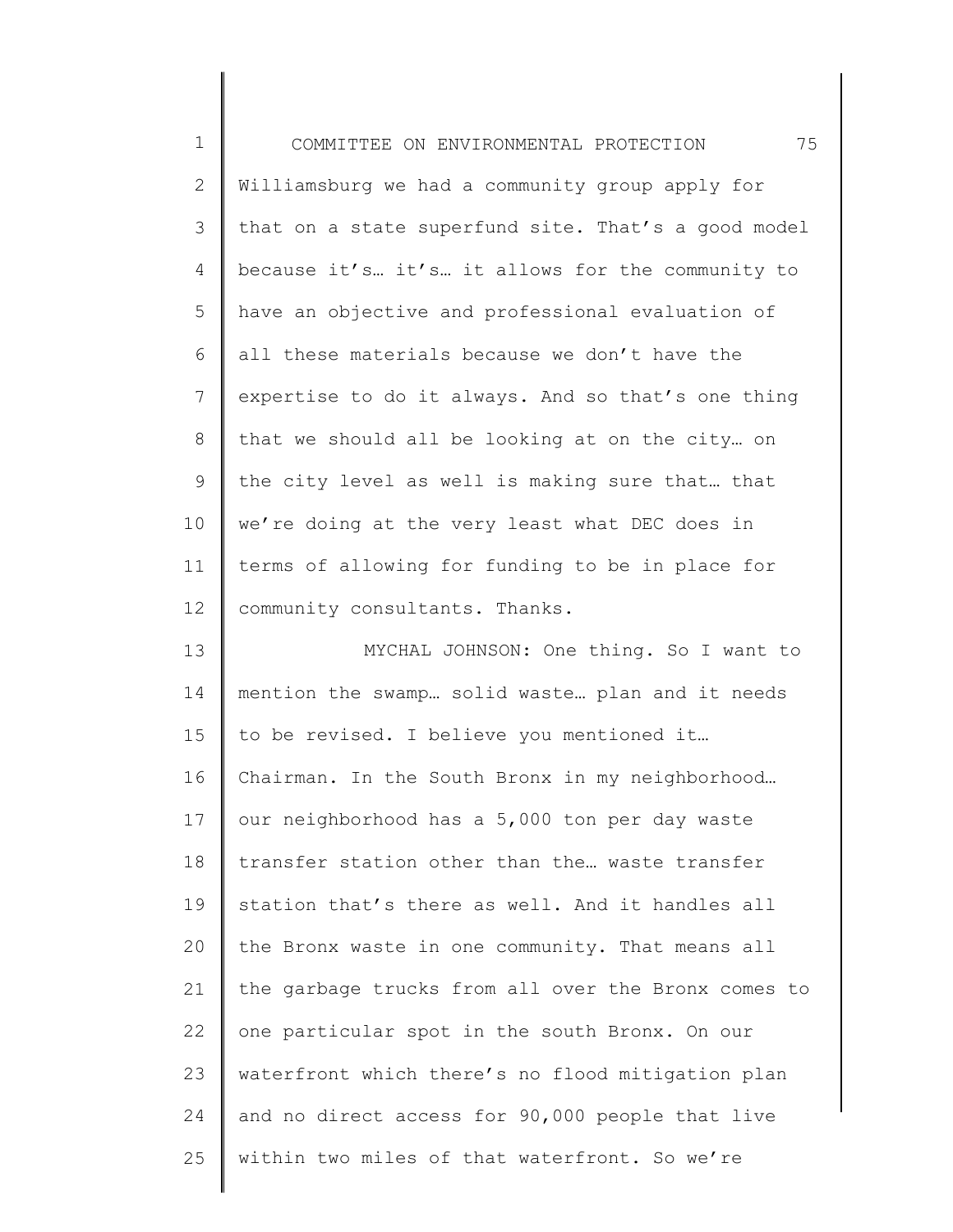| $\mathbf 1$  | 76<br>COMMITTEE ON ENVIRONMENTAL PROTECTION         |
|--------------|-----------------------------------------------------|
| $\mathbf{2}$ | blocked by all these manmade make our our           |
| 3            | children healthier, increase our quality of life.   |
| 4            | But what we are are asked to do and shoulder the    |
| 5            | burden for which is for the waste and all the       |
| 6            | industrial facilities in the largest SMIA in the    |
| 7            | city. It's wrong.                                   |
| 8            | COUNCIL MEMBER LEVIN: Three communities             |
| $\mathsf 9$  | in the city, southeast Queens, north Brooklyn, and  |
| 10           | south Bronx handle 80 percent of the city's         |
| 11           | capacity for solid waste, 80 percent in three       |
| 12           | communities.                                        |
| 13           | PEGGY SHEPHARD: I'd also just like to               |
| 14           | to say to Donovan Richards because I know you're a  |
| 15           | co-chair of 1NYC and there'll be a progress report  |
| 16           | in April you and Constantinides, yes. I I           |
| 17           | understand that there are a number of initiatives   |
| 18           | and goals in 1NYC that actually are not funded. Now |
| 19           | I know we were told that everything was funded and  |
| 20           | budgeted for but it is not the case. And so we need |
| 21           | to be very vigilant on that. And some of the things |
| 22           | that are not funded are very important initiatives  |
| 23           | from the Department of Health. And we need to       |
| 24           | really talk with the Office of Management and       |
| 25           |                                                     |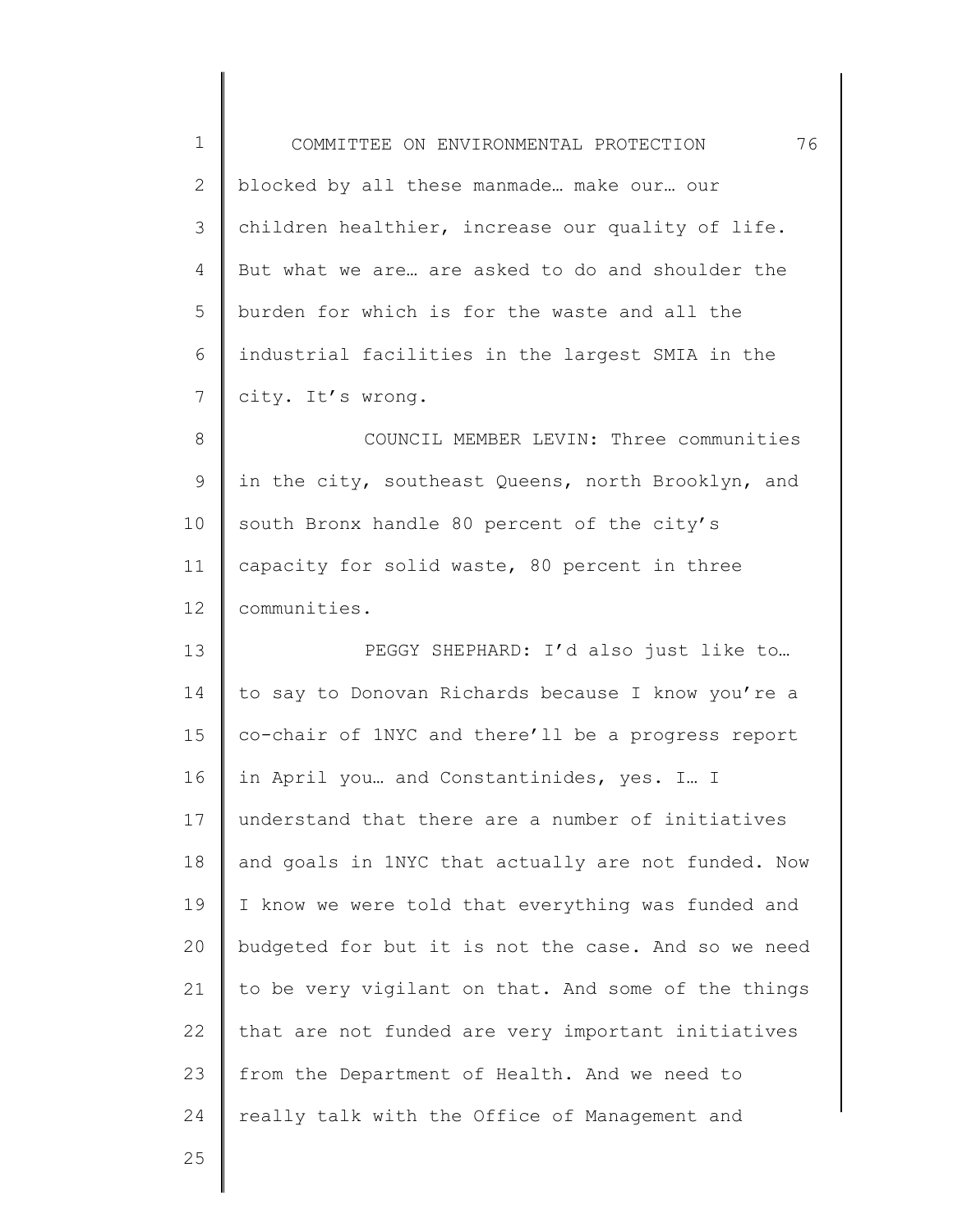1 2 3 COMMITTEE ON ENVIRONMENTAL PROTECTION 77 Budget around those issues because that seems to be where the… the larger jam is.

4 5 6 7 8 9 10 11 12 13 14 15 16 17 18 19 20 21 22 23 24 CHAIR CONSTANTINIDES: Now I… if we don't put the money behind our goals then it's just a wish. So we… we're not in the business of wishes, we're in the business of making things happen and I think the… office understands that and are committing to that and… and we are on the council willing to you know make sure we make these investments to see the results that were… are needed, not… you know not wanted but needed in communities. So wholeheartedly agree with you. With that thank you all for your… again for your environmental leadership. We appreciate your time and your testimony. Thank you. Okay so we're going to… Alright so we have an interesting wrinkle. We have… for the first time ever we're going to have Skype used in an EP hearing. So we're going to have Norris McDonald... There  $21^{st}$  century. Here we go. NORRIS MCDONALD: Alright do you have me? CHAIR CONSTANTINIDES: …African American Environmental Mr. Normal… Norris McDonald. If Samara if you can swear Mr. McDonald in.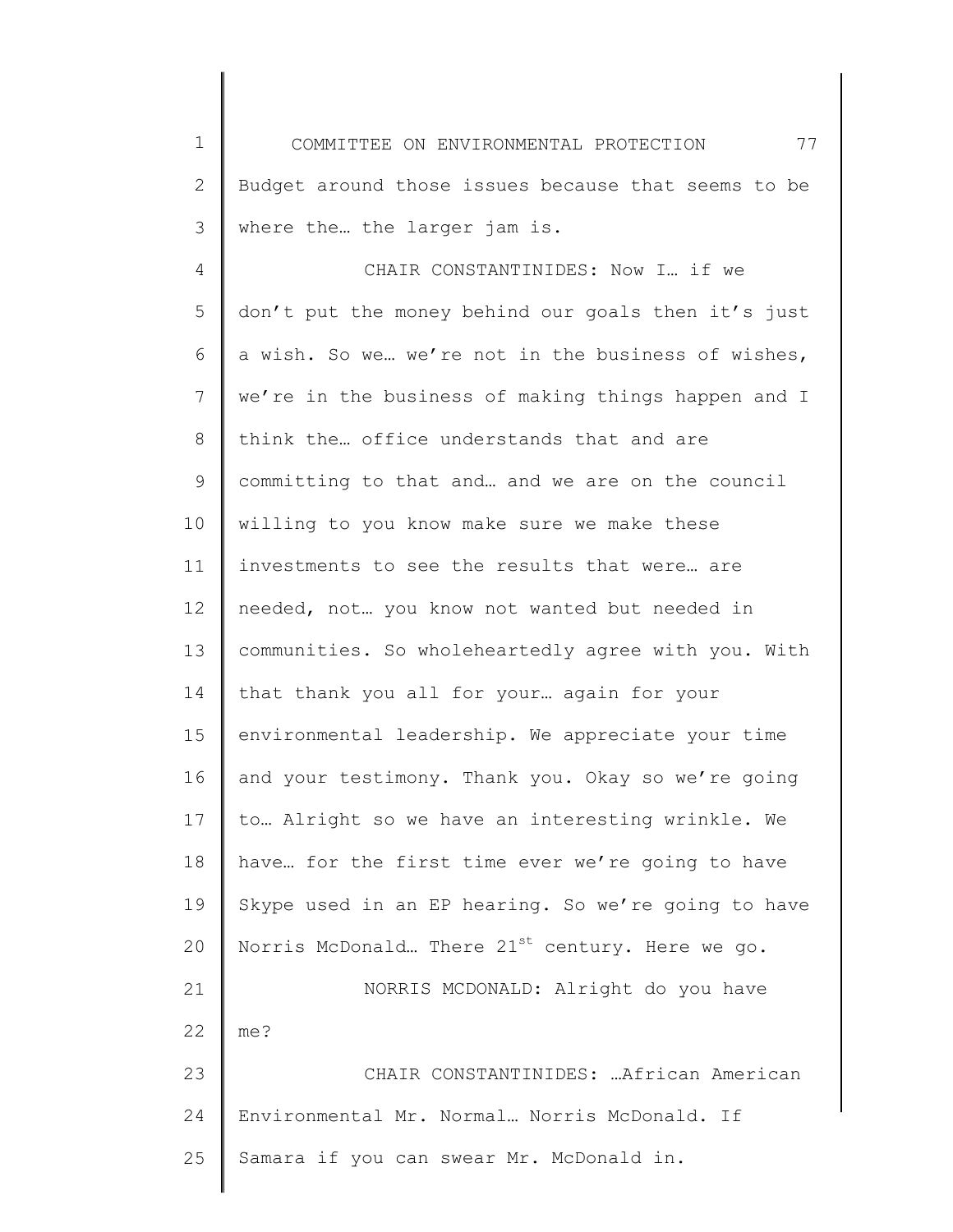| 1             | 78<br>COMMITTEE ON ENVIRONMENTAL PROTECTION         |
|---------------|-----------------------------------------------------|
| $\mathbf{2}$  | COMMITTEE COUNSEL SWANSTON:  you please             |
| 3             | raise your right hand Norris. Do you swear affirm   |
| 4             | to tell the truth, the whole truth, and nothing but |
| 5             | the truth today?                                    |
| 6             | NORRIS: I do.                                       |
| 7             | CHAIR CONSTANTINIDES: You may go ahead              |
| 8             | with your testimony.                                |
| $\mathcal{G}$ | NORRIS: You can hear me okay?                       |
| 10            | CHAIR CONSTANTINIDES: We hear you good,             |
| 11            | thank you.                                          |
| 12            | NORRIS: Great. My name is Norris                    |
| 13            | McDonald and I'm the founder and president of the   |
| 14            | African American Environmental Association. We're a |
| 15            | national environmental group. We support both bills |
| 16            | and recommend that the New York City council pass   |
| 17            | both bills immediately. Passage of these bills will |
| 18            | represent a historic leap forward in protecting     |
| 19            | vulnerable communities that currently have no       |
| 20            | protection from environmental injustice. I would    |
| 21            | like to thank the Environmental Protection          |
| 22            | Committee Chairman Costa Constantinides, former New |
| 23            | York Council Member Charles Barron, and New York    |
| 24            | City Councilwoman Inez Barron for their efforts in  |
| 25            | guiding this legislation to approval so it can      |
|               |                                                     |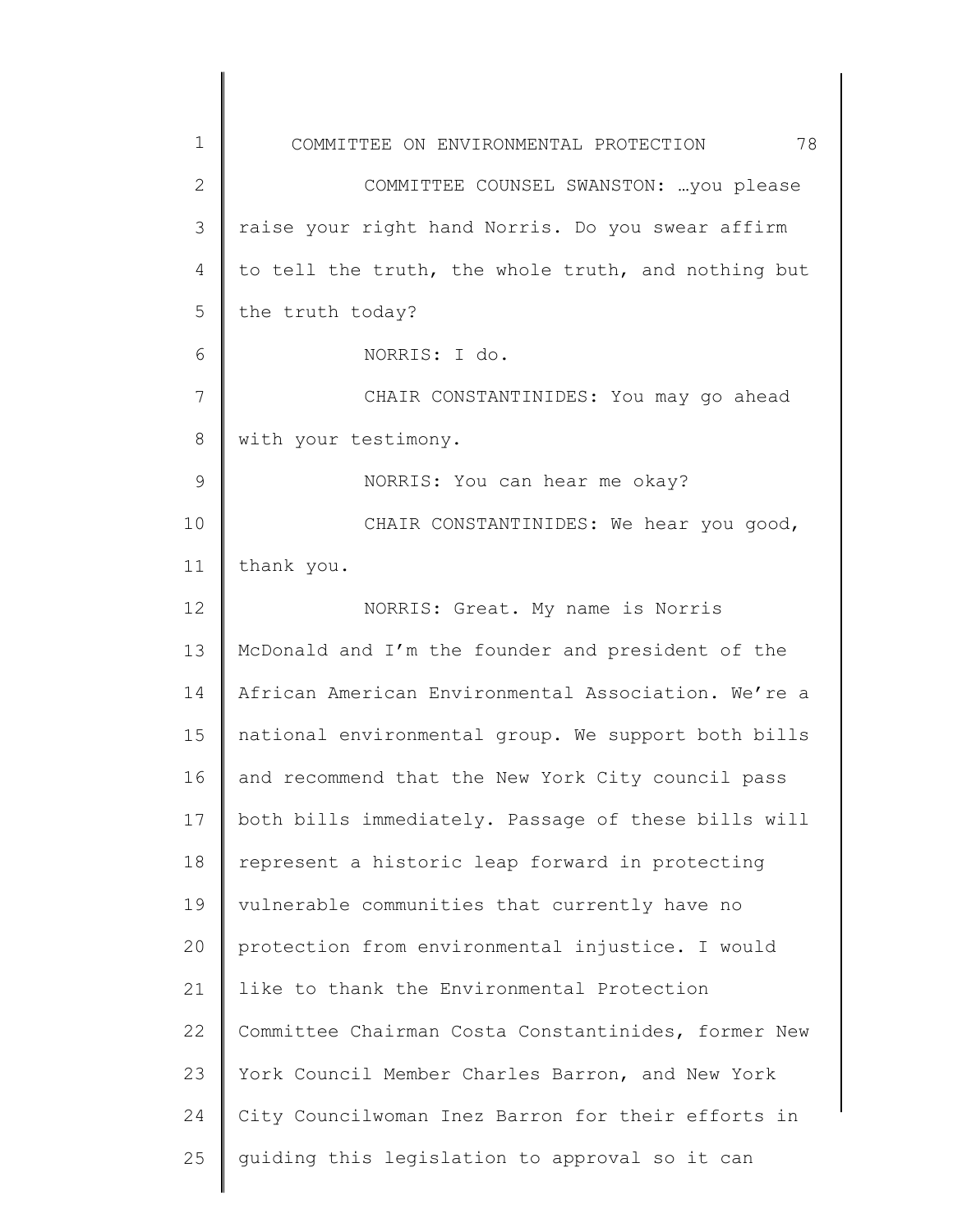| $\mathbf 1$    | 79<br>COMMITTEE ON ENVIRONMENTAL PROTECTION         |
|----------------|-----------------------------------------------------|
| $\mathbf{2}$   | protect vulnerable communities. My condolences also |
| 3              | to Councilwoman Inez Barron. I hear that she had a  |
| 4              | death in the family and it has been mentioned so    |
| 5              | sorry that she can't be there. I'd also like to     |
| 6              | compliment on Donovan Richards for his efforts when |
| $7\phantom{.}$ | he was chairman of the committee and his fine work. |
| $8\,$          | He was a good chairman. And thank you for your      |
| 9              | support on this bill. I drafted the environmental   |
| 10             | justice bill for Councilman Charles Barron in 2003. |
| 11             | And Council Member Charles Barron introduced the    |
| 12             | bill, bill number 404 in 2004 with 7 co-sponsors.   |
| 13             | After meeting with Councilwoman Inez Barron in 2014 |
| 14             | to request reintroduction of the legislation and    |
| 15             | after much review and revisions by the Committee on |
| 16             | Environmental Protection Councilwoman Barron        |
| 17             | introduced the legislation that we are considering  |
| 18             | today. The legislation has numerous co-sponsors, I  |
| 19             | believe it's 37, and I sincerely hope that this     |
| 20             | legislation will be passed by the council and       |
| 21             | signed into law by the Mayor. The New York EJ       |
| 22             | legislation is drafted after a national EJ bill I   |
| 23             | drafted that we still need to get past in the US    |
| 24             | Congress. I formed the Environmental Justice        |
| 25             | Coalition to work for the passage of the national   |
|                |                                                     |

║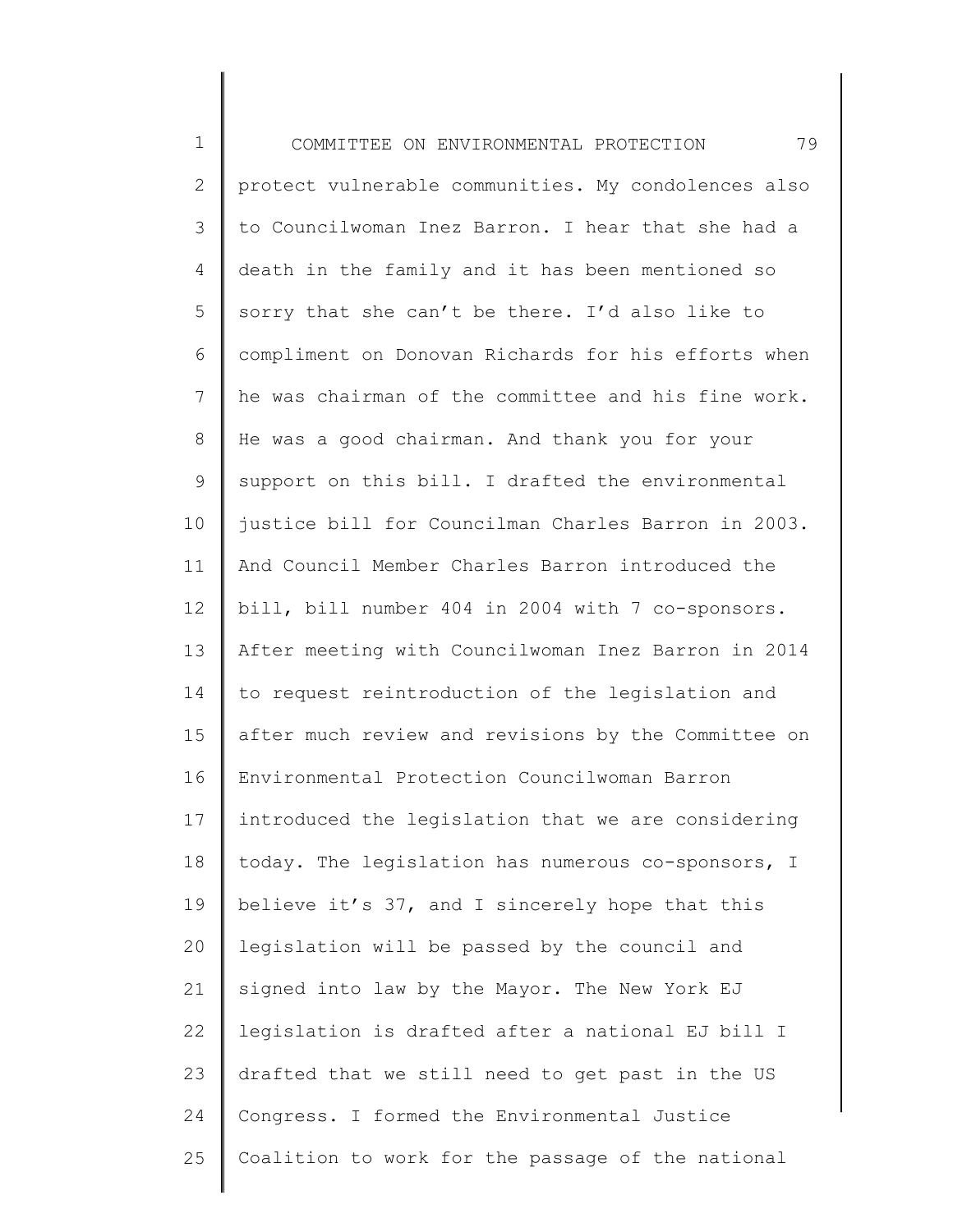| $\mathbf 1$   | 80<br>COMMITTEE ON ENVIRONMENTAL PROTECTION         |
|---------------|-----------------------------------------------------|
| $\mathbf{2}$  | legislation. The national bill. the national bill,  |
| $\mathcal{S}$ | New York bill, Maryland bill, and a Mt. Vernon bill |
| 4             | are listed on our environmental justice blog. And I |
| 5             | have a full written statement and the links are at  |
| 6             | put notes in the written statement. Let's see. We   |
| 7             | have recommendations as I said. AAEA supports both  |
| 8             | bills and we have specific recommendations that     |
| 9             | would improve the legislation. Although we like the |
| 10            | Environmental Working Group and Advisory Board      |
| 11            | provisions in bill 886 the bill needs additional    |
| 12            | protections for vulnerable communities. The         |
| 13            | additional protections from our national            |
| 14            | legislation that should be included in 886 include  |
| 15            | providing a citizen lawsuit provision to allow      |
| 16            | potential victims of environmental race             |
| 17            | discrimination to enforce the EJA and the           |
| 18            | regulations promulgated thereunder, providing a     |
| 19            | citizen endorsement provision to allow potential    |
| 20            | beneficiaries of non-polluting economic development |
| 21            | to enforce the environmental justice act and the    |
| 22            | regulations promulgated thereunder. I think those   |
| 23            | two provisions are very important; a citizen        |
| 24            | lawsuit provision but also a mechanism for non-     |
| 25            | polluting, a non-polluting entity to get            |
|               |                                                     |

║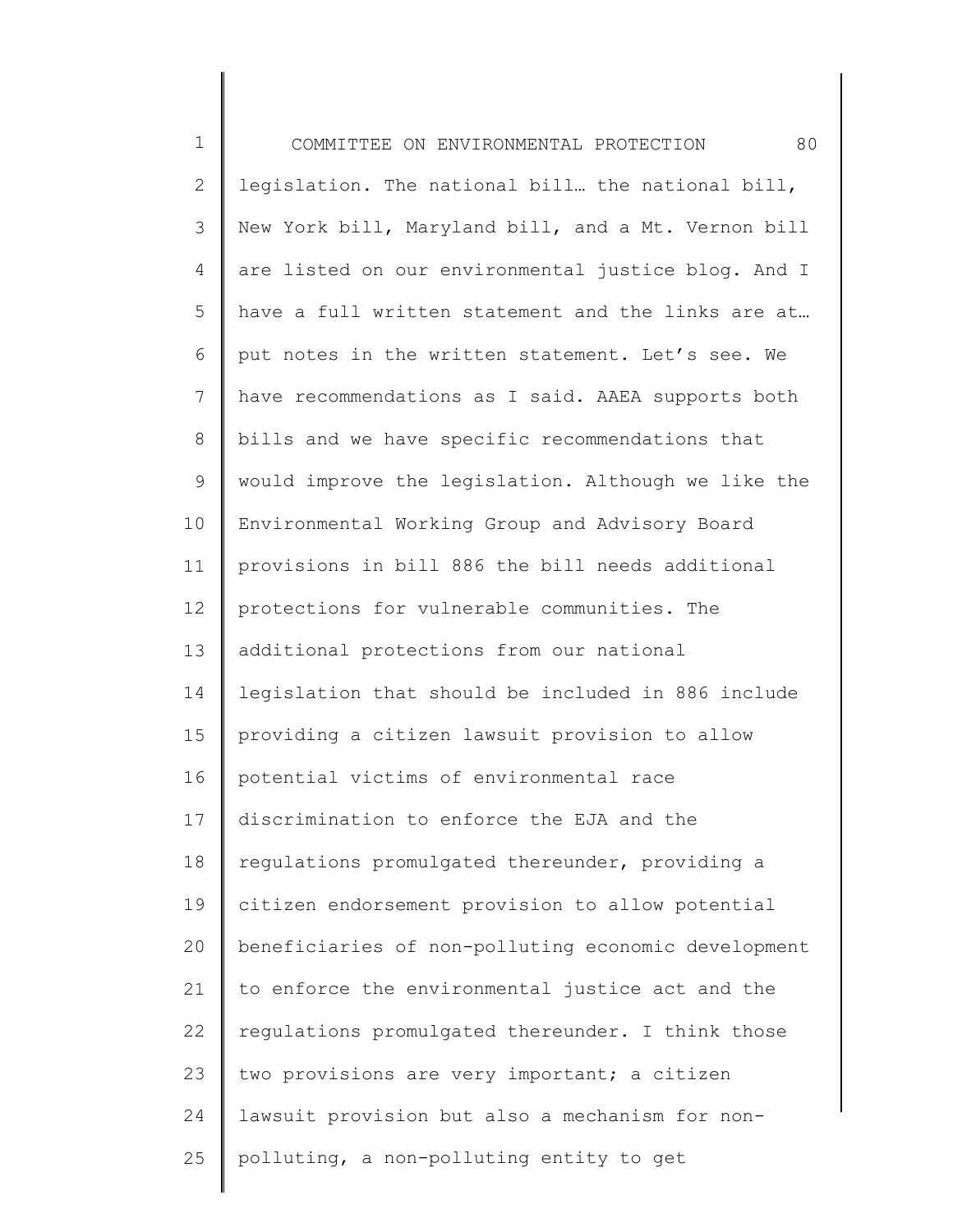| $\mathbf 1$  | 81<br>COMMITTEE ON ENVIRONMENTAL PROTECTION         |
|--------------|-----------------------------------------------------|
| $\mathbf{2}$ | preapproval from a set of entities that the         |
| 3            | committee could could establish. Establishing       |
| 4            | criteria for determining potential violations and   |
| 5            | endorsements based on comparative community health  |
| 6            | statistics, comparative community pollution         |
| 7            | sources, and comparative community economic         |
| 8            | development all much of that is kind of already     |
| 9            | included in the bill. But also addressing acts of   |
| 10           | discrimination and investigating all community      |
| 11           | complaints and recommendations related to           |
| 12           | development projects whether filed before or after  |
| 13           | issuance of construction and operating permits.     |
| 14           | Also empowering citizens and DEP at the request of  |
| 15           | citizens to obtain injunctions to prevent           |
| 16           | construction and operation of discriminatory        |
| 17           | polluting facilities of operations that violate the |
| 18           | environmental justice act regulations. Empowering   |
| 19           | citizens and DEP at the request of citizens to      |
| 20           | endorse the construction and operates the           |
| 21           | nondiscriminatory non-polluting facilities and      |
| 22           | operation that do not violate environmental justice |
| 23           | act regulations. Providing a providing a            |
| 24           | definitive permitting process regarding             |
| 25           | demographics for citizens, developers, government   |
|              |                                                     |

∥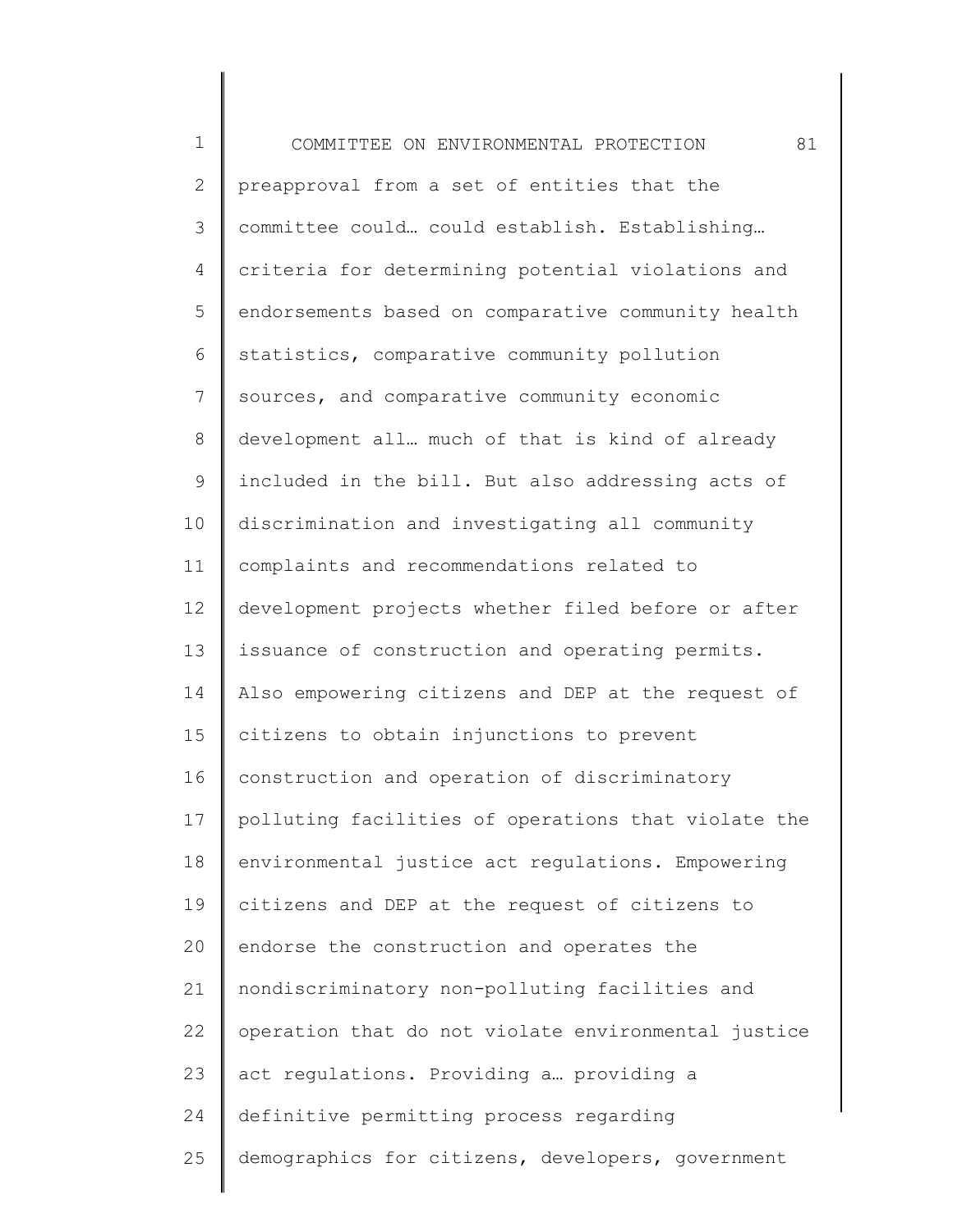| $\mathbf 1$    | 82<br>COMMITTEE ON ENVIRONMENTAL PROTECTION         |
|----------------|-----------------------------------------------------|
| $\mathbf{2}$   | agencies and investors, developing the DEP to       |
| $\mathcal{S}$  | develop EJ directing the DEP to develop             |
| 4              | environmental justice act regulations. Also in bill |
| 5              | 359 should include types and amounts of pollution   |
| 6              | that the sources call for by the bill. AAEA produce |
| $\overline{7}$ | pollution studies for Washington DC that included   |
| $\,8\,$        | types and amounts of pollution in each facilities   |
| $\mathsf 9$    | listed as an emitter. It would be very helpful to   |
| 10             | effective citizens to have this sort of information |
| 11             | at their disposal. Finally, we support both bills   |
| 12             | and recommend that New York City council pass both  |
| 13             | bills immediately. This is historic and I'm         |
| 14             | delighted that the council is taking this action.   |
| 15             | Thank you very much. And also Council Samara        |
| 16             | Swanston for her hard work on this legislation. Be  |
| 17             | happy to answer any questions at this time?         |
| 18             | CHAIR CONSTANTINIDES: Can you hear me               |
| 19             | okay?                                               |
| 20             | NORRIS MCDONALD: I can hear you fine.               |
| 21             | CHAIR CONSTANTINIDES: Alright                       |
| 22             | fantastic. This is this is working better than our  |
| 23             | microphones here in New York City.                  |
| 24             | NORRIS MCDONALD: Great.                             |
| 25             |                                                     |
|                |                                                     |

∥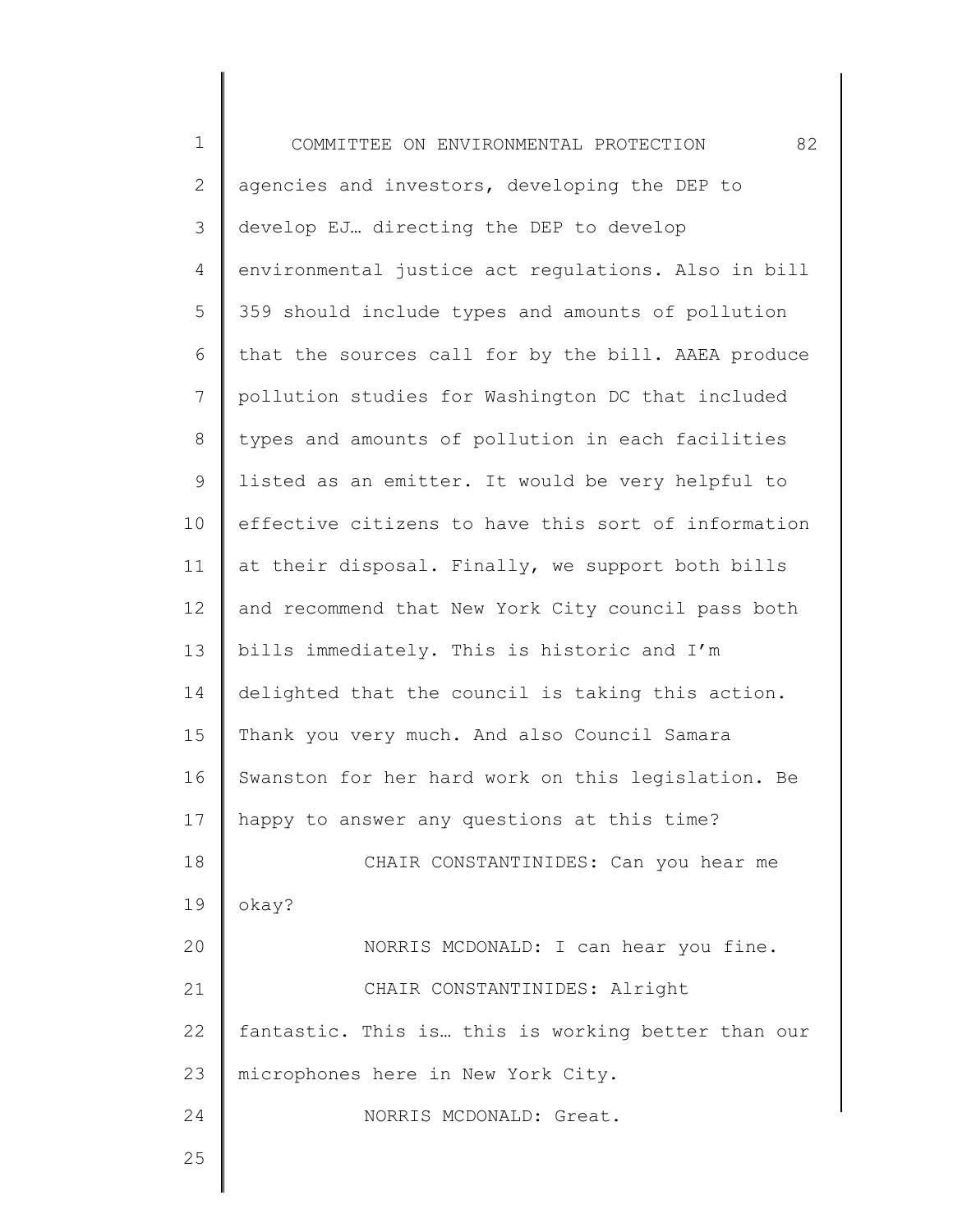1 2 3 4 5 6 7 8 9 10 11 12 13 14 15 16 17 18 19 20 21 22 23 24 25 COMMITTEE ON ENVIRONMENTAL PROTECTION 83 CHAIR CONSTANTINIDES: But I want to thank you for your efforts and… and long term efforts on these issues. And I'm not sure if you've been able to hear all the testimony that's been given here today… NORRIS MCDONALD: I have… I have. CHAIR CONSTANTINIDES: Okay so I mean… question I'll ask is what are your thoughts in… in to relation to the testimony that was given thus far and how can we sort of… what can we do better is sort of my main question here. NORRIS MCDONALD: Well you have great resources in New York City. New York City has probably the most aggressive and… and informed, and educated environmental justice activists of any city in the United States so you won't have any trouble getting feedback. But what… what the city needs really is… is prevention of a situation such as we see in Flint, Michigan today. And I think that's the importance of having an environmental justice law that then provides the mechanism not only for stakeholders in… in the private sector and… and community stakeholders but also it protects the city. There were mechanisms that were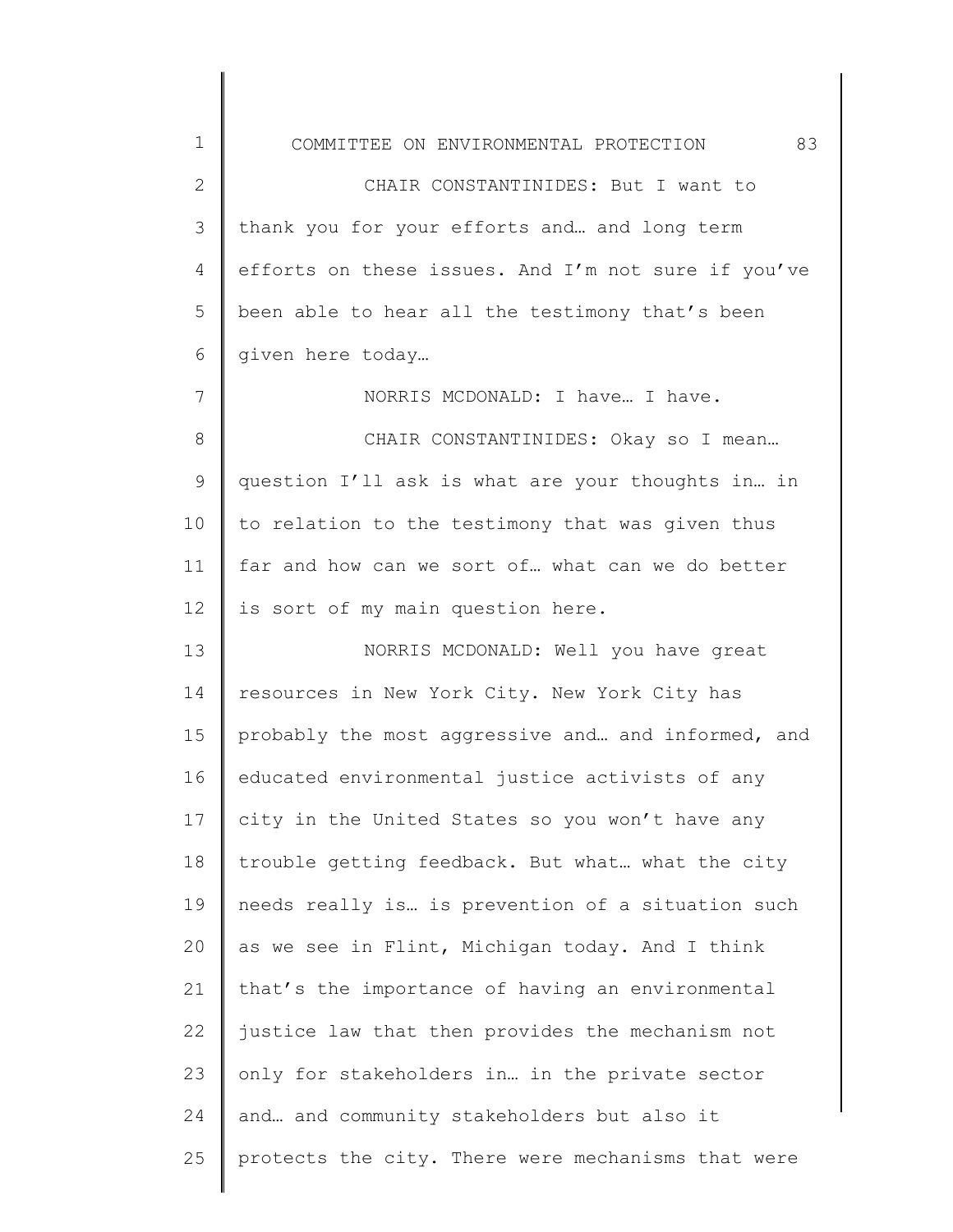1 2 3 4 5 6 7 8 9 10 11 12 13 14 15 16 17 18 19 20 21 22 23 24 COMMITTEE ON ENVIRONMENTAL PROTECTION 84 missed by the governor, by the state agency, by federal EPA, that an environmental justice act such as this I think would somewhat serve to prevent that sort of situations and other sort of situations that then get the communities up in arms. And you have all of this controversy and tragedy, and suffering. And I think this law will do that. Some of the highest asthma rates, and they've gone over that, and WE ACT has done great work in that area and I'm an asthmatic myself. Some of the highest asthma rates in the city… I mean in the nation are in New York City. And I think this law will go far in helping to mitigate that situation. So I… I think that if you pass this legislation and frankly implement some of the recommendations we made with amendments that New York City will be more protected, the city will be more protected, community stakeholders will be more protected, you'll provide a framework for the state, Department of Environmental Conservation, and EPA to interact I think more efficiently and more effectively if you have a regulatory framework that… that practically and… and effectively deals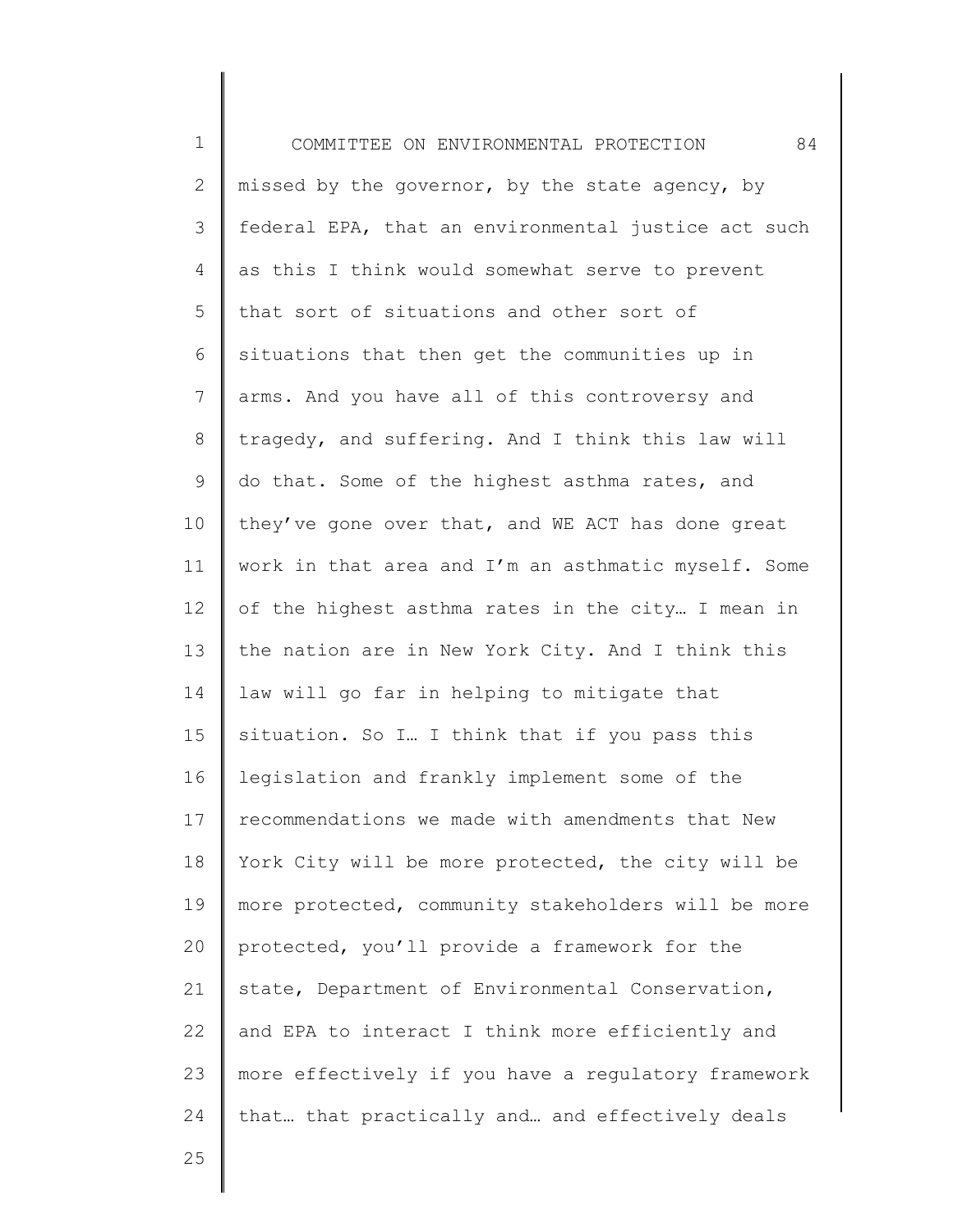| $\mathbf 1$   | 85<br>COMMITTEE ON ENVIRONMENTAL PROTECTION         |
|---------------|-----------------------------------------------------|
| $\mathbf{2}$  | with the environmental justice in environmental     |
| 3             | injustice situations in New York City.              |
| 4             | CHAIR CONSTANTINIDES: I I agree with                |
| 5             | you in that when when you talk about the            |
| 6             | environmental activists. I think we have some of    |
| 7             | the greatest here in New York City and              |
| 8             | NORRIS MCDONALD: Yes you do.                        |
| $\mathcal{G}$ | CHAIR CONSTANTINIDES: And it's just a               |
| 10            | matter of allowing them to be better connected with |
| 11            | government. We can unleash them and kind of bring   |
| 12            | their work higher up up the chain and making sure   |
| 13            | their voices are heard even louder. So I agree with |
| 14            | you whole heartedly and looking forward to working  |
| 15            | with you and all these great activists here. So     |
| 16            | thank you. I want to thank you for your efforts and |
| 17            | your time and being the first to skype into our     |
| 18            | our hearing. Thank you so much.                     |
| 19            | NORRIS MCDONALD: Thank you very much                |
| 20            | for this opportunity to testify before the          |
| 21            | committee today.                                    |
| 22            | CHAIR CONSTANTINIDES: We appreciate                 |
| 23            | that. Thank you very much. Alright next up we have  |
| 24            | Aaron, Aaron Mair from the Sierra Club who'll be    |
| 25            |                                                     |
|               |                                                     |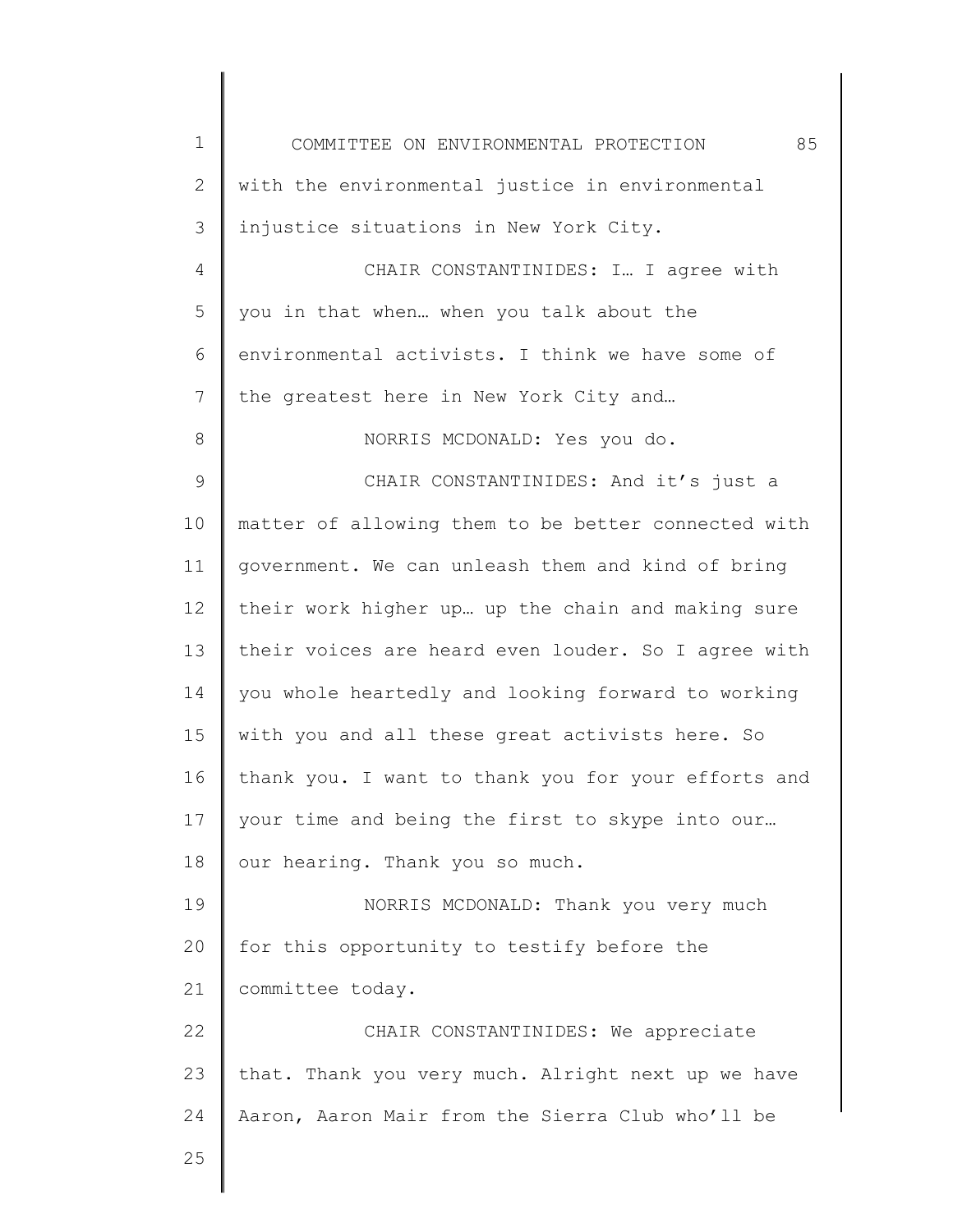1 2 3 4 5 6 7 8 9 10 11 12 13 14 15 16 17 18 19 20 21 22 23 24 25 COMMITTEE ON ENVIRONMENTAL PROTECTION 86 skyping in as well and then we'll be coming back to testimony for here in this room. [skype calling] CHAIRPERSON CONSTANTINIDES: Aaron can you hear us? AARON MAIR: I'm… can you… can you see me? CHAIR CONSTANTINIDES: Not… not yet, we can hear you… now we can see you fantastic. [background comments] AARON MAIR: Hold on one second. [background comments] CHAIR CONSTANTINIDES: Aaron your… the video feed that you're seeing might… might be a little frozen but you should be able to hear us fine and… and hopefully that will get the job done. Mr. Mr. Mair do you hear us okay? AARON MAIR: Okay. Hello can you hear me? CHAIR CONSTANTINIDES: Yes… we do hear you. Do you hear me okay? AARON MAIR: I can hear you fine now. I…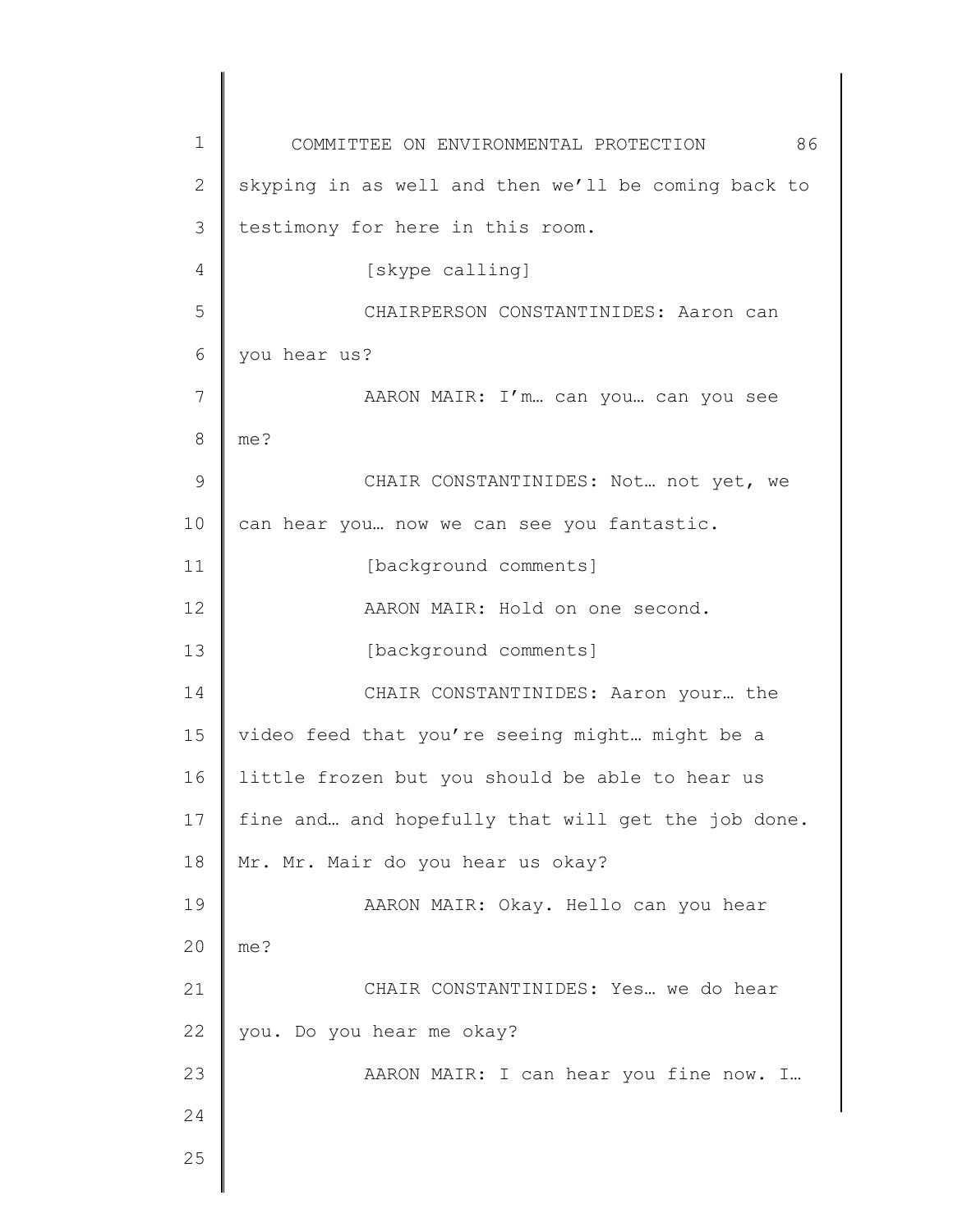1 2 3 4 5 6 7 8 9 10 11 12 13 14 15 16 17 18 19 20 21 22 23 24 25 COMMITTEE ON ENVIRONMENTAL PROTECTION 87 CHAIR CONSTANTINIDES: Alright fantastic. Alright so Samara Swanston our… our… our attorney is going to swear you in okay? COMMITTEE COUNSEL SWANSTON: Aaron can you please raise your right hand. AARON MAIR: Right hand raised. [laughter] [background comments] COMMITTEE COUNSEL SWANSTON: Do you swear or affirm to tell the truth, the whole truth, and nothing but the truth today? AARON MAIR: So help me god. CHAIR CONSTANTINIDES: Please proceed with your testimony. [background comments] AARON MAIR: Hold on a second let me just get the volume so I can hear you. Yes, my name is Aaron Mair and I am the  $57<sup>th</sup>$  President of the Sierra Club. The Sierra Club is the nation's oldest and largest organization environmental action, in environmental action with over 2.4 million volunteers, activists, and leaders throughout the country working to defend and protect our wild lands, our wild places but also our urban scenic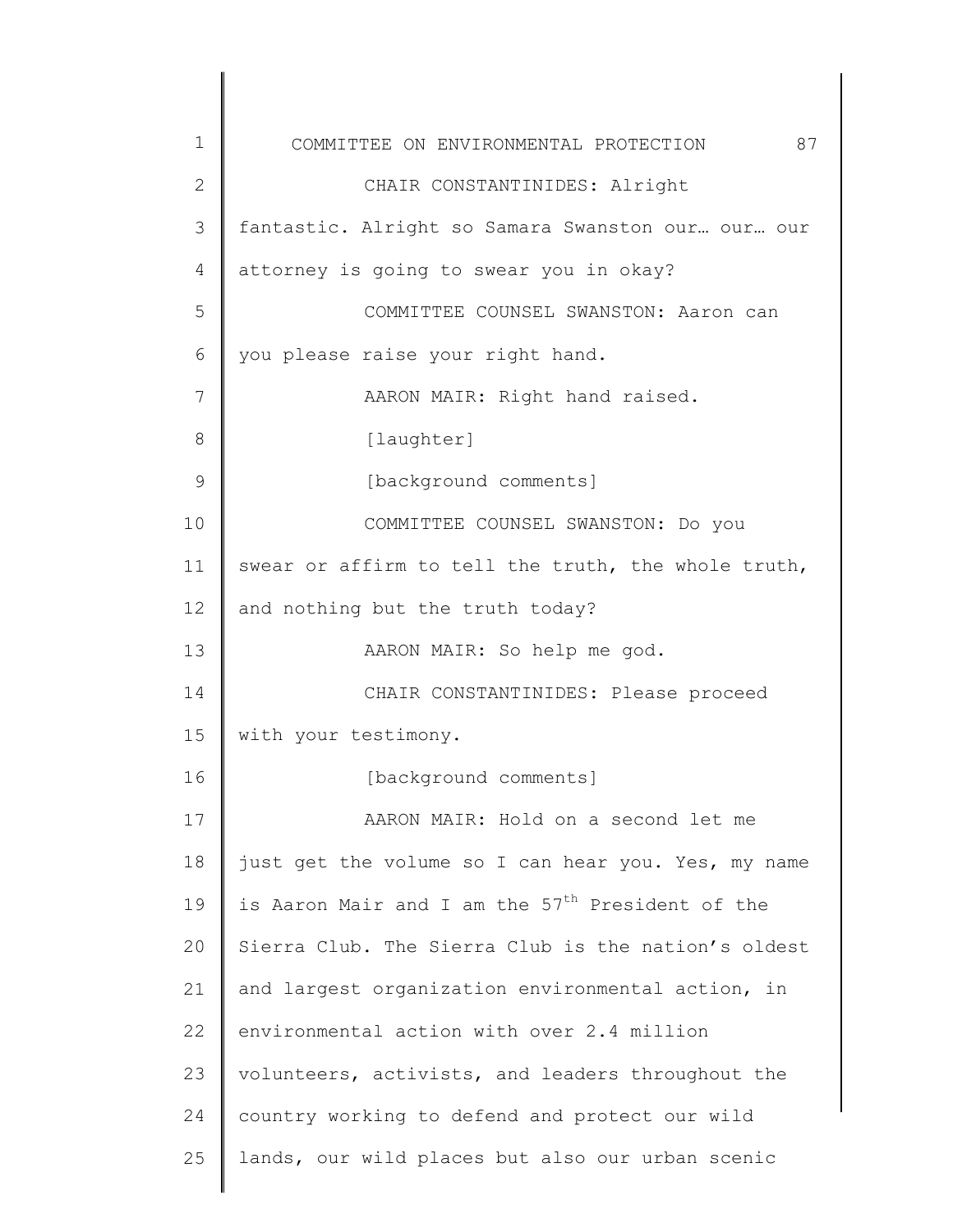1 2 3 4 5 6 7 8 9 10 11 12 13 14 15 16 17 18 19 20 21 22 23 24 25 COMMITTEE ON ENVIRONMENTAL PROTECTION 88 wonders, our urban wonders, our urban parks, or urban open spaces as well. The organization has been one of the leaders and allies with regards to the Environmental Justice movement. I personally come from the Environmental Justice field specifically with over 30 years of experience. I've worked with numerous leaders that you had their on the panel; Peggy Shepard, Elizabeth Yeampierre, Samara Swanston with regards to environmental protection as mentioned earlier. This movement has informed not only the pedagogy but has even created new fields of studies with regards to health disparities in urban health and urban health monitoring in ways that have never existed before. Unfortunately the Environmental Justice Community for all that it is brought with regards to activism awareness and how to better serve the American people and in your case in particular the people of the City of New York our communities still lag behind and are at a disadvantage when it comes to being as they say at the next generation or the green two… 2.0 or 4.0 level meaning that rather than react to issues having proactive laws and protections on the books that actually factor in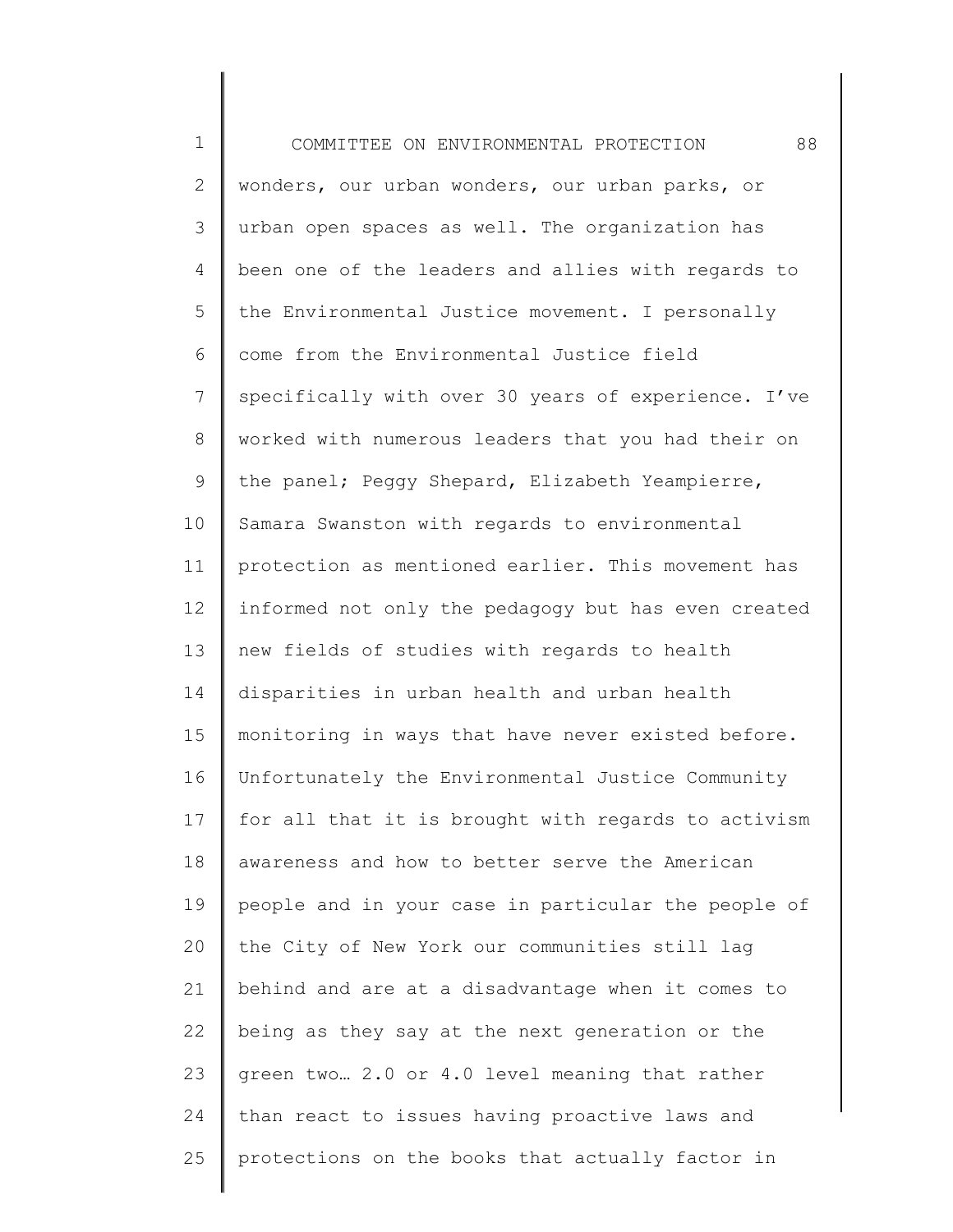1 2 3 4 5 6 7 8 9 10 11 12 13 14 15 16 17 18 19 20 21 22 23 24 25 COMMITTEE ON ENVIRONMENTAL PROTECTION 89 the conditions that lead to injustice. And so one of the things we are pleased to… and proud to announce that we're in support of Intro 886 and Intro 359 because this is the first time that we'll actually have strong laws on the books. While not perfect they lead the nation and the country in a direction to start to promote… legal… legal rules and… and… and… and statutes that will be more protective of human health in the environment. The communities of color are not seeking any special treatment or favorable treatment. They're seeking just an equal treatment under the laws. It is a sad tragedy to recognize that because of one's race and economic or socioeconomic status their class or their case of protection when it comes to environmental amenities or negative amenities they are at the bottom of the heap. What this law tries to remedy is decades of past discrimination that is treated in this case in resonance case from New York City as second class citizens. It should serve and will serve as a model hopefully for our state and hopefully for our nation. Because right now we have an executive order, we do not have a national law. I am very pleased that you are… as they say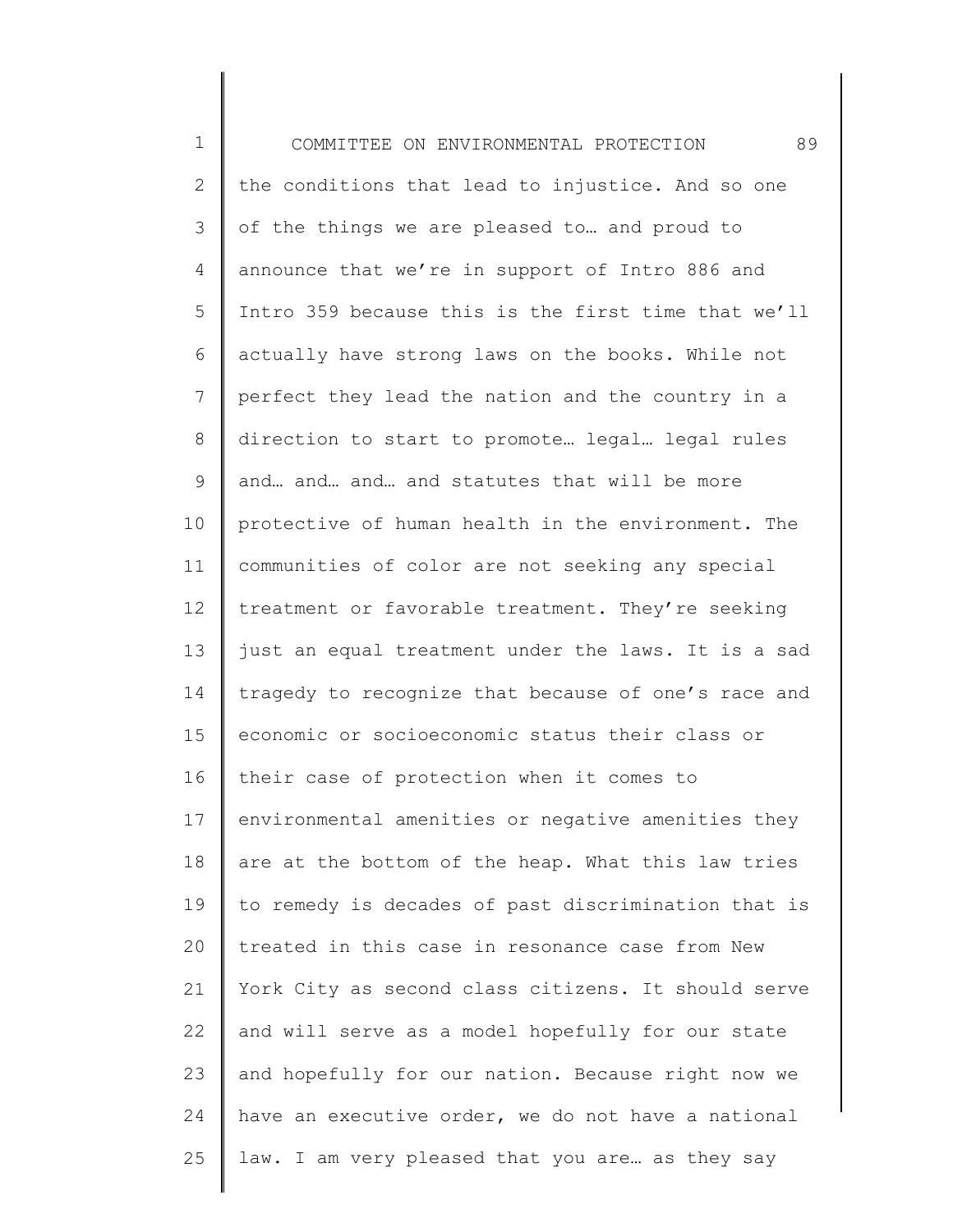1 2 3 4 5 6 7 8 9 10 11 12 13 14 15 16 17 18 19 20 21 22 23 24 25 COMMITTEE ON ENVIRONMENTAL PROTECTION 90 institutionalizing some of the interagency provisions. Because of the areas by which injustice creeps in or environmental harm to minority communities creeps in is through one agency as say operating under its laws that may be inconsistent with another agency. And what's now important is that we have a framework by which the New York City Department of Environmental Quality and New York City Department of Health can actually handshake. So you can be… you cannot have a project go forward as they say that combination communicating with one another. It's not… it should not be sufficient enough that a project will be safe under one set of statutes and regulations and rules but violate the spirit and letter of the law of another agency's statute letter… rules. So you can get a project permit under DEQ, Environmental Quality, but it may not necessarily be kosher when it comes to protecting human health or its impact on human under Department of Health code. So it is this balance hopefully that this interagency up by the statute as they say will start to bridge and as they say and remedy. So I am pleased on behalf of our organization to recognize this historic step,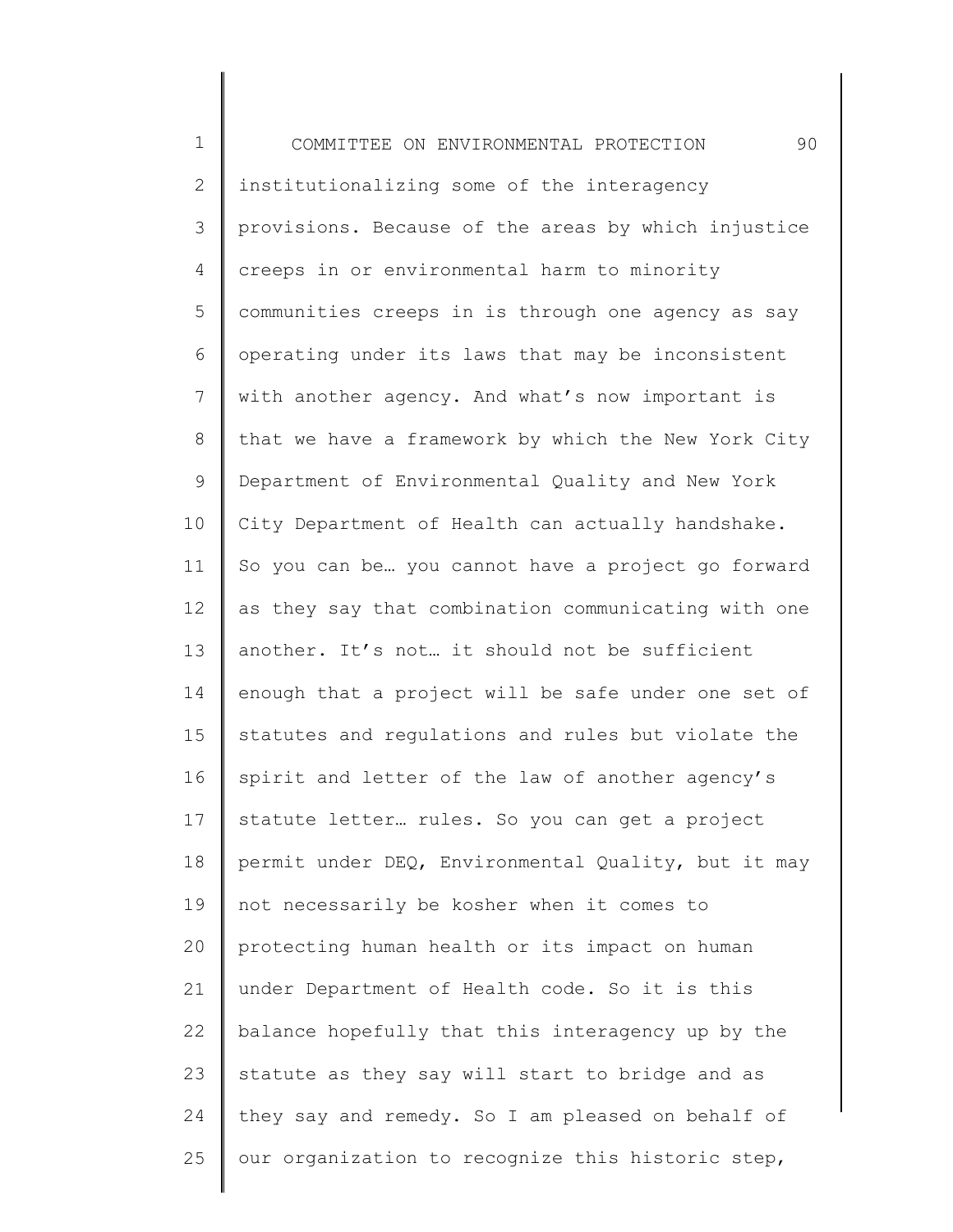| $\mathbf 1$ | 91<br>COMMITTEE ON ENVIRONMENTAL PROTECTION         |
|-------------|-----------------------------------------------------|
| 2           | this historic moment. We want to commend Mayor de   |
| 3           | Blasio and the legislature for taking this          |
| 4           | important step. And I and I would encourage more    |
| 5           | to be done. But this is indeed quite significant    |
| 6           | and we do endorse this law and this action. It is   |
| 7           | well long overdue.                                  |
| 8           | CHAIR CONSTANTINIDES: I want to thank               |
| $\mathsf 9$ | you I mean for your national leadership and for all |
| 10          | of your great work with the Sierra Club and and     |
| 11          | being involved with the Environmental Justice       |
| 12          | Movement. So I want to thank you for your time      |
| 13          | here. First and foremost, you know I've asked how   |
| 14          | how much of this have you been able to sort of hear |
| 15          | throughout the entire hearing?                      |
| 16          | AARON MAIR: Well with my as I say                   |
| 17          | being in the nation's most advanced technological   |
| 18          | area we have as a a herkey-jerky internet speeds.   |
| 19          | This is one of those things hopefully for all the   |
| 20          | competition will start to remedy but I have heard a |
| 21          | majority of it but there's been a delay and a bit   |
| 22          | of a lag. But in short I have captured most of the  |
| 23          | hearing testimony. I've caught the past panels.     |
| 24          | Believe it or not Norris McDonald's skype session   |
| 25          | for some reason came through in its entirety. Again |
|             |                                                     |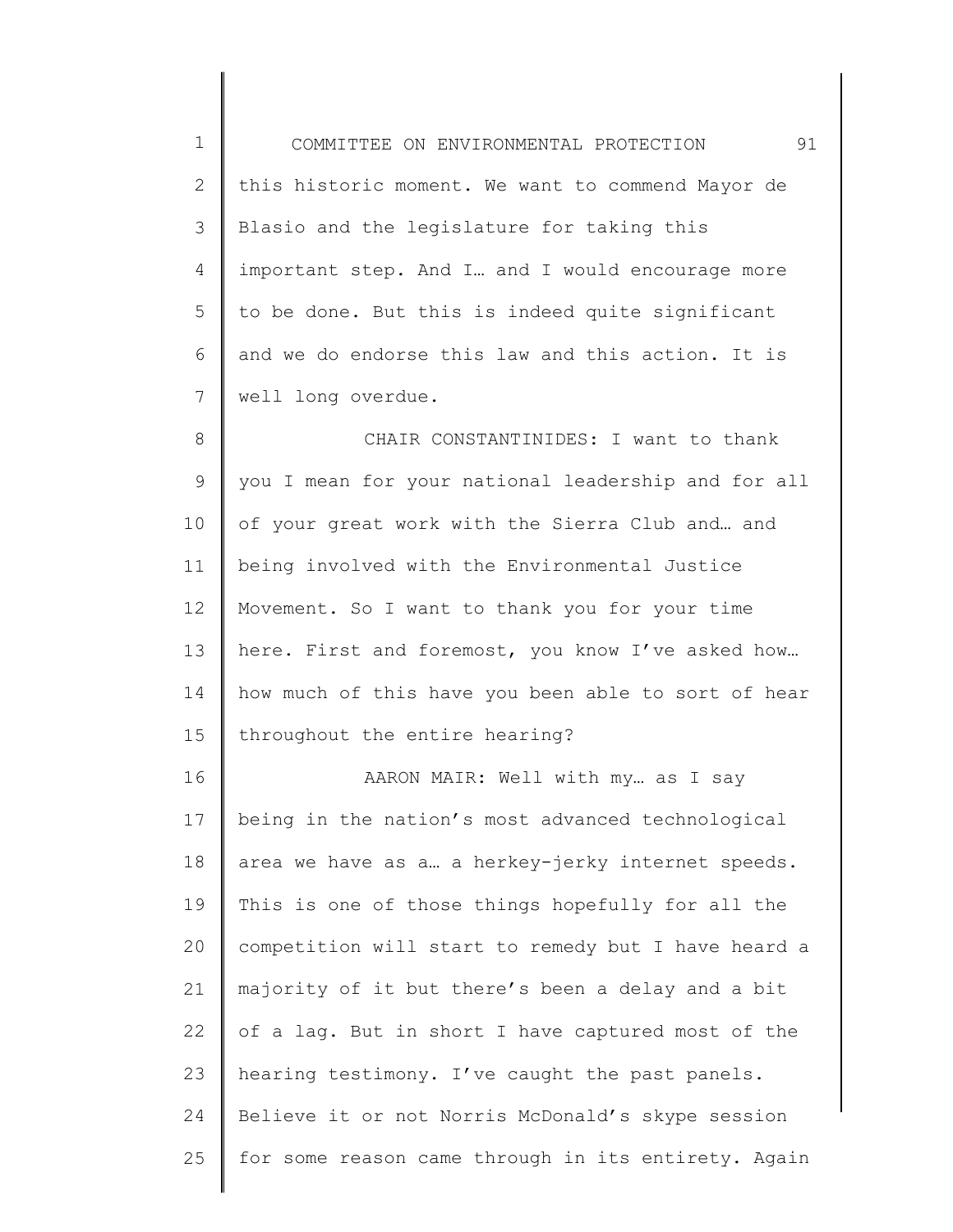1 2 3 4 5 6 7 8 9 10 11 12 13 14 15 16 17 18 19 20 21 22 23 24 COMMITTEE ON ENVIRONMENTAL PROTECTION 92 Kudos and also in recognition of his work that he's done to lay some of the foundation I want to say Norris job well done but again we have much more to do, much more to go. But again I've heard most of the testimony and… and am in support of and recognize and can testify to I've been participant in some of the actions and have drafted letters of support of some of those grass roots actions that have been testified to earlier. CHAIR CONSTANTINIDES: Yeah I think we've heard good testimony from all of our environmental organizations here today. And you know from the mayor's office where you know… 1NYC is a great step and making sure that these bills have teeth, making sure there's real actions behind them, making sure that real action is going to follow from the work that we're doing here today is our mission. So that is our commitment today to everyone that's working, our environmental justice you know issues and working in communities that today will you know bring forth legislation that is going to act quickly. So we're… we're looking to move these bills as soon as we possibly can. So…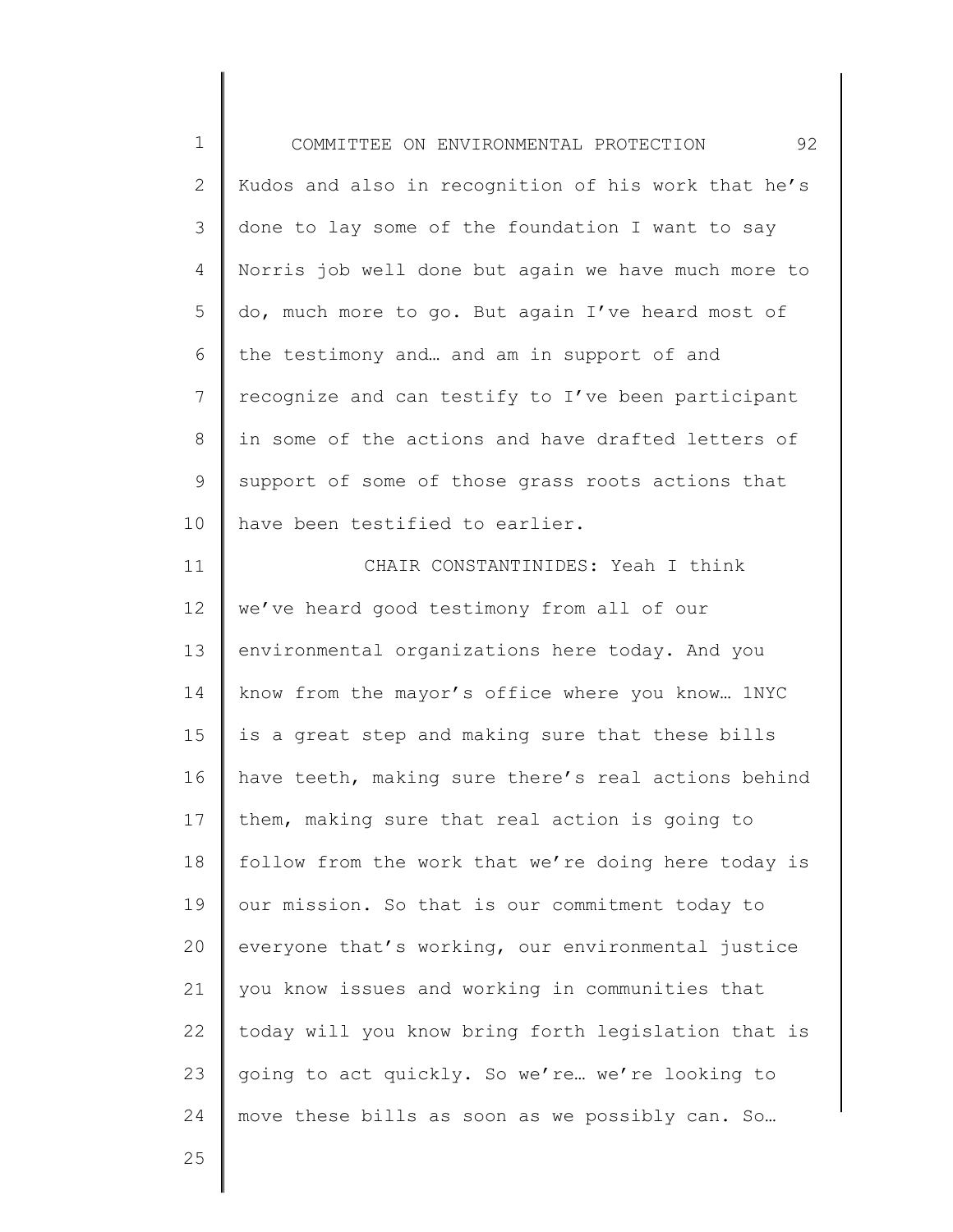1 2 3 COMMITTEE ON ENVIRONMENTAL PROTECTION 93 but I want to thank you for your time and… and your efforts.

4 5 6 7 8 9 10 11 12 13 14 15 16 17 18 19 20 21 22 23 24 25 AARON MAIR: Thank you. And again I also want to point out… I think somebody had mentioned earlier some of the gaps with the state environmental quality review act. And there are cases like up in Albany New York with the current… what they call the bond trains or the trains that are taking… and Crude into the port of Albany. And one of the gaps is that when a permit-ee is allowed to fill these things out and that permit-ee is allowed to define whether or not a an environmental justice community is there, ignoring the fact or the tool kits that are… been created by the state to assist an applicator and yet when they draft their… their application can as they say omit some very very salient details resulting in projects going forward that may cause harm. I am hoping that this law becomes a bridge by which it starts to work with the state to as they say update and modify and significantly overhaul its state environmental quality review act. Another piece of the injustice is as you are aware and as you have heard testimony about I want to go back to the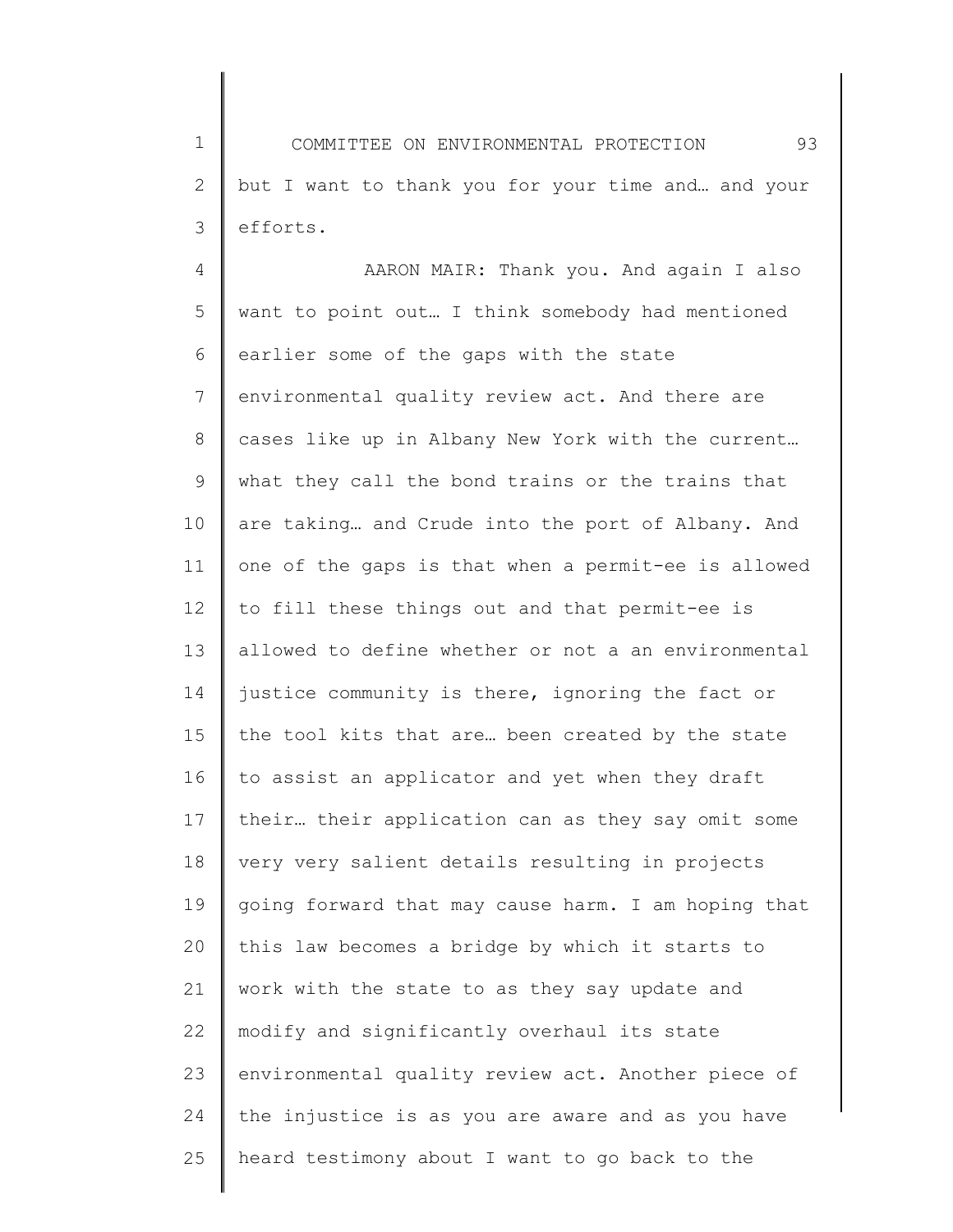1 2 3 4 5 6 7 8 9 10 11 12 13 14 15 16 17 18 19 20 21 22 23 24 COMMITTEE ON ENVIRONMENTAL PROTECTION 94 Croton Water Filtration Plant right there in Van Cortland Park. Again communities have to wait on promises whereby the burdens that they have to bear, the commitments should actually be enshrined to the law. I think that there should be provisions hopefully in later iterations of this law or corrections to this law that as communities to… are losing green assets, significant pieces of their park like in Van Cortland Park that revenues in our… or as they say or investments be set aside to either… or parcel or better you know set aside for these communities so that they breed… receive the benefits… the benefits should never be an afterthought or promises made and money set aside. But after the… the compliance with say a federal or a local projects or mandates that they then all of a sudden neglect to implement or install these benefits to the community hopefully that the law will be tweaked and adjusted to as they say make hard and… and deliverable commitments to communities as well as it should make hard and deliverable the removal of injustices to these communities.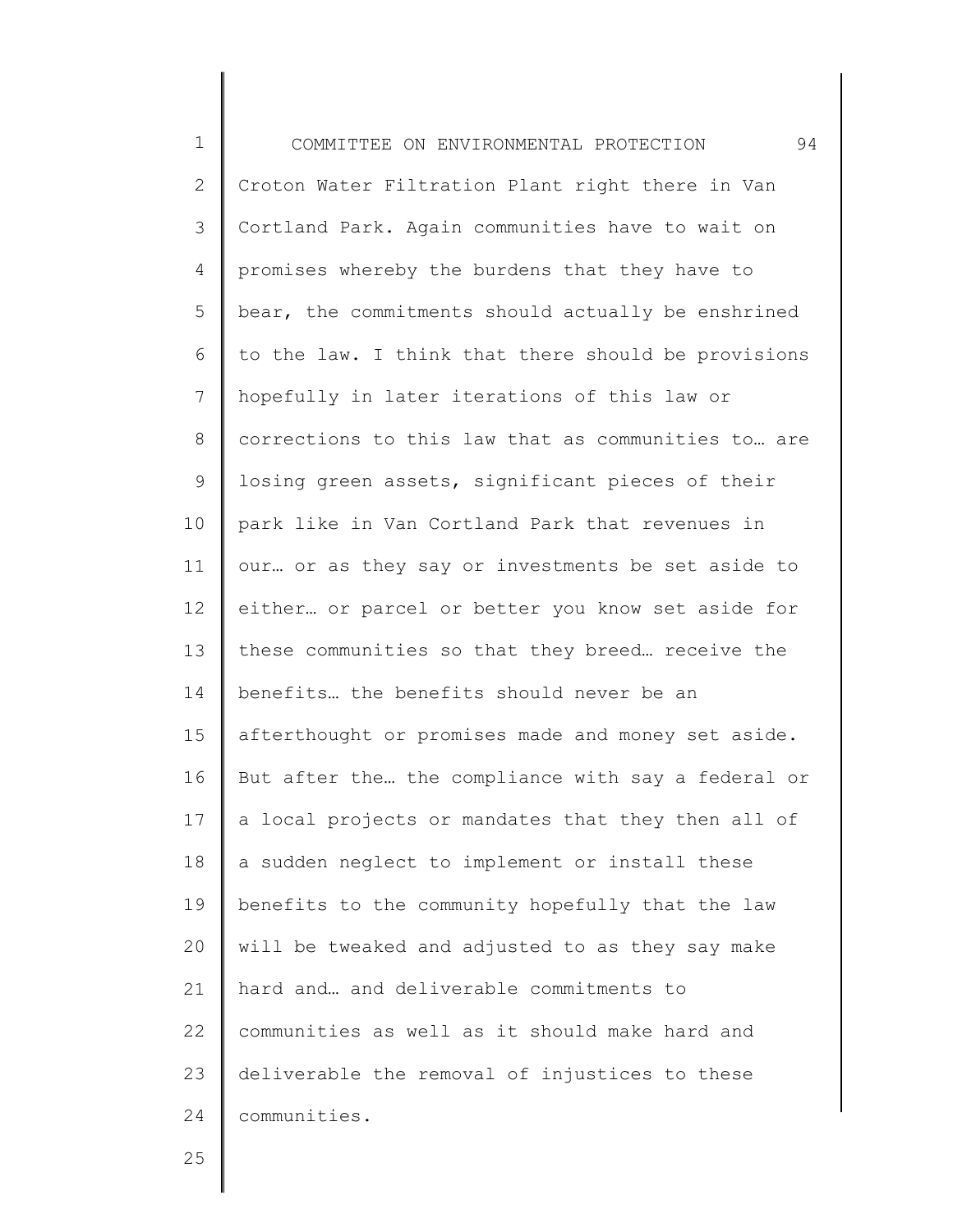COMMITTEE ON ENVIRONMENTAL PROTECTION 95

2 3 4 5 6 7 CHAIR CONSTANTINIDES: I wholeheartedly agree with you that anything that's coming into a community should be integrated and there should be real benefits that aren't there at the end but are there throughout the process and… and not just promises that are… can be left empty.

8 9 10 11 12 13 14 15 16 AARON MAIR: Well the thing is that this law perhaps is a bridge or it can be tweaked to enshrine that in law. We understand that commitments and words are wind but things that are written into statute and written into regulations are solid commitments that the community can as they say hang their hat on. And I think that hopefully these tweaks and these adjustments to the law will be included.

17 18 19 20 21 22 23 CHAIR CONSTANTINIDES: I… I have a good friend Bishop Mitchell Taylor who runs Urban Upbound and he always says it stinks until… so… so I… I… I… I agree with you there that just promises have to be in writing. So I agree with you there. So thank you so much for your time and… and your testimony here today.

AARON MAIR: You're welcome, thank you.

25

24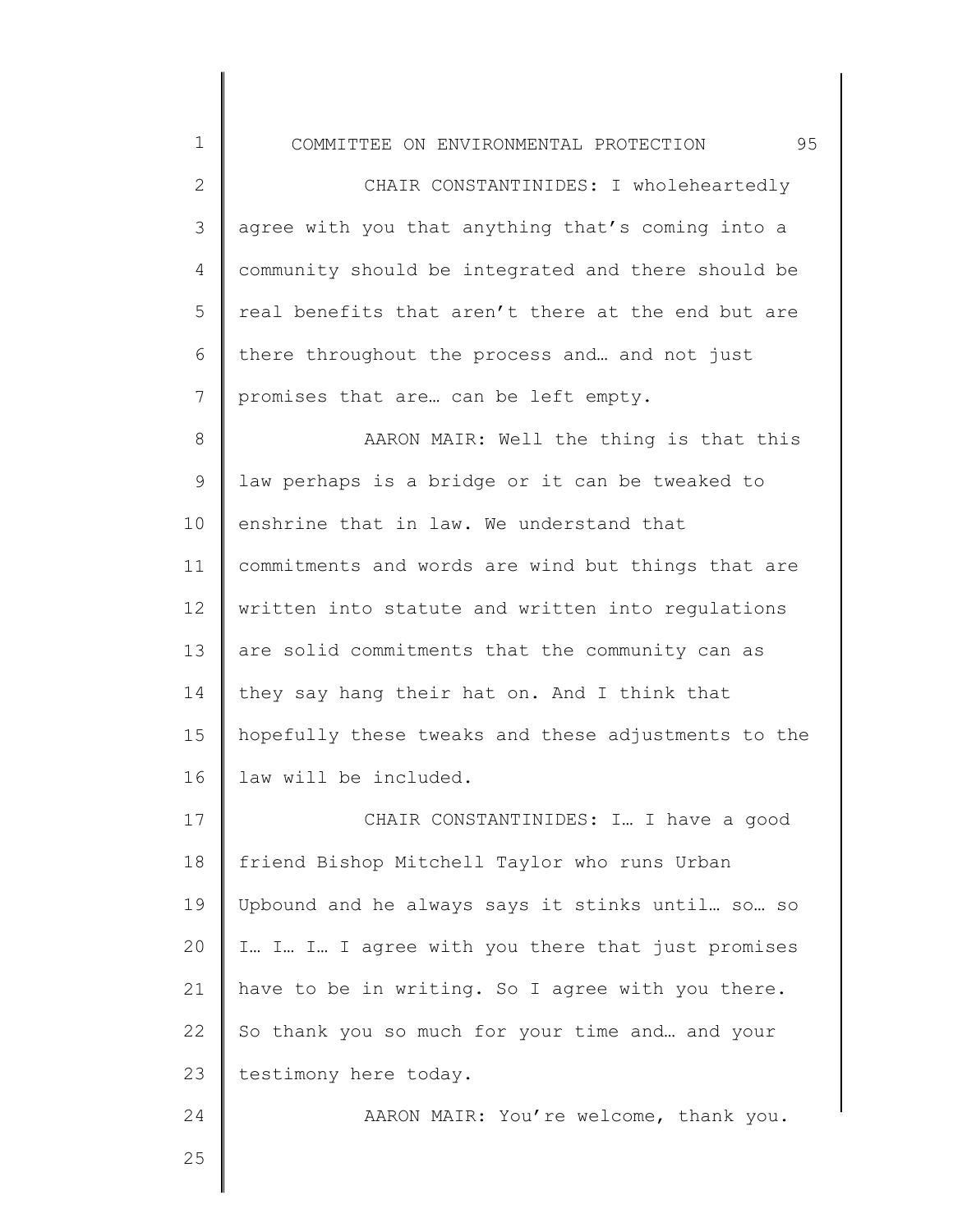| $1\,$          | 96<br>COMMITTEE ON ENVIRONMENTAL PROTECTION                     |
|----------------|-----------------------------------------------------------------|
| $\overline{2}$ | CHAIR CONSTANTINIDES: Alright. Next                             |
| 3              | panel. Next panel live here in the chamber we have              |
| 4              | Ken Gale from New York City safe energy. We have                |
| 5              | Ya-Ting Liu from the League of Conservation Voters.             |
| 6              | And we have Bruce Rosen, United for Action.                     |
| $7\phantom{.}$ | COMMITTEE COUNSEL SWANSTON: Can you                             |
| 8              | please raise your right hands. Do you swear affirm              |
| 9              | to tell the truth, the whole truth, and nothing but             |
| 10             | the truth today?                                                |
| 11             | KEN GALE: Yep. Thank you for holding                            |
| 12             | this hearing and for the opportunity to speak. I'm              |
| 13             | Ken Gale. I produce and host an environmental radio             |
| 14             | show on WBAI FM and I'm the founder of the New York             |
| 15             | City Safe Energy Campaign. Environmental justice                |
| 16             | has been with us a long time. Let me tell a story               |
| 17             | from 19 <sup>th</sup> Century New York City coed from visits to |
| 18             | the Tenement Museum and exhibit of the History of               |
| 19             | Sanitation a few years ago at the New York Public               |
| 20             | Library, another reason to keep the libraries open.             |
| 21             | When the Erie Canal was built and there were more               |
| 22             | jobs on the New York City waterfront than we had                |
| 23             | workers for people immigrated here in waves from                |
| 24             | all over the world often with nothing but the                   |
| 25             | clothes they were wearing. And there was always                 |

║

 $\mathsf{l}$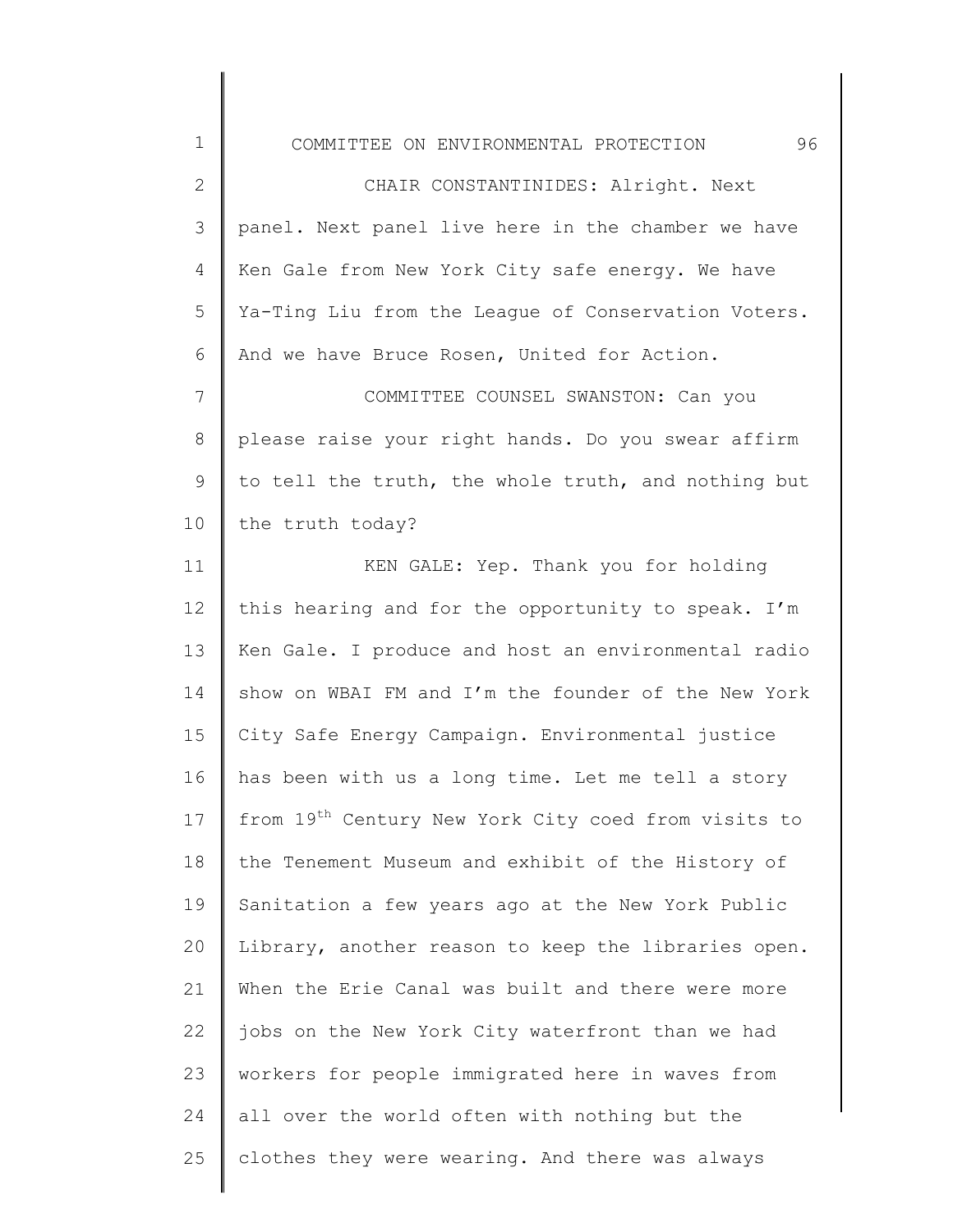| $\mathbf 1$    | 97<br>COMMITTEE ON ENVIRONMENTAL PROTECTION                   |
|----------------|---------------------------------------------------------------|
| $\mathbf{2}$   | someone from the home country ready to exploit                |
| $\mathcal{S}$  | them. Apartments on the lower east side that are              |
| 4              | too small for a modern family of four would have              |
| 5              | two families with six or seven in them and no                 |
| 6              | running water and one outhouse in the back of the             |
| $\overline{7}$ | whole for the whole building. A breeding ground               |
| 8              | for disease in the poorest parts of New York City.            |
| 9              | Lower eastside sanitation of the 19 <sup>th</sup> century was |
| 10             | was things like pigs running loose eating the                 |
| 11             | garbage. Rather than improve sanitation they simply           |
| 12             | passed a law that pigs were not allowed to run                |
| 13             | loose in the parks on Sunday. I think that law is             |
| 14             | still on the books. And please leave it there, it's           |
| 15             | part of our history. The reaction of the richer               |
| 16             | people richer people back then was to notice that             |
| 17             | immigrants were dirty and catholic or Jewish, the             |
| 18             | "wrong" religion to them. Rather than improve                 |
| 19             | conditions for the poor working class they created            |
| 20             | a slogan, cleanliness is next to godliness. It was            |
| 21             | only when the diseases of the poor spread to                  |
| 22             | everyone else that they woke up to the fact that              |
| 23             | maybe the poor had more diseases because they had             |
| 24             | no running water and no sanitation thus starting a            |
| 25             | series of tenant laws that still exist and still              |
|                |                                                               |

║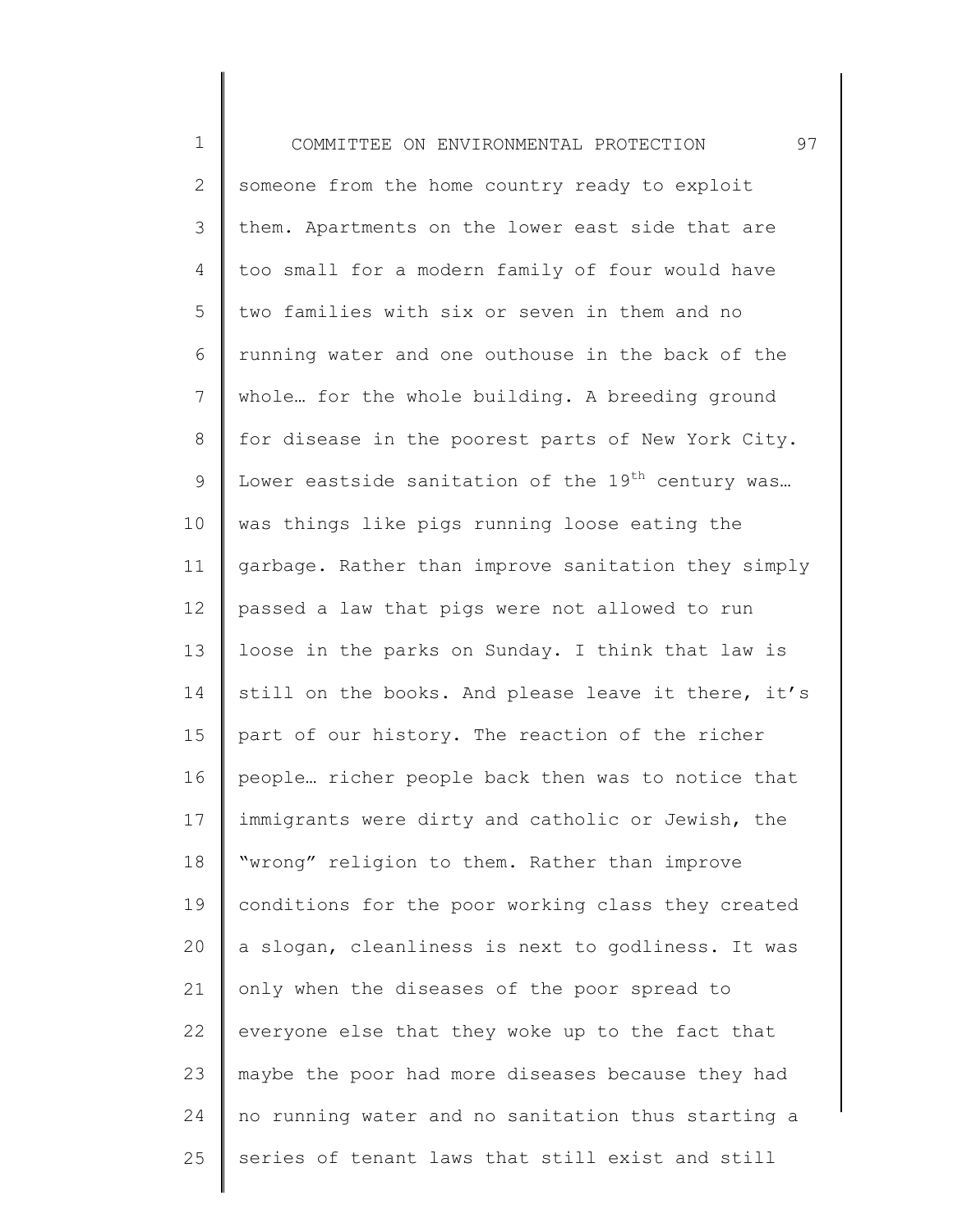| $\mathbf 1$   | 98<br>COMMITTEE ON ENVIRONMENTAL PROTECTION                   |
|---------------|---------------------------------------------------------------|
| $\mathbf{2}$  | should exist. You see where I'm going with this.              |
| $\mathcal{S}$ | The environment is not some abstract thing. It is             |
| 4             | the air we breathe, the water we drink, and all of            |
| 5             | this affects our health and our health costs.                 |
| 6             | Polluted air doesn't stop at the boarder of say               |
| 7             | East Harlem and the upper east side. And sure                 |
| $8\,$         | enough asthma rates on the upper east side                    |
| 9             | bordering east Harlem are higher than the other               |
| 10            | parts of that district. Don't be like the city                |
| 11            | council of the 19 <sup>th</sup> century and wait for diseases |
| 12            | to spread to the whole city before action is taken            |
| 13            | to improve the environment of the poorest parts of            |
| 14            | the city. Solutions. I applaud the council's recent           |
| 15            | decision to look into putting solar panels on all             |
| 16            | city owned buildings. That's a great solution to              |
| 17            | keep from creating asthma and other respiratory               |
| 18            | diseases by burning stuff for electricity. By the             |
| 19            | way 10 years is too short of time to look at the              |
| 20            | energy savings of solar panels. Solar cells are               |
| 21            | warrantied for 20 to 30 years so use that as your             |
| 22            | standard. We also need to improve the energy                  |
| 23            | efficiency of our buildings so we don't have to               |
| 24            | burn so much oil and gas. When the air or water are           |
|               |                                                               |

25

Ι

 $\mathsf I$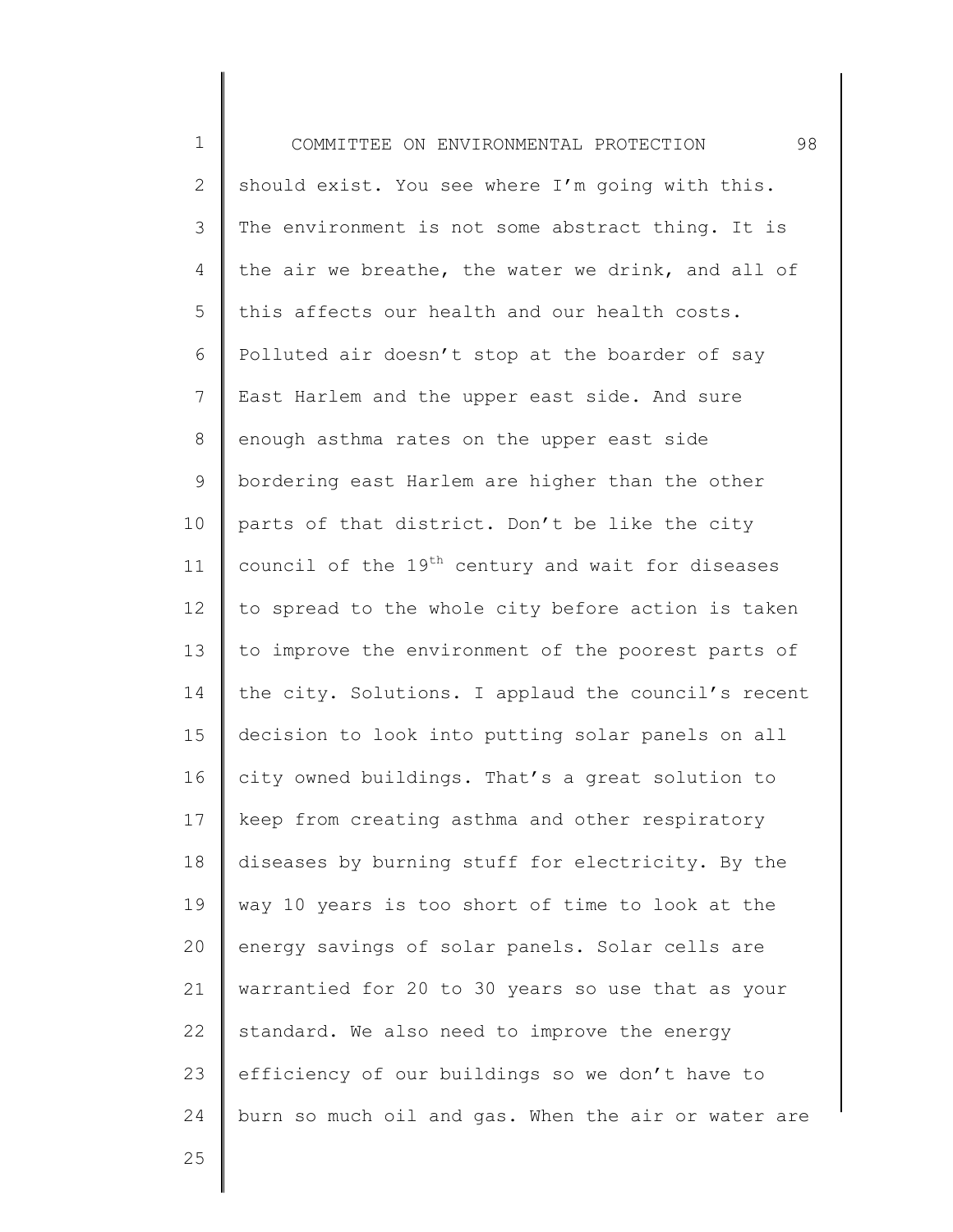1 2 3 4 5 6 7 8 9 10 11 12 13 14 15 16 17 18 19 20 21 22 23 24 25 COMMITTEE ON ENVIRONMENTAL PROTECTION 99 clean, thank an environmentalist, if not become one. Enough said. Thank you. CHAIR CONSTANTINIDES: Thank you for your testimony. Ya-Ting. YA-TING LIU: Good afternoon Chair Constantinides and Samara and Bill. Thank you so much for the opportunity here to comment on these two bills which the New York League of Conservation Voters are very proud to support. In fact, Intro 886 is one of our… is in our 2015 City Council… card. Or to working with the council and the administration in the weeks ahead to actually move this pieces of legislation forward. I'm not going to read my testimony in full just for the interest of time. And I… so I just want to focus on sort of two sort of ideas or suggestions as you guys move into the sort of negotiations of flushing out more of the details with the administration. With regards to Intro 359 and the area of data… one area to look into is that DOHMH currently already conduct what they call community health profiles where they take a very in depth sort of snapshot of 59 community districts across the city. They are the most comprehensive reports of neighborhood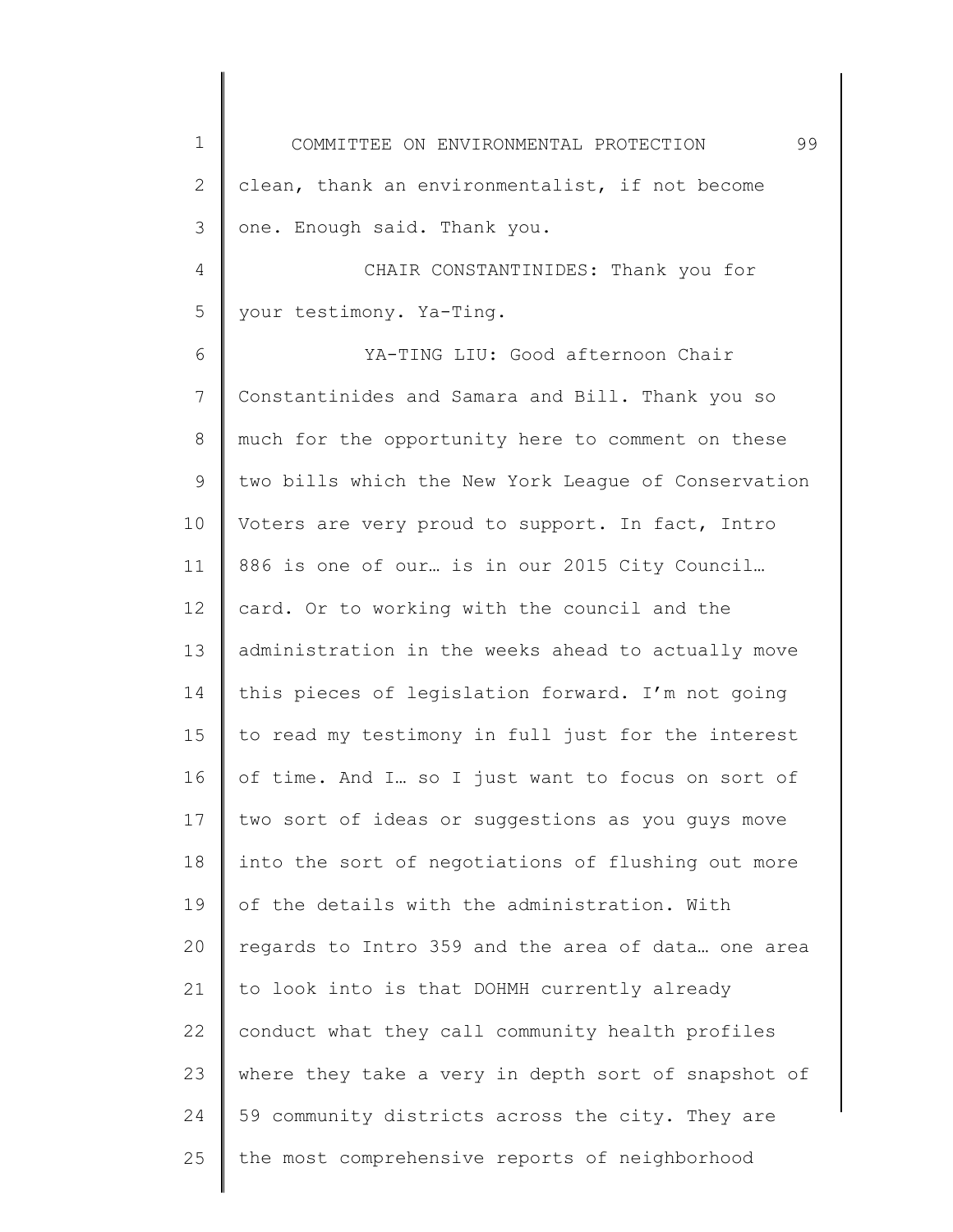1 2 3 4 5 6 7 8 9 10 11 12 13 14 15 16 17 18 19 20 21 22 23 24 25 COMMITTEE ON ENVIRONMENTAL PROTECTION 100 health ever produced by the city to date. And they look at… at health. It was the first time that they looked beyond traditional health measures such as infant mortality and stroke hospitalizations to broader measures of community wellbeing including housing quality, incarceration rates, school absenteeism, even the square footage devoted to supermarkets. So one idea could be that in these community health profiles to include additional environmental indicators such as access to parks and open space, number of various sites or facilities that might have a negative impact on the community health, etcetera. So again that's an example of data and that's… the health department is already collecting and it can conceivably be very easy to just include other indicators that exist. I believe Director Nilda Mesa mentioned that DOHMH already has this… what they call the environment and health data portal where anybody you know with access to the internet can go and search and look at all these fancy data. I think the issue is that it's not published in a… in a report form that's very readily digestible for the public. So the city's already doing that on the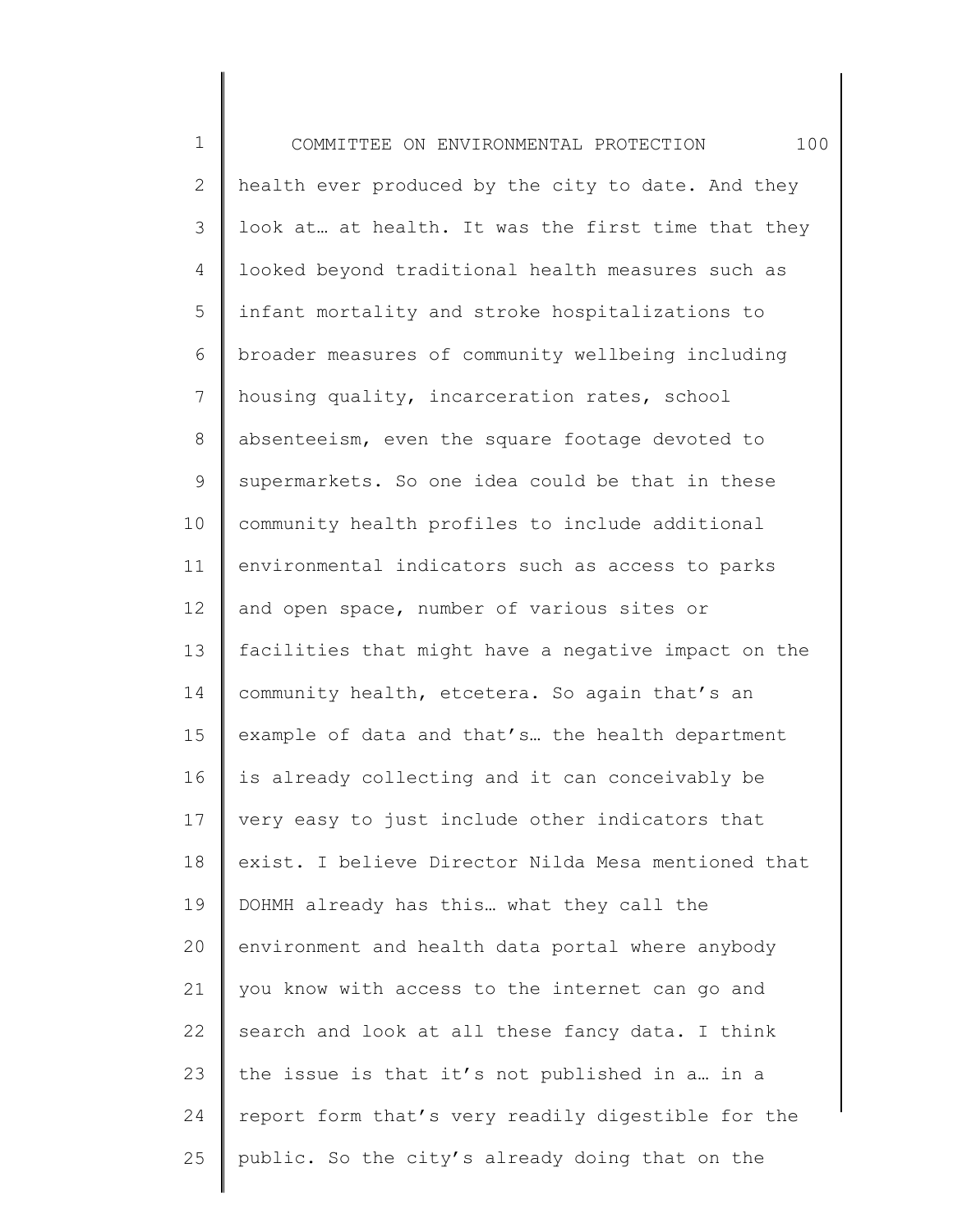| $\mathbf 1$ | 101<br>COMMITTEE ON ENVIRONMENTAL PROTECTION       |
|-------------|----------------------------------------------------|
| 2           | community air surveys. Conceivably they can do the |
| 3           | same for these other types of environmental health |
| 4           | data that they're considering. So requiring DOHMH  |
| 5           | to publish those data on an annual biannual basis  |
| 6           | presumably would not be that onerous on the        |
| 7           | administration.                                    |
| 8           | CHAIR CONSTANTINIDES: I'm going to                 |
| $\mathsf 9$ | agree with you on that. And having it available    |
| 10          | readily available at senior centers, at libraries, |
| 11          | at in places where people congregate I think would |
| 12          | make a lot of sense.                               |
| 13          | YA-TING LIU: That's right, that's                  |
| 14          | right.                                             |
| 15          | CHAIR CONSTANTINIDES: Especially when              |
| 16          | you you know you have in in many communities 40    |
| 17          | percent of the residents don't have internet       |
| 18          | access.                                            |
| 19          | YA-TING LIU: Right. And then                       |
| 20          | [background comments]                              |
| 21          | CHAIR CONSTANTINIDES: Let's                        |
| 22          | YA-TING LIU: And then                              |
| 23          | CHAIR CONSTANTINIDES:  let's stay on               |
| 24          | topic.                                             |
| 25          |                                                    |
|             |                                                    |

 $\mathsf I$ ∥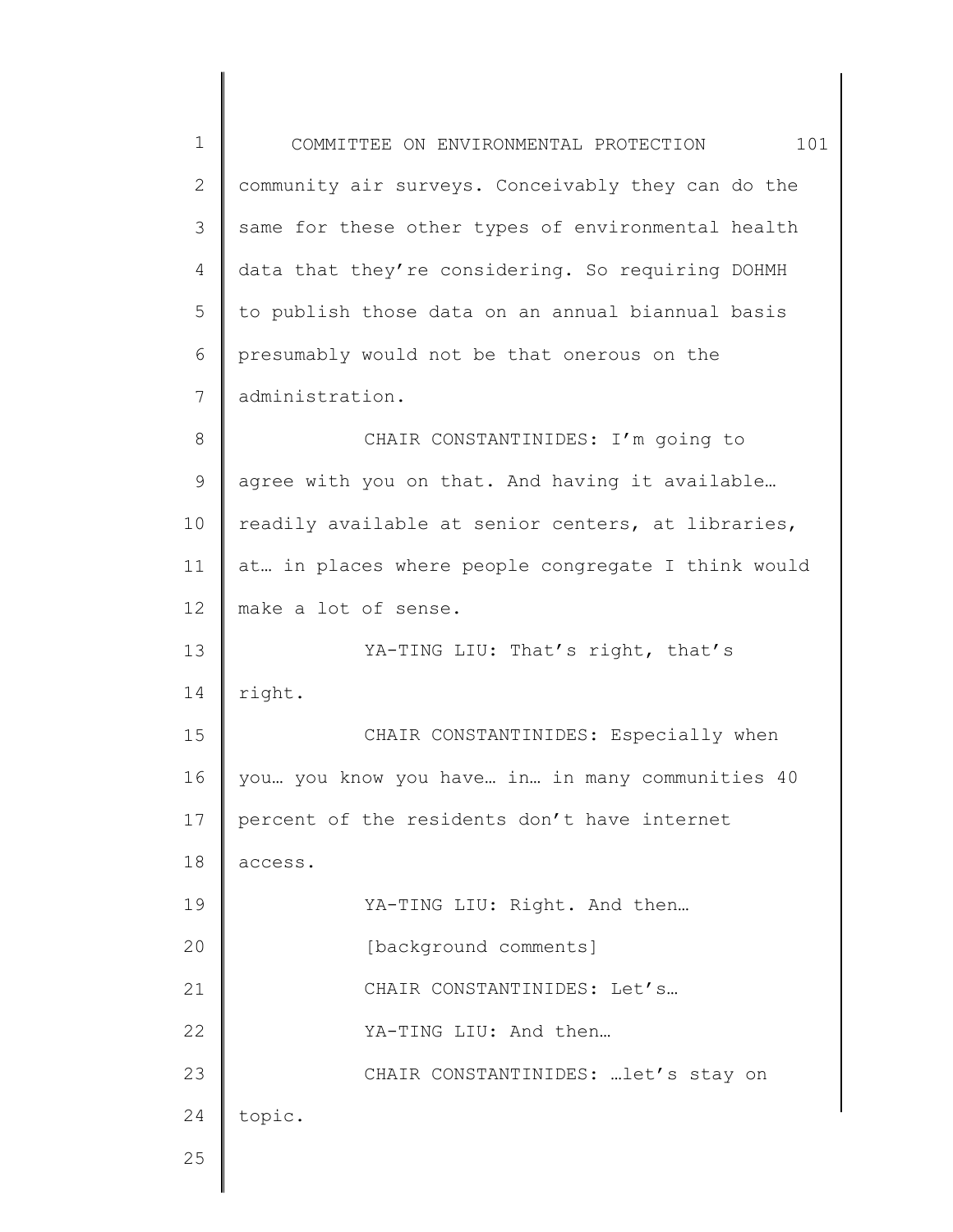|  | .OMMT' | ON | ENVIRONMENTAL | LON<br>כדי |  |
|--|--------|----|---------------|------------|--|
|--|--------|----|---------------|------------|--|

1

2 3 4 5 6 7 8 9 10 11 12 13 14 15 16 17 YA-TING LIU: Sorry, sorry. And then just one other comment with regards to Intro 886. You know we support it, it was in our 2015 score card. I think we do want to echo some of the comments made by Peggy Shepard from WE ACT which is that… and which is… the city council is taking lead on. We need a infrastructure in place to… to get the city to start implementing some of the goals in 1NYC. And with the one-year progress report that is due in April that is a opportunity to really nail down some of the metrics and the indicators that relates to the environmental justice goals. And I think it's very important that we get that in there by the one-year progress report as a way for the city to keep tracking 1NYC progress going forward. That's it. Thank you.

18 19 20 21 22 23 24 25 BRUCE ROSEN: Hi… Sorry. UFA is a grass roots group that came about at a reaction to fracking and… in addition to everything that has been done, testimonies… York and New Jersey, Pennsylvania, and D.C. etcetera has gotten into an expanded agenda against all extreme forms of energy including nuclear. And… and I know that there are people on the council that are against it. The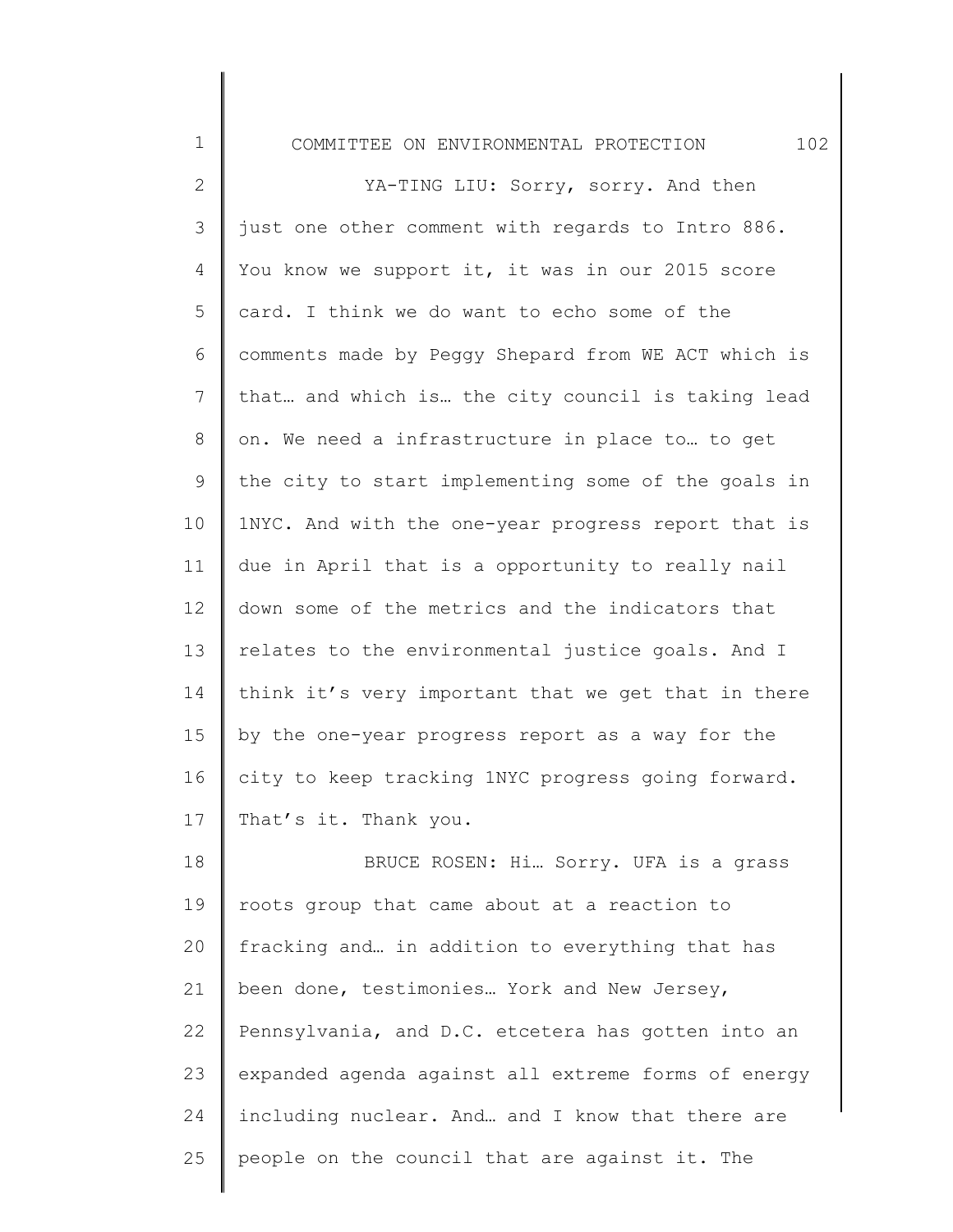| $\mathbf 1$    | 103<br>COMMITTEE ON ENVIRONMENTAL PROTECTION        |
|----------------|-----------------------------------------------------|
| $\overline{2}$ | mayor is misinformed. I will suggest that you keep  |
| 3              | your eyes on a report to be released soon on Carbon |
| 4              | 14. Nuclear power is a carbon generator not just in |
| 5              | excavation of uranium and and a very serious one,   |
| 6              | a problem on that. And of course we're into         |
| 7              | renewables. So I. I will try and fill in what I see |
| 8              | our gaps and what have been said in this            |
| 9              | extraordinary testimony. I don't I thought I was    |
| 10             | going to focus as an example because you suggested  |
| 11             | examples, South Bronx where I was born but you had  |
| 12             | great testimony from South Bronx unite for Mychal   |
| 13             | Johnson who I participated in in a number of I      |
| 14             | will point out side of the Fresh Fresh Direct is    |
| 15             | supposed to be a multi model transportation         |
| 16             | facility which was never properly developed, got a  |
| 17             | lot of subsidies, has a long term contract which    |
| 18             | should be looked into, it's not an appropriate use  |
| 19             | there. And with specific to this and EJ Fresh       |
| 20             | Direct has long agreed that they were going to      |
| 21             | replace their vehicles, their delivery vehicles     |
| 22             | with low emission vehicles. That long agreement     |
| 23             | that they've never done came about with then        |
| 24             | attorney general and current New York state         |
| 25             | Governor Andrew Cuomo so it's a it's a problem. It  |
|                |                                                     |

║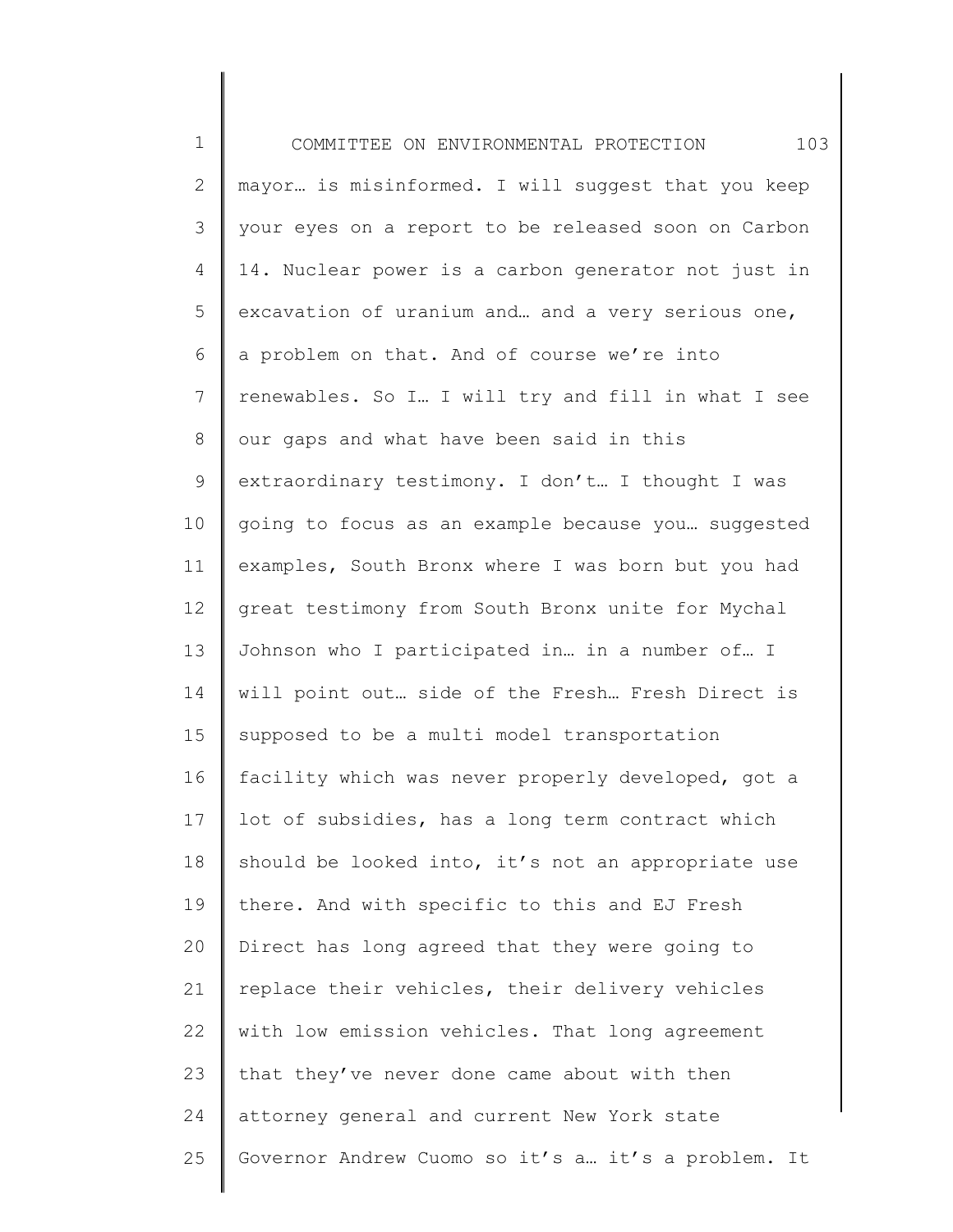1 2 3 4 5 6 7 8 9 10 11 12 13 14 15 16 17 18 19 20 21 22 23 24 25 COMMITTEE ON ENVIRONMENTAL PROTECTION 104 was raised by your first speaker of… of a problem with CEQA and changes to that. The core problem with CEQA is its advisory. It doesn't mandate anything. You have as an example of where it shows up, where it affects building is… is when you have a SECRA review and it's indicated that a site had something hazardous go on it it shows up on the appropriate zoning map. Every other part of the city that has ever had such a review is not going to indicate that there was a problem there. So you need to have a mandate that something is done, not simply report. The problem with reporting at all is that it's very good but once again if it's only advisory nobody has to do anything about it. And the coordination part is a coordination part that everyone suffers via the city or the state level or the federal level. If the mayor or the governor or the president does not mandate that the agencies under his or her control come out with something coordinated, it won't happen. One of the things that that Robert Moses did well was to coordinate lots of things. There's lots of negatives we all know about him and certainly in EJ but he knew how to put things together. So if things were not being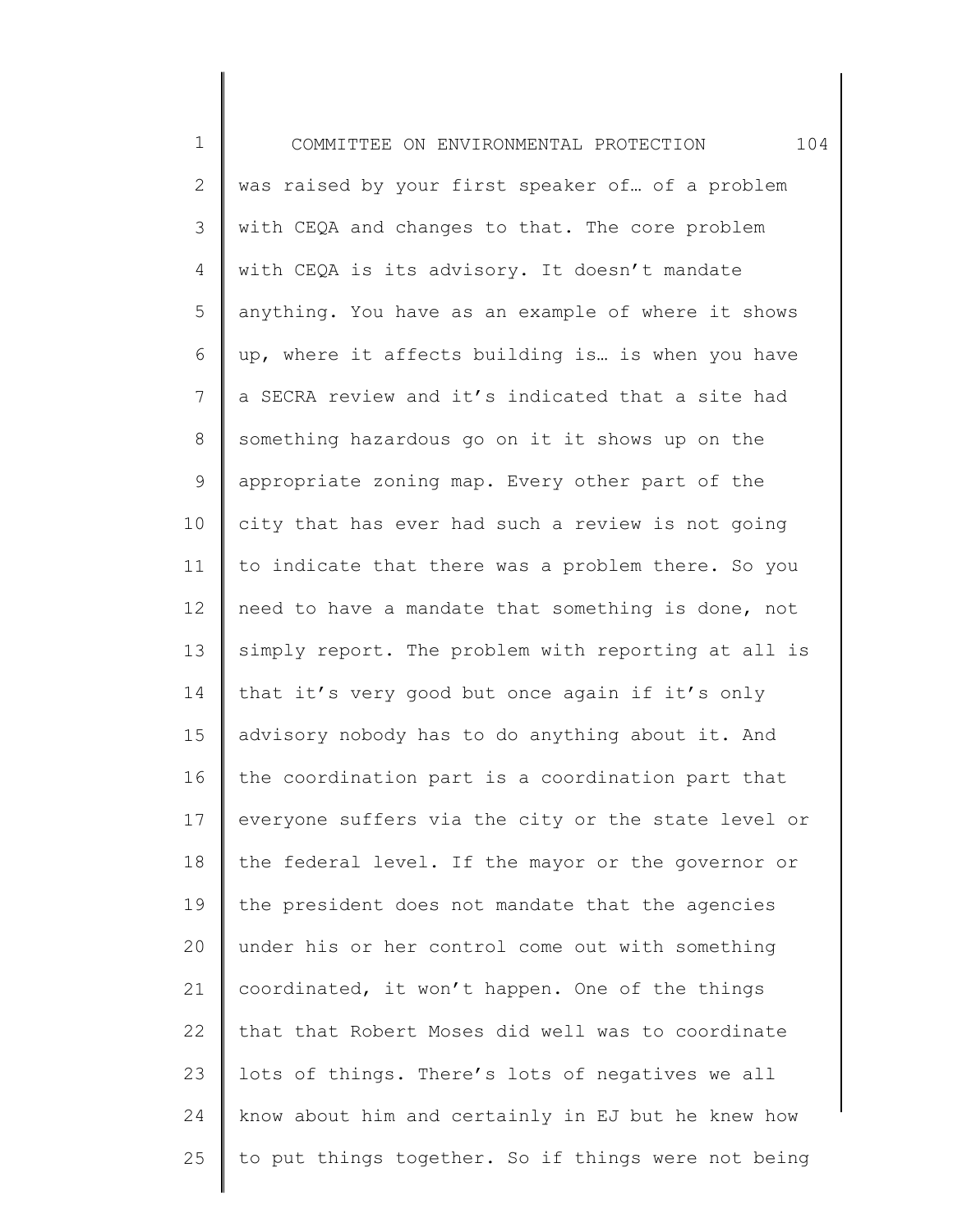| $\mathbf 1$    | 105<br>COMMITTEE ON ENVIRONMENTAL PROTECTION        |
|----------------|-----------------------------------------------------|
| $\mathbf{2}$   | put together, that you're not having the            |
| 3              | construction or reconstruction of a building or a   |
| 4              | site so that it's the best environmental standards  |
| 5              | which does not have negative impacts on the people  |
| 6              | who live there, work there, go to school there.     |
| $\overline{7}$ | That's a that's a problem of a lack of lack of      |
| 8              | coordination. I would suggest that you have as      |
| 9              | resources of information the Department of          |
| 10             | Environmental Management, it's a department that's  |
| 11             | what the voters made it not an office, the Fire     |
| 12             | Department I had both of them because they're       |
| 13             | excellent sources of information, the Housing       |
| 14             | Authority because we know the impacts there, the    |
| 15             | Department of Education, the Department of Design   |
| 16             | and Construction which has pioneered because of     |
| 17             | people who've worked for it in cutting edge         |
| 18             | environmental provisions in new building and and    |
| 19             | landscapes and the like for the whole country. So   |
| 20             | so they could be doing a lot more of that. And two  |
| 21             | two agencies which were supposed to be put together |
| 22             | which people don't want to to deal with and tend    |
| 23             | to have negative impacts across the board, the      |
| 24             | Economic Development Corporation and the Schools    |
| 25             | Construction Authority. I would suggest that the    |
|                |                                                     |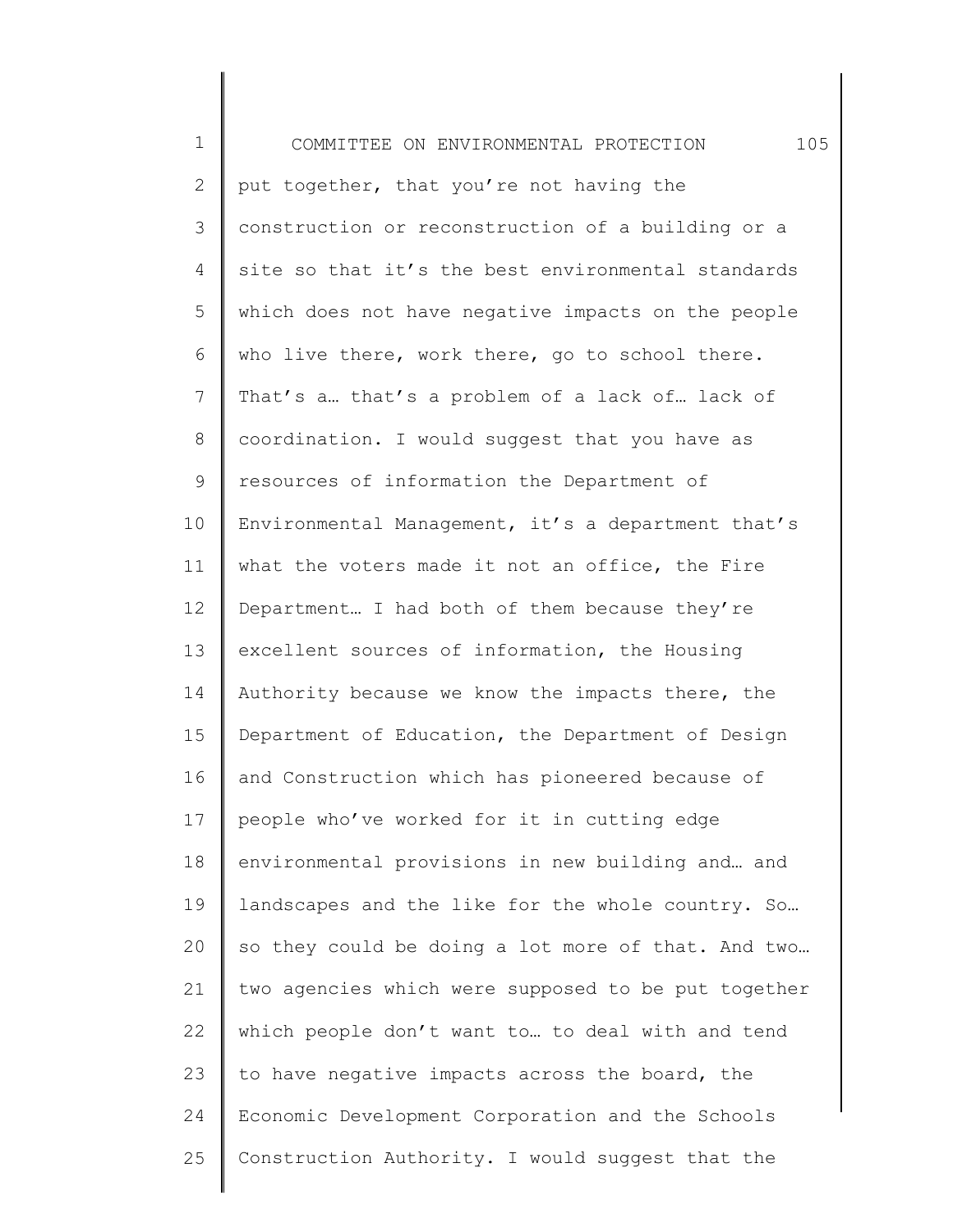1 2 3 4 5 6 7 8 9 10 11 12 13 14 15 16 17 18 19 20 21 22 23 24 COMMITTEE ON ENVIRONMENTAL PROTECTION 106 appointees, the advisory appointees be given independent authority from whoever the borough president to the mayor or the council who may be appointing them, they have to be able to speak their minds. We can't have another commissioner or advisory body that is simply a group of bobble heads that does not serve the public well. They have to be informed and they have to be able to sell... to tell truth, to parrot. It's up to you, to the mayor to… to act upon that. But they have to be able to tell the truth of what's… what's going on. I think I had… I would suggest as a source of data that you would put in it's not as… as a data… if it can be data center… over there. And now I think it's pretty much at… I… I think that you have a really solid base to start on. And I think you for the opportunity to speak. CHAIR CONSTANTINIDES: I want to thank all… each and every one of you for your… all of your great work and all of your activism. And we appreciate your testimony here today and… and being here and being part of this hearing and helping to move these initiatives forward. So thank you. …up

we have Mr. Ronald Dillon, we have Paul Schubert,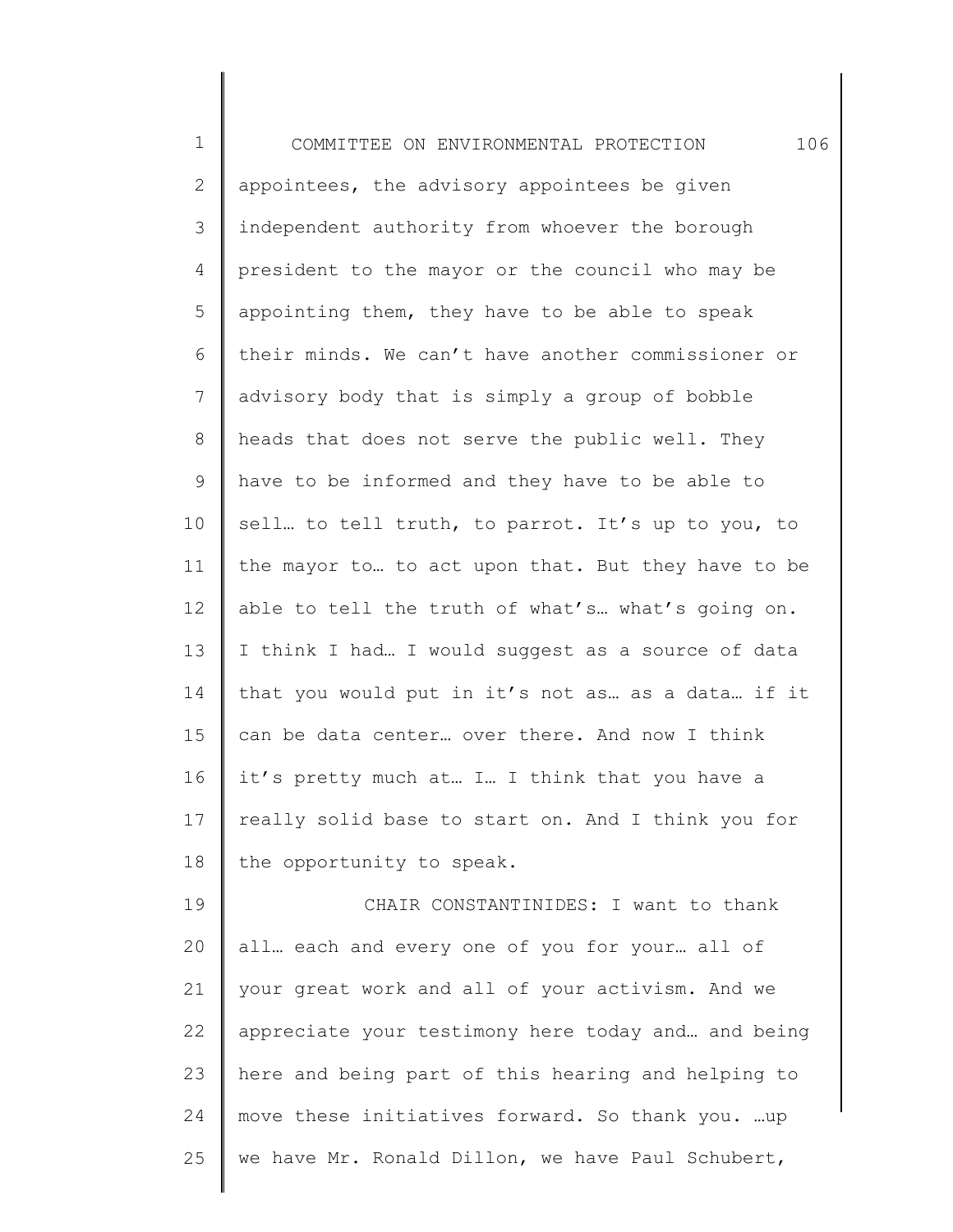| $\mathbf 1$    | 107<br>COMMITTEE ON ENVIRONMENTAL PROTECTION       |
|----------------|----------------------------------------------------|
| $\overline{2}$ | and Harry Bublins [phonetic] Bubbins, if you can   |
| 3              | all Oh, okay if you hand it up bring it up. If     |
| 4              | you can give it to the Sergeant at Arms if they'd  |
| 5              | be happy to take it. Alright Katherine Scopic.     |
| 6              | Samara if you can swear in the panel please. Oh    |
| 7              | your okay great then that's who you are.           |
| 8              | COMMITTEE COUNSEL SWANSTON: Can you                |
| $\mathsf 9$    | please raise your right hands. Do you swear or     |
| 10             | affirm to tell the truth, the whole truth, and     |
| 11             | nothing but the truth today?                       |
| 12             | [combined affirmations]                            |
| 13             | CHAIR CONSTANTINIDES: Go ahead with                |
| 14             | your testimony please.                             |
| 15             | RONALD DILLON: My name is Ronald J.                |
| 16             | Dillon President of the Concerned Homeowners       |
| 17             | Association, a civic association in the            |
| 18             | environmental justice community in the Old Mill    |
| 19             | section of New Lots Brooklyn that has been dealing |
| 20             | with environmental impact issues including         |
| 21             | environmental justice for more than two decades.   |
| 22             | The Association was instrumental in halting the    |
| 23             | illegal New York City Department of Sanitation     |
| 24             | Solid Waste Processing Facility at the Old Mill    |
| 25             | Creek Park in the face of the opposition of        |
|                |                                                    |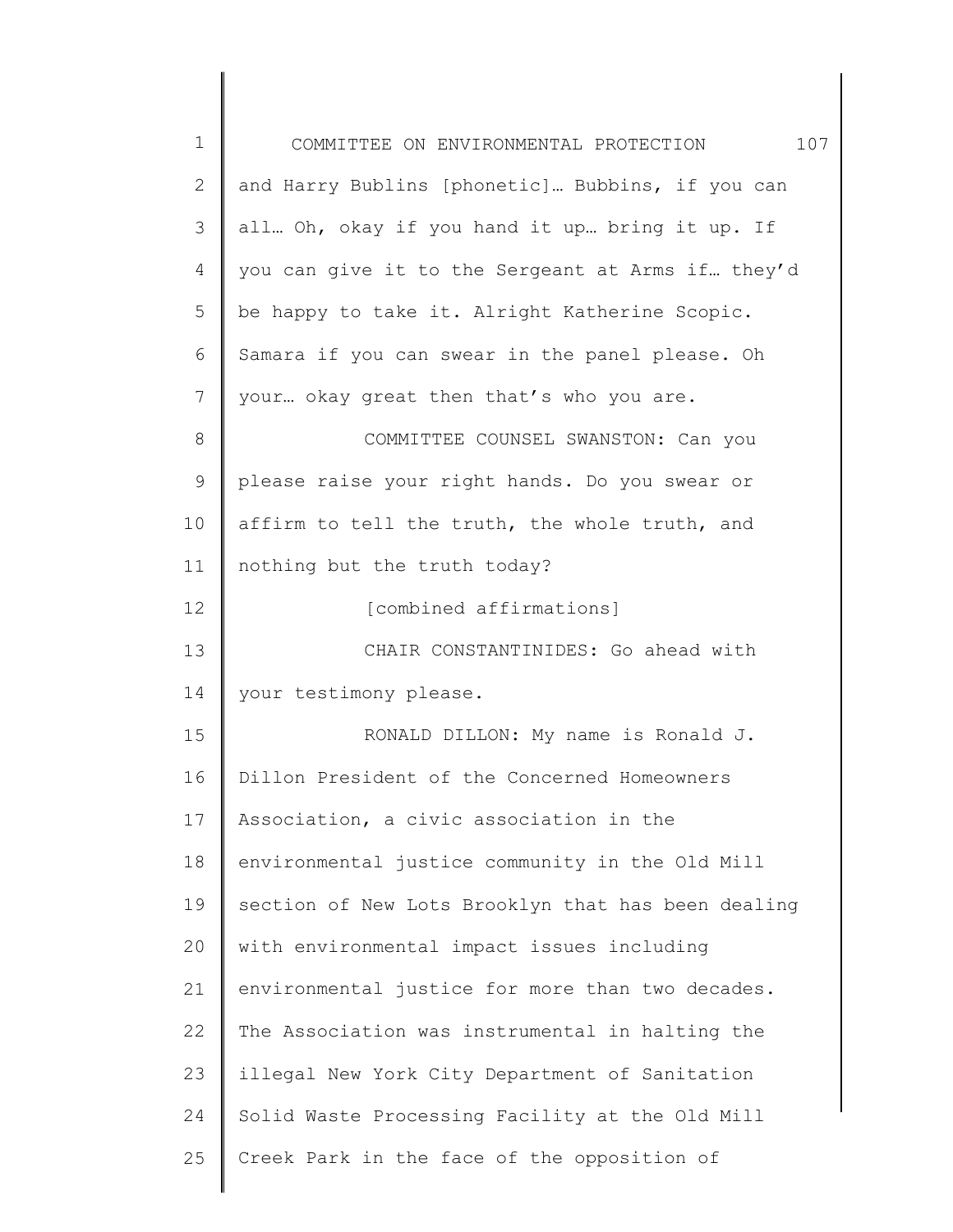1 2 3 4 5 6 7 8 9 10 11 12 13 14 15 16 17 18 19 20 21 22 23 24 25 COMMITTEE ON ENVIRONMENTAL PROTECTION 108 multiple city and state agencies and without any assistance from so-called environmental justice organizations all from Brooklyn elected officials. The battle ultimately was won by a group headquartered in New Jersey represented by an organization from Westchester. The limitations of the proposed legislations are many… defectively precludes the participation of civic associations such as the Concerned Homeowners Association. It does not address the millions of dollars owed to the old mill creek community due to past contractual obligations but not yet paid.IT does nothing to afford redress for past and ongoing environmental justice violations. It does nothing to address the collusion among agencies to violate existing regulations to further the objective of the sponsoring agency. It does nothing to address the reality that the EPA and the New York state DEC do not enforce their existing regulations when it comes to New York City agency violations in environmental justice communities. It does nothing to mandate the strict enforcement of existing rules and regulations in EJ communities that would necessitate the closure of offending operations.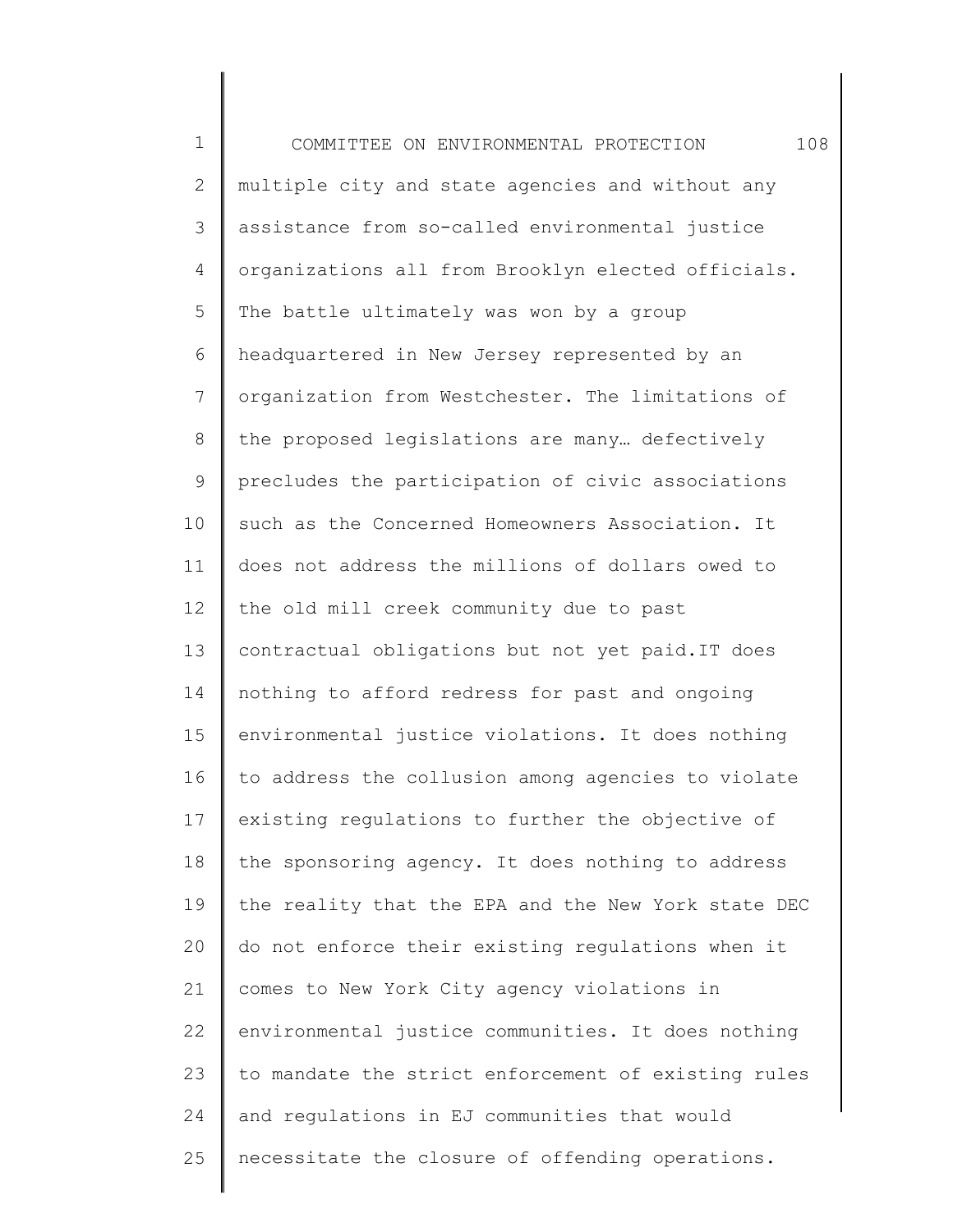1 2 3 4 5 6 7 8 9 10 11 12 13 14 15 16 17 18 19 20 21 22 23 24 25 COMMITTEE ON ENVIRONMENTAL PROTECTION 109 The New York state DEC has similar regulations with seemingly lofty aspirations. But as a practical matter they afford no protections to EJ communities. The Concerned Homeowners Association has been fighting this battle as I said for more than 20 years. It needs not another study or taskforce but rather the immediate closure of operations illegally permitted by many city agencies. If the commissioner of an agency tells his or her staff to locate an objectionable facility in an EJ community, the legislation will do nothing to stop the offending operation. In its consideration of the permit for the illegal New York City DOS facility at the old Milk Creek Park the New York state's DEC commissioner overruled his own ALJ recommendation and permitted the operation. The commissioner acknowledged and then ignored his agency's EJ guidelines. It took hard action to halt the operation. And I'd like to just add from my prepared remarks two things that I've heard in previous testimony. One is waste equity. Waste equity for the south Bronx and for northern Brooklyn and I've talked to Councilman Levine about this is waste inequity for new lots. Because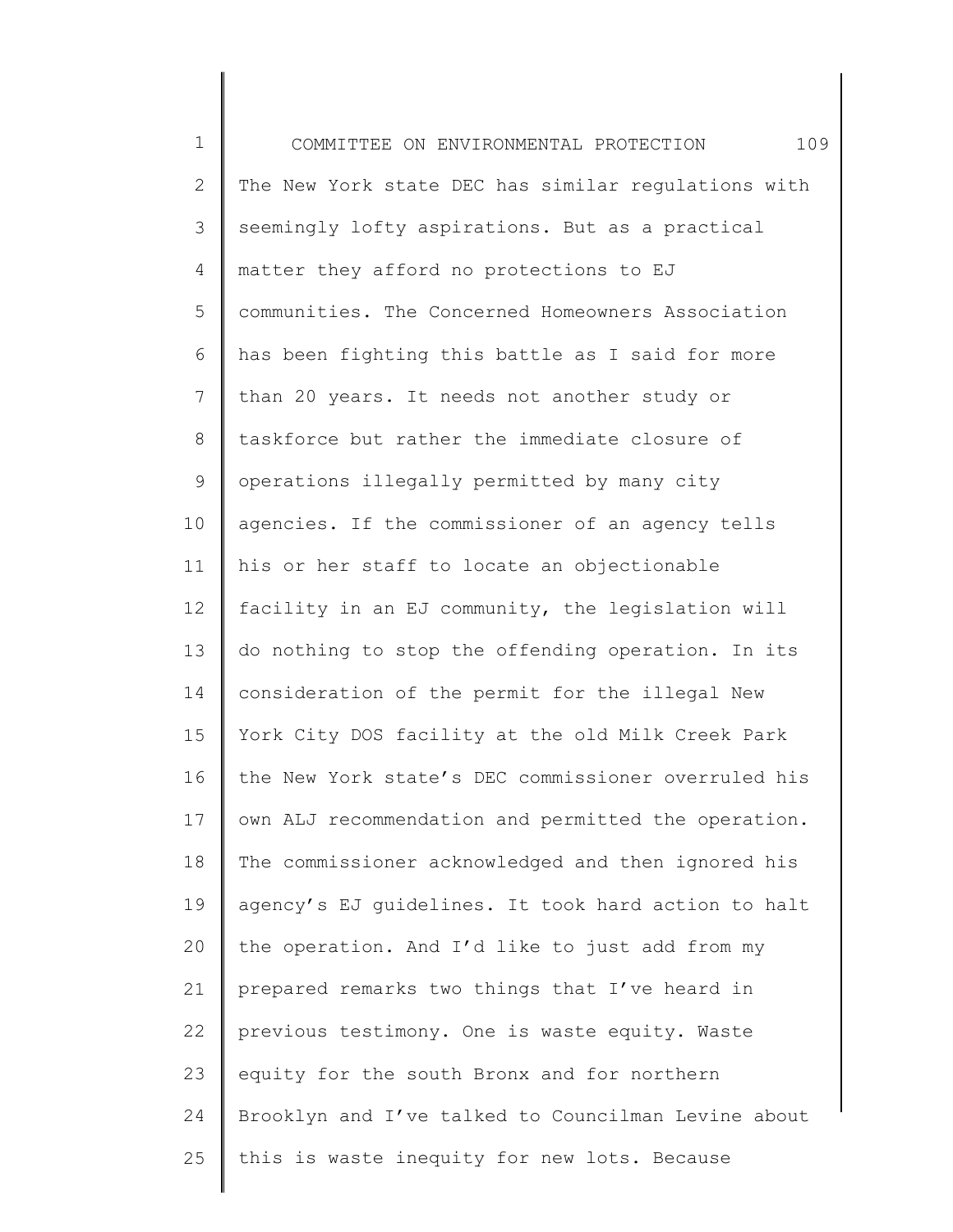1 2 3 4 5 6 7 8 9 10 11 12 13 14 15 16 17 18 19 20 21 22 23 24 25 COMMITTEE ON ENVIRONMENTAL PROTECTION 110 they're sending their waste to our community. Their waste while it may be objectionable is in M3 districts, heavy manufacturing districts. They're sending it to a light manufacturing district which supposedly has strict performance standards. And unfortunately when this… their legislation was proposed they were not even aware that there are waste transfer stations in new lots. You know I don't know what to say when legislatures to address their community's concerns are dumping into other communities where not knowing the full effect of what they're doing. The other issue I have in… and it's been addressed a couple things is CEQA. The CEQA's statement… and I used to go and actually read those documents and comment on it… all an age… a lead agency needs to do with CEQA is acknowledge that there might be some impacts, may say that they're going to address some but ultimately can say is there's an adverse impact, we can't do anything about it, but we acknowledge it. So going the CEQA route doesn't really address anything. And while I'm... you know I did enjoy going through these documents it was telling when I talked to a staff member or an elected official about the upzoning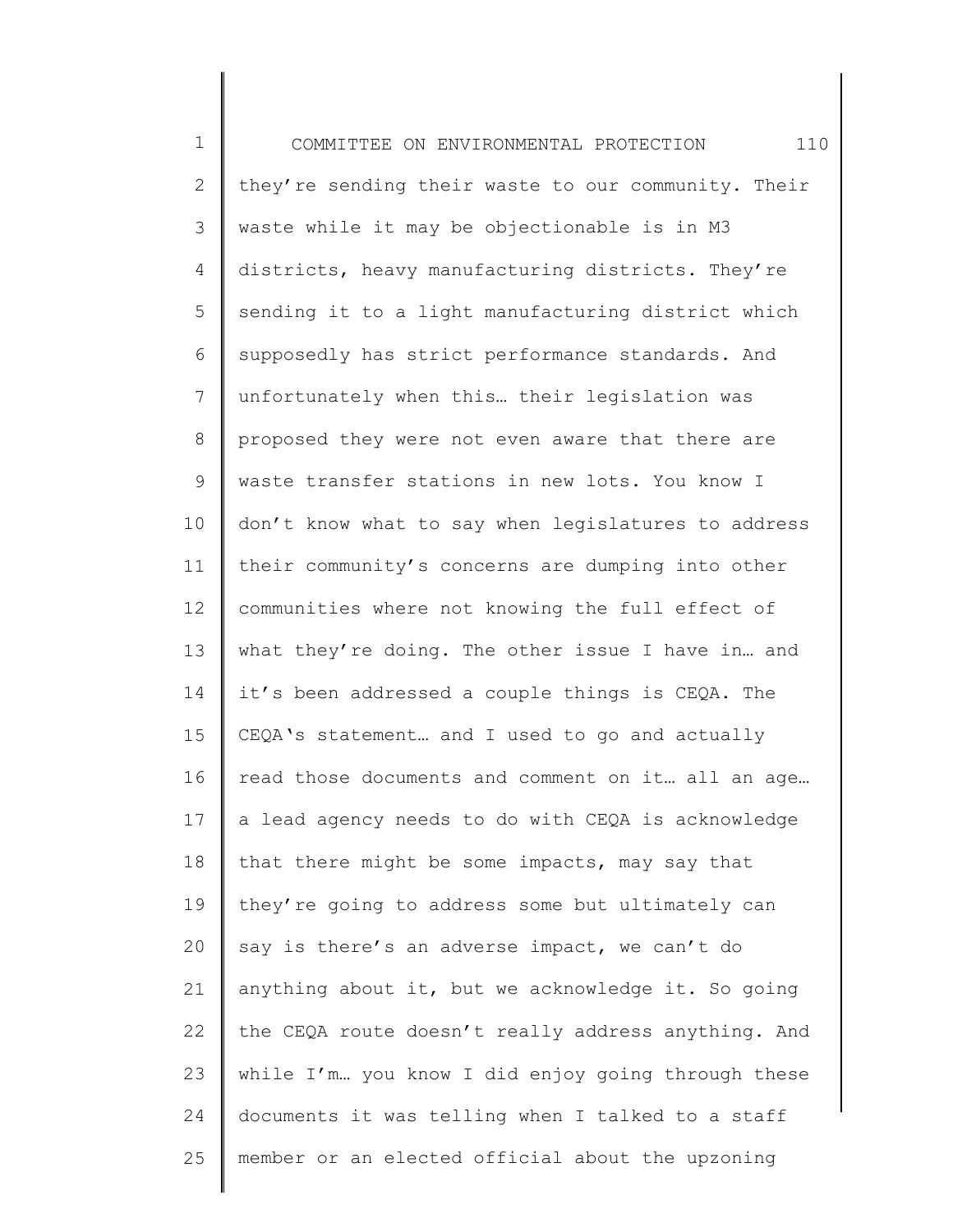| $\mathbf 1$    | 111<br>COMMITTEE ON ENVIRONMENTAL PROTECTION        |
|----------------|-----------------------------------------------------|
| $\overline{2}$ | and I said did you read through the CEQA and he     |
| 3              | said why, I'm not going to there's no point in      |
| 4              | reading through the Environmental Assessment        |
| 5              | Statement because that's not where the the action   |
| 6              | is. The decision has already been made. And so I    |
| 7              | you know I don't really see this legislation.       |
| 8              | Helping us it doesn't further us. And I and I       |
| 9              | always one of the things I'm not the last speaker   |
| 10             | but you know you have a committee and I I thank     |
| 11             | the chairman for stay usually I'm talking to the    |
| 12             | staff members. You know you have a whole committee. |
| 13             | I would think that if they're really serious about  |
| 14             | this, every committee member should be here from    |
| 15             | the beginning to the end. Just my opinion.          |
| 16             | CHAIR CONSTANTINIDES: Thank you for                 |
| 17             | your testimony. I appreciate it. Thank you. But     |
| 18             | please stay at the dais until the panel is through. |
| 19             | KATHERINE SCOPIC: Thank you Chair Costa             |
| 20             | Constantinides and New York City council members    |
| 21             | for this legislation regarding environmental        |
| 22             | justice communities. My name is Katherine Scopic    |
| 23             | and I'm an artist activist who has been working on  |
| 24             | environmental issues for several decades through my |
| 25             | art, teaching the United Nations, faith groups, the |
|                |                                                     |

║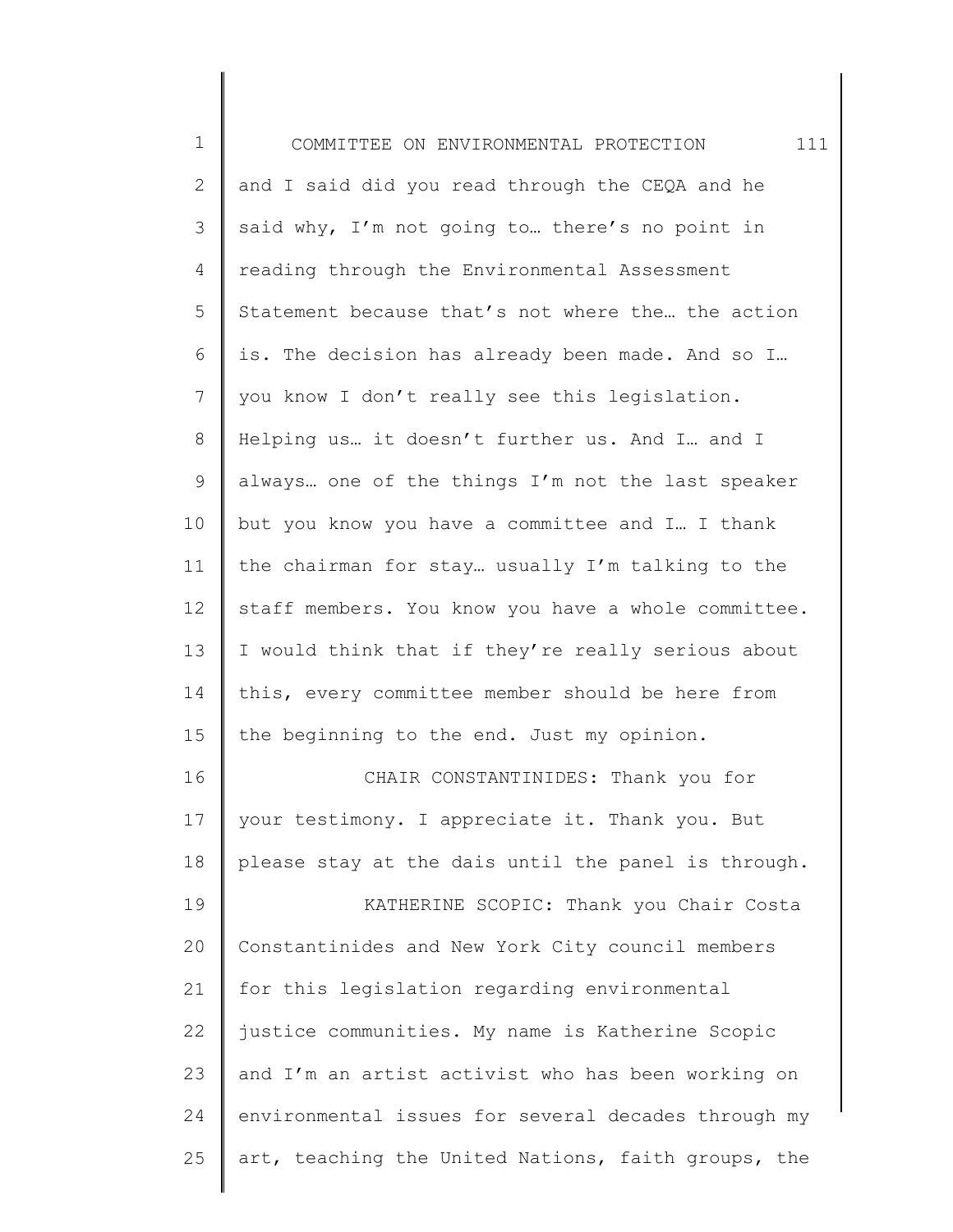1 2 3 4 5 6 7 8 9 10 11 12 13 14 15 16 17 18 19 20 21 22 23 24 25 COMMITTEE ON ENVIRONMENTAL PROTECTION 112 Peoples Climate Movement New York shutdown in Du Pont now and other groups like WE ACT who does such great work. I'd like to make three points; one, congratulations on addressing EJ community needs, two, stop carbon energy usage, that's fossil fuel, methane, and nuclear power, and three install renewable energy sources wherever possible as quickly as possible. One, low income disadvantaged communities are frequently located in areas most vulnerable to extreme weather events and are historically the siting locations for the most polluting causing infrastructures such as incinerators with heavy traffic causing incidents of asthma, COPD, cancer, and other pollution related diseases as has been brought out already. Legislation addressing these problems bringing equity to all is overdue and welcome. Two, Christiana Figueres, Executive Secretary of the UN Climate Change Secretariat says that carbon equals poverty, or more correctly carbon in the atmosphere equals poverty. A recent UN report shows that during the past 20 years 4.1 billion people have been injured in extreme weather events. And that's almost half of the earth's population. And 600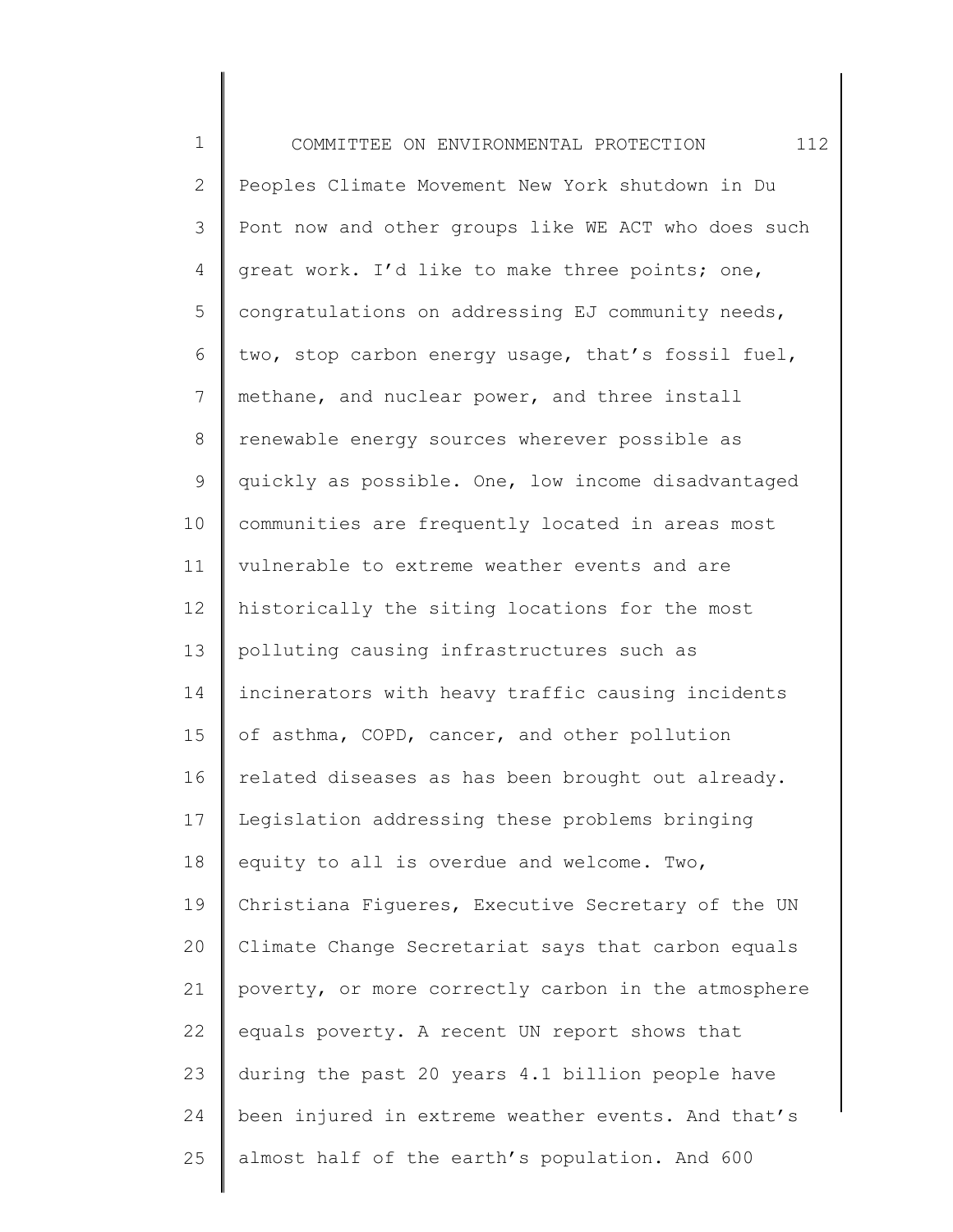1 2 3 4 5 6 7 8 9 10 11 12 13 14 15 16 17 18 19 20 21 22 23 24 25 COMMITTEE ON ENVIRONMENTAL PROTECTION 113 thousand people killed and this trend is worsening. The most critical task we have before us is to stop burning fossil fuels. 195 countries signed the agreement in Paris December 12, 2015 to do just this. It was an historic moment, a turning point. The world recognized our role in causing climate change. And our role, ability, and responsibility in stopping it. Commitments have been made, final signing will take place here in New York City, Earth Day, April  $22^{nd}$ , 2016. Three, in alignment with UN COP-21 Paris Agreement national climate goals New York City climate initiatives such as REV, reforming the energy vision, and our own NYC, 1NYC, the New York City Council has over the years introduced outstanding environmental legislation to address problems and create solutions. Implementation of renewable energy being the most significant at this point in time. Impediments to solar installation in the city need to be removed. And the pace of solar installation hastens as well as the realization of offshore wind and the closing of the Indian Point nuclear power plant that is neither green nor clean and whose replacement energy is available. I also suggest more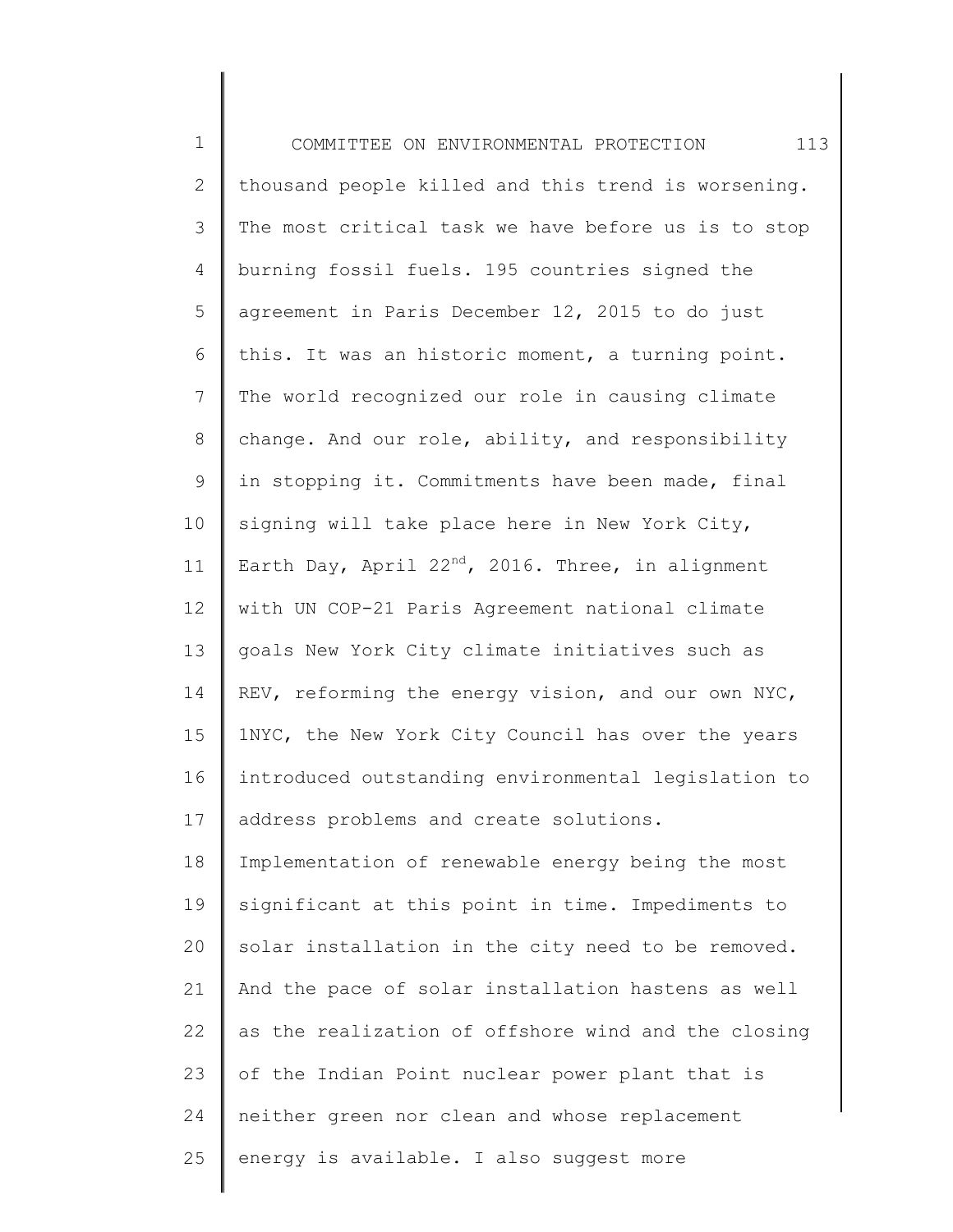1 2 3 4 5 6 7 8 9 10 11 12 13 14 15 16 17 18 19 20 21 22 23 24 25 COMMITTEE ON ENVIRONMENTAL PROTECTION 114 coordination between the state and city as in the case of Fresh Direct who requested the location of a truck depot in the Bronx that was greatly protested by residents of the Bronx receiving support from members of the New York City Council. Although several options for this garage other than in the Bronx were available the Bronx resident protests fell on deaf ears as on February 19<sup>th</sup>, 2015 the Empire State Development revote granted Fresh Direct the truck garage in the Bronx. This overburdened EJ community would have yet another barrage of truck traffic and the already have a pollute… heavily polluted air. This could… could this legislation have prevented this situation? And will it prevent such abuses in the future? You have my full support in doing so. Thank you for your exemplary and much needed legislation. CHAIR CONSTANTINIDES: Thank you. Mr. Schubert. PAUL SCHUBERT: My name is Paul Schubert… Okay thank you. My name is Paul Schubert. I'm known as Tiger in the Rockaways. I have… I'm also a board member of New York City Friends of Clear Water. Now upon the New York state supreme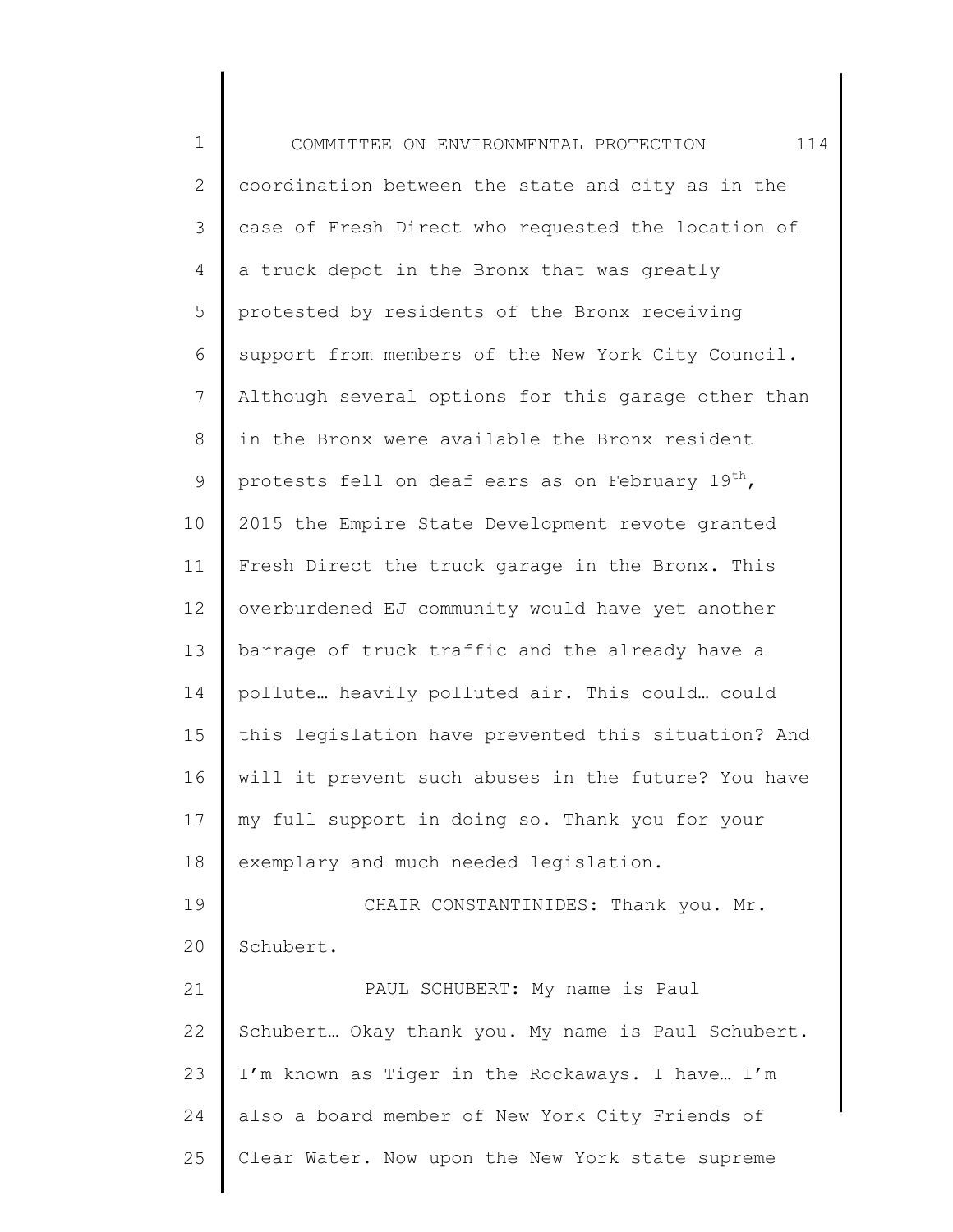1 2 3 4 5 6 7 8 9 10 11 12 13 14 15 16 17 18 19 20 21 22 23 24 25 COMMITTEE ON ENVIRONMENTAL PROTECTION 115 court building… are these words written in stone; the true administration of justice is the firmest pillar of a good government. Now for those of us who… New York City history that area is five points where the gangs of New York would hang out, the Irish battling the Italians and a few other people. But I be… now when I went to New York City website yesterday and I tried to look up Title 16-123 removal of snow I could not find it. The reason is the person, the company contracted to publish and post New York City laws he said on the site the contract ran out. And as a result New York City citizens cannot access the rules of city of New York or any administrative code. I want to bring that to your attention. I had to go to a secondary site. Second, being we need the firm administration of justice we have New York state law which is article 15 penal code criminal liability. Now I was advised by counsel that we should co-enforce this law. And I quote from the law; criminal negligence, a person acts with criminal negligence with a respect to a result at or to a circumstance described by statute to find the offence which… fails to perceive a substantial and unjustifiable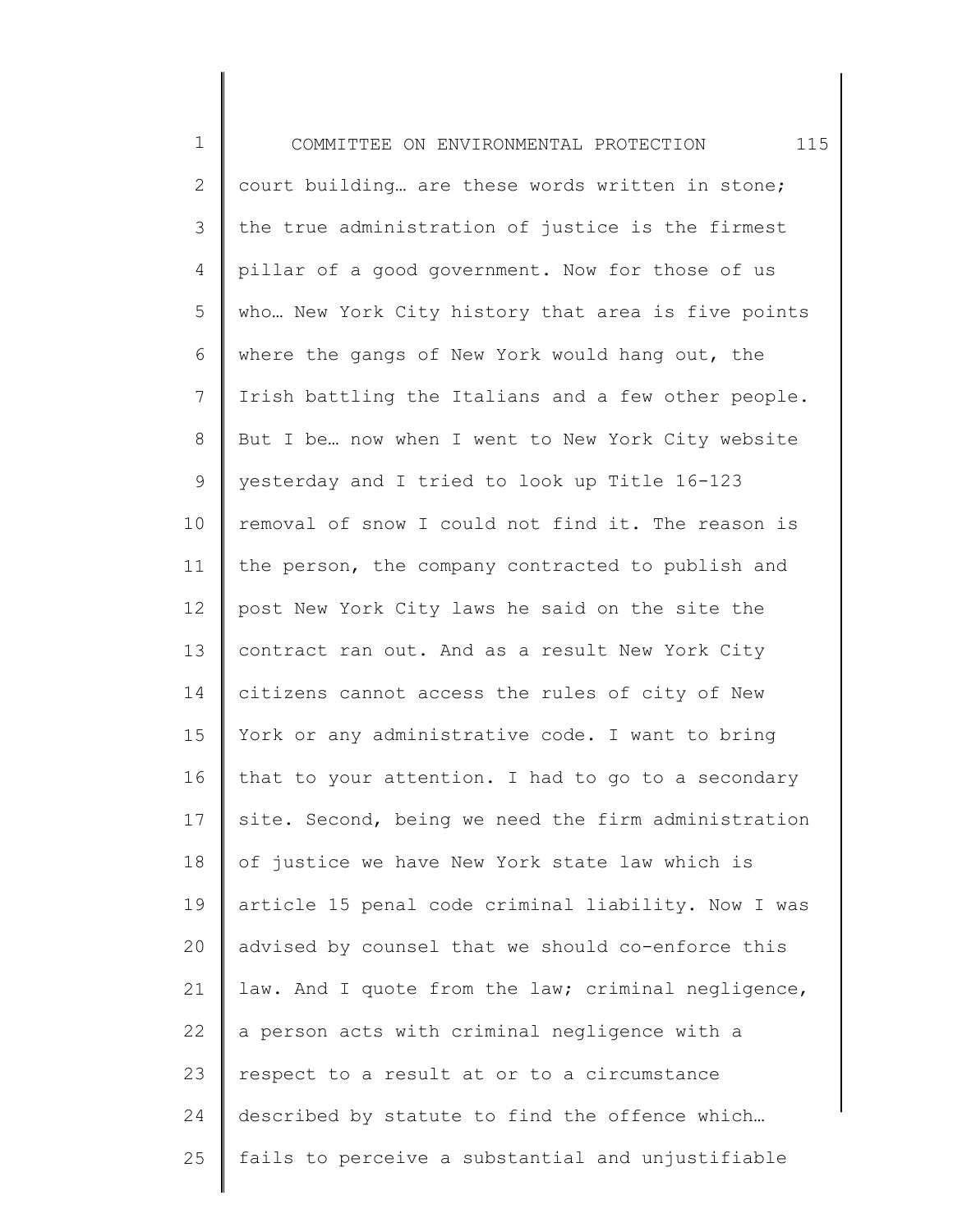| $\mathbf 1$  | 116<br>COMMITTEE ON ENVIRONMENTAL PROTECTION       |
|--------------|----------------------------------------------------|
| $\mathbf{2}$ | risk that such result will occur or that such      |
| 3            | circumstances exist. The risk must be of such      |
| 4            | nature and degree that the failure to perceive it  |
| 5            | constitutes a gross deviation from the standard of |
| 6            | care that a reasonable person would observe in a   |
| 7            | situation. How can we apply the law? Can be as     |
| 8            | simple as a a property owner who refuses to remove |
| 9            | ice from a sidewalk, like the property owner Mr.   |
| 10           | Amar [sp?] at 9511 Rockaway Beach Boulevard. I     |
| 11           | took                                               |
| 12           | CHAIR CONSTANTINIDES: If we can keep               |
| 13           | our comments germane to                            |
| 14           | PAUL SCHUBERT: And                                 |
| 15           | CHAIR CONSTANTINIDES: the two bills                |
| 16           | we're considering today.                           |
| 17           | PAUL SCHUBERT: Okay. Okay. Okay.                   |
| 18           | CHAIR CONSTANTINIDES: That that'd be               |
| 19           | very helpful thank you.                            |
| 20           | PAUL SCHUBERT: Okay now. Okay now. We              |
| 21           | have in New York for the sake of all legal         |
| 22           | environmental groups we have 91 manufactured toxic |
| 23           | waste sites which need to be dealt with            |
| 24           | immediately. And they're everywhere as shown by    |
| 25           | this map. I want this bill to empower the local    |
|              |                                                    |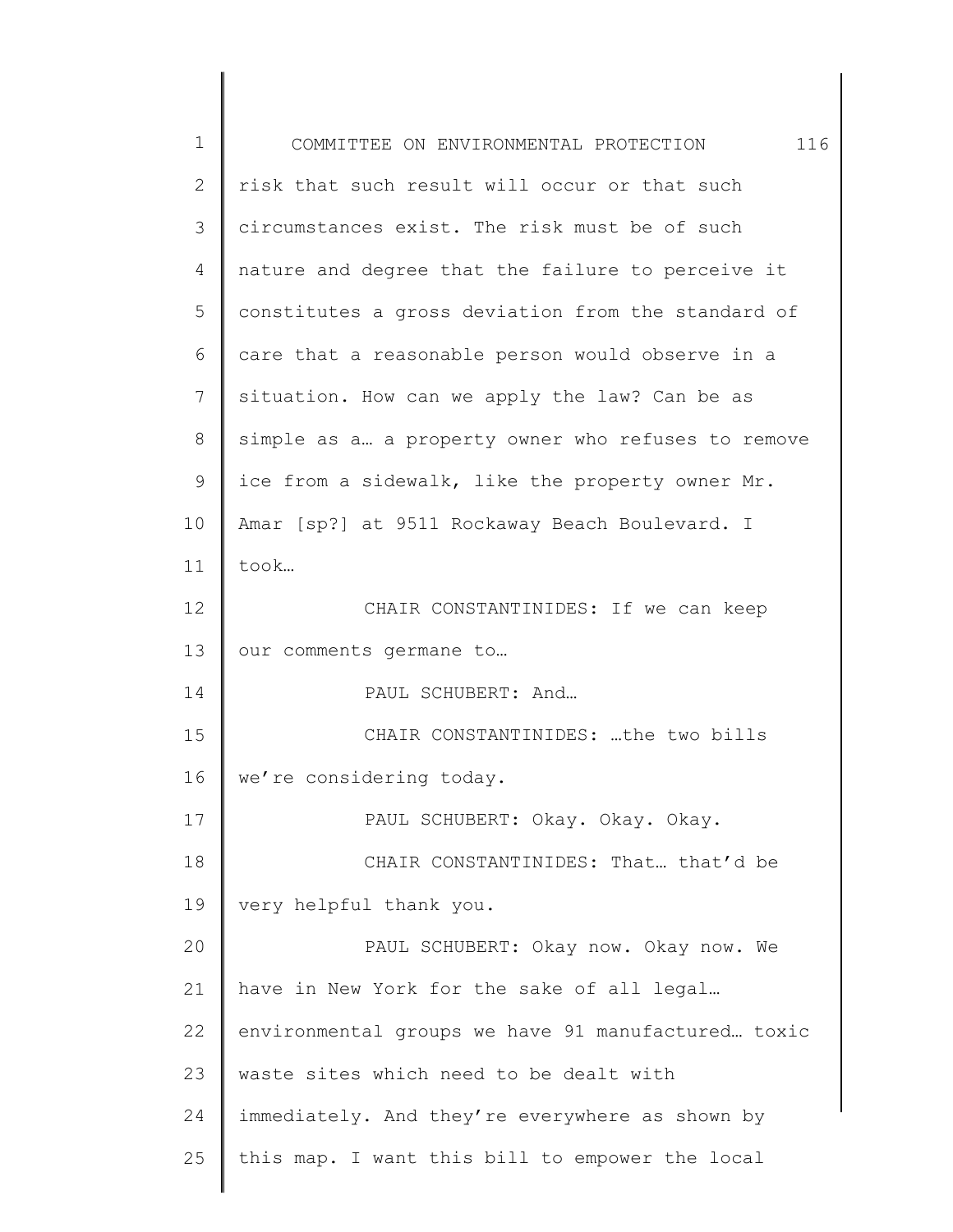1 2 3 4 5 6 7 8 9 10 11 12 13 14 15 16 17 18 19 20 21 22 23 24 COMMITTEE ON ENVIRONMENTAL PROTECTION 117 environmental organizations to make use of Article 15, co-enforce it with the enforcement agencies of New York City and thus I may have a clean and safe environment in… in my city from the Rockaways to the Bronx if possible. Thank you. CHAIR CONSTANTINIDES: Thank you all very much. I appreciate your testimony, thank you. KATHERINE SCOPIC: [off mic] You're welcome. Thank you for the opportunity. CHAIR CONSTANTINIDES: …Corbin-Mark from WE ACT for EJ... Environmental Justice, Oliver Harwood from New York Legal Assistance Group, and Judith Konipa [phonetic] who's going to be reading Harry Bubbins' testimony. Please come forward. Oliver Harwood. Is there an Oliver Harwood here? Okay so I'm going to… I'm going to call up the last two to… to fill out this panel. So Annie Wilson, is Annie Wilson here? She isn't. …Kupferman? Alright she's coming, she's coming. Okay. Alright great. Alright fantastic. Alright so if you can all come forward. …Kupferman is… are you… you're coming, great. Okay. If we can just pull over a seat for him there so… Great.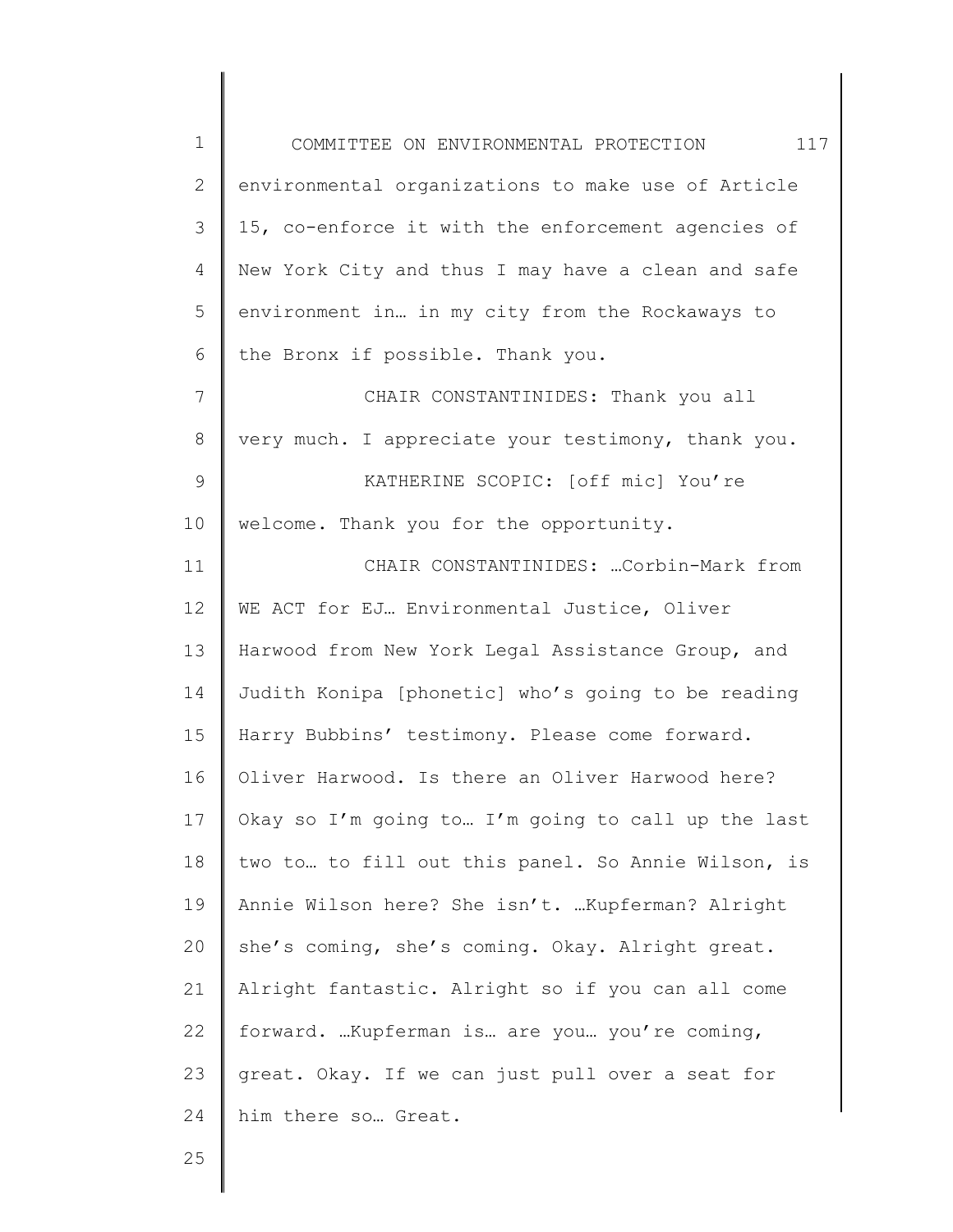| $\mathbf 1$  | 118<br>COMMITTEE ON ENVIRONMENTAL PROTECTION        |
|--------------|-----------------------------------------------------|
| $\mathbf{2}$ | COMMITTEE COUNSEL SWANSTON: Can you                 |
| 3            | please raise your right hands? Do you swear or      |
| 4            | affirm do you swear or affirm to tell the truth,    |
| 5            | the whole truth, and nothing but the truth today?   |
| 6            | CHAIR CONSTANTINIDES: Fantastic. We can             |
| 7            | start with the testimony there and if you want to   |
| $8\,$        | begin and we'll                                     |
| $\mathsf 9$  | CECIL CORBIN-MARK: Good afternoon. And              |
| 10           | thank you for the opportunity to testify in support |
| 11           | of Intro 886 sponsored by Council Member Inez       |
| 12           | Barron and Intro 359 sponsored by Costa             |
| 13           | Constantinides. WE ACT for Environmental Justice    |
| 14           | wants to affirm our support for both of these bills |
| 15           | and we thank both Council Member Inez Barron and    |
| 16           | our chair for introducing the bills that if passed  |
| 17           | by this council and signed by the mayor will        |
| 18           | provide a clear road map as to what the challenges  |
| 19           | are in environmental justice communities, where     |
| 20           | those communities are located, create formal plans  |
| 21           | by the various city agencies to address             |
| 22           | environmental justice, and establish a mayoral task |
| 23           | force to review agency environmental justice plans  |
| 24           | and provide quidance, advice, and and advice to     |
| 25           | the administration about these matters. In short    |
|              |                                                     |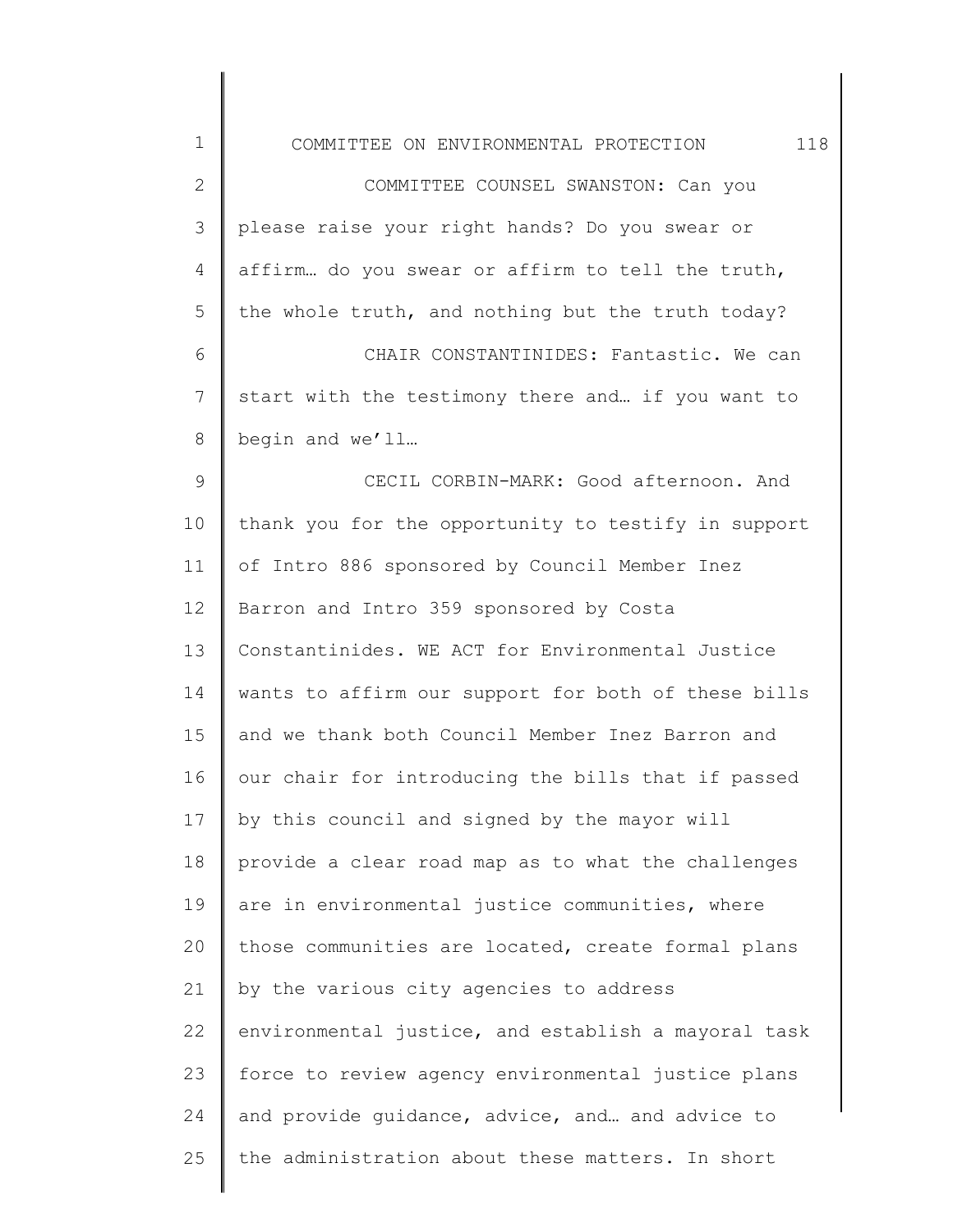1 2 3 4 5 6 7 8 9 10 11 12 13 14 15 16 17 18 19 20 21 22 23 24 25 COMMITTEE ON ENVIRONMENTAL PROTECTION 119 these bills will take what the vision, the mayor, and his team so eloquently laid out in 1NYC and provide an infrastructure and a clear set of plans and timelines by which that vision will be realized. At the outset it is important to set forth that even in the best city in the world, New York City, still today we are not immune from the negative impacts of the reality that in this country environmental laws, regulations, and policies have not been applied fairly across all segments of the population. There are far too many people of color and low income who live in communities that receive far less protection than others and bear a disproportionate burden of the city's environmental hazards, pollution problems, and polluting facilities. The consequence of these practices has been that the same communities year in and year out are the ones with the worst health indicators, the poorest educational outcomes, and the… socioeconomic stats. Despite the best intentions these communities remain the places that lag behind, the more affluent and prosperous parts of our city and serve as the poster children for the Tale of Two Cities. And let me offer some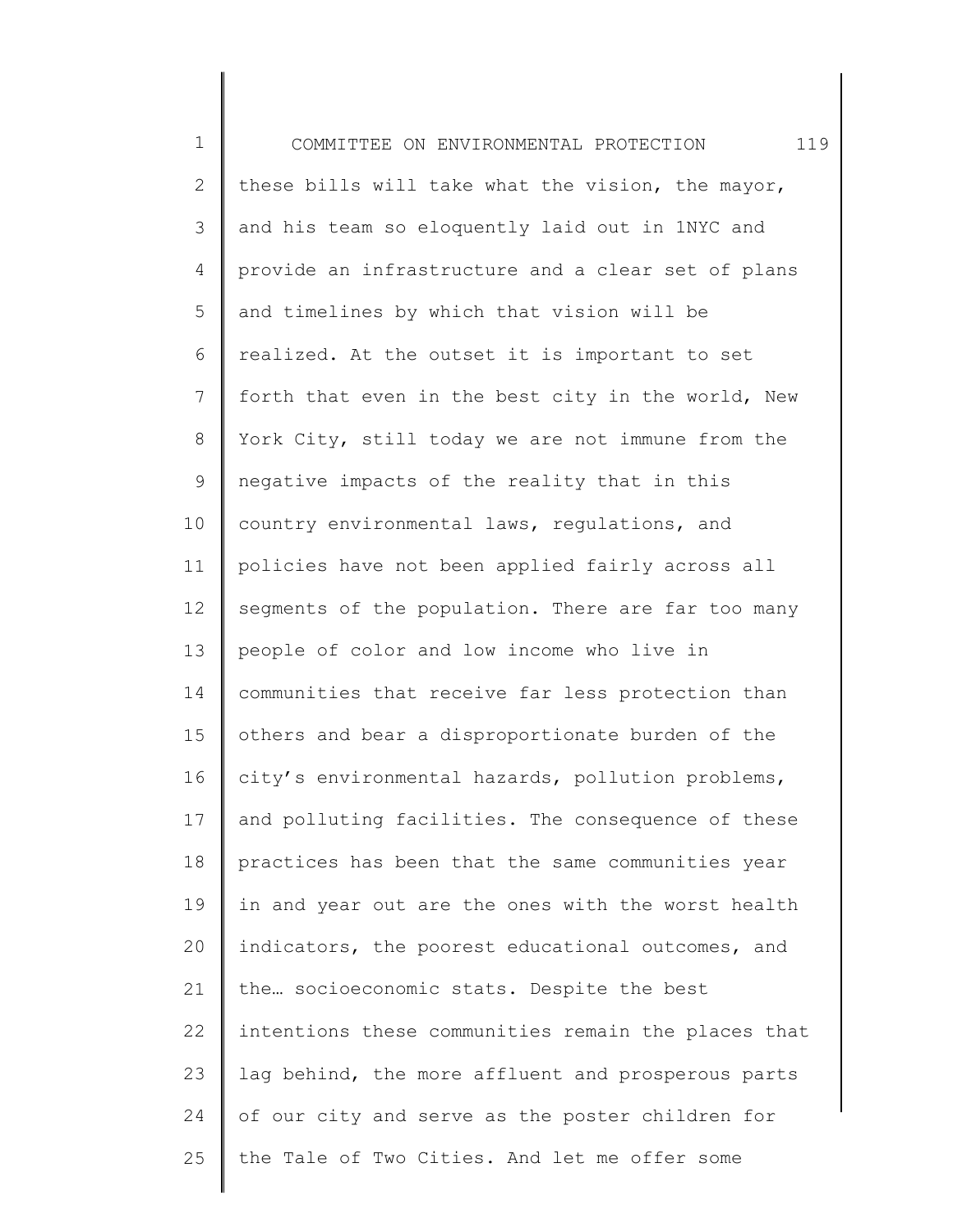| $\mathbf 1$    | 120<br>COMMITTEE ON ENVIRONMENTAL PROTECTION        |
|----------------|-----------------------------------------------------|
| $\overline{2}$ | statistics to support the picture I painted in the  |
| 3              | paragraph above. I'll start with East Harlem which  |
| 4              | is in my neck of the woods where I was at a         |
| 5              | community planning session around the East Harlem   |
| 6              | rezoning until 10:00 p.m. last night. East Harlem   |
| $7\phantom{.}$ | is a diverse neighborhood of predominately Latino   |
| 8              | and African American residents with a rich culture  |
| $\mathsf 9$    | and history that includes the likes of Tito Puente  |
| 10             | and many others. But sadly according to the New     |
| 11             | York City Department of Health Environmental Health |
| 12             | tracking portal East Harlem has the highest rates   |
| 13             | of asthma hospitalizations for children ages zero   |
| 14             | to four and five to 14. While we don't know what    |
| 15             | causes asthma we do know what triggers it. And poor |
| 16             | air quality and allergens like mold are on the      |
| 17             | list. We know from the city's health department     |
| 18             | records that East Harlem registered some of the     |
| 19             | highest levels of concentration for pine of fine    |
| 20             | particulates, fine particulates. According to the   |
| 21             | US Environmental Protection Agency fine             |
| 22             | particulates produced by vehicle exhaust and        |
| 23             | certain types of heating oil can lead to aggravated |
| 24             | asthma symptoms, decreased lung function, and       |
| 25             | irregular heartbeat. Mold is a known trigger as     |
|                |                                                     |

║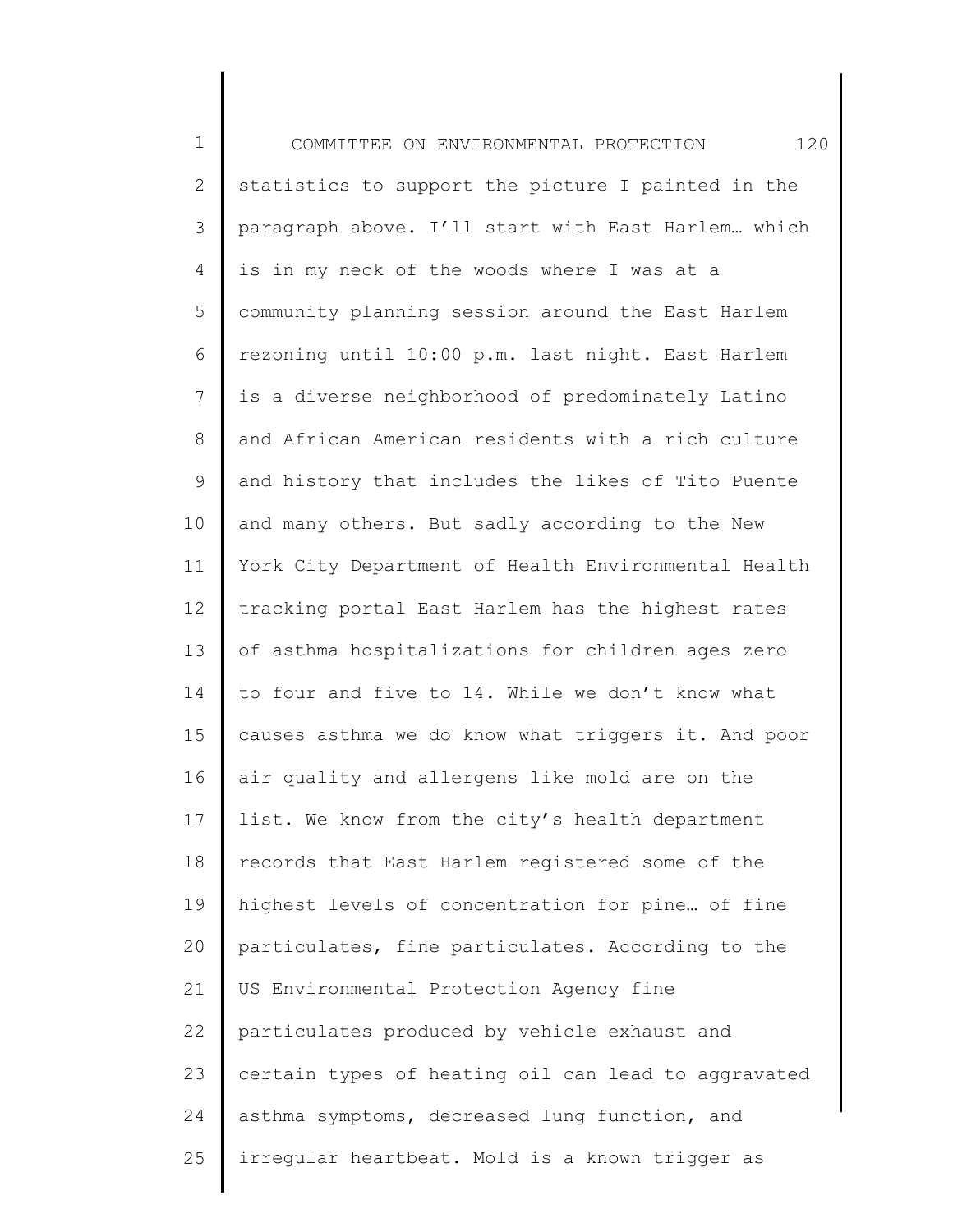| $\mathbf 1$  | 121<br>COMMITTEE ON ENVIRONMENTAL PROTECTION       |
|--------------|----------------------------------------------------|
| $\mathbf{2}$ | well for asthma. And for those of us who work in   |
| 3            | East Harlem it is no surprise to find out that     |
| 4            | based on a review of 3-1-1 complaints that East    |
| 5            | Harlem also ranked among the highest neighborhoods |
| 6            | for complaints about mold. Further from our        |
| 7            | collaborations with Columbia University's mailman  |
| $\,8\,$      | center for children's center for environmental     |
| 9            | health we know what some of these allergens and    |
| 10           | and pollutants can do to the development of        |
| 11           | children. They can result in smaller brain head    |
| 12           | circumference and reduce IQ functions later in     |
| 13           | life. They can alter alter permanently alter       |
| 14           | genetics and DNA. We also know that parents        |
| 15           | frequently miss days of work for care for children |
| 16           | for their children who have asthma. And those      |
| 17           | asthmatic children lose days of school or have     |
| 18           | reduced activities as a result of the disease. I   |
| 19           | could paint a similar picture and indeed you've    |
| 20           | heard today of of these types of stories for the   |
| 21           | South Bronx, Jamaica, Flatbush, Buschwick, or      |
| 22           | Stapleton on the north shore of Staten Island.     |
| 23           | These neighborhoods are the asthma belt in the     |
| 24           | city, the lead belt, the low birth weight belt, or |
| 25           | said another way they are the forgotten slash      |
|              |                                                    |

║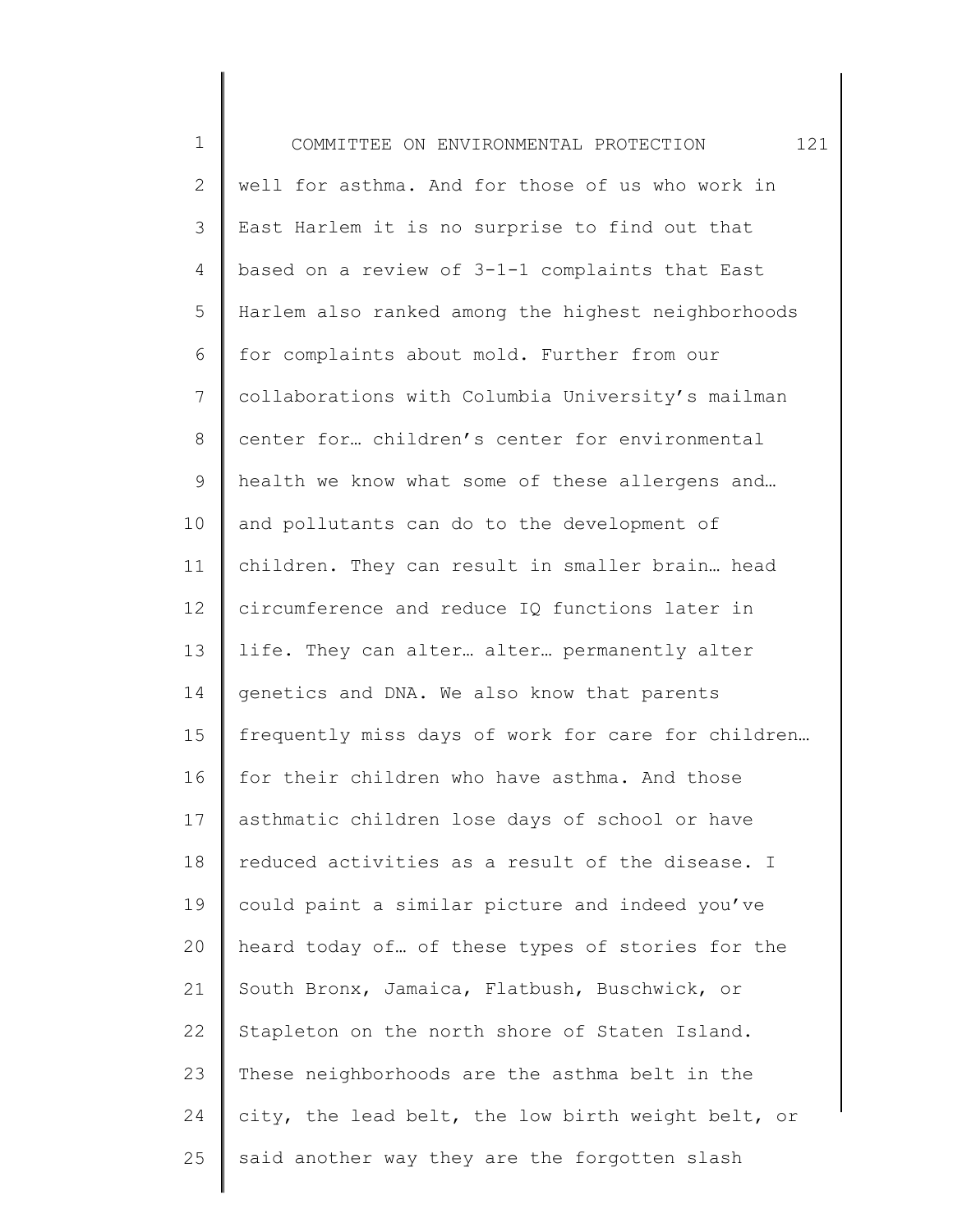1 2 3 4 5 6 7 8 9 10 11 12 13 14 15 16 17 18 19 20 21 22 23 24 25 COMMITTEE ON ENVIRONMENTAL PROTECTION 122 ignored sacrifice zones of our city. I live in one of those neighborhoods and I hope today that this committee will quickly pass Intro 886 and Intro 359 so that the city can get to… get to the business of conducting the necessary studies to define these neighborhoods as environmental justice communities and the respective city agencies can develop plans to address this legacy of pollution and disparate health and socioeconomic outcomes. The mayor in 1NYC recognize that the equity and environmental conditions are inexorably linked. Environmental hazards translate into poor health, loss of wages, and diminish quality of life particularly for residents of low income communities that have historically been burdened with a disproportionate share of environmental risk. 1NYC promotes environmental policies addresses the sources of disparities and health outcomes such as asthma and cardiovascular disease as well as environmental impediments to economic opportunity and neighborhood stability. It calls for a more… a more equitable and targeted approach to a broad variety of city services such as solid waste and storm water management tending our open spaces and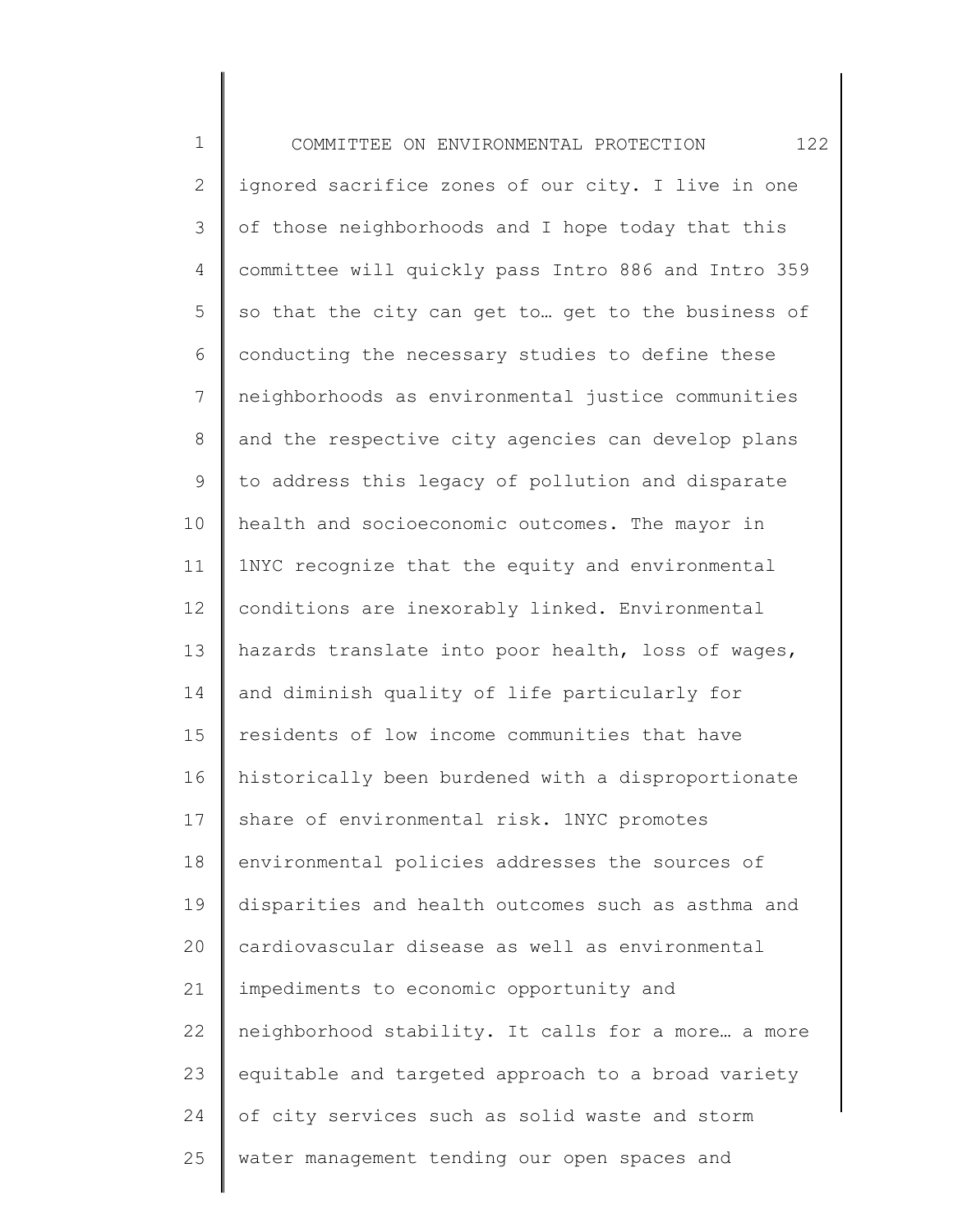1 2 3 4 5 6 7 8 9 10 11 12 13 14 15 16 17 18 19 20 21 22 23 24 25 COMMITTEE ON ENVIRONMENTAL PROTECTION 123 environmental remediation. Through 1NYC the mayor has said that we are committed to improving air quality in vulnerable communities through reduced and diverted truck trips resulting from implementation of zero waste, increased bargaining of waste under the solid… increased barging of waste under the solid waste management plan, and a freight strategy to shift the movements of goods to rail and water transport. Air pollutants emissions will be reduced they have said. And you can find all of these promises and commitments in visions one and three. Addressing indoor and health hazards in homes is also there through… making sure that New York City housing has mold remediation in vision two. All of these things are wonderful and we support and applaud 1NYC. We think however that this is pathway Intro 380… Intro 359 and Intro 886 are a pathway to making some of these visions very concrete and creating a set of concrete timelines for… and plans for realizing environmental justice. Advancing… sorry the federal agencies have adopted the elements proposed in both of these bills. And the report produced by the University of California - Hastings School of Law - Environmental Justice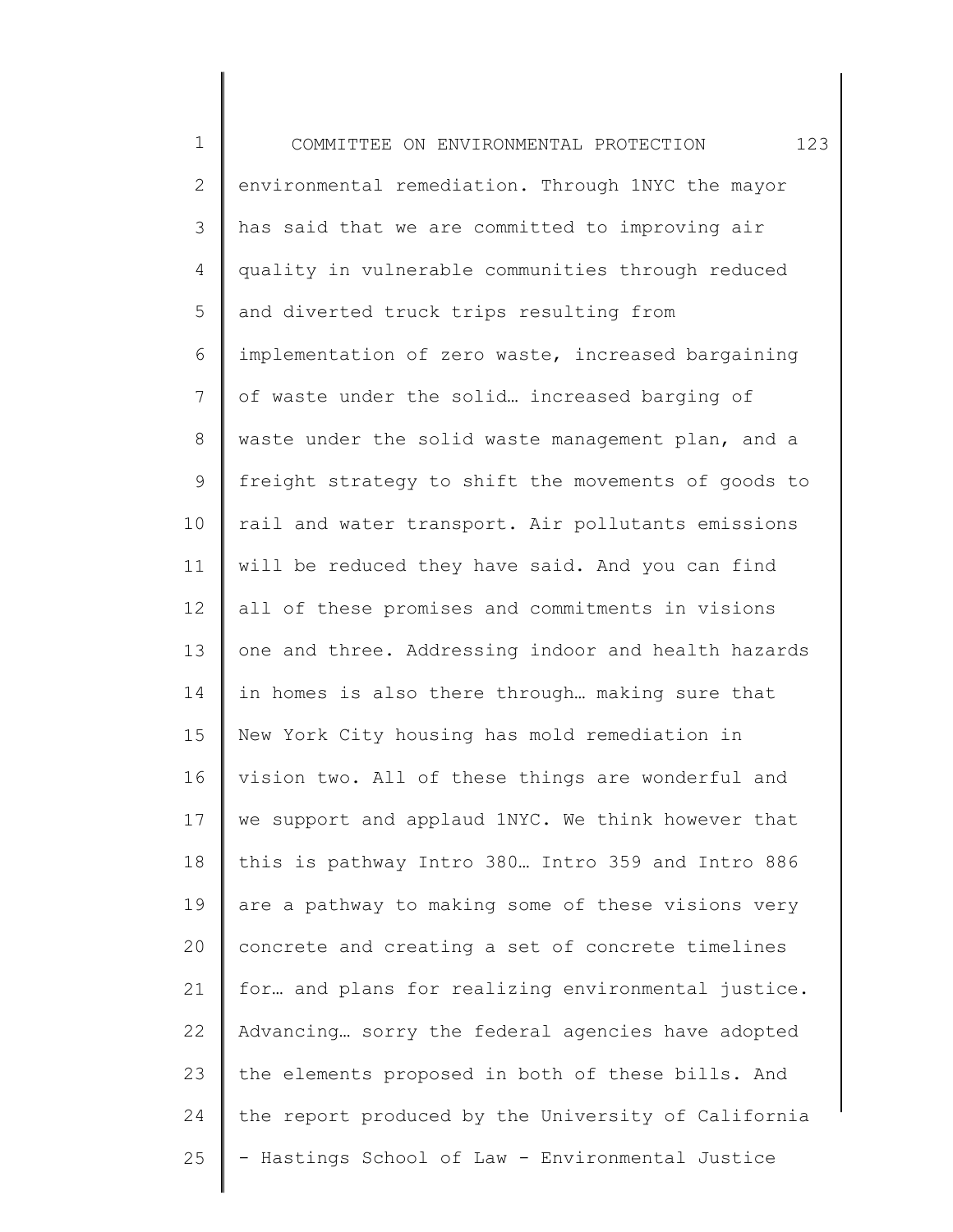| $\mathbf 1$  | 124<br>COMMITTEE ON ENVIRONMENTAL PROTECTION        |
|--------------|-----------------------------------------------------|
| $\mathbf{2}$ | for All, a 50 state survey of legislation,          |
| 3            | policies, and cases describes action actions and    |
| 4            | cases that have advanced in all 50 states. Several  |
| 5            | states; New York, New Jersey, and California to     |
| 6            | name a few have enacted similar measures to those   |
| 7            | proposed in Intro 886 and 359. We at WE ACT believe |
| $8\,$        | that Intro 886 and 359 represent a clear path to    |
| $\mathsf 9$  | operationalizing the ideas set forth in 1NYC and we |
| 10           | urge the committee and the council to pass these    |
| 11           | bills without delay. Thank you.                     |
| 12           | JUDITH: Hi, I'm Judith Konipa. And I'm              |
| 13           | reading on behalf of Harry Bubbins. I'm going to    |
| 14           | skip the beginning because he's naming the intros.  |
| 15           | We support the intention to forge greater           |
| 16           | environmental justice and protect and improve the   |
| 17           | health and environmental quality of our             |
| 18           | communities. We believe the energy and momentum     |
| 19           | could be better channeled to achieve mandates and   |
| 20           | enforceable regulations rather than studies a       |
| 21           | nonbinding advisory board. Good afternoon. My name  |
| 22           | is Harry J. Bubbins Director of Friends of Brook    |
| 23           | Park, FOBP, the south Bronx based environmental     |
| 24           | arts and sustainable economic development           |
| 25           | organizations. Friends of Brook Park is committed   |
|              |                                                     |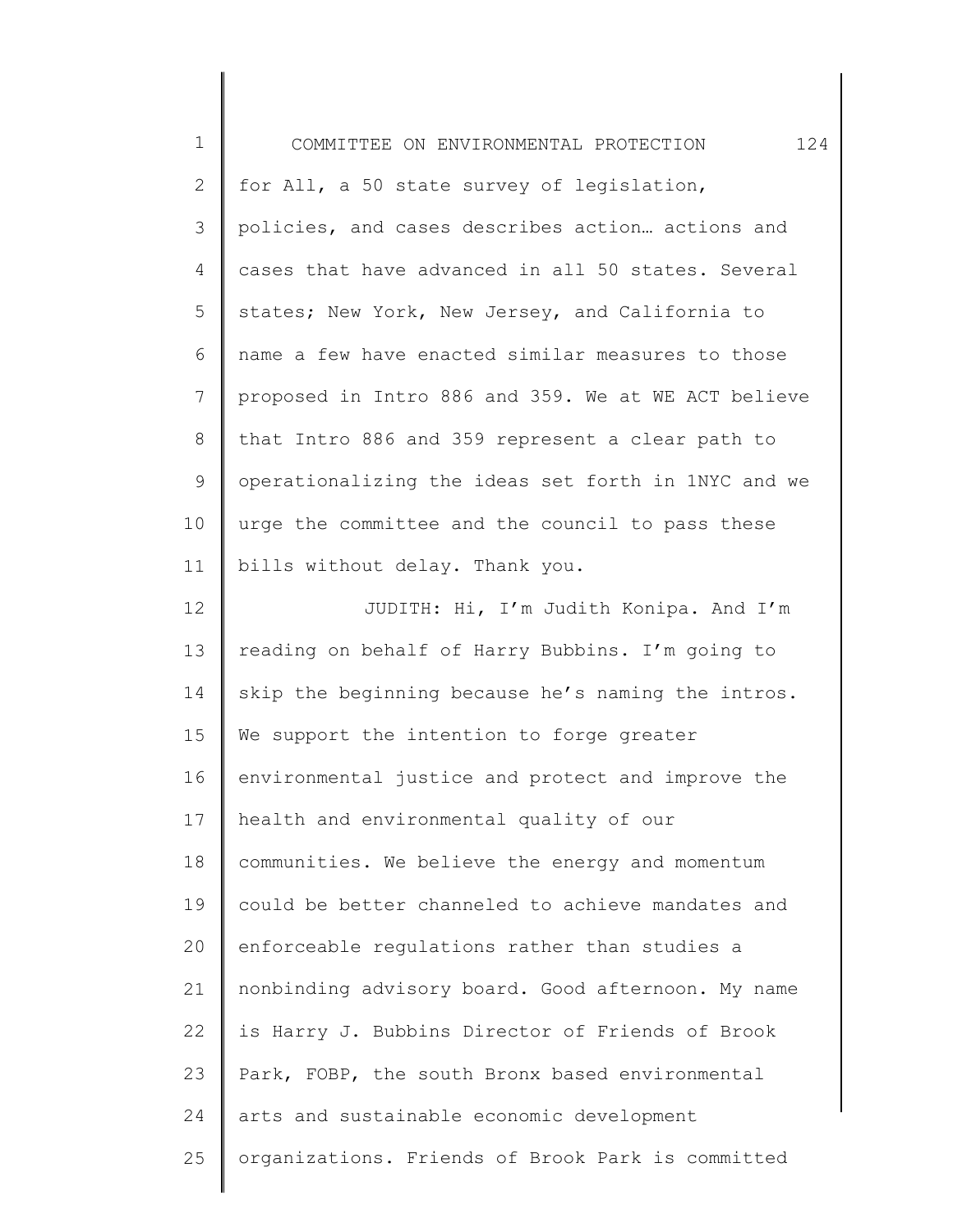1 2 3 4 5 6 7 8 9 10 11 12 13 14 15 16 17 18 19 20 21 22 23 24 25 COMMITTEE ON ENVIRONMENTAL PROTECTION 125 to ensuring that our Mont Haven, Melrose, and Port Morris communities enjoy access to fresh organic vegetables with related environmental educational opportunities, investment in green jobs with urban agricultural affinities, and public access to green open space and amenities as is befitting other neighborhoods in New York City. Thank you for the opportunity to speak today. There are enough studies. We need to act. While learning more about the type, sources, and locations of the entities and infrastructure that are leading to the health crisis impacting parts of our city many of us know all too well what and where the problems are. We need enforceable mandates on the kind and scope of pollution and create limits that any one community or borough is forced to handle. For example, this could take the form of limiting to 20 percent the amount of garbage handled by a borough, the number and acreage of power plants allowed in any community board, the number of diesel truck industries or dry cleaning facilities allowed in any neighborhood and so on. The ULERP process needs to be improved to better consider and address the cumulative impacts of a number of densely located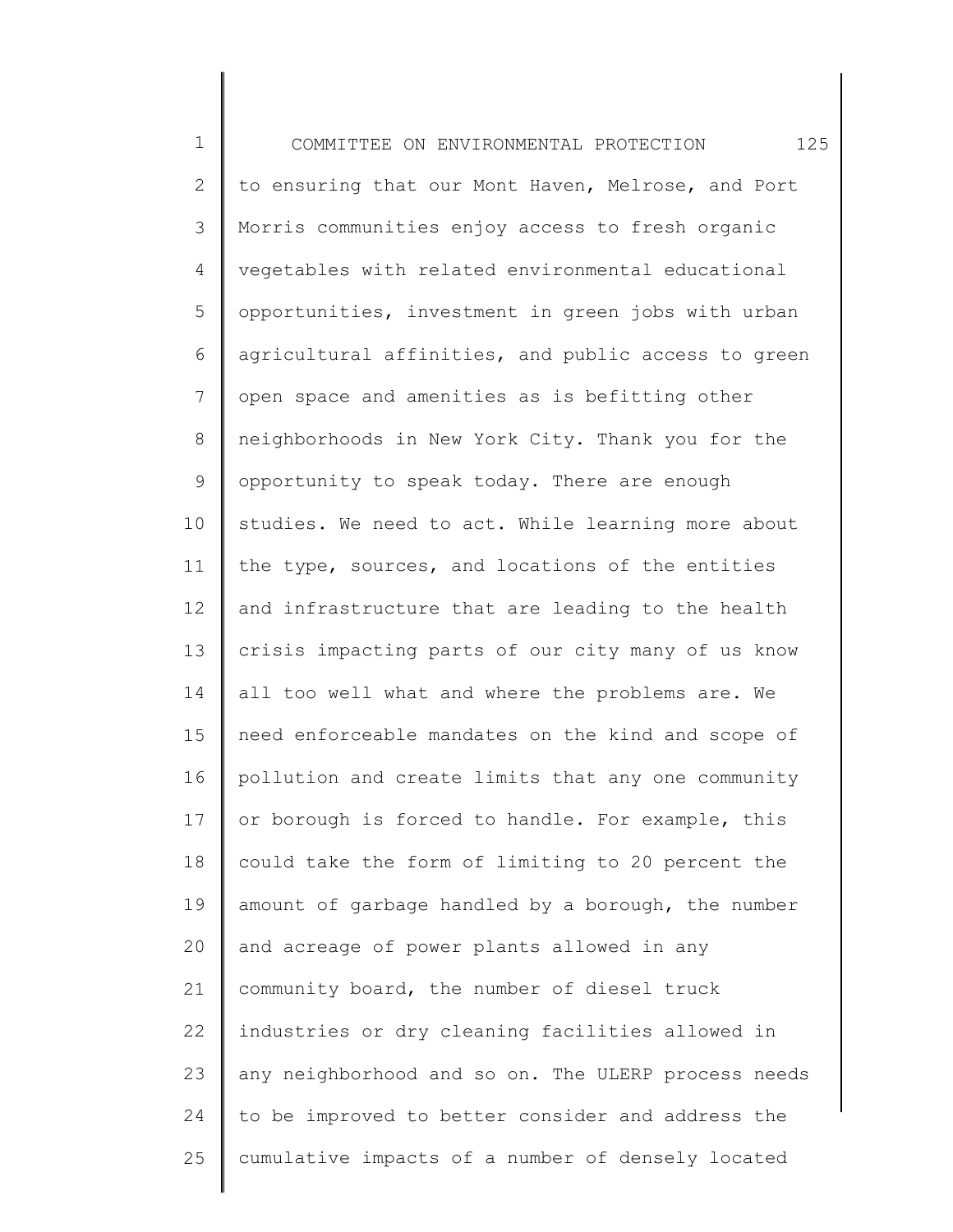1 2 3 4 5 6 7 8 9 10 11 12 13 14 15 16 17 18 19 20 21 22 23 24 25 COMMITTEE ON ENVIRONMENTAL PROTECTION 126 polluting facilities in any area. For example, the Bronx terminal market and the Yankee stadium projects were considered each in isolation without evaluating the cumulative impacts of these adjacent projects. Community voices need to be heard in every aspect including the no build mitigation and alternative section of that process. Local resources and knowledge are uniquely positioned to best inform this process. State agencies and land and roads need to be included in the ULERP process. The task force as proposed does not include representatives from NYC economic development corporation and/or the industrial development agency. As the ongoing controversy around landing one of the largest subsidy packages ever on diesel truck company Fresh Direct shows… see below, the EDC and IDA have been guilty of negatively impacting environmental justice communities with their opaque decision making that gives away cash grants and tax breaks to polluting low wage industries. …of any advisory board needs to be as democratic and reflective of the real grassroots demographics of communities. The council should look at best practices across the country for the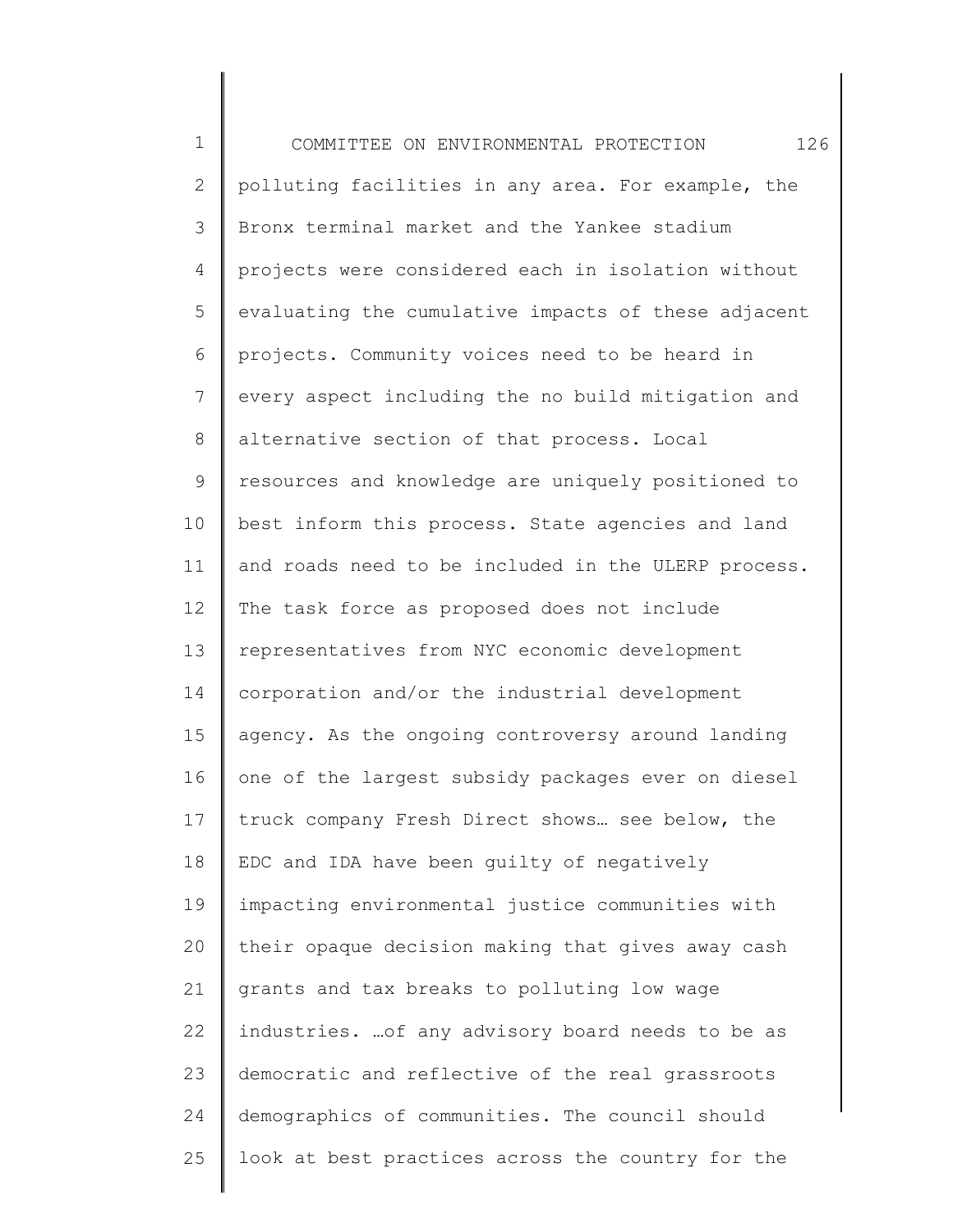| $1\,$          | 127<br>COMMITTEE ON ENVIRONMENTAL PROTECTION        |
|----------------|-----------------------------------------------------|
| $\overline{2}$ | best method of composing such an advisory board. As |
| 3              | currently proposed what happens if there is not an  |
| 4              | EJ ally as speaker. 17 appointees by the speaker    |
| 5              | might seem like a smart strategy with an ally in    |
| 6              | office but for long term success and involvement    |
| $7\phantom{.}$ | this power ought to be more evenly distributed to   |
| 8              | borough presidents, community boards, or others. In |
| $\mathsf 9$    | fact, why not have at least one member of the EJ    |
| 10             | advisory board from every community board. Other    |
| 11             | such EJ boards and task forces offer cautionary     |
| 12             | tales. The New York Power Authority currently has   |
| 13             | an EJ taskforce with members from NYC and all of    |
| 14             | New York state. They do not meet regularly and have |
| 15             | little if any information online. No one from our   |
| 16             | south Bronx neighborhood, the Port Morris           |
| 17             | neighborhood of the south Bronx is part of it       |
| 18             | despite the fact they have temporarily permitted    |
| 19             | not one but four power plants on prime waterfront   |
| 20             | real estate that has thwarted the aspirations of    |
| 21             | our community. We have to take care that the        |
| 22             | advisory board does not become an instrument and    |
| 23             | tool of recommending pet projects in more           |
| 24             | politically connected areas of the city where more  |
| 25             | monetary resources are then invested to the         |
|                |                                                     |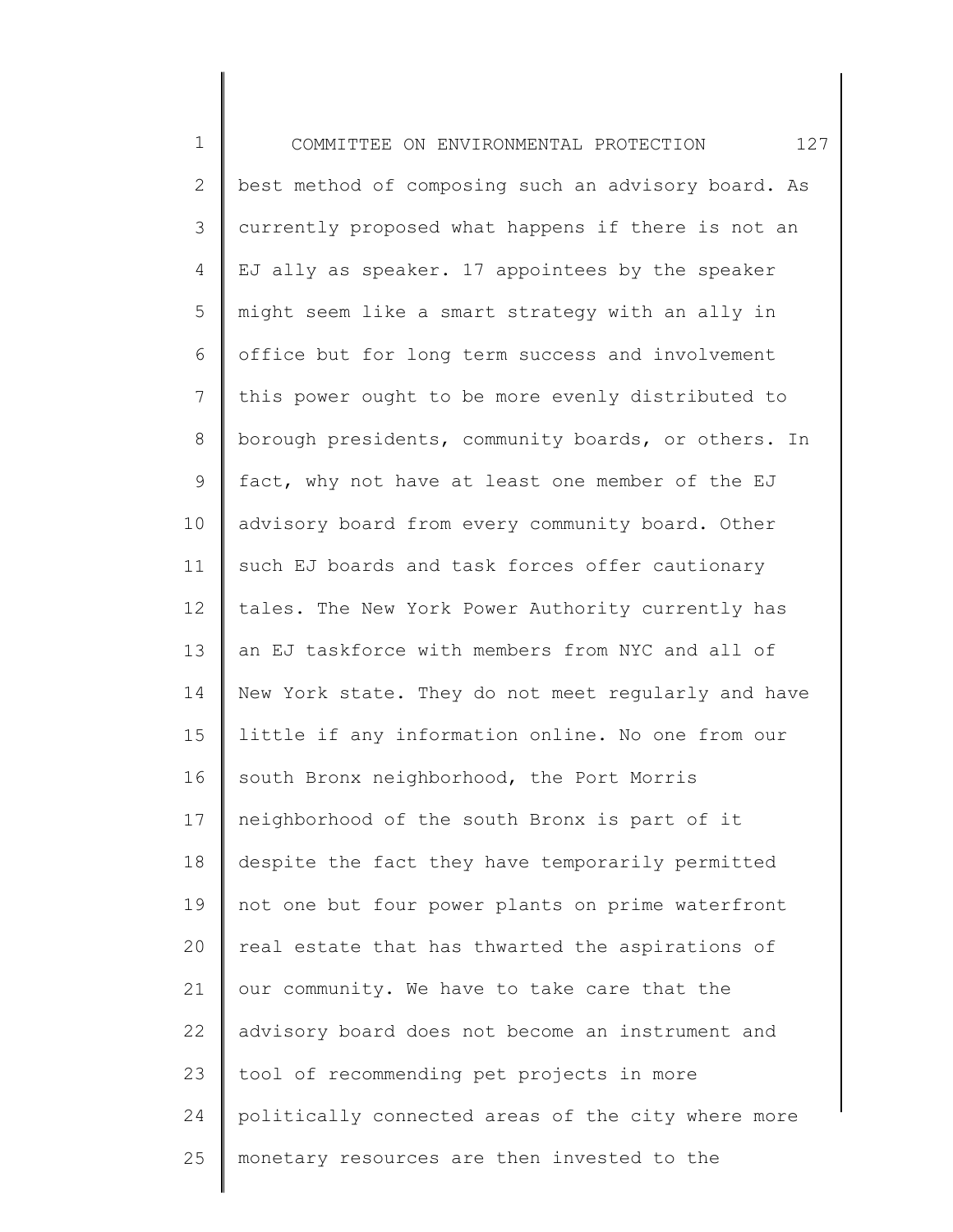1 2 3 4 5 6 7 8 9 10 11 12 13 14 15 16 17 18 19 20 21 22 23 24 25 COMMITTEE ON ENVIRONMENTAL PROTECTION 128 detriment of other communities. Mandate a greater amount of EJ advisory meetings in an accessible locations and times. Currently could be only once this year and at the most two times a year. If EJ issues are to be considered serious this is far too few. There are many… very many other concerns we have but look forward to a constructive dialogue as to the… as the final version of these pieces of legislation are formulated and other policies and practices that could readily advance the cause of environmental justice are considered by this community, by this committee and the New York City Council as a whole. P.S. end gargantuan subsidies to corporations like Fresh Direct. I'm almost done. Consider the case of the controversial and currently litigated subsidies proposed to Fresh Direct. Fresh Direct is a trucking company around for a decade that has not made a profit in all these years. They originally received over 10 million dollars in public subsidies to open their operation in Long Island city, Queens. Now they want to abandon that public site for a proposed move to the south Bronx that is much contested and was opposed by the current mayor on the campaign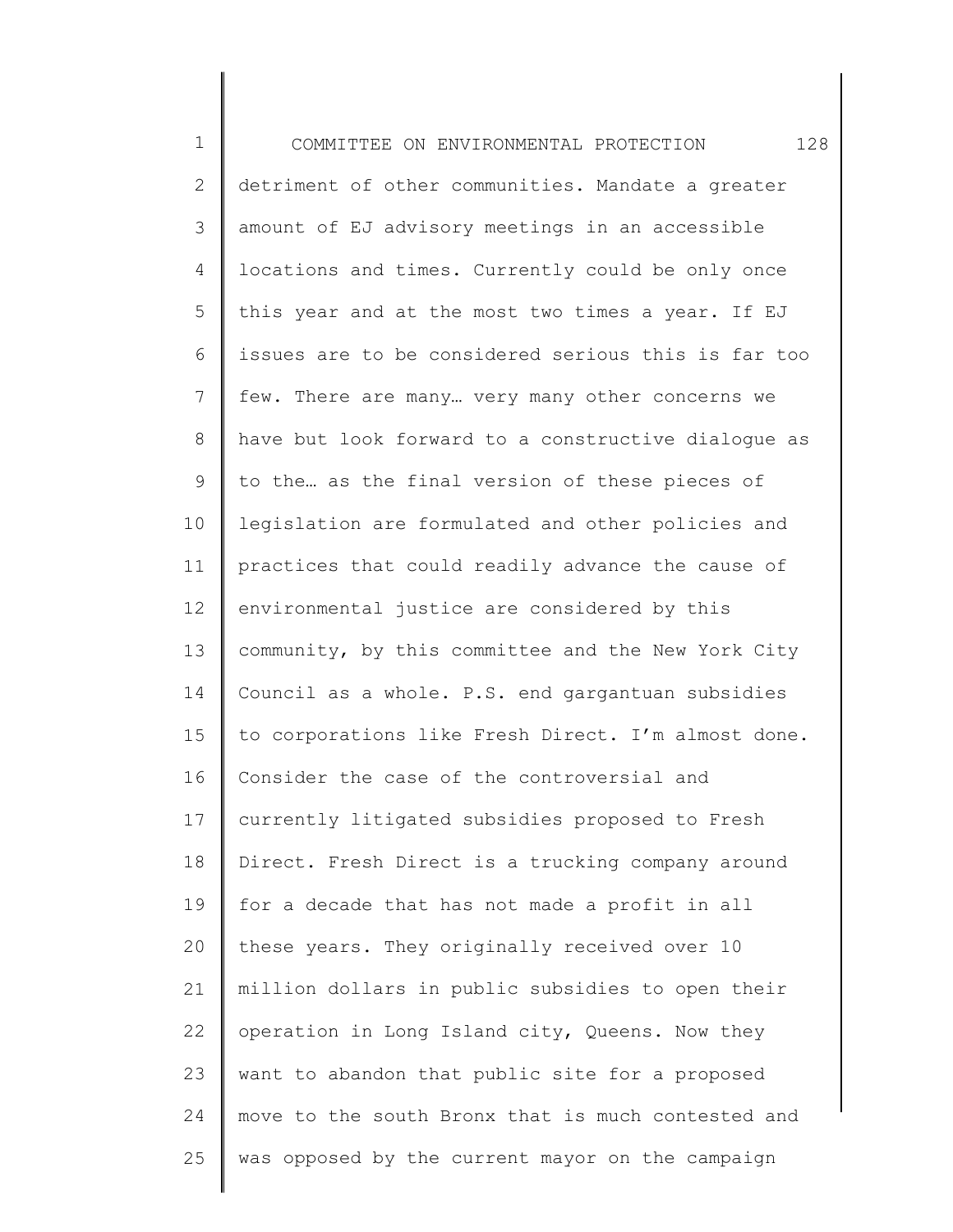1 2 3 4 5 6 7 8 9 10 11 12 13 14 15 16 17 18 19 20 21 22 23 24 COMMITTEE ON ENVIRONMENTAL PROTECTION 129 trail. The Fresh Direct proposal is an example of how not to support a serious EJ policy. This proposal if it was not stopped by the local community and allies would one, have devastating environmental and health effects on a community that already suffers from asthma rates eight times the national average, two, would pay low wages with no guarantee of jobs to local residents. Fresh Direct's truck intensive business will cause additional irreparable harm to south Bronx's residents' health. There's an asthma crisis in the south Bronx dubbed Asthma Alley. South Bronx asthma rates are eight times the national average and one in five children in our community has asthma. Hospitalization rates for asthma in the South Bronx are 21 times higher than those of more affluent parts of New York City. It a zone application to the New York City Industrial Development Agency the company disclosed that it would bring 938 diesel truck trips every day in and through the Mont Haven Port Morris neighborhood. To make matters worse the lead agency for this project, the IDA, relied upon a 20-year-old environmental impact statement that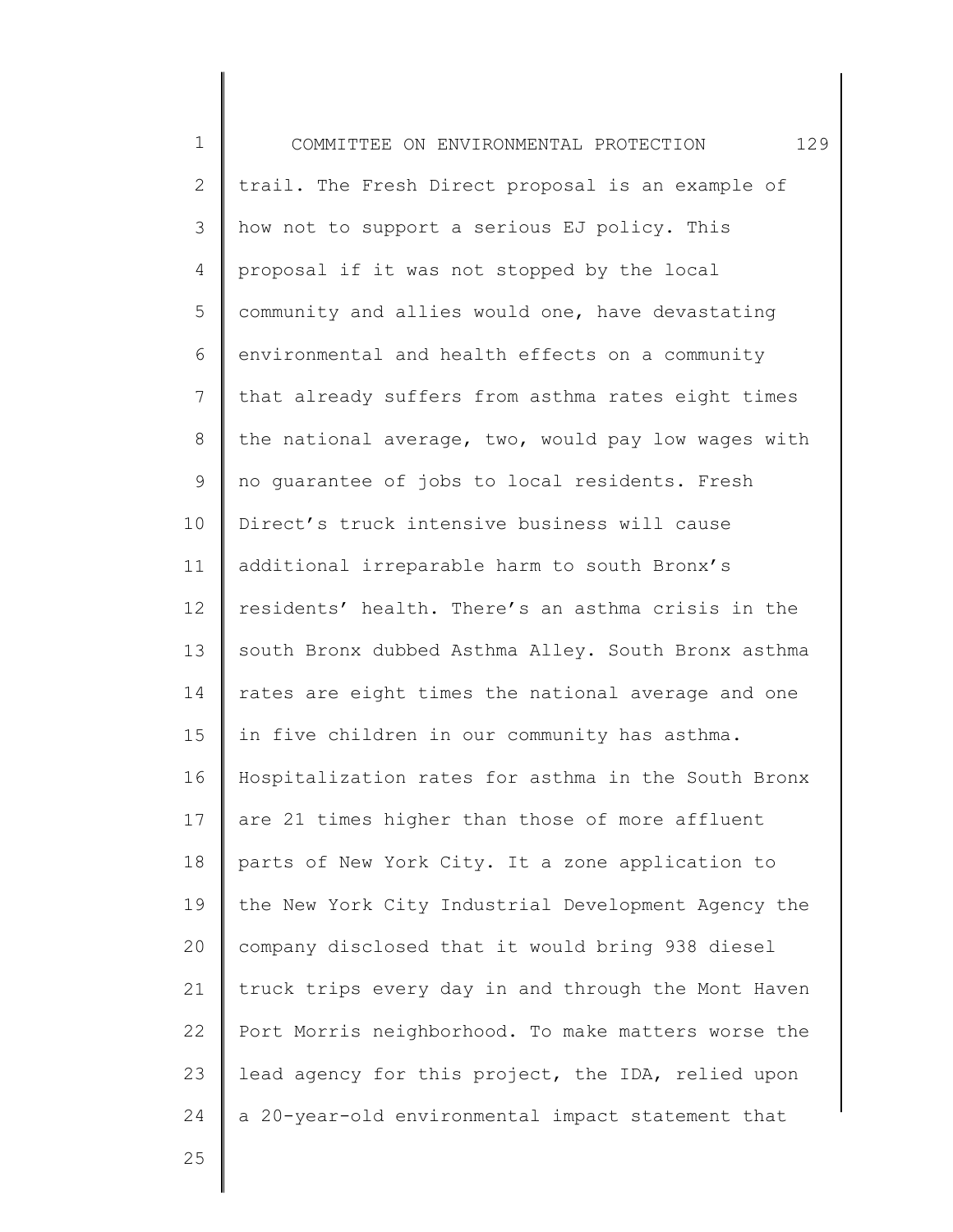1 2 3 4 5 6 7 8 9 10 11 12 13 14 15 16 17 18 19 20 21 22 COMMITTEE ON ENVIRONMENTAL PROTECTION 130 was incapable of assessing the impacts that this project would have. And… CHAIR CONSTANTINIDES: Thank you for your testimony. Ms. Wilson. ANNIE WILSON: Hi, good afternoon. I'm Annie Wilson and I'm affiliated with the New York Environmental Law and Justice Project and the New York City Safe Energy Campaign. So I'd like to begin with a first commending this initiative. It's about time that the city implements a… a program on Environmental Justice and looking at Environmental Justice such as… as it… two bills propose. Since 1994 in the executive order with Clinton and then 1999 with the state we are now moving forward in the city catching up. This is a good thing. So in quickly looking through the details of each of the bills I wanted to raise a few issues. First relating to the environmental justice area in the 886 bill there is a reference to the 25 percent as a census group. And relating to the other bill there's a reference to 23.59 percent for the census

23 24 25 group. So I think you might want to look at those numbers and they should maybe be the same numbers. I think the 23.59 was a DEC number so just double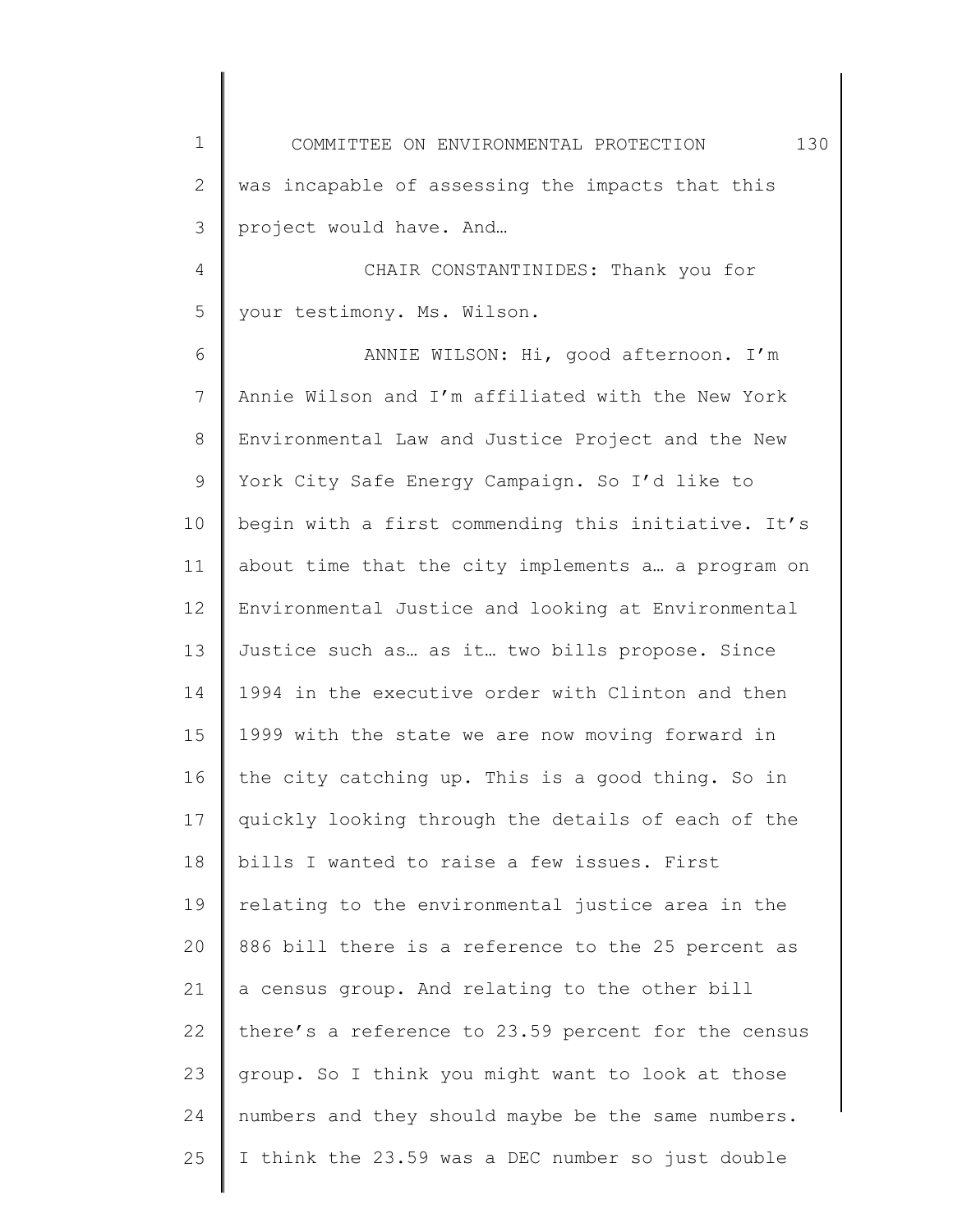1 2 3 4 5 6 7 8 9 10 11 12 13 14 15 16 17 18 19 20 21 22 23 24 25 COMMITTEE ON ENVIRONMENTAL PROTECTION 131 check on that so that it's consistent between the two bills. Okay. First thing. Thank you. And I wanted to address some other concerns such as the census data which is renewed every 10 years. That's a big lag in ten years. I know it's the only thing we have but it is a big lag for 10-year review what the census data will be applied to for example the maps and the considerations. And there could be other impact areas such as the article 10 law and the half mile review requirements not that I think we'll have any more power plants with all this renewable energy going on. Something to keep in mind that there's other criteria and I don't know how you're going to just… let's hope there's never again a power plant. There is also relating to the interagency working group when providing guidance to the agencies and the criteria one could consider the procurement power that these agencies have. And the procurement power could have some negative impacts on the exportation of environmental injustice such as shipping off waste to Environmental Justice communities such as recently proposed in Rockland County. There was going to be a incinerator there within an environmental justice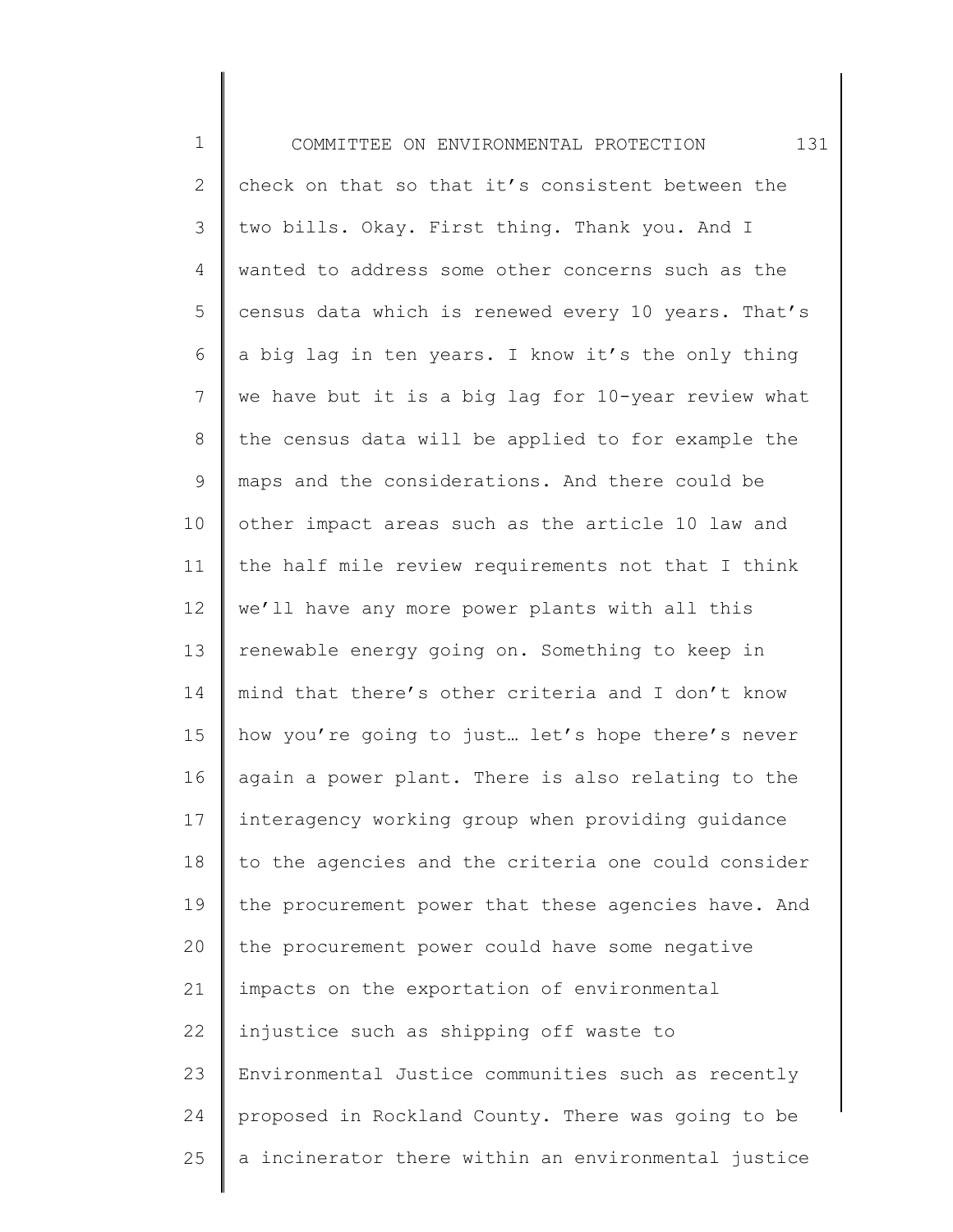1 2 3 4 5 6 7 8 9 10 11 12 13 14 15 16 17 18 19 20 21 22 23 24 25 COMMITTEE ON ENVIRONMENTAL PROTECTION 132 community that apparently the developer has just pulled back the application for. But we need to really be mindful of also not exporting our environmental injustices within New York City when the agencies make certain decisions also with the procurement of course of the renewable energy power that the mayor has addressed this past summer. We don't want to be purchasing… dams in Canada in Indian country, on pristine rivers that are being destroyed for the exportation, the… Hudson Power Express. Relating to the public meetings and hearings and increasing meaningful community participation I hope that there's a nice budget for publicity and outreach because so often I don't think there's big enough outreach initiative to… to bring folks that have not typically been involved in these preceding… types of proceedings and maybe it… extra push in that direction. Relating to the exemptions clause in again the 886 I'm concerned about you know the… the criteria for the exemption. And hopefully there will be a lot of transparency and accountability relating to those exemptions when approved or prior to their approval. And regarding the appointments the speaker makes 17 of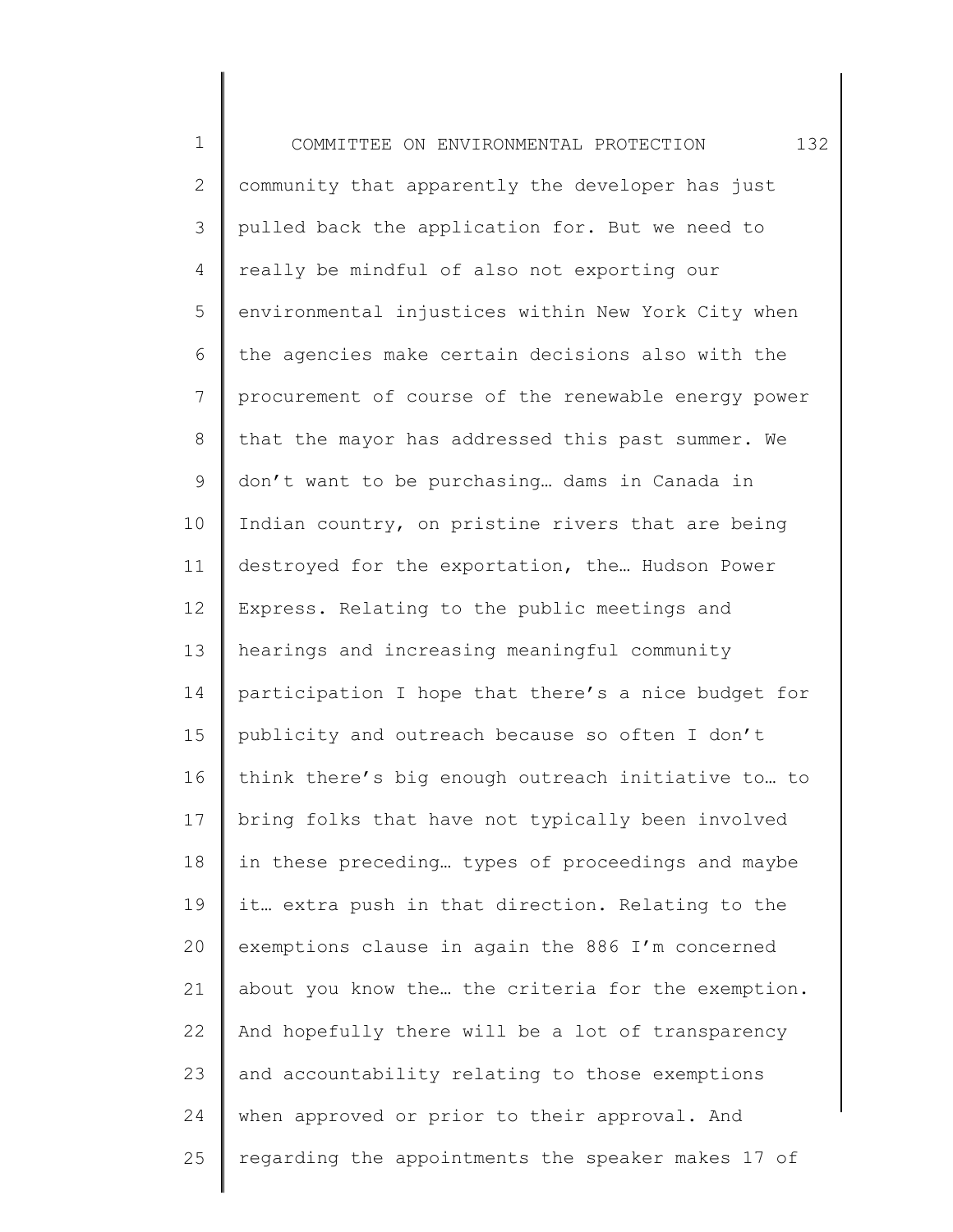| $\mathbf 1$  | 133<br>COMMITTEE ON ENVIRONMENTAL PROTECTION        |
|--------------|-----------------------------------------------------|
| $\mathbf{2}$ | the 19 appointments, the mayor makes two. How about |
| 3            | the public advocate that's just an idea It's a      |
| 4            | lot of power onto the speaker. But there there      |
| 5            | could be other constituencies represented that are  |
| 6            | across the city such as maybe the seniors and their |
| 7            | fixed income or people living with disabilities,    |
| $\,8\,$      | undocumented immigrants, or homeless populations    |
| 9            | you know that our 20,000 homeless children and how  |
| 10           | could possibly these neglected, underserved, and    |
| 11           | disenfranchised communities be represented and      |
| 12           | incorporated in the in the in the appointments.     |
| 13           | Relating to the two weeks for the meetings of the   |
| 14           | advisory board I think that's not really a lot of   |
| 15           | time, maybe three weeks, or maybe 30 days. Just to  |
| 16           | have a little more outreach to get more involvement |
| 17           | from again those that people the people that have   |
| 18           | not been typically involved in these I'll close     |
| 19           | with on the website which is an excellent idea. I   |
| 20           | hope it's updated reqularly as an interactive       |
| 21           | system. There could be other issues posted there;   |
| 22           | maybe cancer rates, fresh food access,              |
| 23           | transportation access, and how about tax increases  |
| 24           | and gentrification and looking at the displacement  |
| 25           |                                                     |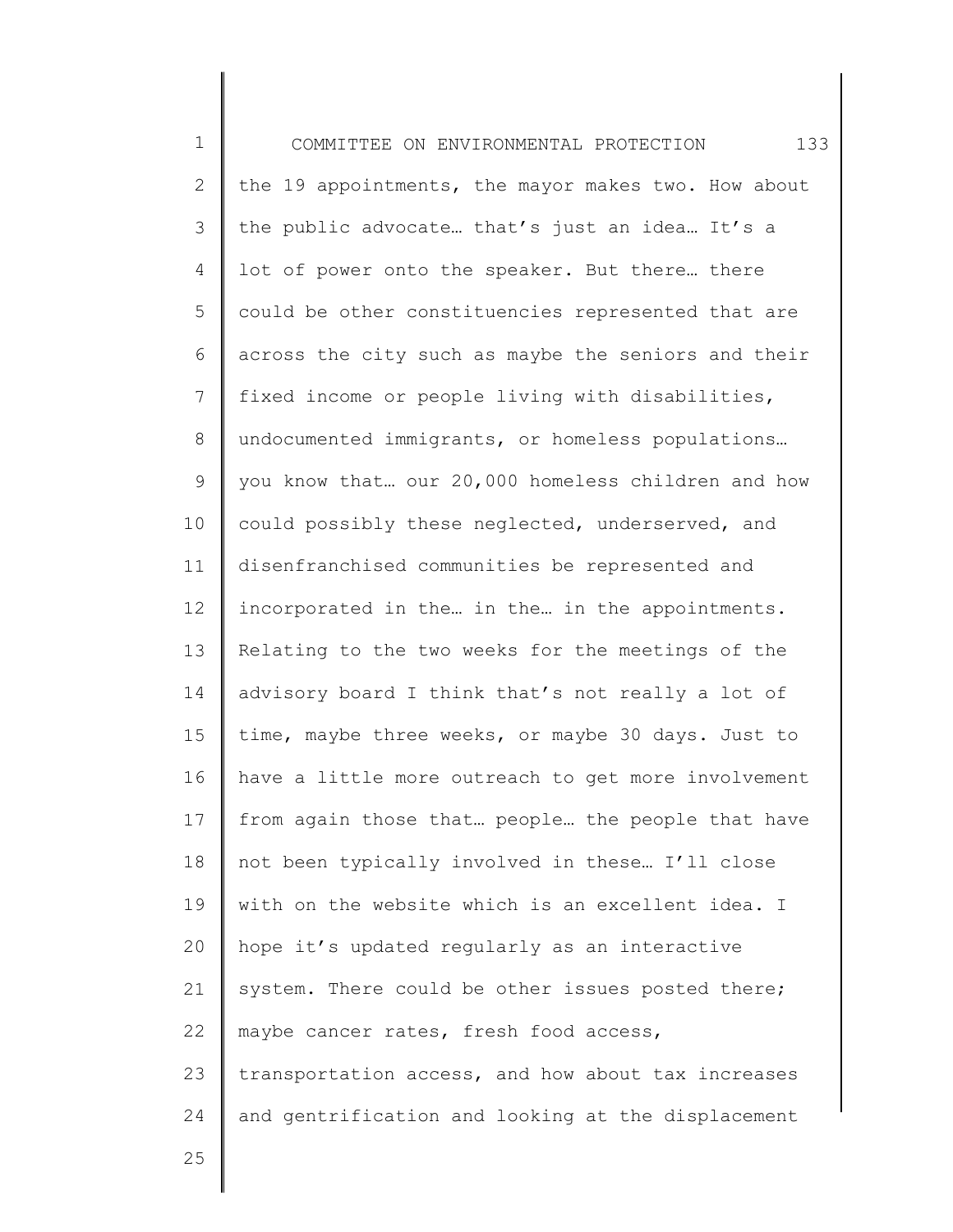1 2 3 COMMITTEE ON ENVIRONMENTAL PROTECTION 134 of populations which are being impacted by the tax… etcetera. So thank you very much.

4 5 CHAIR CONSTANTINIDES: Thank you. Go ahead.

6 7 8 9 10 11 12 13 14 15 16 17 18 19 20 21 22 23 24 25 JOEL KUPFERMAN: Joel Kupferman, New York Environmental Law and Justice Project. I also represent the South Bronx community congress and then the National Lawyers… Environmental Justice Committee that I have to point out our lawyers are on the ground in… Flint as we… We applaud the committee for taking these bills into serious consideration. It's a really really good start. But one of the law projects mantra is that a good law without enforcement can be worse than no law. It basically lets the community feel that someone else is doing the job. And all the points that the previous pro speakers brought up I basically agree with. But I just… I'm coming from the perspective as the lawyer that when all of this stuff fails then I get calls in the middle of the night for many many community organizations. …the problem is that we are in court now on three different cases. And… opponent is the city law department. Okay… believe the problem is is that a lot of legislation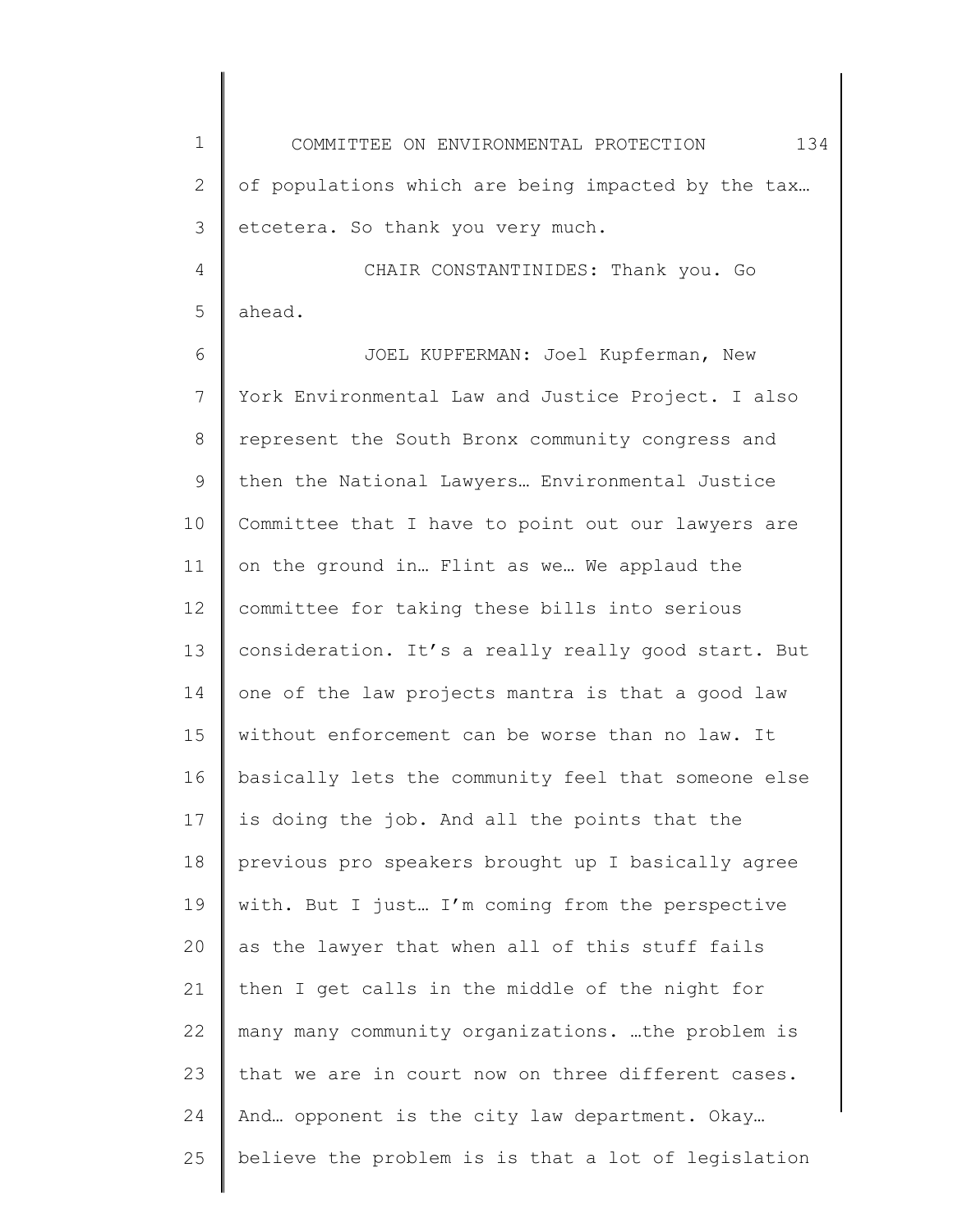| $\mathbf 1$  | 135<br>COMMITTEE ON ENVIRONMENTAL PROTECTION       |
|--------------|----------------------------------------------------|
| $\mathbf{2}$ | goes through, a lot of projects are approved,      |
| 3            | proposed let's just do city planning               |
| 4            | considerations. And also it goes through city      |
| 5            | council and city council approves it and passes it |
| 6            | on. And Mr. Chairman I apologize for the outbreak  |
| 7            | about the library outburst but I think             |
| 8            | CHAIR CONSTANTINIDES: Well there's a               |
| $\mathsf 9$  | time you have a microphone now so                  |
| 10           | JOEL KUPFERMAN: Right.                             |
| 11           | CHAIR CONSTANTINIDES: that's when the              |
| 12           | best time [cross-talk]                             |
| 13           | JOEL KUPFERMAN: Okay. Well I quess                 |
| 14           | CHAIR CONSTANTINIDES: Unless you have              |
| 15           | peanuts you shouldn't be throwing things           |
| 16           | JOEL KUPFERMAN: You got it. But I guess            |
| 17           | I couldn't hold back my anger and and and and      |
| 18           | part of it is is that we talked today about the    |
| 19           | bad, the detriment, and the loss of the public     |
| 20           | goods. Some of the cases that we dealt with were   |
| 21           | against NYCHA and the city in terms of losing the  |
| 22           | the the common ground that was in the middle of    |
| 23           | those buildings. It was displace cut to build      |
| 24           | needless buildings in one in one case it was a a   |
| 25           | charter school. There's other places to build yet  |
|              |                                                    |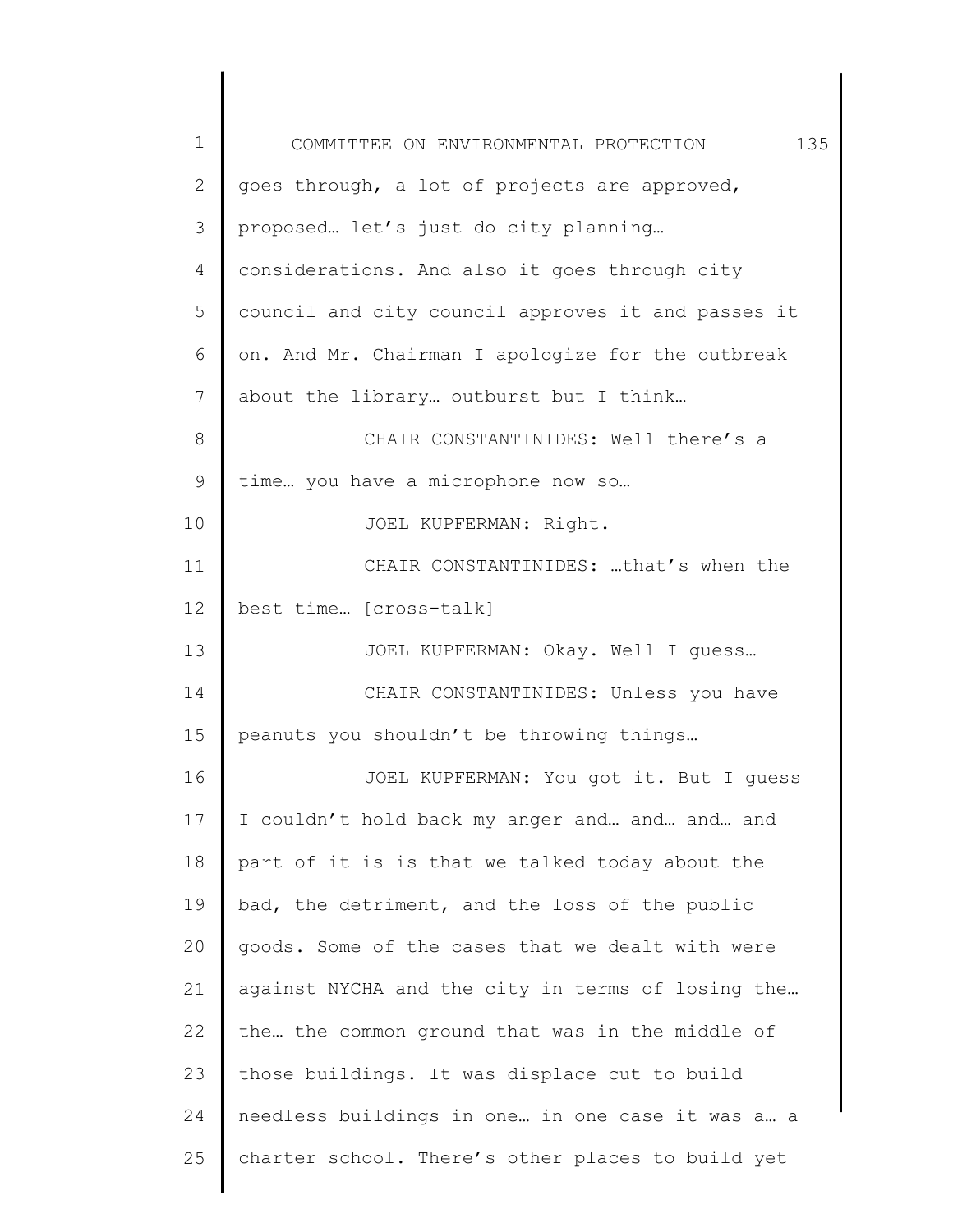1 2 3 4 5 6 7 8 9 10 11 12 13 14 15 16 17 18 19 20 21 22 23 24 25 COMMITTEE ON ENVIRONMENTAL PROTECTION 136 city council approved the… you know approved these projects. One of the things I propose in this bill is that in… the committee that's set up advises city council. The city council when they look at any land use review and ULERP review they take it to this committee that you're setting up and ask for their recommendations and their… in a report to the city council. And I think that that's going to give some teeth to this bill. We heard a lot about air monitoring. The city now has… has a program out there where there's monitors every five, six blocks, or eight blocks but when we go to court that's not enough. Even the city says… the city law department says this data is too broad, not enough. I believe most of the environmental health impacts that are happening now is at construction sites. There's no reason why the city health department, buildings department whatever cannot set up more concentrated air monitors around each of these sites. Okay. The construction cost… the building boom that's going on is involving millions and billions that are going on. There's no reason why when… when… when a builder applies for a construction permit there couldn't be a… an extra…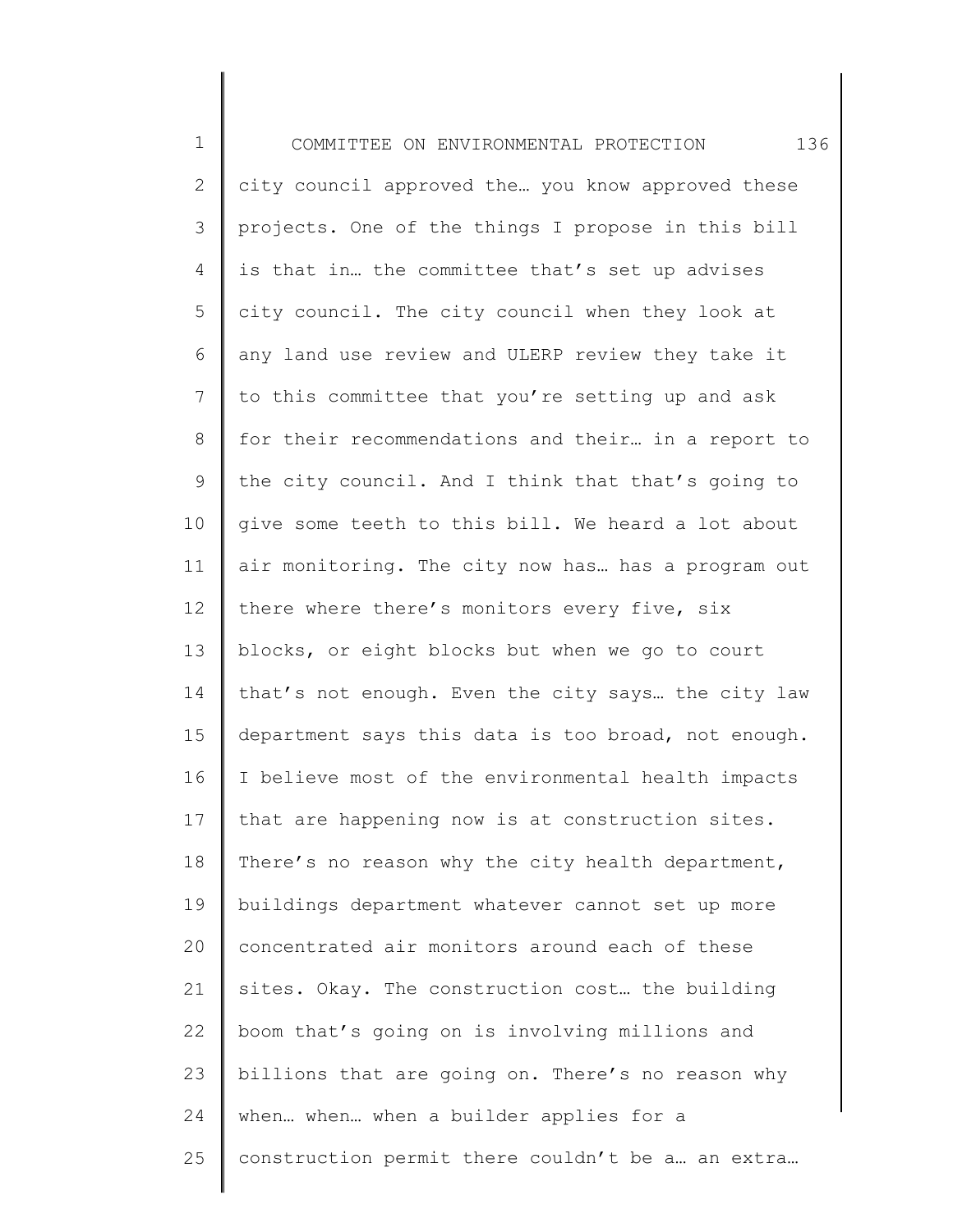1 2 3 4 5 6 7 8 9 10 11 12 13 14 15 16 17 18 19 20 21 22 23 24 25 COMMITTEE ON ENVIRONMENTAL PROTECTION 137 an extra fee, a small fee, a small one percent transfer tax to pay for that. The trouble is is when we go to court we always are told there's not enough data. We call up the Buildings Department. We call the Health Department to come into a site. They tell us they don't have enough enforcement people and all the like. You had listed the committees that should be… the departments that should be on there. One of the departments that should be added is the Department of Finance. Why? Because the city in the year 2014 heard 513,000 ECB violations. Bad air, bad mold, bad whatever. The city is owed over 440 million dollars on those fines. So the word on the street out… the word on the street is basically we don't have to do anything. We could just continue with the bad construction, the bad dust, the bad everything that's… there. So we have to work on enforcement. One of the ways to strengthen this is was mentioned before is the citizen supervision, but also the city has something called the bad actor policy. Back in 2000 the city decided to spray us with Malathion and other chemicals in… in fighting West Nile Virus. The workers that the city hired, the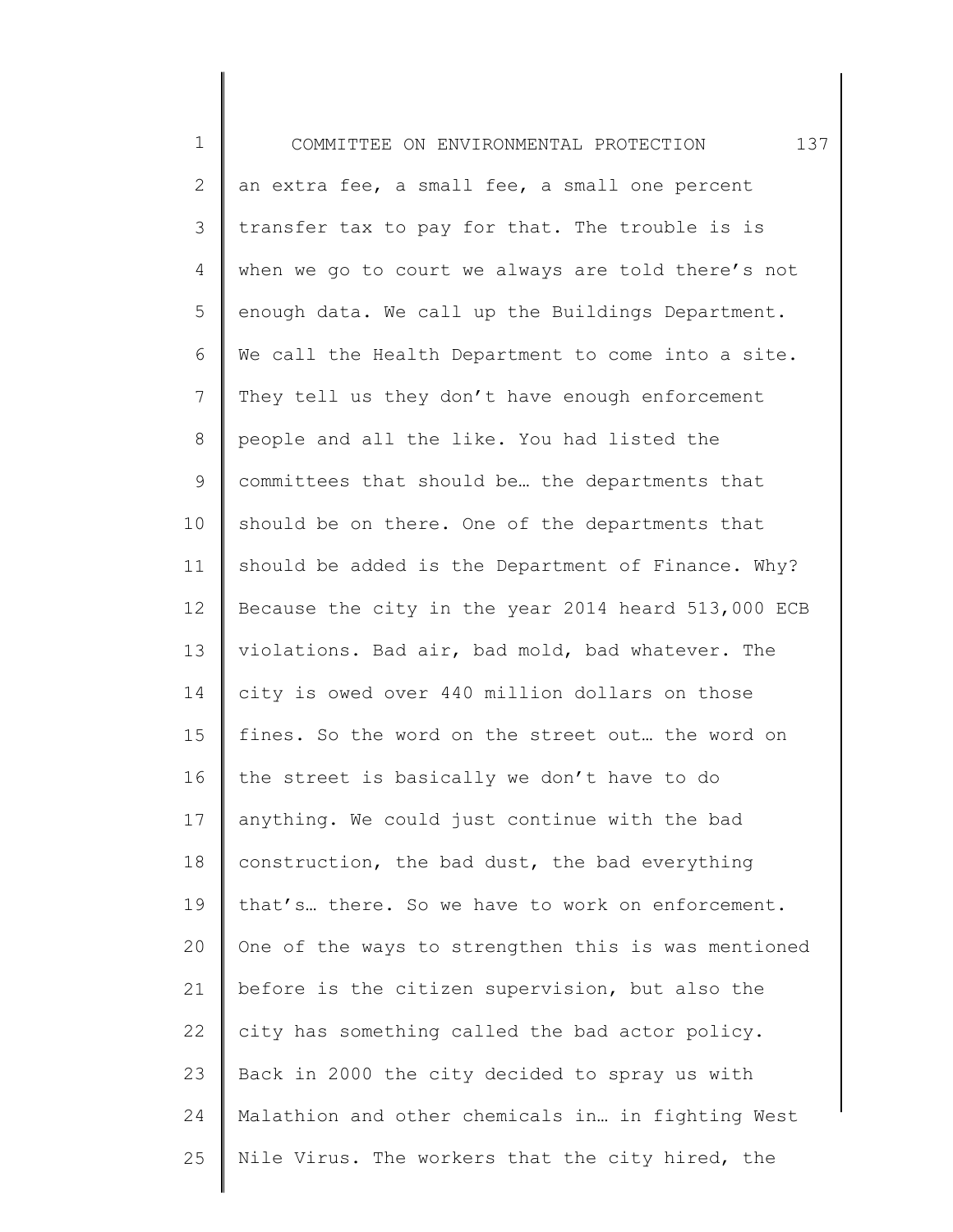1 2 3 4 5 6 7 8 9 10 11 12 13 14 15 16 17 18 19 20 21 22 23 24 25 COMMITTEE ON ENVIRONMENTAL PROTECTION 138 contractor came to us, we brought in DEC, we brought in… in… in the OSHA. We end up with a labor violation against the company for not providing enough masks for those people. What we did do is when the city went to hire the same company the next year we pointed out that the city procurements policy states that if there's a labor… a serious labor environmental violation the city has the right not to hire or not to lease from those people. The city ripped up an 18-million-dollar contract and hired their own people. One thing that you should put into this EJ bill and also the enforcement is is that if there's a series of EJ violations the city shouldn't lease from these bad landlords, the city shouldn't give construction contracts and award them with large …dollar contracts and just slap them with two 300 dollar fines and not bother to collect. So we think it's really important to just really put some… you know some teeth into this. Air code… the… the last air code that was… that's been proposed that was passed here has some serious problems. We're talking about boilers. We're talking about… carbon imprint… What they did do and I'll get the details is we're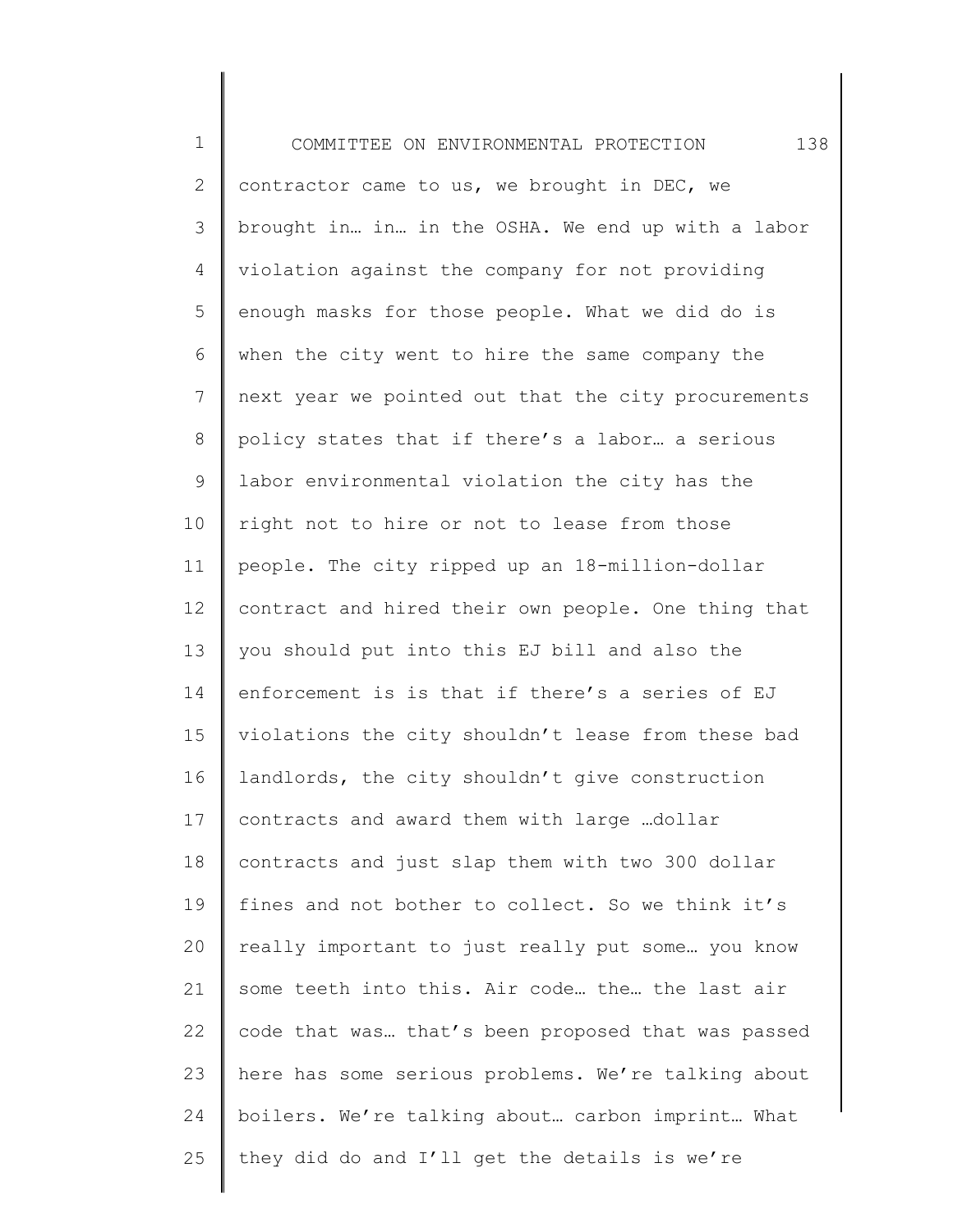1 2 3 4 5 6 7 8 9 10 11 12 13 14 15 16 17 18 19 20 21 22 23 24 25 COMMITTEE ON ENVIRONMENTAL PROTECTION 139 concerned about the registration of boilers that are 2.8 to 4.2 million BTUs. Formerly they had to be certified by an engineer. DEP for some unknown reason changed it that all they need is one-page registration on those boilers. So there's no… and those registration does not require a certified engineer anymore. So now we have scores or hundreds of buildings out there of… of apartments up to 65 units that have bad boilers that there's no way that the city's even sending out their inspectors anymore. And also there's a problem with… with trees okay. New York City has the one million… one million tree program. I'm going to give you a report of someone couldn't be here today, a certified arborist, when they do construction around the city there's… there's supposed to enforcement of the tree law which there's trees along the streets, especially the larger veteran trees that are… that are given a lot more value. Those trees are being cut down and destroyed by construction. The city is doing nothing against it primarily in low income neighborhoods. So it's a serious environmental justice issue. So as a lawyer I just want to bring back… bring up the fact that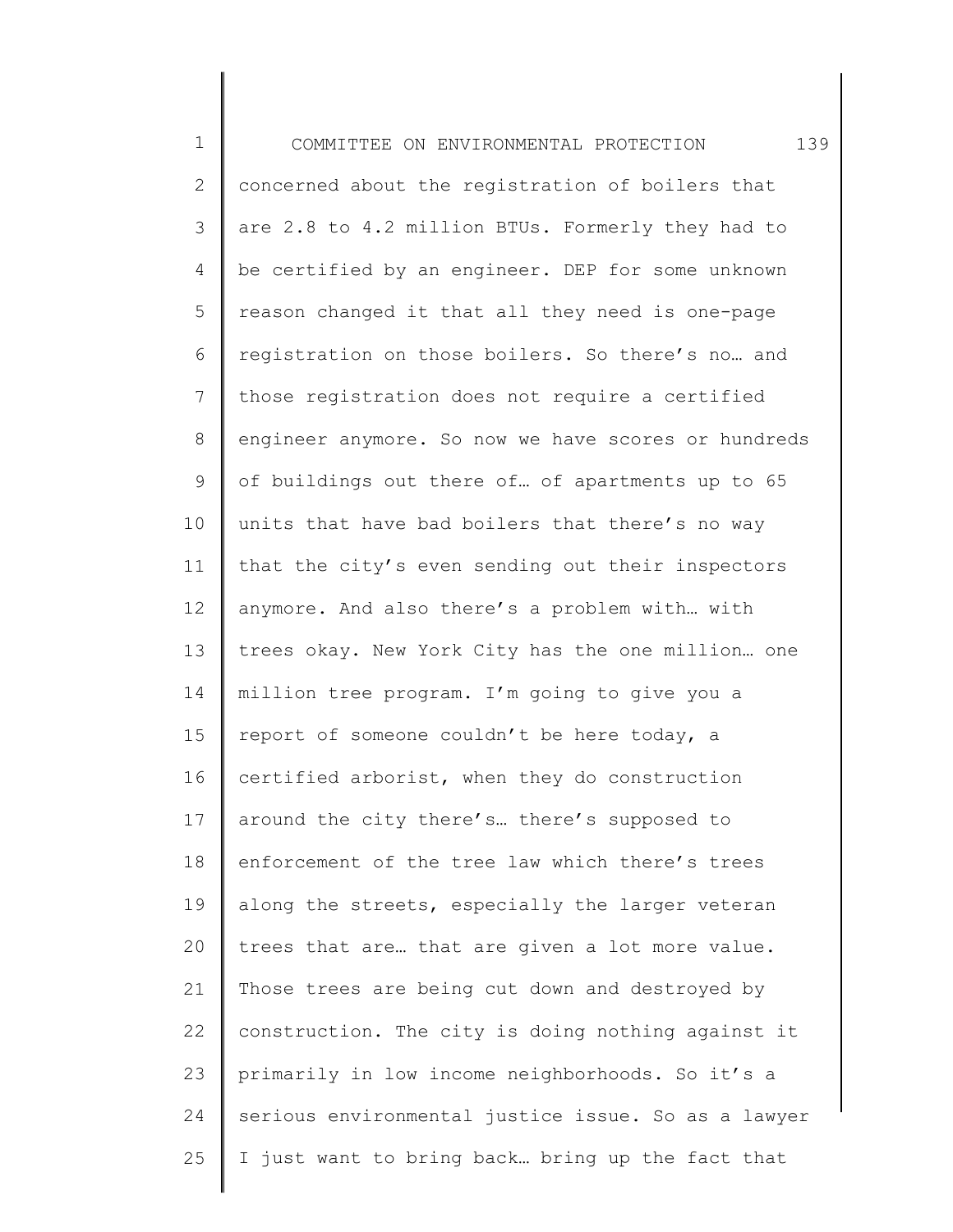| $\mathbf 1$    | 140<br>COMMITTEE ON ENVIRONMENTAL PROTECTION        |
|----------------|-----------------------------------------------------|
| $\overline{2}$ | it's the enforcement side. When the city passes     |
| 3              | these laws and there's no enforcement the bad       |
| 4              | developer, the bad contractor always uses in court  |
| 5              | that the the city hasn't enforced it okay. So in    |
| 6              | some ways it gives them a yeah a chip, you know.    |
| 7              | So we want to equalize the playing field is that    |
| $\,8\,$        | make sure that you put enforcement into these laws  |
| 9              | and look at those provisions. Thank you.            |
| 10             | CHAIR CONSTANTINIDES: Thank you all for             |
| 11             | your good testimony and taking your time out today  |
| 12             | to be part of this hearing and give us testimony.   |
| 13             | So thank you very much. Is there anyone else here   |
| 14             | who wishes to testify today? I again want to extend |
| 15             | my condolences to the Barron family and and wish    |
| 16             | them well and wish Inez you know my I want to make  |
| 17             | sure that I want to thank each and every one of you |
| 18             | today that participated in this hearing. And look   |
| 19             | forward to working with you to enact both piece of  |
| 20             | legislation that will provide opportunities to      |
| 21             | address the communities that have been affected     |
| 22             | environmental justice communities. And of course I  |
| 23             | want to thank our our Stallworth [sp?] attorney     |
| 24             | and and someone who I know is very passionate       |
| 25             | about this issue, Samara Swanston.                  |
|                |                                                     |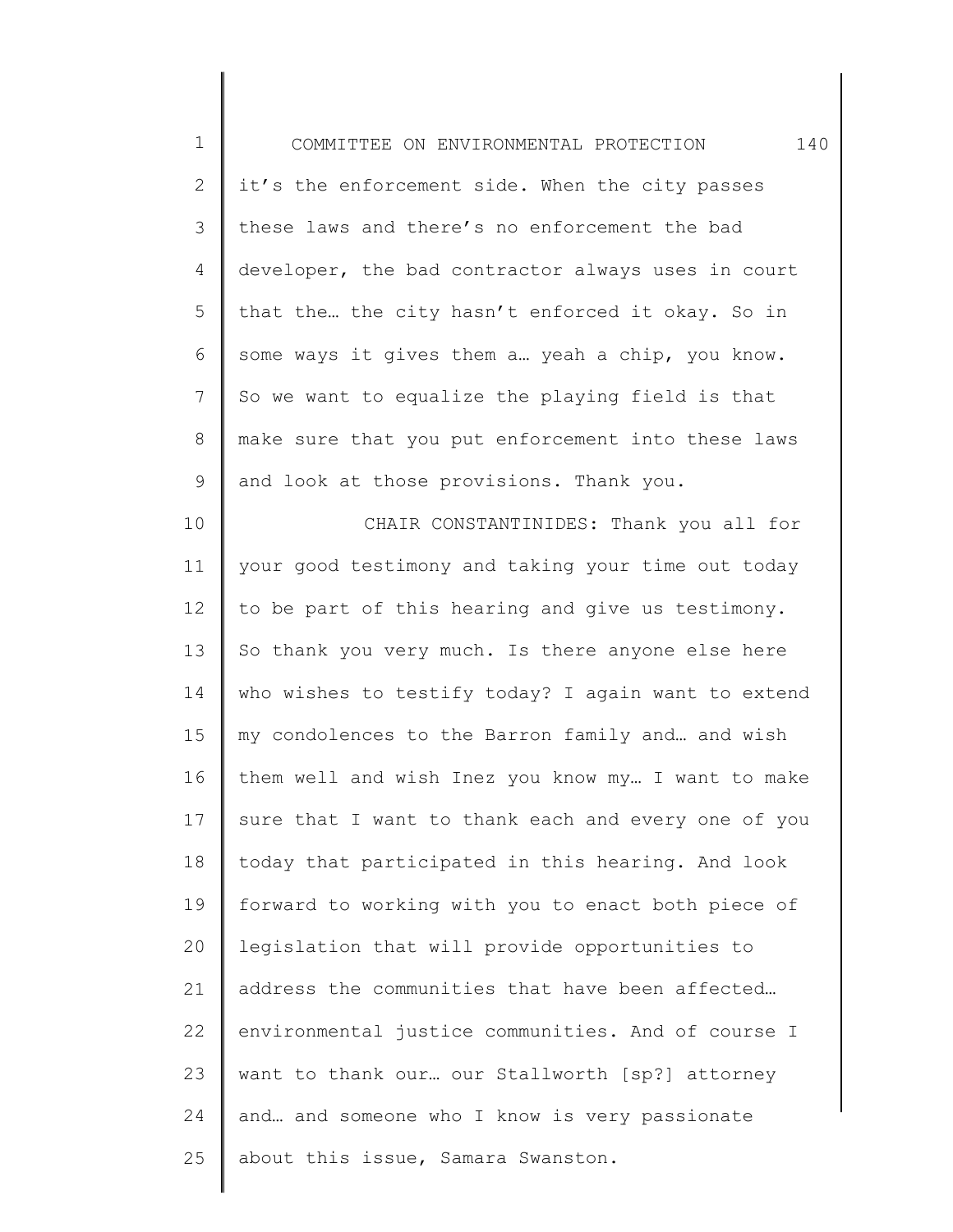| $\mathbf 1$  | 141<br>COMMITTEE ON ENVIRONMENTAL PROTECTION       |
|--------------|----------------------------------------------------|
| $\mathbf{2}$ | [applause]                                         |
| 3            | CHAIR CONSTANTINIDES: I I'll break the             |
| 4            | rule of doing this just for Samara because she     |
| 5            | deserves it. We we if anyone deserves it it's      |
| 6            | Samara. So thank you Samara for all of your work.  |
| 7            | It's very appreciated, very appreciated. And Bill  |
| 8            | Murray our Policy Analyst and then Jon Jonathan    |
| $\mathsf 9$  | Seltzer as well.                                   |
| 10           | [applause]                                         |
| 11           | CHAIR CONSTANTINIDES: And of course my             |
| 12           | staff Nick Widzowski, my Legislative Director and  |
| 13           | my new legislative intern John Benjamin as well    |
| 14           | who's here today for the first time. So thank you  |
| 15           | all for being here. I look forward to working with |
| 16           | the administration to get this done. With that the |
| 17           | Committee on Environmental Protection is closed.   |
| 18           | [gavel]                                            |
| 19           |                                                    |
| 20           |                                                    |
| 21           |                                                    |
| 22           |                                                    |
| 23           |                                                    |
| 24           |                                                    |
| 25           |                                                    |
|              |                                                    |